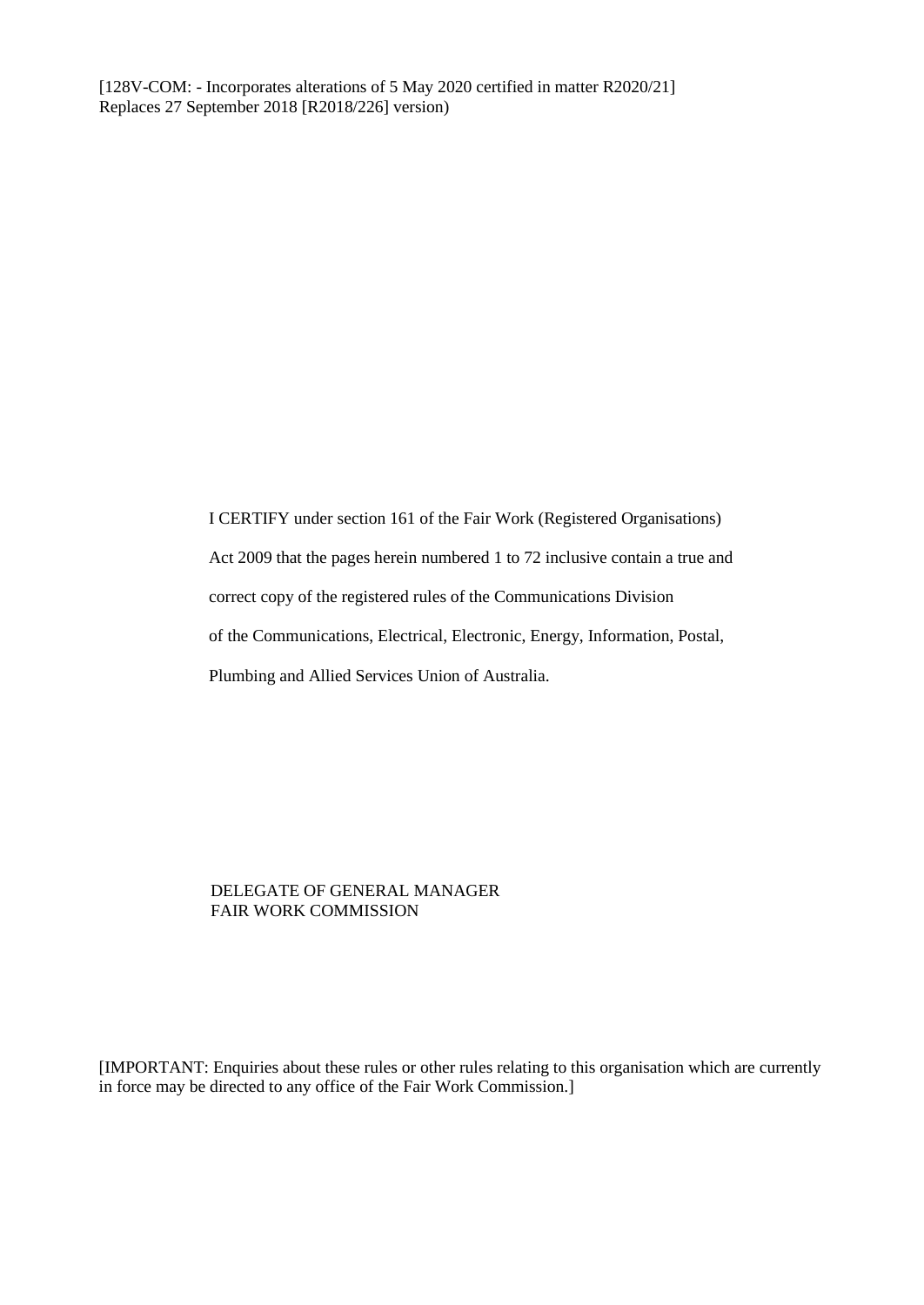# Rules of the CEPU Communications Division **Contents**

| <b>SECTION 1 - GENERAL</b>                                                    | $\mathbf{1}$                               |
|-------------------------------------------------------------------------------|--------------------------------------------|
| 1 - NAME                                                                      | $\mathbf{1}$                               |
| 2 - CONSTITUTION                                                              | $\mathbf{1}$                               |
| 3 - OBJECTS                                                                   | $\mathbf{1}$                               |
| <b>4 - DEFINITIONS</b>                                                        |                                            |
| <b>4A - DIVISION/BRANCH POLICIES AND PROCEDURES</b>                           | $\begin{array}{c} 2 \\ 3 \\ 3 \end{array}$ |
| 5 - DIVISIONAL CONFERENCE                                                     |                                            |
| <b>6 - SPECIAL CONFERENCE</b>                                                 | 5                                          |
| 7 - POWERS OF CONFERENCE                                                      | $\sqrt{6}$                                 |
| 9 - PROPOSALS FOR DIVISIONAL CONFERENCE                                       | $\overline{7}$                             |
| 10 - DIVISIONAL CONFERENCE - OUT OF SESSION DECISION                          | $\,8\,$                                    |
| 11 - DIVISIONAL EXECUTIVE - CONSTITUTION                                      | 9                                          |
| 12 - POWERS OF DIVISIONAL EXECUTIVE                                           | 9                                          |
| 13 - DIVISIONAL EXECUTIVE MEETINGS                                            | 9                                          |
| 14 - DIVISIONAL EXECUTIVE - QUORUM                                            | 11                                         |
| 15 - DIVISIONAL EXECUTIVE AGENDA AND OUT OF SESSION DECISIONS                 | 11                                         |
|                                                                               |                                            |
| <b>16 - DIVISIONAL EXECUTIVE VOTING</b>                                       | 11                                         |
| 17 - ABSENTEE VOTING                                                          | 12                                         |
| 17A - DIVISIONAL BY-LAWS                                                      | 12                                         |
| 18 - DIVISIONAL RETURNING OFFICER AND DEPUTY DIVISIONAL RETURNING OFFICERS    |                                            |
|                                                                               | 12                                         |
| 19 - NOMINATIONS FOR DIVISIONAL OFFICE                                        | 13                                         |
| 20 - DIVISIONAL OFFICERS OF THE UNION                                         | 14                                         |
| 21 - ELECTION FOR DIVISIONAL OFFICE                                           | 14                                         |
| <b>22 - NATIONAL COUNCILLORS</b>                                              | 14                                         |
| 23 - DUTIES OF DIVISIONAL RETURNING OFFICER - ELECTION OF DIVISIONAL OFFICERS |                                            |
|                                                                               | 15                                         |
| 24 - CASUAL AND EXTRAORDINARY VACANCIES - DIVISIONAL OFFICES                  | 17                                         |
| 24A - CASUAL VACANCIES-DIVISIONAL OFFICERS-ABOLITION OF A POSITION            | <b>OF</b>                                  |
| DIVISIONAL ASSISTANT SECRETARY OR CONVERSION TO AN HONORARY OFFICE            | 19                                         |
| <b>25 - SCRUTINEERS</b>                                                       | 19                                         |
| <b>26 - INDUSTRIAL AGREEMENTS</b>                                             | 20                                         |
| 27 - SITUATION OF HEAD OFFICE                                                 | 20                                         |
| 28 - CONTROL OF DIVISIONAL CONFERENCE FUNDS                                   | 20                                         |
| 29 - FINANCIAL YEAR AND AUDIT                                                 | 21                                         |
| <b>30 - DIVISIONAL EXECUTIVE AUDITORS</b>                                     | 22                                         |
| 31 - PROPERTY AND FUNDS OF THE DIVISION                                       | 23                                         |
| 32 - CONDITIONS OF MEMBERSHIP                                                 | 23                                         |
| 32A - ASSOCIATE MEMBERSHIP                                                    | 24                                         |
| <b>33 - HONORARY LIFE MEMBERS</b>                                             | 24                                         |
| 33A - LIFE MEMBERSHIP - ATEA/ATPOA                                            | 25                                         |
| 34 - CONTRIBUTIONS                                                            | 25                                         |
| 35 - PLEBISCITES                                                              | 26                                         |
| <b>36 - DECISION RATIFICATION</b>                                             | 28                                         |
| <b>37 - INDUSTRIAL ACTION</b>                                                 | 30                                         |
| <b>37A ENTERPRISE BARGAINING</b>                                              | 30                                         |
| <b>38 - DUTIES OF DIVISIONAL PRESIDENT</b>                                    | 30                                         |
| 39 - DUTIES OF DIVISIONAL VICE PRESIDENTS                                     | 30                                         |
| <b>40 - DUTIES OF DIVISIONAL SECRETARY</b>                                    | 31                                         |
| 41 - DUTIES OF DIVISIONAL ASSISTANT SECRETARIES                               | 32                                         |
| <b>42 - OFFENCES AND PENALTIES</b>                                            | 32                                         |
| 42A – EXTERNAL DISCIPLINARY BOARD AND EXTERNAL APPEALS BOARD                  | 36                                         |
| <b>43 - DIVISIONAL COUNCILS</b>                                               | 38                                         |
| 43A - NATIONAL WOMEN'S COMMITTEE                                              | 38                                         |
| SECTION 2 - CONSTITUTION AND MANAGEMENT GENERALLY                             | 39                                         |
| 128V-COM: alterations of 05/05/2020 in matter R2020/21                        | $\mathbf{i}$                               |
|                                                                               |                                            |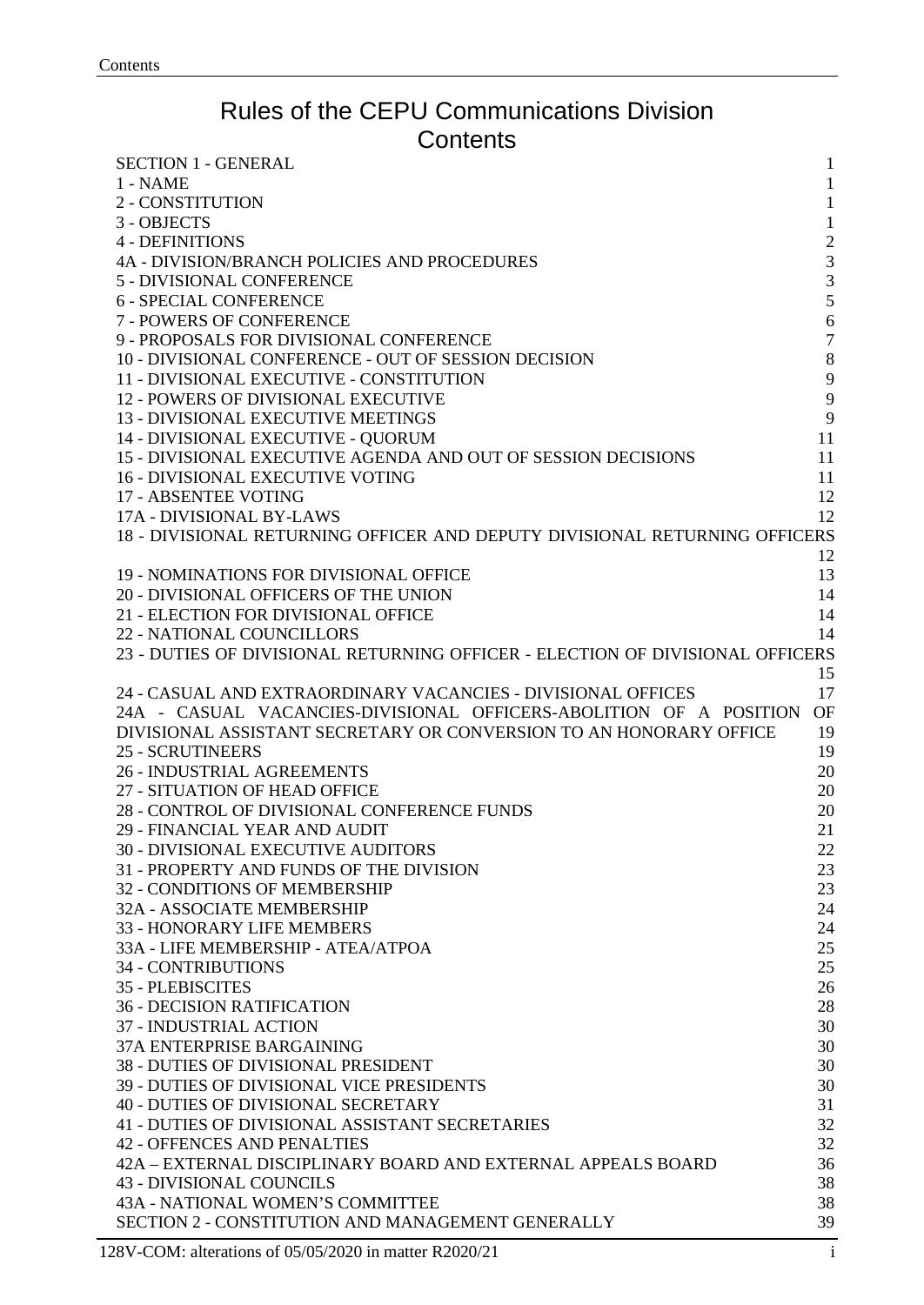| Contents                                                                           |                  |
|------------------------------------------------------------------------------------|------------------|
| <b>44 - FORMATION OF BRANCHES</b>                                                  | 39               |
| 45 - DIVISIONAL CONFERENCE AND DIVISIONAL EXECUTIVE AUTHORITY OVER                 |                  |
| <b>BRANCHES</b>                                                                    | 39               |
| 46 - INDUSTRY SECTIONS - QUEENSLAND, SOUTH AUSTRALIAN AND NORTHERN                 |                  |
| TERRITORY AND WESTERN AUSTRALIAN COMMUNICATIONS DIVISION BRANCHES                  | 40               |
| 46A - INDUSTRY SECTIONS - NEW SOUTH WALES AND VICTORIAN POSTAL AND                 |                  |
| TELECOMMUNICATIONS BRANCHES                                                        | 41               |
| <b>INDUSTRY</b><br>SECTIONS –<br>WALES<br><b>AND</b><br>46B<br>NEW<br>SOUTH<br>$-$ | <b>VICTORIAN</b> |
| TELECOMMUNICATIONS AND SERVICES BRANCHES                                           | 42               |
| 47 - CONTRIBUTION TO DIVISIONAL CONFERENCE                                         | 43               |
| 47A - DEFERRED PAYMENTS                                                            | 44               |
| <b>48 - ALLOCATION OF FUNDS</b>                                                    | 45               |
| <b>49 - REGISTER OF BRANCH OFFICES</b>                                             | 46               |
| 50 - REGISTER OF MEMBERS                                                           | 46               |
| 50A - PURGING OF THE REGISTER                                                      | 46               |
| 51 - RULES                                                                         | 47               |
| 52 - MINUTES OF MEETINGS                                                           | 47               |
| 53 - BRANCH OFFICERS                                                               | 47               |
| 54 - BRANCH EMPLOYEES                                                              | 49               |
| 55 - POWER TO ENTER AND INSPECT PREMISES                                           | 49               |
| 56 - BY-LAWS                                                                       | 49               |
| 57 - AFFILIATION WITH ANY ORGANISATION                                             | 49               |
| 58 - BRANCH FUNDS AND PROPERTY                                                     | 50               |
| 59 - ACCOUNTS, BALANCE SHEET AND AUDIT                                             | 51               |
| 60 - AUDITORS                                                                      | 51               |
| 60A - FINANCIAL REPORTING REQUIREMENTS                                             | 51               |
| 61 - STATEMENT OF BRANCH MEMBERSHIP                                                | 52               |
| 62 - RANKING OF POSITIONS IN ELECTIONS                                             | 52               |
| 63 - HONORARIA AND ALLOWANCES                                                      | 52               |
| <b>64 - ORDER OF BUSINESS</b>                                                      | 53               |
| 65 - TERMS OF OFFICE                                                               | 53               |
| <b>66 - BRANCH NOMINATIONS</b>                                                     | 54               |
| <b>67 - BRANCH ELECTIONS</b>                                                       | 55               |
| 68 - FILLING BRANCH VACANCIES - SHORT TERM                                         | 58               |
| 69 - FILLING BRANCH VACANCIES - LONG TERM                                          | 59               |
| 70 - CASUAL VACANCIES-BRANCH OFFICERS-FULL TIME POSITIONS                          | 59               |
| 71 - BRANCH RETURNING OFFICER                                                      | 60               |
| 72 - EXTRAORDINARY BRANCH VACANCIES                                                | 60               |
| 73 - INDUSTRY SECTION MEETINGS                                                     | 61               |
| 74 - NOTICE OF MOTION                                                              | 61               |
| 75 - BRANCH MANAGEMENT – QUEENSLAND, SOUTH AUSTRALIA/NORTHERN TERRITORY            |                  |
| AND WESTERN AUSTRALIA                                                              | 61               |
| 76 - BRANCH MANAGEMENT - NEW SOUTH WALES AND VICTORIAN POSTAL AND                  |                  |
| <b>TELECOMMUNICATIONS BRANCHES</b>                                                 | 63               |
| BRANCH MANAGEMENT –<br>76A -<br>NEW<br><b>SOUTH</b><br>WALES<br>AND                | <b>VICTORIAN</b> |
| TELECOMMUNICATIONS AND SERVICES BRANCHES                                           | 64               |
| 77 - DUTIES AND POWERS OF BRANCH COMMITTEE OF MANAGEMENT                           | 65               |
| 78 - SUB-BRANCHES                                                                  | 65               |
| 79 - APPOINTMENT OF LOCAL REPRESENTATIVES                                          | 66               |
| 80 - UNION COMMITTEES AND COUNCILS                                                 | 66               |
| 81 - BRANCH PLEBISCITE                                                             | 67               |
| 82 - BRANCH AUTHORITY                                                              | 67               |
| 83 - BRANCH GENERAL MEETINGS - ORDINARY, ANNUAL AND SPECIAL                        | 67               |
| 84 - EXTRAORDINARY BRANCH GENERAL MEETINGS                                         | 68               |
| 85 - MEETINGS: HOW CALLED                                                          | 68               |
| 86 - QUORUM                                                                        | 69               |
| 87 - UNFINANCIAL MEMBERS - BRANCH MEETINGS                                         | 69               |
| 88 - AUTHORITY TO IMPOSE LEVY                                                      | 70               |
| <b>SECTION 3 - STANDING ORDERS OF DEBATE</b>                                       | 70               |

128V-COM: alterations of 05/05/2020 in matter R2020/21 iii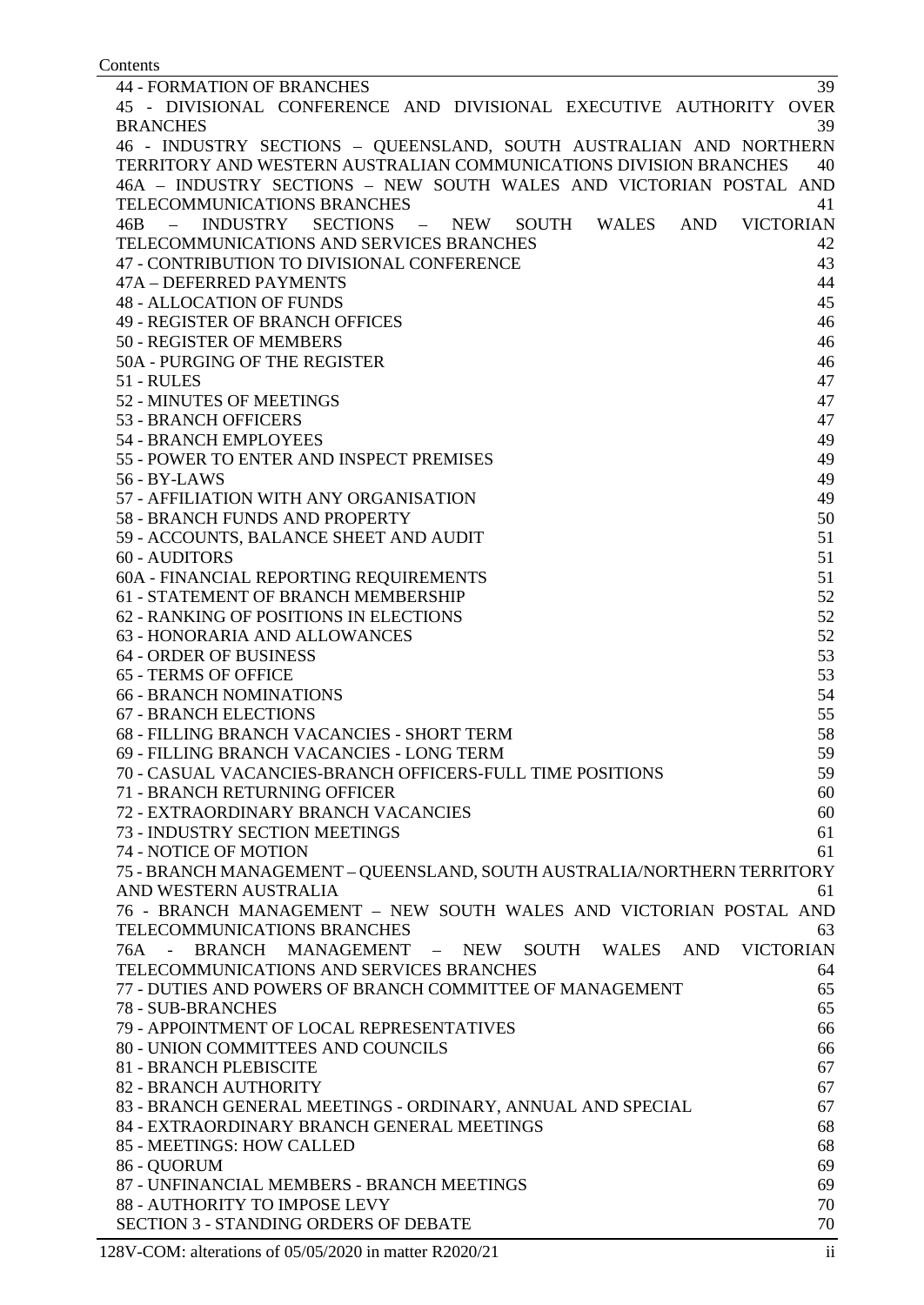89 - [STANDING ORDERS OF DEBATE](#page-73-2) 70<br>
90 - INTERPRETATION OF RULES 72 90 - [INTERPRETATION OF RULES](#page-75-0)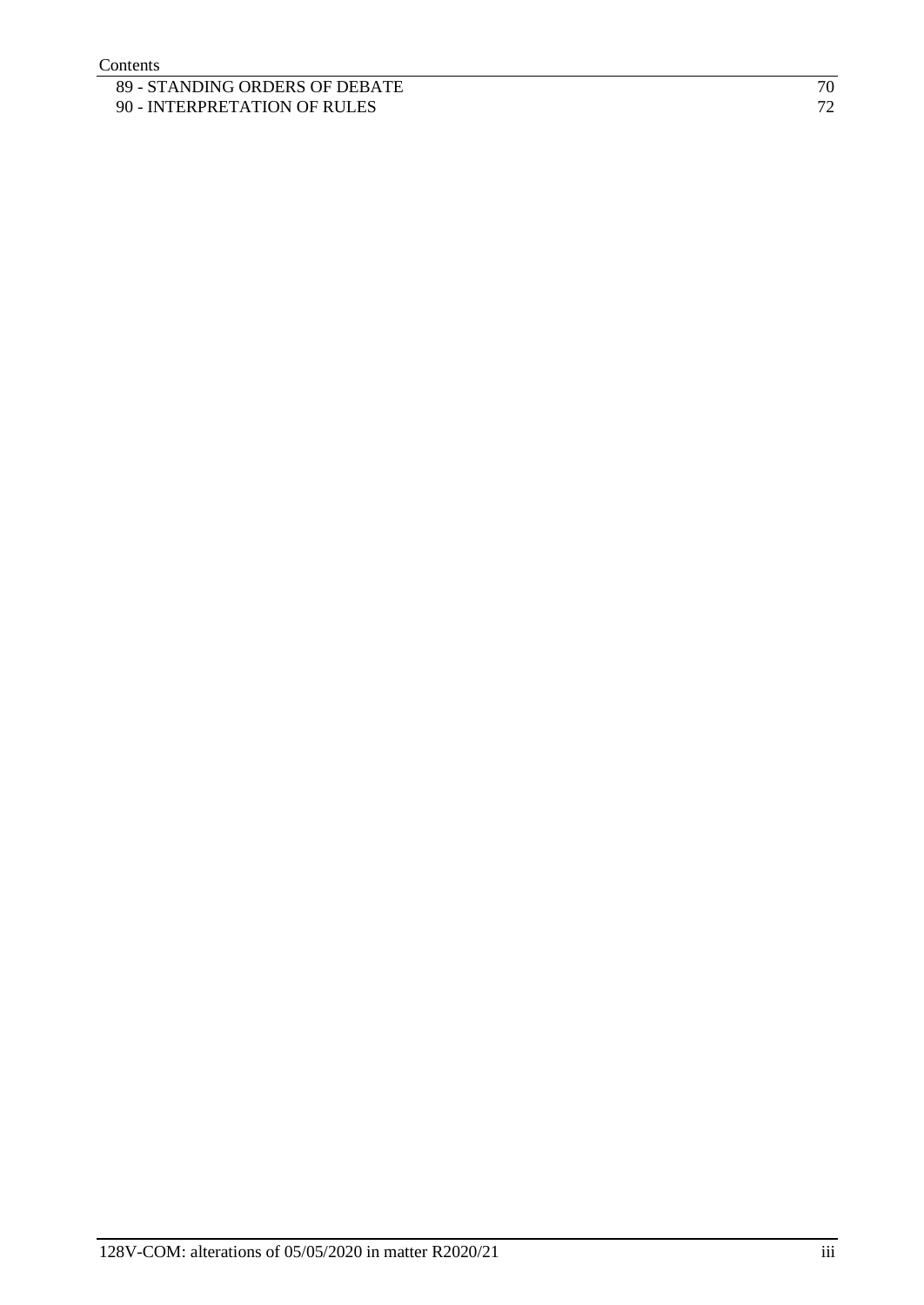#### **SECTION 1 - GENERAL**

#### **1 - NAME**

<span id="page-4-2"></span><span id="page-4-1"></span><span id="page-4-0"></span>The name of the Division is the Communication Workers Union Division, known as the Communications Division or the CWU Division.

#### **2 - CONSTITUTION**

<span id="page-4-3"></span>The Division shall consist of those persons eligible for membership of the union as defined in Rule 2.5 to 2.21 inclusive of Section A to these rules.

#### **3 - OBJECTS**

The objects for which the Division is established are:

- (a) By the provision and distribution of funds and by all other lawful means:
	- (i) to improve and protect the economic conditions, job security, working conditions, the quality of life and other industrial concerns of members;
	- (ii) to improve and protect the relations between employees and employer and between employee and employee;
	- (iii) to promote the general and material welfare of members;
	- (iv) to pursue and assist kindred organisations by affiliation and other means in upholding the rights and privileges of workers by industrial, political and municipal action and to bring about the socialisation of production, distribution and exchange and the development and protection of effective enterprises;
	- (v) to provide legal assistance where deemed necessary, in the defence of the rights of members or in pursuance of the aspirations of members;
	- (vi) to endeavour by political and industrial action to secure social justice, and to establish and maintain journals and other publications containing matters of interest and information for members;
	- (vii) to achieve the establishment of one amalgamated union covering all workers in the communications industry;
	- (viii) to promote the policy of equality of status and opportunity for all members;
	- (ix) to acquire property of all kinds;
	- (x) to assist and permit branches in establishing incidental funds to assist members or their families when in distressed circumstances;
	- (xi) to assist in the establishment and/or maintenance of labour newspapers and other media;
	- (xii) to do all other things necessary for the proper functioning of the Union in accordance with the Rules;
	- (xiii) to promote and pursue equal opportunities and affirmative action.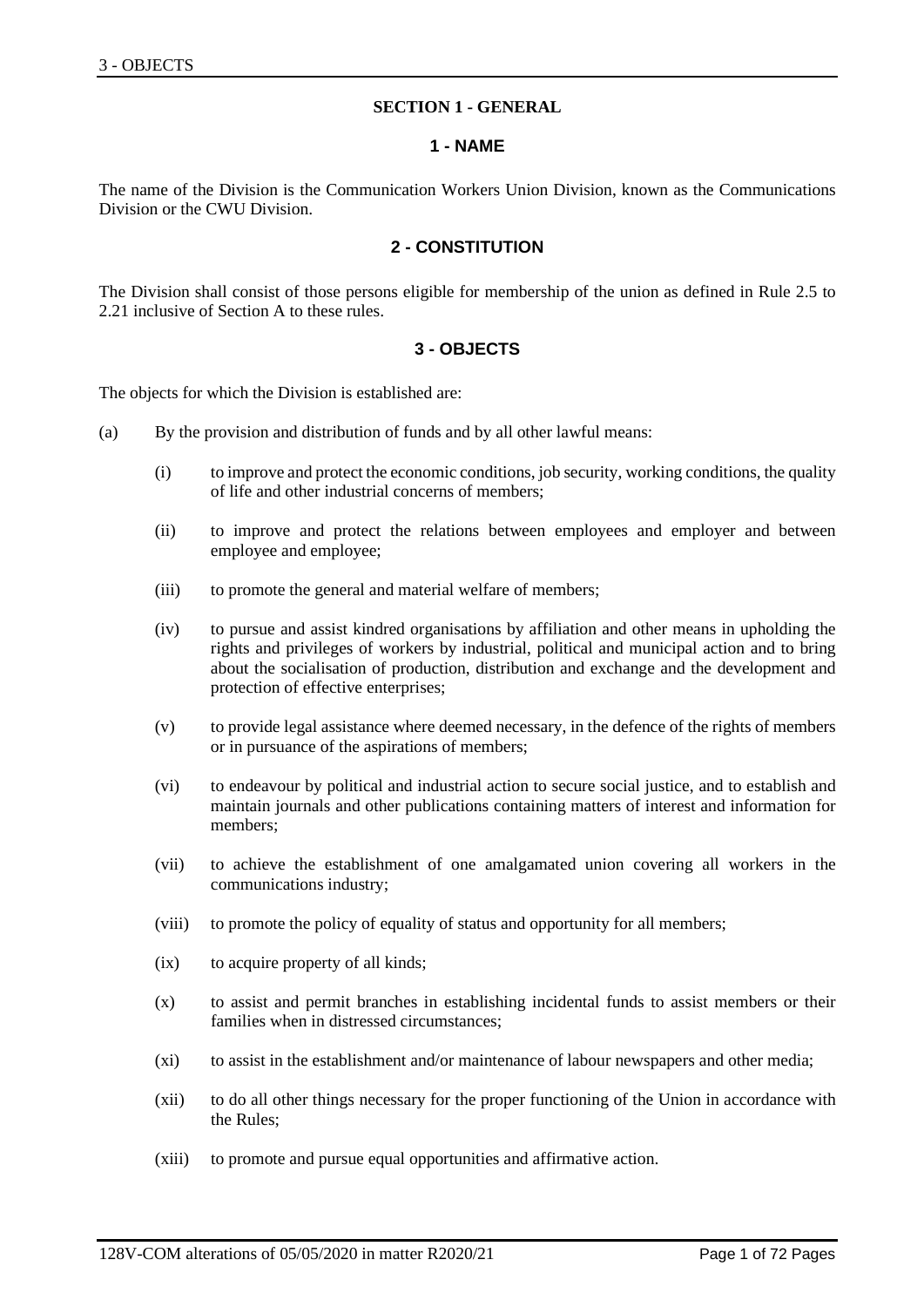<span id="page-5-0"></span>(b) Payments made in furtherance of any of the objects shall be deemed to be part of the ordinary expenses of the Union and made in accordance with the provisions of the Act.

#### **4 - DEFINITIONS**

In the interpretation of these Rules the following definitions shall be taken as a guide:

- (a) "Conference" means the Conference constituted by Rule 5.
- (b) "Special Conference" means the Conference constituted by Rule 6.
- (c) "Divisional Executive" means the Executive constituted by Rule 11.
- (d) "The Act" means the Fair Work (Registered Organisations) Act, the Regulations and Rules made thereunder, or any Act, Regulations or Rules replacing or amending such Act, Regulations or Rules.
- (e) "Branch" means a Branch of the Division constituted by Rule 44.
- (f) "Committee of Management" means the Committee of Management of a Branch constituted by either Rule 75.
- (g) "Division" shall mean the Communications Division.
- (h) "Sub-Branch" means a Sub-Branch constituted in accordance with Rule 78.
- (i) "Re-election" means the election to an office or position of a person who, at the time of nominations for the election, was the holder of that office or position.
- (j) Reference to "these Rules" means section D- Rules of the Communications Division, unless otherwise specified.
- (k) 'Divisional Councils' shall mean the Postal Divisional Council and the Telecommunications Divisional Council as constituted by Rule 43.
- (l) "Head Office" means the Head Office of the Communications Division.
- (m) "Industry Groups" shall mean the Postal Services Industry Group and the Telecommunications and Information Technology Industry Group. The Postal Services Industry Group shall be constituted by members in the Postal Services Industry Sections and the Postal Industry Sections. The Telecommunications and Information Technology Industry Group shall be constituted by members in the Telecommunications and Information Technology Industry Sections, the Lines and General Sections, the Technical Industry Sections and the Operator Industry Sections.
- (n) "Industry Section" shall mean either the Postal Services Industry Section, the Telecommunications and Information Technology Industry Section, the Postal Industry Section, the Lines and General Industry Section, the Technical Industry Section and the Operator Industry Section as constituted by Rules 46, 46A and 46B.
- (o) "Divisional Section" shall mean the Divisional Sections of the Communications Division as constituted by Rule 46 of these Rules on the day prior to the certification of this Sub-rule.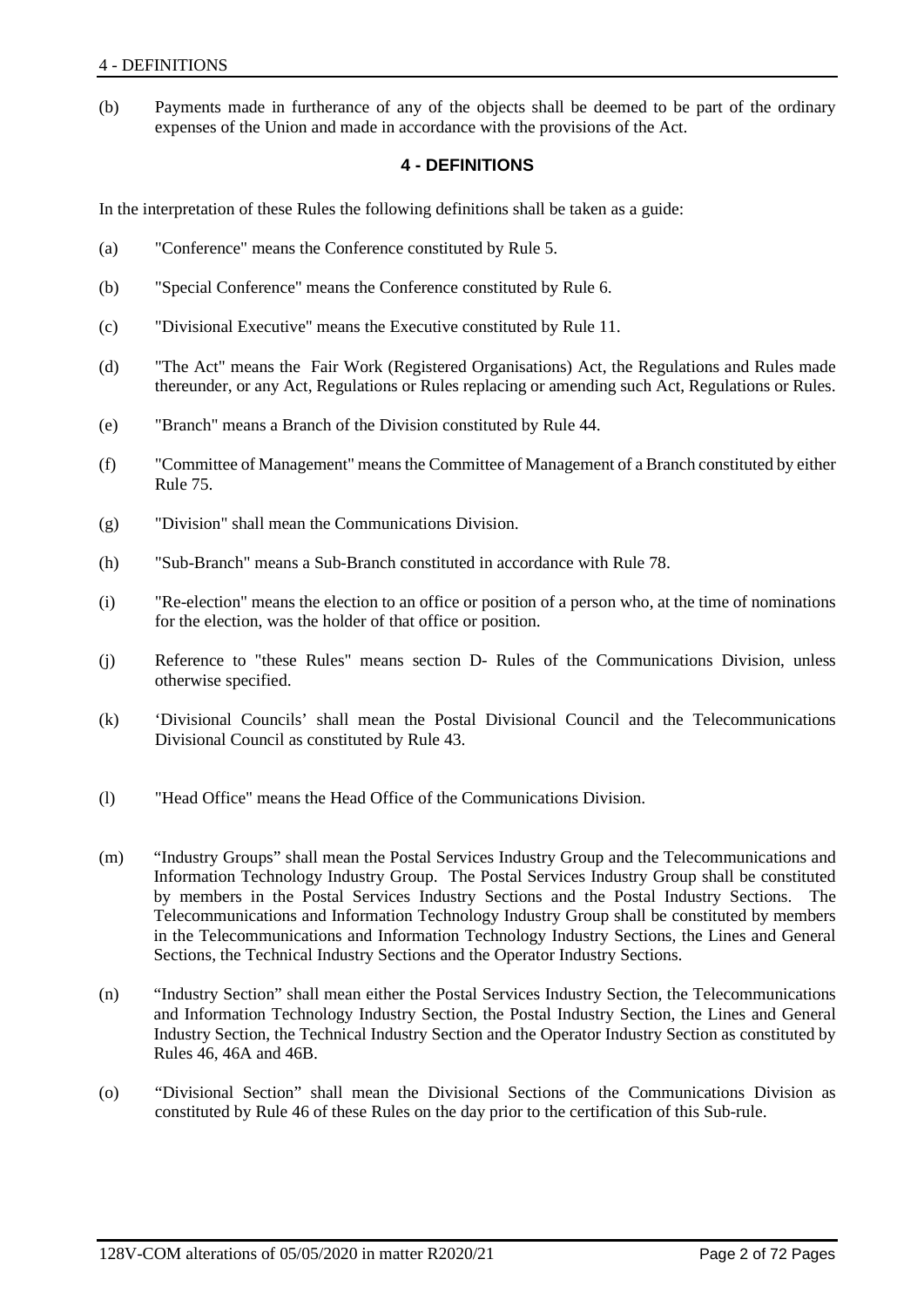## **4A - DIVISION/BRANCH POLICIES AND PROCEDURES**

<span id="page-6-1"></span><span id="page-6-0"></span>The Division/branch shall develop and implement policies and procedures relating to the expenditure of the Division/branch.

# **5 - DIVISIONAL CONFERENCE**

- (a) There shall be a Divisional Conference, which, except on matters decided by plebiscite of the membership, shall be the supreme governing body of the Division, and which shall be held biennially at a place and on a date to be fixed by the Divisional Executive.
- (b) Conference shall be constituted by delegates elected by the several Branches of the Division together with the Divisional Officers as provided by Rule 20.
- (c) The Divisional Officers referred to in sub-rule (b) above shall be entitled to move or second and to vote on any proposal.
- (d) Representation at the Divisional Conference shall be on the basis of one (1) delegate for each two thousand (2,000) members or part thereof for each Industry Section within each Branch. For the purposes of this Rule the number of members for an Industry Section shall be the actual number of financial members at the end of the financial year preceding the year of elections.
- (f) A delegate who:
	- (i) cannot attend a meeting of the Divisional Conference, the Branch Committee of Management may appoint a Branch Committee of Management member representing the same Divisional Section (or in the absence of a member representing the same Divisional Section may appoint a member of the Branch Committee of Management representing the same Branch) as the absent delegate to attend the meeting as his or her proxy; or
	- (ii) cannot attend a session(s) of a meeting of the Divisional Conference may appoint another delegate present at the meeting who represents the same Branch as his or her proxy for that session(s).

Proxies shall have the same rights, duties and powers of the absent delegate they are representing and shall exercise the votes of the absent delegate in addition to any existing voting entitlement of their own.

- (g) The voting power of Officers and delegates upon all questions shall be as follows:
	- (i) For delegates the voting power shall be calculated by reference to the number of financial members represented, divided by one hundred, rounded up to the next whole number, and further divided by the number of delegates representing the same electorate. Where the number of delegates votes calculated, do not divide amongst the number of delegates to produce a whole number for each delegate in an electorate, the votes remaining after equal apportionment to delegates are to be distributed in the manner determined by the Branch Committee of Management in that electorate, or in the absence of such determination, in the manner determined by the majority of delegates representing that electorate.
	- (ii) For the purposes of determining the number of financial members as set out in Rule  $5(g)(i)$ it shall be the number of financial members as at 31st March in each year. In determining the voting power for an Industry Section or Branch, each Branch Secretary shall forward to the Divisional President, no later than one (1) month after the end of the financial year the number of financial members for an Industry Section or Branch as at 31st March in that year.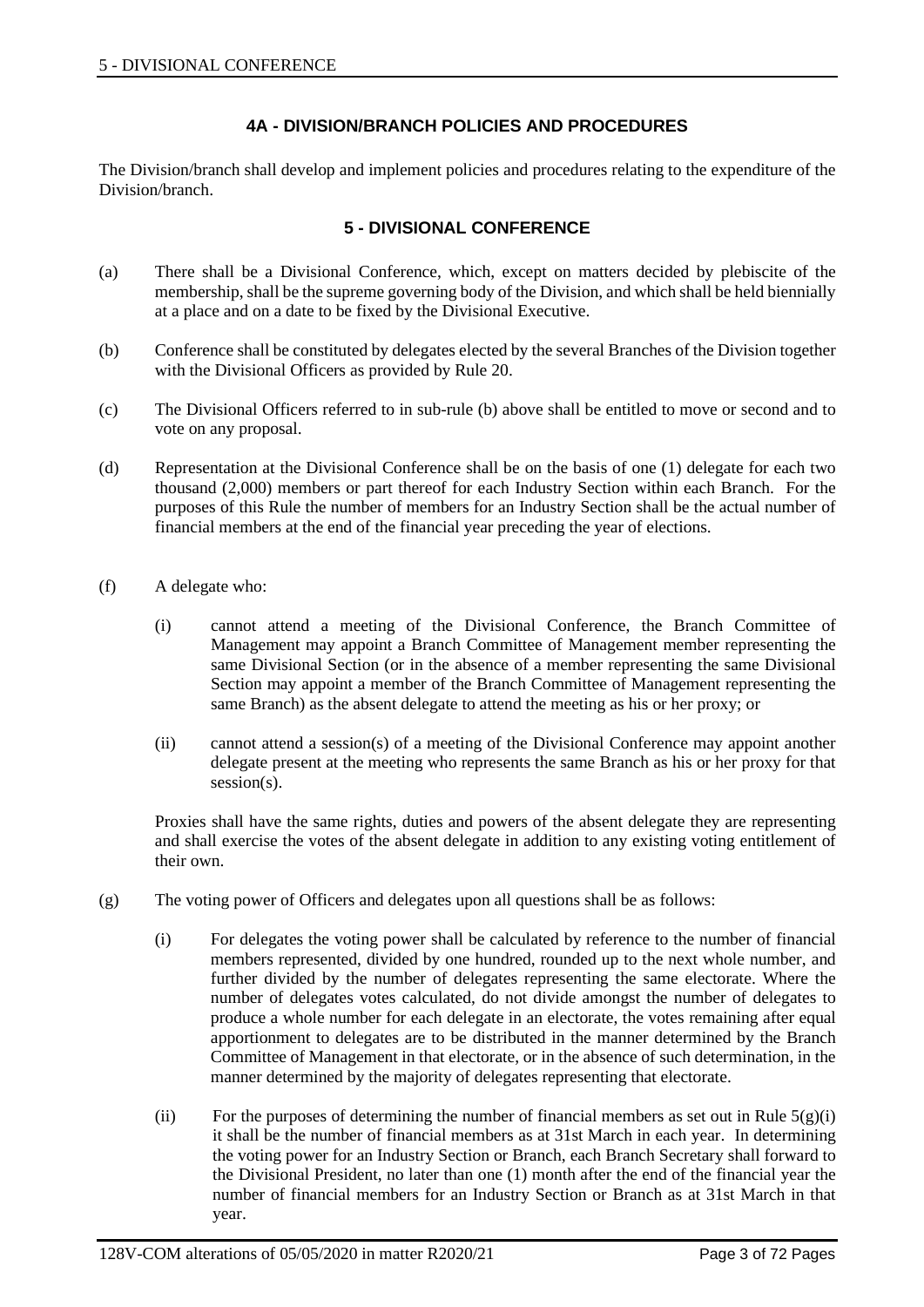The Divisional President and the Divisional Secretary will notify the Branch Secretary, Divisional Executive and Divisional Secretary of the voting power of the Industry Section or Branch. The voting power determined under this sub-rule will apply from 1st June in that same year. Provided that any question which may be in the course of decision by postal voting at the 1st June, the voting power shall be that applying at the time the question was moved.

- (iii) The Divisional Officers shall have five votes each. Provided that where a Divisional Officer is also a Branch Delegate the Divisional Officer shall only exercise the voting power he or she has as a Branch Delegate.
- (h) A proposal is decided in the affirmative if sixty percent (60%) of votes are cast in favour. Provided that any proposal to alter Rules 44, 46, 46A, 46B, 75, 76 and 76A shall be decided in the affirmative if seventy five percent (75%) of votes are cast in favour.
- (i) No Branch shall be entitled to be represented at Divisional Conference until all monies due under these Rules including members' contributions to the Divisional Conference have been fully paid up to the end of the financial quarter last preceding the opening date of Divisional Conference. Further, where a Branch has entered into deferred payment arrangements pursuant to Rule 47A it shall not be entitled to be represented at Divisional Conference unless it is complying with those arrangements.

Each Branch shall supply a membership return and a statement of accounts by a date nominated by the Divisional Executive of which notice shall be given to each Branch by the Divisional Executive.

Provided that Divisional Conference, constituted without the members of the Conference from the Branch and/or Industry Section in default, may decide that in special circumstances the provision of this sub-rule shall not apply subject to any time limit or any other condition specified by Conference so constituted.

(j) The Divisional Executive shall defray all expenses connected with the organisation and holding of the Divisional Conference from the funds of Divisional Conference unless specifically excluded by this sub-rule.

Delegates shall be entitled to receive payment from the Divisional Executive for expenses incurred in attending Divisional Conference. The amount to be paid by the Divisional Executive shall be determined by Divisional Conference but shall not include payment for loss of pay incurred by delegates attending Divisional Conference.

The Divisional Executive shall pay the transportation costs of delegates attending Divisional Conference. Transportation costs shall be the cost of an economy class return airfare from the delegates home station.

Each Branch of the Union shall reimburse delegates representing that Branch at Divisional Conference for any loss of pay incurred in attending Divisional Conference.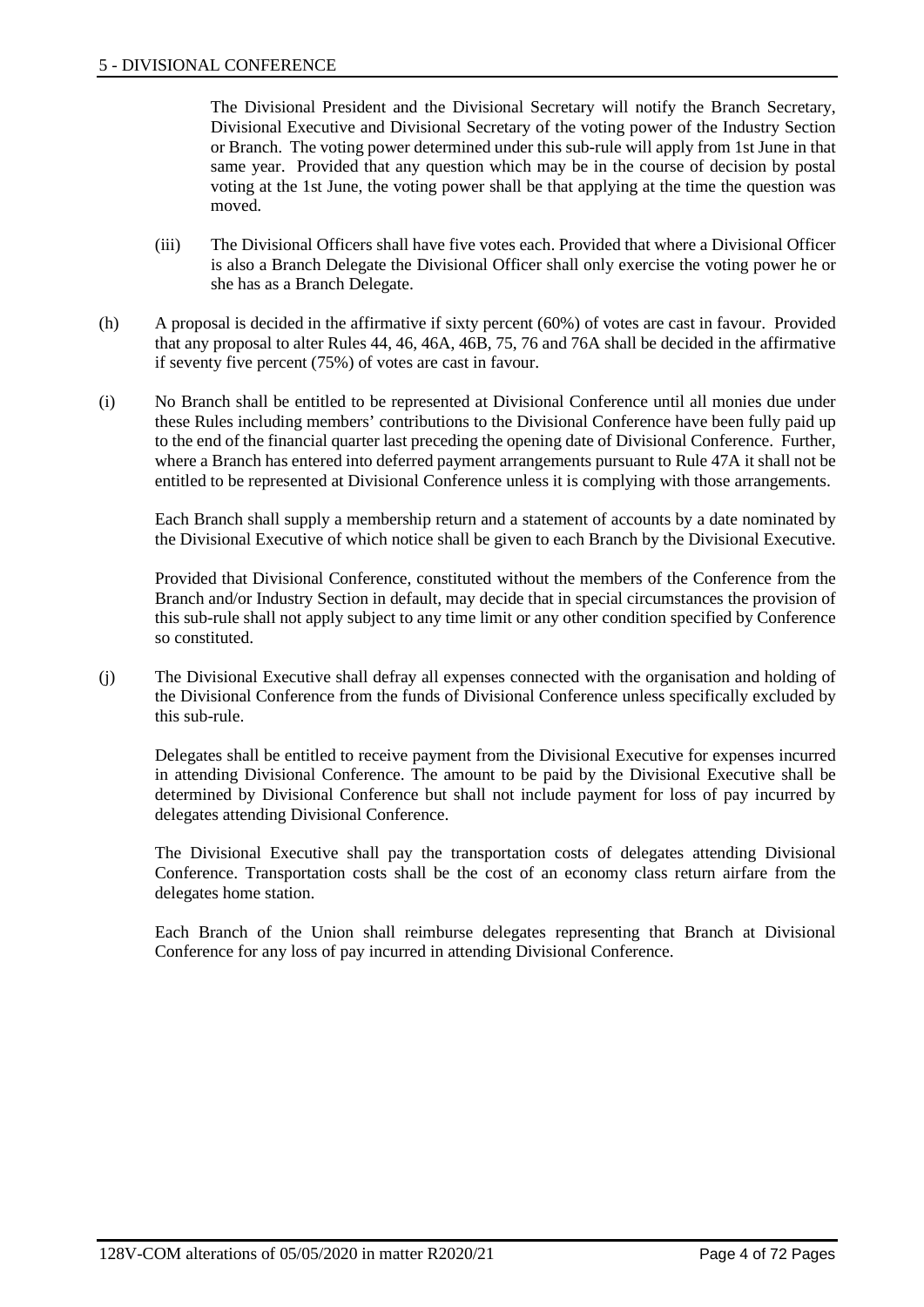- (k) The order of business at Divisional Conference shall be:
	- (i) Hours of Sitting.
	- (ii) Credentialling of delegates and voting rights.
	- (iii) Reading and Confirmation of Minutes.
	- (iv) Divisional Executive and Branch Financial Statements and Union Finances.
	- (v) Divisional Secretary's Report and Divisional President's Report.
	- (vi) Divisional Executive Report and Business Arising.
	- (vii) Branch Reports and Business Arising.
	- (viii) Agenda Items.
	- (ix) Fixing of Salaries and Entitlements.
	- (x) Urgent Late Business.
- <span id="page-8-0"></span>(l) Conference shall be properly constituted when at least fifty percent of Officers and fifty percent of delegates (including delegates from at least 50% of Branches) are present.

#### **6 - SPECIAL CONFERENCE**

- (a) A Special Conference may be called at any time by the Divisional Secretary and Divisional President or by resolution of the Divisional Conference and/or Divisional Executive, or when called for by requisition signed by Delegates to Divisional Conference representing a majority of votes eligible to be cast in 40% of Branches or signed by at least 50% of Branch Secretaries. Where the Conference is called for by such Delegates or Branch Secretaries, the Divisional Secretary shall arrange for the Conference to be held within one month of receipt of the requisition. Seven days notice of the date or dates of the Conference shall be given to each Branch and to the Officers and delegates to the Special Conference.
- (b) A Special Conference shall be constituted in the same manner as provided for the Divisional Conference in rule 5 and the Officers and Delegates who constitute the Divisional Conference shall be the Officers and Delegates to constitute the Special Conference.
- (c) A Special Conference shall be properly constituted if at least fifty percent of Officers and fifty percent of Delegates (including Delegates from at least 50% of Branches) are present.
- (d) Business for consideration of a Special Conference shall be included in the notice to Branches relating to the holding of the Conference, and it shall be competent for the Conference to make new Rules or to rescind or amend any of the existing Rules, regarding which no notice was given until after the dispatch of the notice to Branches relating to the holding of the Conference, further provided that any alteration and/or addition to the Rules as decided upon shall have no force or effect unless and until ratified by Branches after the close of the Conference.

Provided further that the question of the admission of any business for consideration under the provisions of this Rule shall be determined by the method of voting prescribed in Rule 6 in relation to questions which have appeared on the business agenda.

- (e) At a Special Conference
	- (i) the voting power of Officers and Delegates on all questions; and
	- (ii) the entitlement of Branches and Industry Sections to be represented at the Special Conference; and
	- (iii) the expenses of Delegates and all other expenses connected with the Special Conference;

Shall be as provided for in Rule 5.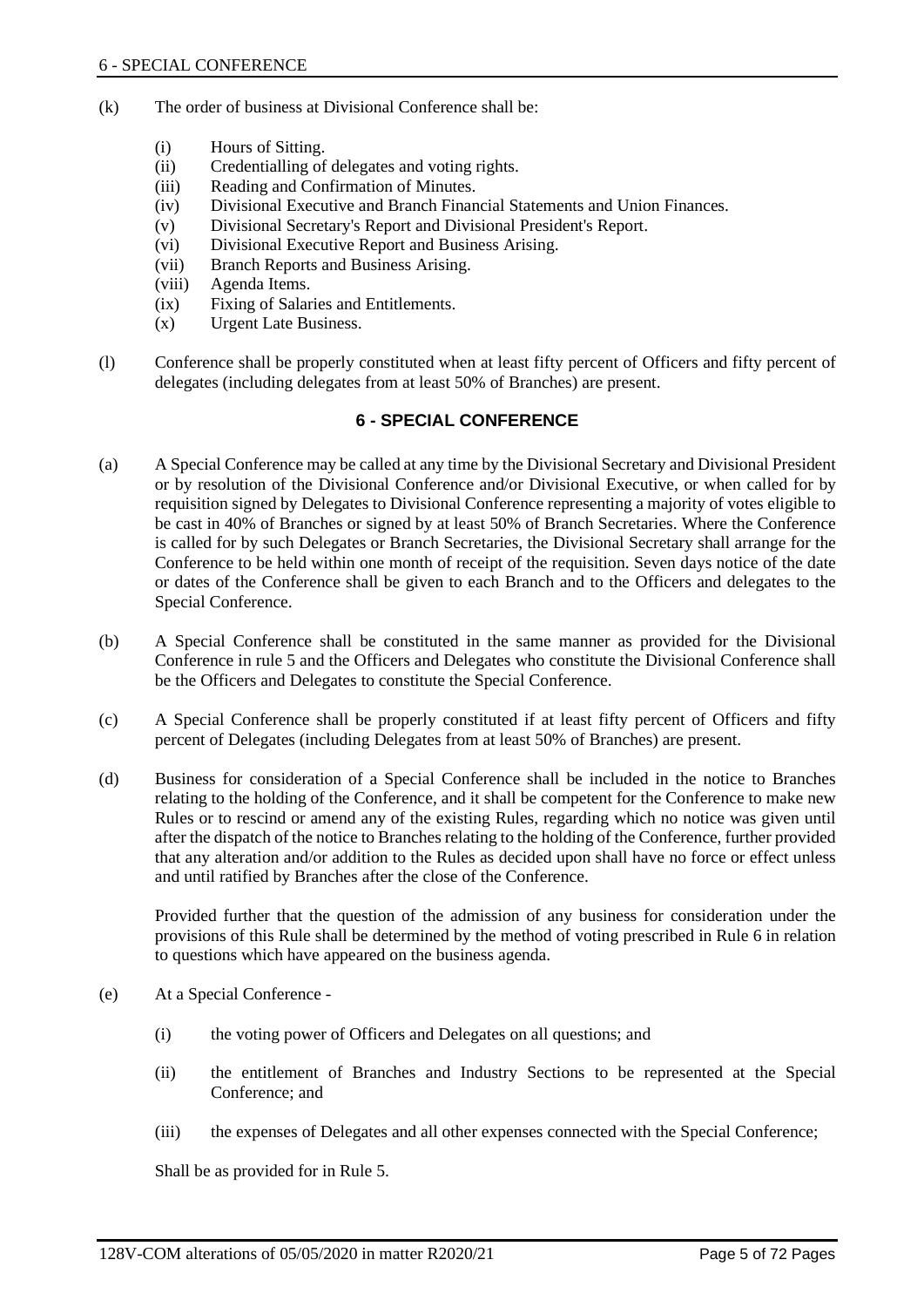- (f) Subject to the provisions of paragraph (d) of this Rule, all or any of the powers of the Divisional Conference may be exercised by the Special Conference, and the decisions of the Special Conference shall have the same force and effect as if made by the Divisional Conference.
- <span id="page-9-0"></span>(g) No Branch shall be entitled to be represented at Special Conference unless Rule 5(i) has been complied with.

## **7 - POWERS OF CONFERENCE**

The Divisional Conference shall be the highest deliberative body of the Division, shall manage the affairs of the Division subject to control by members as provided in the Rules and shall have power to:

- (a) lay down the industrial and political policy of the Division;
- (b) submit to members for decision such matters as the Divisional Conference may deem proper;
- (c) implement the policy of the Division in matters both industrial and political affecting the interests of the members;
- (d) initiate, manage and control any action, proceeding or submission in respect of any industrial dispute in accordance with current industrial action policy;
- (e) on behalf of the Division, enter into, make or vary industrial agreements, awards or determinations;
- (f) incur all expenses necessary for the proper conduct of the business of the Division and pay all accounts so incurred, provided that a loan, grant or donation of an amount exceeding \$1,000 shall not be made by the Division, unless Conference has:
	- (i) satisfied itself that the making of the loan, grant or donation would be in accordance with the Rules of the Union;
	- (ii) in relation to a loan has satisfied itself that, in the circumstances, the security proposed to be given for the repayment of the loan is adequate and the proposed arrangements for the repayment of the loan are satisfactory; and
	- (iii) approved the making of the loan, grant or donation;
- (g) subject to (f) above, advance generally the objects of the Division and for that purpose vote and expend money for political and industrial affiliations that are made following decisions ratified by members under the Rules;
- (h) endorse or otherwise Branch industrial affiliations under the Rules;
- (i) impose and collect all levies, fines, fees, subscriptions and dues payable by members provided that before any levy is struck a complete current financial statement shall be submitted to each Branch;
- (j) receive, consider and determine any matter or report arising under these Rules which has been submitted to Conference by any Branch;
- (k) determine the number of Branches and the number of elected offices at Divisional and Branch level;
- (l) determine the number of Divisional Industrial Research Officer positions and determine the number of Branch Industrial Officer positions (in the generic sense) where the direct cost is borne by the Divisional Conference;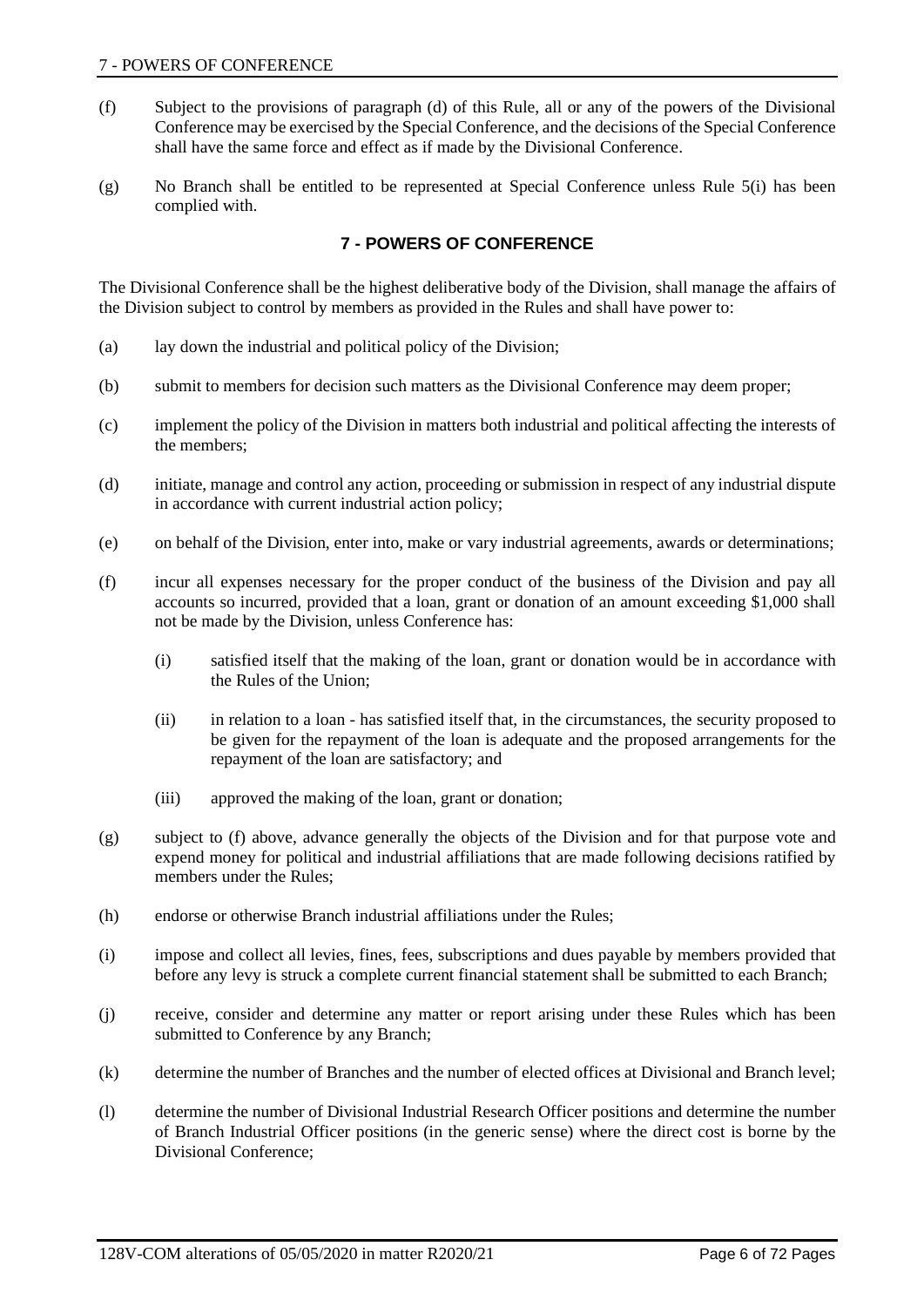#### 9 - PROPOSALS FOR DIVISIONAL CONFERENCE

- (m) in the event of casual vacancies appoint holders of Divisional offices in accordance with the Rules;
- (n) appoint a Divisional Returning Officer and Deputy Divisional Returning Officers and such scrutineers as may be required for the exercise of its powers;
- (o) fix salaries and allowances for Divisional Officers and Branch Officers;
- (p) fix honoraria for Divisional Officers, Divisional Executive members and Divisional Conference members;
- (q) determine the level and method of payment of monies from Branches to Conference;
- (r) settle disputes arising between Branches;
- (s) hear and determine any appeal from a Branch or member thereof;
- (t) hear and determine disciplinary charges laid under the Rules and impose penalties as provided for in the Rules;
- (u) take disciplinary action against the holders of Divisional and Branch offices as provided for in the Rules;
- (v) remove from office the holders of Divisional and Branch offices as provided for in the Rules;
- (w) determine matters referred to it by a meeting of members of Conference representing an Industry Section/s;
- (x) allocate funds for meetings of members of Conference representing an Industry Section/s;
- (y) refer to a Divisional Council or members of Conference representing an Industry Section matters exclusively affecting the Divisional Council or Industry Section;
- (z) establish any social or other fund to achieve any of the objects of the Division;
- (aa) receive and adopt or otherwise deal with the annual report and balance sheet of the Division;
- (bb) summon General Meetings or Special General Meetings of members of Branches, any Industry Section or any defined section of the membership of the Division in all or any States at any time and from time to time for any purpose which Conference shall think fit, giving not less than three days notice to members of such meetings, and stating the time and place in each State when and where such meetings shall be held;
- (cc) generally to do all acts, matters and things that may appear to Conference to be in the best interests of members;
- <span id="page-10-0"></span>(dd) without limiting the generality of its powers under (cc) above, exercise all or any of the powers conferred on the Divisional Executive.

#### **9 - PROPOSALS FOR DIVISIONAL CONFERENCE**

(a) The Divisional Secretary and Divisional President shall have forwarded to all Divisional Conference Delegates and, if necessary his/her Proxy, a copy of the Divisional Executive Report to be submitted to the Divisional Conference, not less than fourteen days before the date fixed for the opening of the Divisional Conference.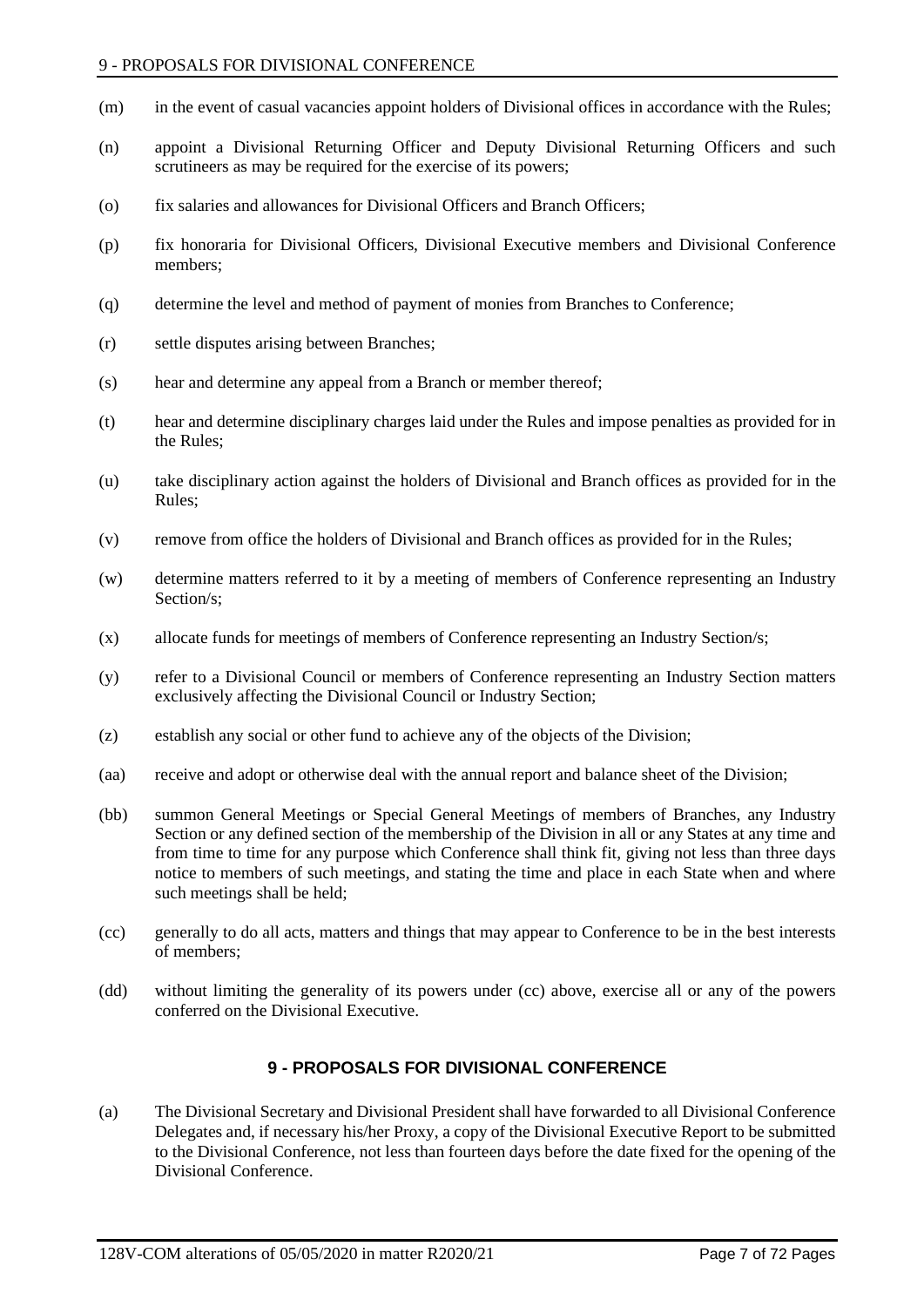- (b) Proposals for the making of new Rules, or the amendment or rescission of existing Rules, or proposals relating to any other matter of business to be considered by the Divisional Conference, may be submitted by members of Divisional Executive, members of Divisional Conference or Branches.
- (c) Branch Reports and all proposals submitted to the Divisional Conference shall be forwarded to reach the Divisional Secretary seven weeks before the date fixed for the opening of the Conference. The whole of the proposal shall then be forwarded by the Divisional Secretary to members of Divisional Executive, members of Divisional Conference and Branches not later than five weeks prior to the date fixed for the opening of the Conference. Any proposal relating to matters which are already receiving attention by the Divisional Executive or which accords with Union policy, as determined by an earlier conference, may be excluded from the Conference business paper.
- (d) (i) Notwithstanding anything contained in these Rules, Divisional Conference shall have the power to consider any matter of urgent late business or to make new rules, or to rescind or amend any of the existing rules regarding which the required notice has not been given to the Divisional Secretary provided that:
	- (1) apart from matters arising out of the written report of the Divisional Executive or proposals already on the Conference Agenda proposals of an urgent nature which are received after the closing date of the agenda shall only be considered where notice in writing has been given to the Divisional Secretary at least twenty four hours before the matter is discussed;
	- (2) the question of the admission of any business for consideration under the provisions of this rule shall be determined by the method of voting in rules  $5(g)$  and (h);
	- (3) any decision on an item of urgent late business shall have no force and effect unless and until ratified pursuant to rule 36.5.
- (e) The requirements as to notice and the circulation of agenda papers in this Rule shall be directory and not mandatory and the accidental or inadvertent omission to give the full notice required to any person entitled to such a notice shall not of itself invalidate the proceedings of the Divisional Conference meeting at which such matter is considered.

# **10 - DIVISIONAL CONFERENCE - OUT OF SESSION DECISION**

- <span id="page-11-0"></span>(a) When the Divisional Conference is not in session the Divisional Secretary and Divisional President jointly may, or when so directed by the Divisional Executive, or when called for by requisition signed by Delegates to Divisional Conference representing a majority of votes eligible to be cast in 40% of Branches or signed by at least 50% of Branch Secretaries, shall, submit to Conference for decision any matter which the Conference may deal with in accordance with Rule 5.
- (b) If the Divisional President considers a motion pursuant to sub-rule (a) to be out of order he/she shall rule accordingly and advise the person(s) submitting the motion of his/her reasons for so ruling. The person(s) may then move a motion of dissent from the ruling of the Divisional President, in which event such motion and all correspondence thereon shall be distributed to each member of the Divisional Executive.
- (c) The Divisional Secretary may submit any matter to be decided pursuant to this sub-rule to the members of Divisional Conference to be determined by a vote communicated to the Divisional Secretary by letter, electronic mail, facsimile machine or telephone. The minutes of any meeting where a vote has been taken by letter, electronic mail, , facsimile machine or telephone shall be forwarded forthwith to each member of Divisional Conference and Branch Secretaries.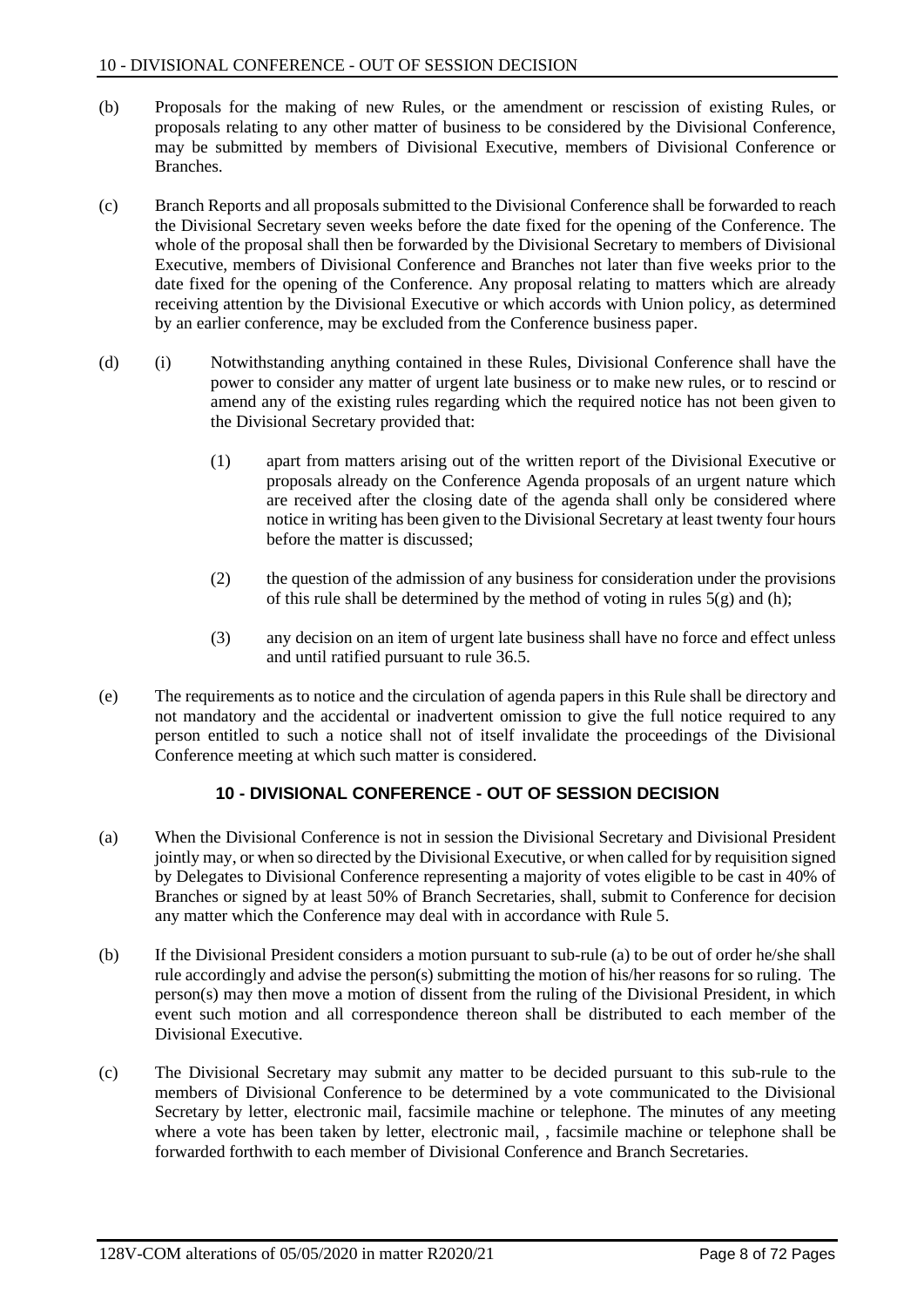- (d) Each member of Conference shall, as soon as practicable but no later than fourteen (14) days after the receipt of the submission, return his/her vote to the Divisional Secretary.
- (e) If at any time after the submission of a matter to members of Conference under this Rule and before a decision has been obtained a request has been made in accordance with the provisions of Rule 6 for a special meeting of the Divisional Conference to discuss the matter, the question shall be deferred to that meeting.
- (f) A decision given under this Rule shall have the same effect as if made under Rule 5.
- <span id="page-12-0"></span>(g) No Branch shall be entitled to participate in a Divisional Conference Out of Session Decision unless Rule 5(i) has been complied with as if the reference to the opening date of Divisional Conference was a reference to the date of the submission of any matter to be decided pursuant to this Rule.

# **11 - DIVISIONAL EXECUTIVE - CONSTITUTION**

- (a) Divisional Executive shall consist of the Divisional Officers and one (1) Divisional Executive Member elected from each Industry Section in each Branch.
- <span id="page-12-1"></span>(b) The Divisional Executive shall be responsible for the full and proper carrying out of the directions of the Divisional Conference and plebiscite decisions of the membership.

## **12 - POWERS OF DIVISIONAL EXECUTIVE**

- (a) When Divisional Conference is not sitting the Divisional Executive shall, subject to paragraph (b) hereof, exercise all powers of the Divisional Conference and shall be responsible for the management of the Division's affairs, property and funds.
- (b) The Divisional Executive shall not exercise any of the powers of the Divisional Conference described in Rules  $7(g)$ , (h), (i), (k), (n), (o), (p), and (q).
- (c) Except as provided in paragraph (b) of this Rule, unless the contrary intention appears, for the purpose of exercising any power a reference in these Rules to the Divisional Conference shall be deemed to include the Divisional Executive and a decision of Divisional Executive so taken shall have the same force and effect as if made by the Divisional Conference.

# **13 - DIVISIONAL EXECUTIVE MEETINGS**

- <span id="page-12-2"></span>(a) The Divisional Executive shall meet when determined by the Divisional President and Divisional Secretary or as provided in sub-rule (b). The Divisional Secretary shall give reasonable notice of all meetings to all members of Divisional Executive and Branches. Not more than four calendar months shall elapse between any two meetings of the Executive, provided that a meeting of the Divisional Conference shall be regarded as taking the place of a meeting of the Executive in determining the maximum period between any two meetings.
- (b) (i) On receipt of a request in writing specifying a matter of importance to the Union, signed by 50% of Branch Secretaries or a request by 40% of Branch Committees of Management, the Divisional Secretary shall, no later than 7 days after receipt of the request, convene a special meeting of the Divisional Executive to be held no later than 28 days after the receipt of the request.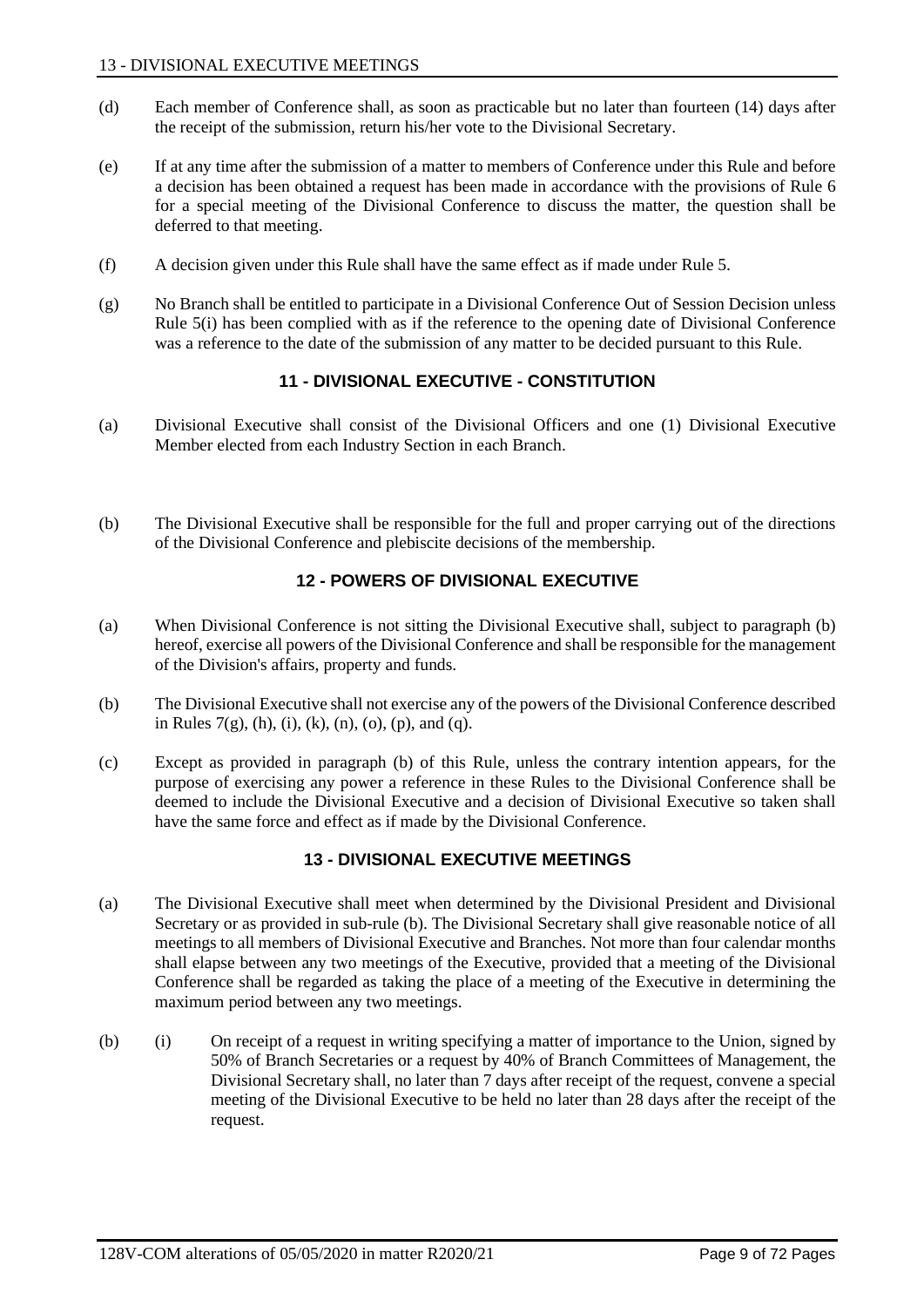- (ii) At a special meeting of Divisional Executive convened under paragraph (i) the business of the meeting shall be the matter of importance to the Union specified in the request.
- (d) A Divisional Executive Member who:
	- (i) cannot attend a meeting of the Divisional Executive, the Branch Committee of Management may appoint a Branch Committee of Management member representing the same Industry Section (or in the absence of a member representing the same Industry Section may appoint a member of the Branch Committee of Management representing the same Branch) as the absent delegate to attend the meeting as his or her proxy; or
	- (ii) cannot attend a session(s) of a meeting of the Divisional Executive may appoint another delegate present at the meeting who represents the same Branch as his or her proxy for that session(s).

Proxies shall have the same rights, duties and powers of the absent delegate they are representing and shall exercise the votes of the absent delegate in addition to any existing voting entitlement of their own.

(e) No Branch shall be entitled to be represented at Divisional Executive until all monies due under these Rules including members' contributions to the Divisional Conference have been fully paid up to the end of the financial quarter last preceding the opening date of Divisional Executive. Further, where a Branch has entered into deferred payment arrangements pursuant to Rule 47A it shall not be entitled to be represented at Divisional Executive unless it is complying with those arrangements.

Each Branch shall supply a membership return and a statement of accounts by a date nominated by the Divisional Executive of which notice shall be given to each Branch by the Divisional Executive.

Provided that Divisional Executive, constituted without the members of the Divisional Executive from the Branch and/or Industry Section in default, may decide that in special circumstances the provision of this sub-rule shall not apply subject to any time limit or any other condition specified by Divisional Executive so constituted.

- (f) The expenses of Officers attending meetings of the Divisional Executive shall be defrayed by the Divisional Executive out of the funds of the Divisional Executive. The expenses, except in salary, of Executive members attending meetings of the Divisional Executive shall be defrayed by the Divisional Executive out of the funds of the Divisional Executive. The salary of the Executive members shall be paid by their respective Branch.
- (g) The Divisional Executive will control and authorise the use of any emblem, logo or identification illustration or mark which is adopted by the Division as its identifying emblem.
- (h) The order of business at Divisional Executive will be:
	- (i) Reading and confirmation of minutes;
	- (ii) Business arising out of minutes;
	- (iii) Divisional Secretary and Divisional President's Report and business arising;
	- (iv) Questions without discussion for fifteen minutes;
	- (v) Reports from each Branch and other reports including Divisional Council Reports and minutes and business arising;
	- (vi) Passing of working expenses, financial statements and Division finances;
	- (vii) Correspondence;
	- (viii) Adjourned business;
	- (ix) Business submitted by Branches;
	- (x) General Business.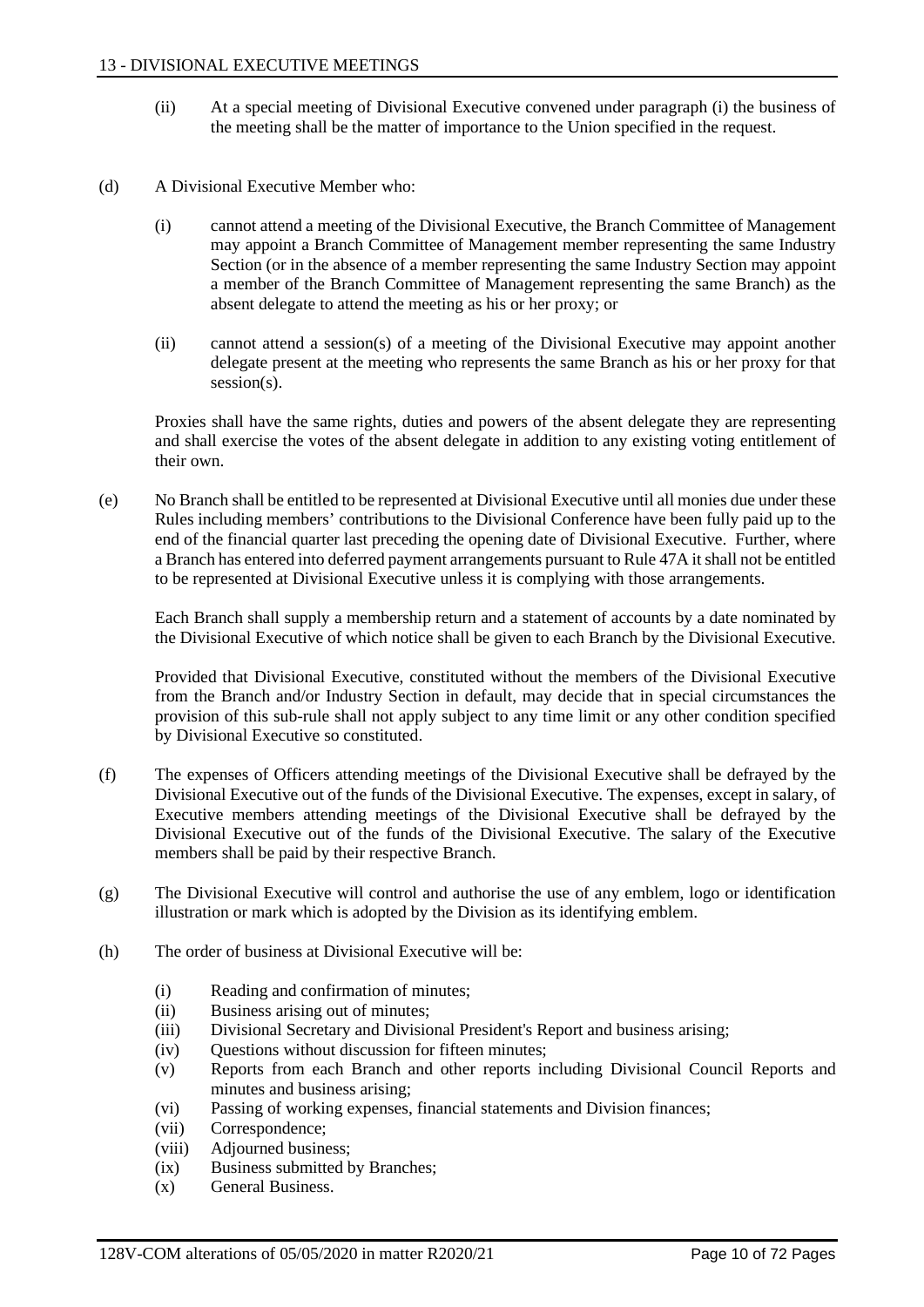## **14 - DIVISIONAL EXECUTIVE - QUORUM**

<span id="page-14-1"></span><span id="page-14-0"></span>Divisional Executive shall be properly constituted if at least fifty percent of Officers and fifty percent of members (including members from at least 50% of Branches) are present.

#### **15 - DIVISIONAL EXECUTIVE AGENDA AND OUT OF SESSION DECISIONS**

- (a) All proposals from Divisional Officers, members of Divisional Executive, members of Divisional Conference, Divisional Councils, Branch Committees of Management or Branch General Meetings for consideration by ordinary meetings of the Divisional Executive shall be forwarded to the Divisional Secretary at least two weeks prior to the meeting.
- (b) The Divisional Secretary shall forward to each member of Divisional Executive and to each Branch, a copy of the agenda at least one week prior to the meeting.
- (c) Divisional Executive may at any meeting resolve to deal with a matter notwithstanding that the requirements of sub-rules (a) and (b) have not been complied with.
- (d) The requirement of sub-rules (a) and (b) as to notice and the circulation of agenda papers shall be directory not mandatory and the accidental or inadvertent omission to give the full notice required (to any person entitled to same) shall not of itself invalidate the proceedings of the Divisional Executive meeting at which such matter is considered.
- (e) At any time when Divisional Executive is not meeting a member of Divisional Executive may move a motion for decision of the Divisional Executive by a vote communicated to the Divisional Secretary by letter, electronic mail, facsimile machine or telephone provided that any vote taken by letter, electronic mail, facsimile machine or telephone shall be confirmed in writing to the Divisional Secretary. Such motions shall be submitted to the Divisional President and may be supported by reasons for the motion. Each member of Divisional Executive shall, as soon as practicable, but no later than 14 days after circulation, return his/her vote to the Divisional Secretary.
- (f) If the Divisional President considers a motion pursuant to Sub-rule (e) to be out of order he/she shall rule accordingly and advise the originating member of Divisional Executive of his/her reasons for so ruling. The member of Divisional Executive may then move a motion of dissent from the ruling of the Divisional President, in which event such motion and all correspondence thereon shall be distributed to each member of Divisional Executive.
- (g) No Divisional Executive Member shall be entitled to vote in a telephonic, facsimile, electronic mail or postal ballot of members of the Divisional Executive unless the members' Branch has complied with Rule 13(d) as if the reference to the opening date of Divisional Executive was a reference to the date of the submission of any matter to be decided pursuant to this Rule.
- (h) Notwithstanding the provisions of sub-rule (e) above, the Divisional Secretary and Divisional President may jointly convene a meeting of the Divisional Executive by way of a telephone hookup.

The Divisional Secretary shall provide to Divisional Executive members reasonable notice of the proposed telephone hook-up of the Divisional Executive.

All decisions made pursuant to this sub-rule shall have the same force and effect as if made under Rule 13 or sub-rule (e) above.

#### **16 - DIVISIONAL EXECUTIVE VOTING**

<span id="page-14-2"></span>(a) The voting power of Divisional Officers and Executive members shall be as follows: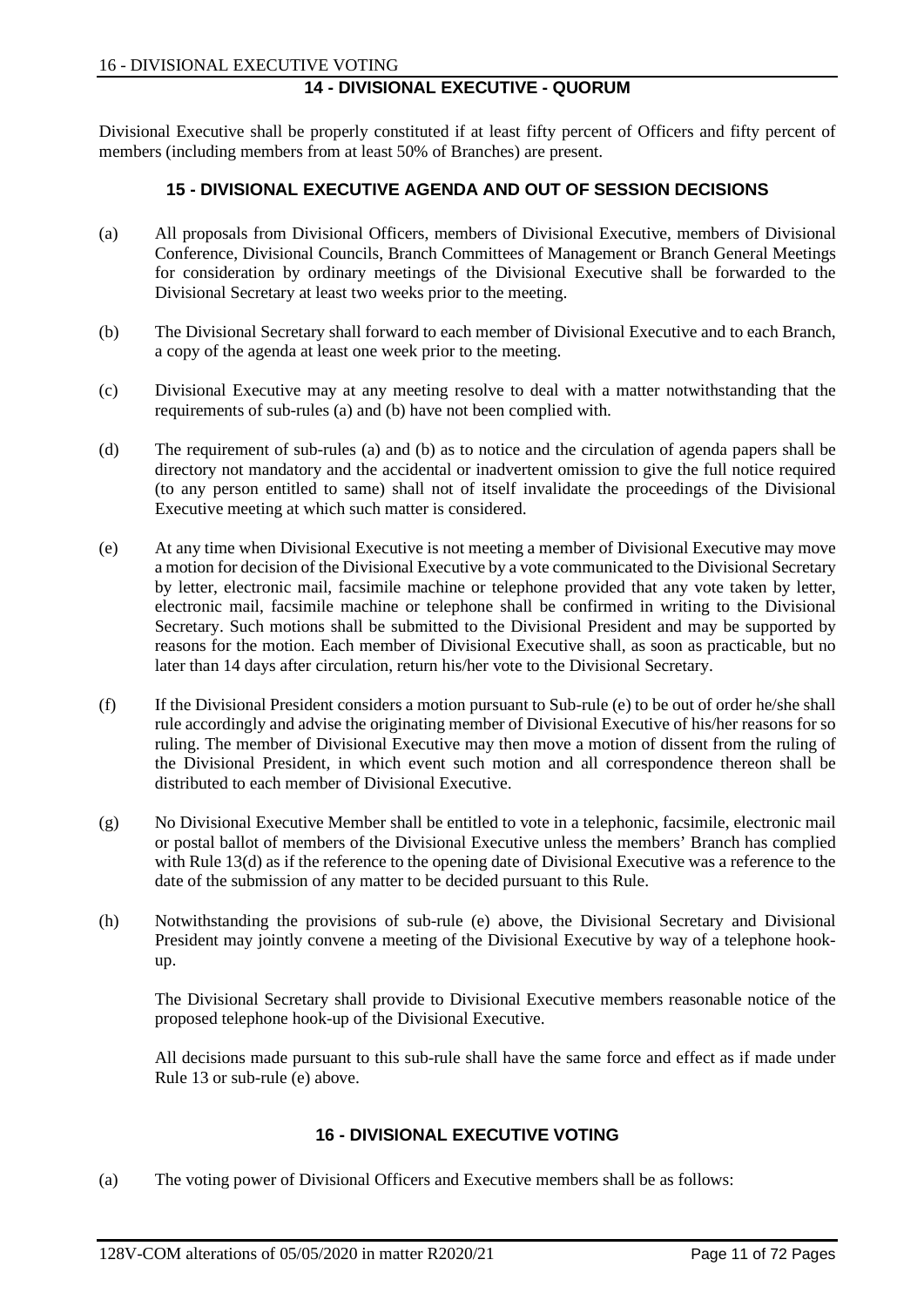#### 18 - DIVISIONAL RETURNING OFFICER AND DEPUTY DIVISIONAL RETURNING OFFICERS

- (i) For Executive members the voting power shall be calculated on the same basis as calculated for Delegates to Divisional Conference under Rule 5(g)(i).
- (ii) For the purposes of this sub-rule, the number of members for a Industry Section or Branch will be the actual number of financial members as at 31st March in each year. In determining the voting power for a Industry Section or Branch, each Branch Secretary shall forward to the Divisional President and the Divisional Secretary, no later than one (1) month after the end of the financial year the number of financial members for a Industry Section or Branch as at 31st March in that year.

The Divisional President will notify the Branch Secretary, Divisional Executive and the Divisional Secretary of the voting power of the Industry Section or Branch. The voting power determined under this sub-rule will apply from 1st June in that same year. Provided that any question which may be in the course of decision by postal voting at the 1st June, the voting power shall be that applying at the time the question was moved.

(iii) The Divisional Officers shall have five votes each. Provided that where a Divisional Officer is also an Executive member representing a Industry Section or Branch, the Divisional Officer shall only exercise the voting power he or she has as an Executive member.

For the purposes of this Rule, the number of members for Industry Section or Branch will be the actual number of financial members at the end of the financial year preceding the date of calling of the elections.

<span id="page-15-0"></span>(b) A proposal is decided in the affirmative if sixty percent (60%) of votes are cast in favour. Provided that any proposal to alter Rules 44, 46, 46A, 46B, 75, 76 and 76A shall be decided in the affirmative if seventy five percent (75%) of votes are cast in favour.

# **17 - ABSENTEE VOTING**

If a member who is entitled to vote at any election held under these Rules will be absent from his/her usual address during a ballot such member may apply to the Returning Officer for a ballot paper to be sent to him/her at an address which he/she nominates.

# **17A - DIVISIONAL BY-LAWS**

<span id="page-15-1"></span>Divisional Conference and Divisional Executive shall have the power to make by-laws for the conduct and management of the Division and of any of the Divisional Councils thereof, provided that any by-law so made does not conflict with these Rules.

# <span id="page-15-2"></span>**18 - DIVISIONAL RETURNING OFFICER AND DEPUTY DIVISIONAL RETURNING OFFICERS**

- (a) A Divisional Returning Officer shall be appointed by Conference at its meeting which precedes the year of election conducted pursuant to Rule 21 from a list of candidates who are financial members of the Branch within the State in which the Divisional Office of the Division is situated, and who do not hold any other office in, nor are employees of, the Union or a Branch, Section or Division of the Union. Candidates for selection as Divisional Returning Officer must make application in writing to the Divisional Secretary. Applications must contain the address of the candidate and will close with the Divisional Secretary at twelve noon on the opening day of the Divisional Conference.
- (b) Branch Returning Officers shall be recognised as Deputy Divisional Returning Officers.
- (c) The Divisional Returning Officer shall be responsible for the conduct of the ballot for the election of Divisional Officers and for such other ballots and plebiscites as he/she may be required to conduct pursuant to these Rules.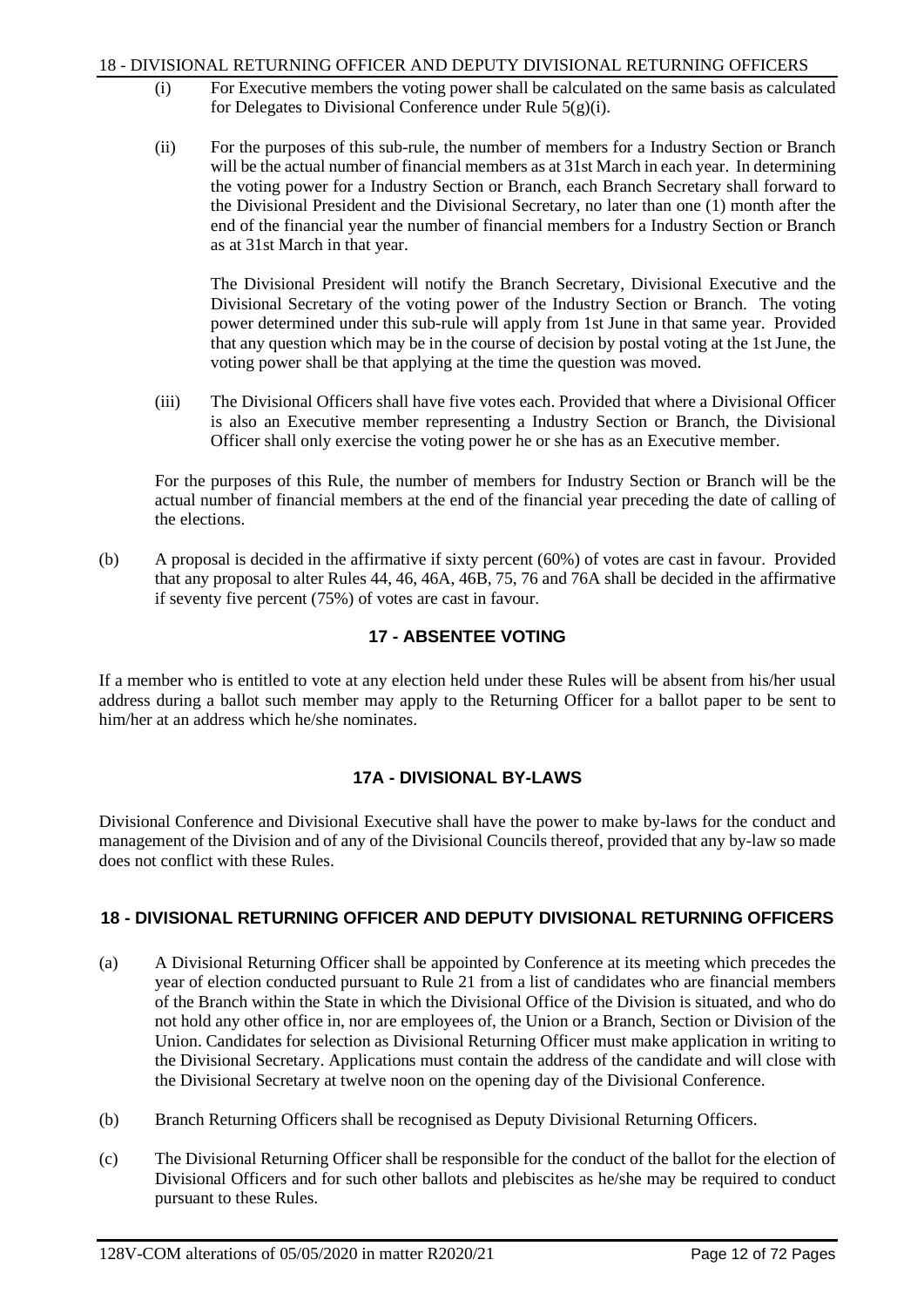#### 19 - NOMINATIONS FOR DIVISIONAL OFFICE

- (d) If the person appointed as Divisional Returning Officer subsequently desires to nominate for any elected position in the Union, or a Branch thereof, he/she shall be required to tender his/her resignation from the position of Divisional Returning Officer prior to the calling of nominations for any such position. Such resignation shall be in writing and delivered to the Divisional Secretary. Whenever the position of Divisional Returning Officer becomes vacant (by resignation or otherwise) between Divisional Conferences, a new Divisional Returning Officer shall be appointed by the Divisional Executive.
- (e) Should the Divisional Returning Officer be unavailable to perform a particular task or to conduct a ballot as required by the Rules, the Divisional Executive may nominate one of the Deputy Divisional Returning Officers to perform the duty or duties of the Divisional Returning Officer.

## **19 - NOMINATIONS FOR DIVISIONAL OFFICE**

- <span id="page-16-0"></span>(a) Candidates for office on the Divisional Executive including Divisional President, Divisional Vice-Presidents (including Vice-President (Affirmative Action)), Divisional Secretary, and Divisional Assistant Secretaries, must be members of the Union who have been a financial member of the Union for a continuous period of not less than twelve months immediately prior to the closing date for lodging nominations under this Rule. Nominations for Divisional Conference Delegates and Divisional Executive Members shall be called subject to the provisions of Rule 66. Candidates must be financial members of the Branch, or Industry Section to which they are attached and be nominated by at least two other financial members of the Division.
- (b) (i) Candidates for Divisional Vice-President (Affirmative Action) shall be female members of the Division.
	- (ii) Provided that a person making the nomination for the office of Divisional Assistant Secretary (Postal) shall be a financial member of the Postal Services Industry Group and a person making the nomination for the office of Divisional Assistant Secretary (Telecommunications) shall be a financial member of the Telecommunications and Information Technology Industry Group.
	- (iii) Candidates for Divisional Vice-President other than the Divisional Vice-President (Affirmative Action) shall be a member of the Division.
- (c) All nomination papers must be signed by and contain the addresses of those making the nomination who must be financial members of the Division and be countersigned by the person nominated. Nominations for the office of Divisional President, Divisional Vice-Presidents, Divisional Secretary and Divisional Assistant Secretaries, must reach the Divisional Returning Officer at the Divisional Office of the Division or other place declared in the notice calling for nominations not later than twelve noon on the fourteenth (14) day of April in the year of election or, should that day be a Saturday, Sunday or a holiday, on the first day thereafter which is not a Saturday, Sunday or a holiday.
- (d) On the first day of April in the year of election or, should that day be a Saturday, Sunday or a holiday, the first day thereafter which is not a Saturday, Sunday or holiday, a notification prepared by the Divisional Returning Officer calling for nominations for office shall be published in a Divisional Executive Journal. The notice shall contain details of the following matters which, subject to these Rules shall be determined by the Divisional Returning Officer:
	- (i) title of the office;
	- (ii) time and date of commencement of nominations;
	- (iii) time and date of closing of nominations;
	- (iv) place and requirements of lodgement of nominations;
	- (v) the time of opening and closing the ballots.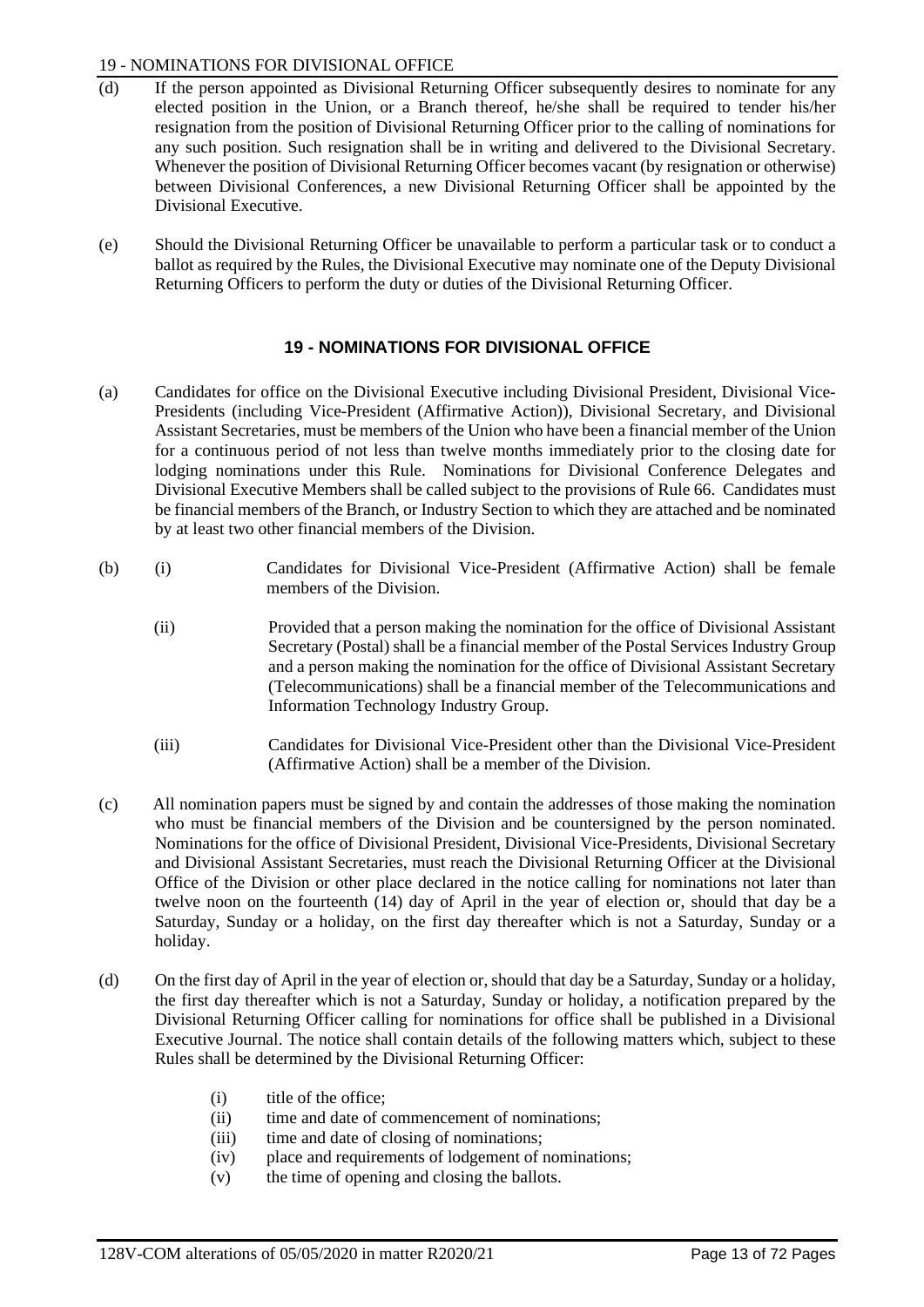#### 22 - NATIONAL COUNCILLORS

If the Divisional Returning Officer finds a nomination to be defective he/she shall, before rejecting the nomination, notify the person concerned of the defect and, where it is practicable to do so, give him/her the opportunity of remedying the defect within seven (7) days after his/her being so notified.

## **20 - DIVISIONAL OFFICERS OF THE UNION**

- <span id="page-17-0"></span>(a) The Officers of the Division shall be the Divisional President, the Divisional Vice-Presidents, the Divisional Secretary, and the Divisional Assistant Secretaries.
- <span id="page-17-1"></span>(b) In the absence of the Divisional President and/or the Divisional Secretary a Divisional Assistant Secretary will assume the responsibilities of the Divisional President and/or the Divisional Secretary in an order determined by the Divisional Executive.

## **21 - ELECTION FOR DIVISIONAL OFFICE**

The following Officers shall be full-time Divisional Officers:

- (i) one (1) Divisional Secretary;
- (ii) one (1) Divisional Assistant Secretary (Postal);
- (iii) one (1) Divisional Assistant Secretary (Telecommunications)

In addition to the above, the following will be honorary Divisional Officers:

- (iv) one (1) Divisional President and two (2) Divisional Vice-Presidents viz. one (1) Divisional Vice-President and one (1) Divisional Vice-President (Affirmative Action).
- (c) (i) Full-time and Honorary Divisional Officers shall be elected for a term of four (4) years and shall take up office on 1 August following the declaration of the election to the office in question.
	- (ii) Divisional Conference and Divisional Executive Members shall be elected for a term of four (4) years and shall take up office from 1 August following the declaration of the election of the office in question
	- (iii) In the event that the Returning Officer is unable to declare a person elected to an office referred to in paragraphs (i) and (ii) above on or before 1 August in the year of election the person holding office shall remain in that office until the office is declared elected.
	- (iv) The election of Divisional Officers shall be by a secret ballot of the financial members of the Division conducted in accordance with these Rules and shall be held in conjunction with and at the same time as the election of Branch Officers as provided for in Rule 67. Provided that the Vice-President (Affirmative Action) shall be elected by and from financial female members of the Division.
- (d) Divisional Conference and Divisional Executive members shall be elected when necessary by a secret ballot of the financial members of each Branch or Industry Section of each Branch. Such ballot to be conducted by the Branch Returning Officer in conjunction with the ballot for the election of Branch Officers and Branch Committee of Management of each Branch of the Division and, subject to sub rule (b)(iv) above, in accordance with the provisions of Rule 67.

# **22 - NATIONAL COUNCILLORS**

<span id="page-17-2"></span>(a) The National Council shall be constituted in accordance with rule 7.10 of Section A rules being the National Rules of the union.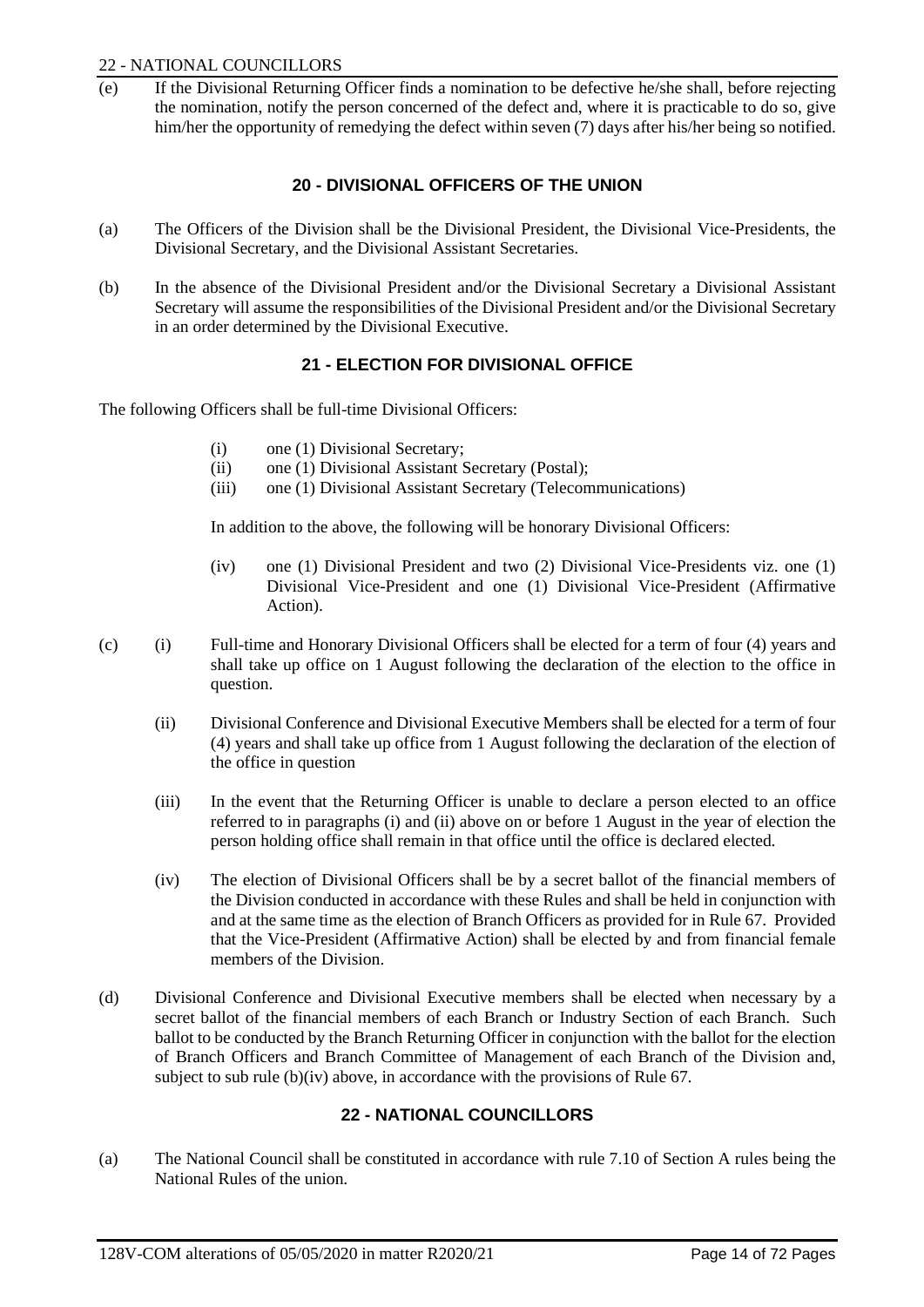- (c) Except where otherwise provided, the term of office for National Councillors shall be four (4) years.
- (d) Persons nominating for positions referred to in this sub-rule shall have not less than 12 months continuous financial membership of the union on the date of closing of nominations.
- (h) The National Executive shall be constituted in accordance with rule 7A.1 of Section A being the National Rules of the union.

#### <span id="page-18-0"></span>**23 - DUTIES OF DIVISIONAL RETURNING OFFICER - ELECTION OF DIVISIONAL OFFICERS**

The duties of the Divisional Returning Officer shall be:

- (a) To prepare a Roll of Voters who are entitled to vote in the election. The Roll of Voters shall close seven (7) days before the day on which nominations for the election are to open. Nothing in this subrule shall prevent the correction of errors in the Roll of Voters after the Roll is closed.
- (b) (i) To make the Roll of Voters available for inspection and copying by members or by any other person authorised by him/her, to be used for election purposes only, during ordinary business hours at the place where he/she carries out their duties in relation to the election in the period commencing the day after the Roll of Voters is closed and ending thirty (30) days after the declaration of the result of the election.
	- (ii) The Roll of Voters may be kept and may be supplied electronically.
- (c) If there are no more nominations than there are vacancies for a position, to declare the nominated person or persons elected to that position.
- (d) If more nominations are received than there are vacancies for a position, to have ballot papers printed and delivered to him/her containing the names of the candidates for each position in the order they are drawn, indicating the number to be elected to each position, the manner in which a vote shall be recorded, and the date and the time of closing of the ballot.
- (e) To be responsible for the safe custody of the ballot papers.
- (f) To obtain from the printer a certificate of the number of ballot papers printed.
- (g) To forward by prepaid post in an envelop having as few distinctive characteristics as possible to each member entitled to vote:
	- (i) such ballot paper or ballot papers as is or are appropriate for the purpose of the election;
	- (ii) a pre-paid or business reply paid envelope having as few distinctive characteristics as possible addressed to the Returning Officer at a Post Office Box number designated by him/her;
	- (iii) an envelope capable of insertion in the outer envelope referred to in (ii) above, such envelope to have provision on the outside of the envelope for the member to fill in the member's name and address and to sign his or her signature;
	- (iv) an envelope marked 'ballot paper only' capable of insertion in the envelope referred to in (iii) above;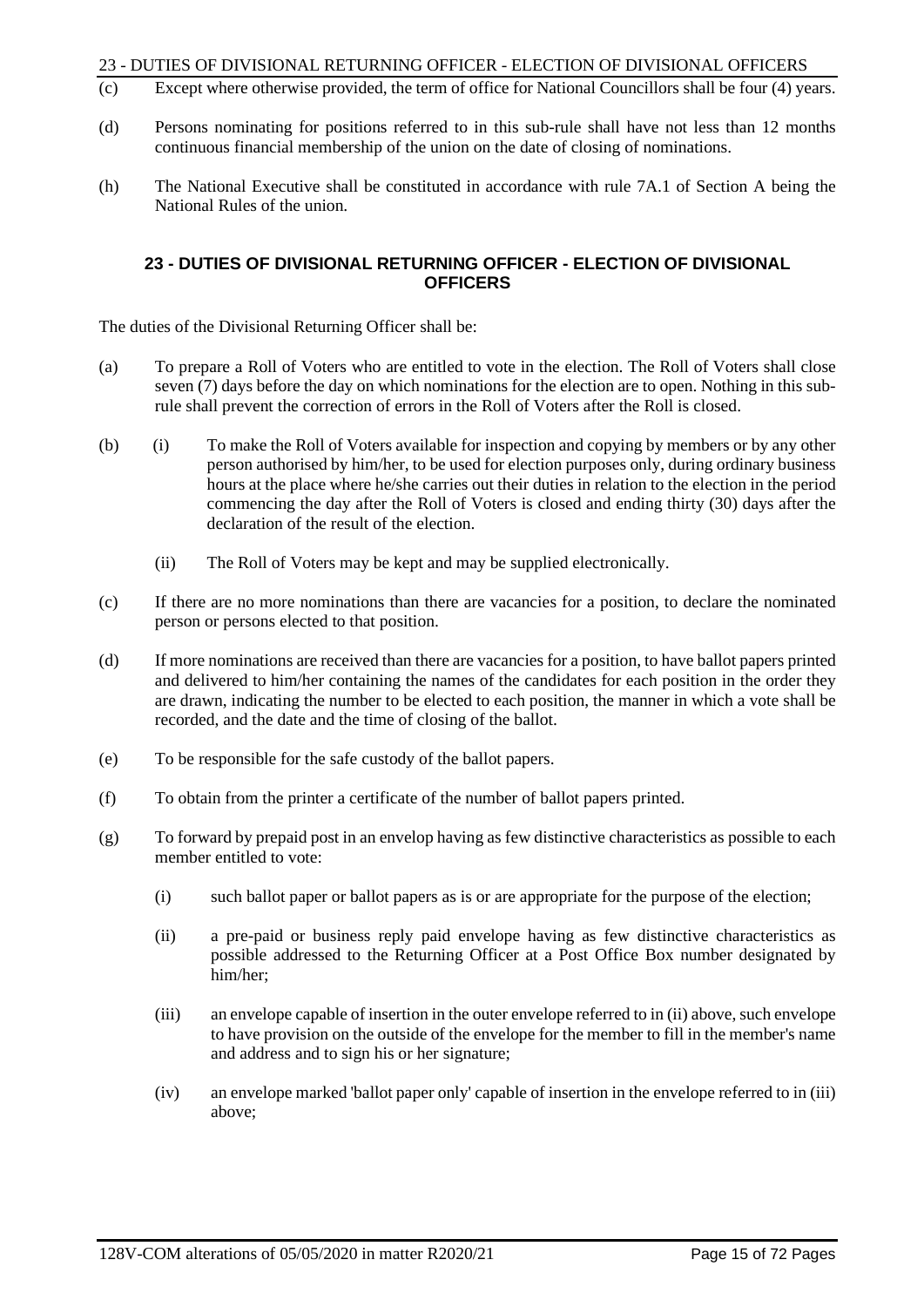- (v) voting instructions, printed either on the ballot paper referred to in (i) above or on a separate sheet of paper, containing such voting instructions as the Returning Office considers necessary or desirable including an instruction that the completed ballot paper should be inserted in the envelope referred to in (iv) above, the envelope sealed and inserted into the envelope referred to in (iii) above, the name, address and signature to be completed on the envelope referred to in (iii) above, the envelope sealed and enclosed in the outer envelope referred to in (ii) above and returned by post to the Returning Officer. Such instructions shall make clear that the process of counting by the Returning Officer shall eliminate any possibility of ascertainment of a member's identity.
- (h) At the time of the forwarding of ballot papers and other documents referred to above, subject to employer approval, prepare a notice and arrange for the placing of such notice on notice boards at places where more than ten members work or report for work, informing members of the forthcoming election, the distribution of ballot papers and a statement that any member entitled to vote who does not receive a ballot paper by a date specified by the Returning Officer in his/her discretion, being a date some days after projected posting and before counting begins, to report such non-receipt to the Returning Officer.
- (i) To control a ballot box provided for the receipt of ballot papers and in the presence of the scrutineers, if they desire to be present, to see that the box is empty immediately prior to the opening of the ballot and thereupon seal the said box to ensure that it remains sealed, until the time fixed for the closing of the ballot.
- (j) (i) After the closing date of the ballot in the presence of scrutineers appointed pursuant to Rule 25 to open each envelope referred to in  $(g)$  (ii) above which has been returned to him/her, examine the section of the envelope referred to in (j) (iii) above, strike the name of the member appearing thereon off the roll as having voted in the election, and subject to (ii) below, admit the inner envelope marked 'ballot paper only' containing the ballot paper to the count after removing it from the outer envelope;
	- (ii) To conduct prior to the removal of the inner envelope marked 'ballot paper only', in the presence of scrutineers, a random check of the signatures appearing on the outer envelope by comparing approximately one signature in every one hundred votes of the signature appearing in the organisation's records, provided the Returning Officer shall have a complete discretion to check any additional signatures as he/she thinks fit;
	- (iii) To engage, if he/she thinks fit, the services of a Bank Officer, or such other person skilled in the comparison of signatures, to assist him/her in decisions relating to signatures, providing that the Returning Officer shall be final judge of whether the envelope has been signed by the member named therein;
	- (iv) After processing each of the envelopes referred in (i) above, to remove the ballot papers admitted to the count from the envelopes marked 'ballot paper only' and proceed to count the ballot;
	- (v) No envelope referred to in (j) (iii) above shall be admitted to the count if the envelope has not been filled up or has not been filled up to an extent sufficient in the opinion of the Returning Officer to enable him/her to be satisfied as to the identity of the member casting such votes;
	- (vi) To retain for a period of twelve months after completion of an election the roll of voters, and each envelope and the ballot paper referred to above;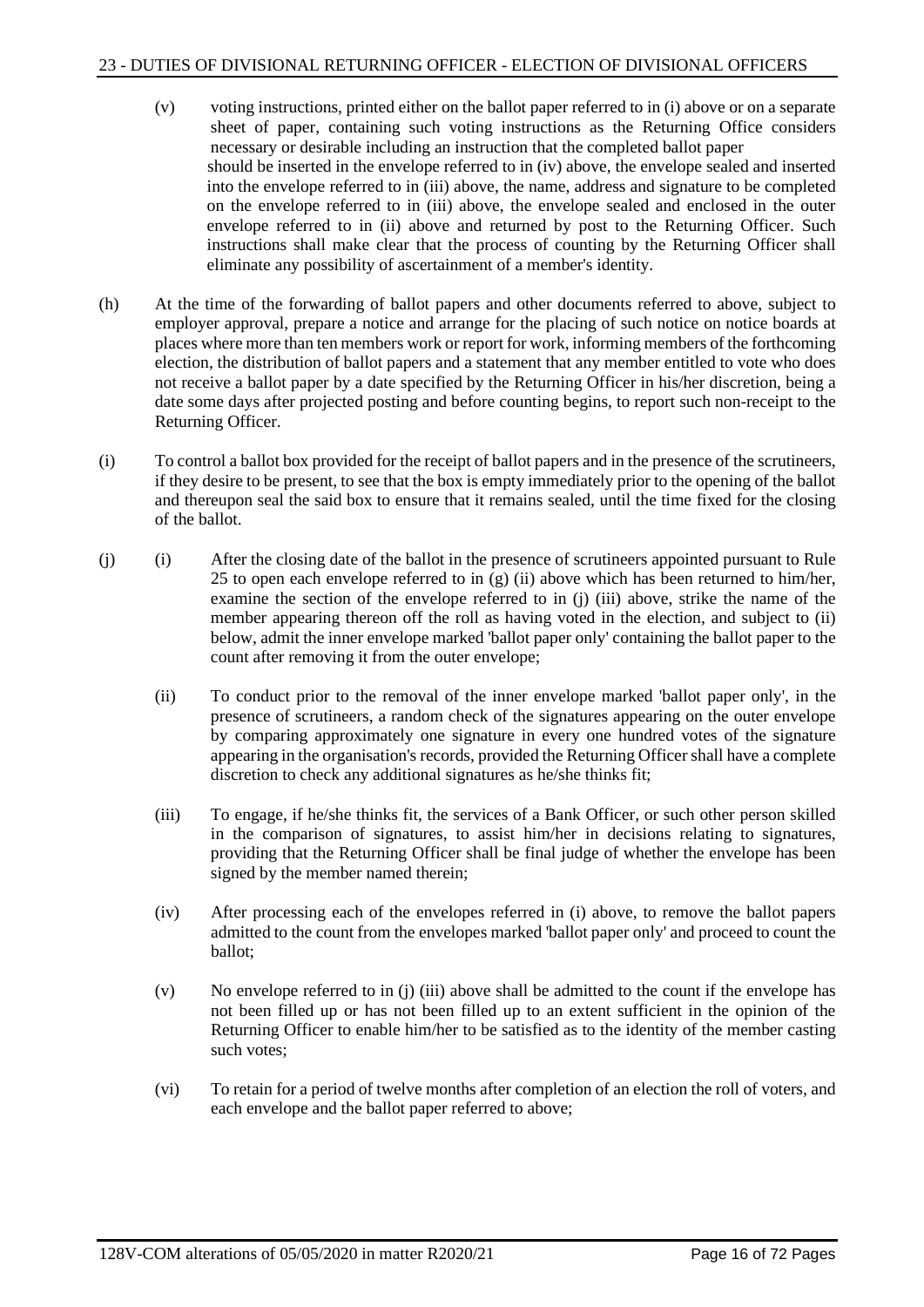- (vii) At the completion of an election to, subject to this Rule, declare the result of the ballot and submit to the Divisional Secretary a full report on the ballot indicating the number of ballot papers printed, the number distributed, the number on hand, and any other relevant matters;
- (viii) The Returning Officer for the purposes of carrying out the matters set out in (i), (ii), (iii) and (v) above may require the relevant Branch Secretary to provide him/her with reasonable access to the Branch Membership Records at such and for such period or periods of time as he/she might reasonably require. Such access shall not be or deemed to be possession for the purposes of (vi) or the provisions of the Act though any copies of such membership records, or parts thereof, made by or on behalf of the Returning Officer and coming into his/her possession shall be retained for a period of twelve months in accordance with the provisions of the Act or pursuant to (vi) above as the case may be.
- (ix) Wherever in this Rule there is reference to the Returning Officer such expression shall include any of his/her staff or any person duly authorised by him/her or on his/her behalf to conduct or assist in the conduct of any of the said elections or any part thereof.
- (k) The Divisional Returning Officer may take action and give such directions as he/she considers necessary in order to ensure the secrecy of the ballot and that no irregularities occur in or in connection with the election or to remedy any inconsistency or inadequacy that arises in the application of the Rules in the conduct of the election.
- (l) Any candidate for an office may on payment of an amount of ten dollars within seven days of the declaration of the poll or ballot, lodge with the Divisional Secretary a demand for a recount, with the right to appoint his/her own scrutineer, and upon the receipt of such demand the Divisional Secretary shall arrange for the Divisional Returning Officer, within seven days, to conduct a recount. In the event of the recount result being in favour of the person seeking the recount, the sum of ten dollars shall be refunded to the person concerned.
- (m) The system of voting shall be that known as "first past the post" and shall allow for an order of preference to be indicated by the voter so that in the event of the elimination of a candidate or candidates an effective vote may be cast. Where the intention is clear, the vote will be included in the count. This intention may be indicated by a cross or tick or where the voter desires to indicate a preference in the event of the elimination of a candidate or candidates, by a number. In the event of the votes of two or more candidates, one of whom is a sitting Officer, being equal, the sitting Officer shall be declared elected. In other cases of equal voting the Returning Officer shall determine the ballot by drawing lots.

# **24 - CASUAL AND EXTRAORDINARY VACANCIES - DIVISIONAL OFFICES**

- <span id="page-20-0"></span>(a) (i) In the event of a Divisional Officer position becoming vacant for any reason, the position shall be declared vacant by the Divisional Executive within (1) one month and shall, subject to (ii) hereof, be filled by appointment of the Divisional Executive within (3) three months of the declaration of the vacancy.
	- (ii) The person so appointed shall hold office for so much of the unexpired part of the term of the office as does not exceed:
		- (A) (12) twelve months; or
		- (B) three-quarters of the term of the office;

whichever is the greater.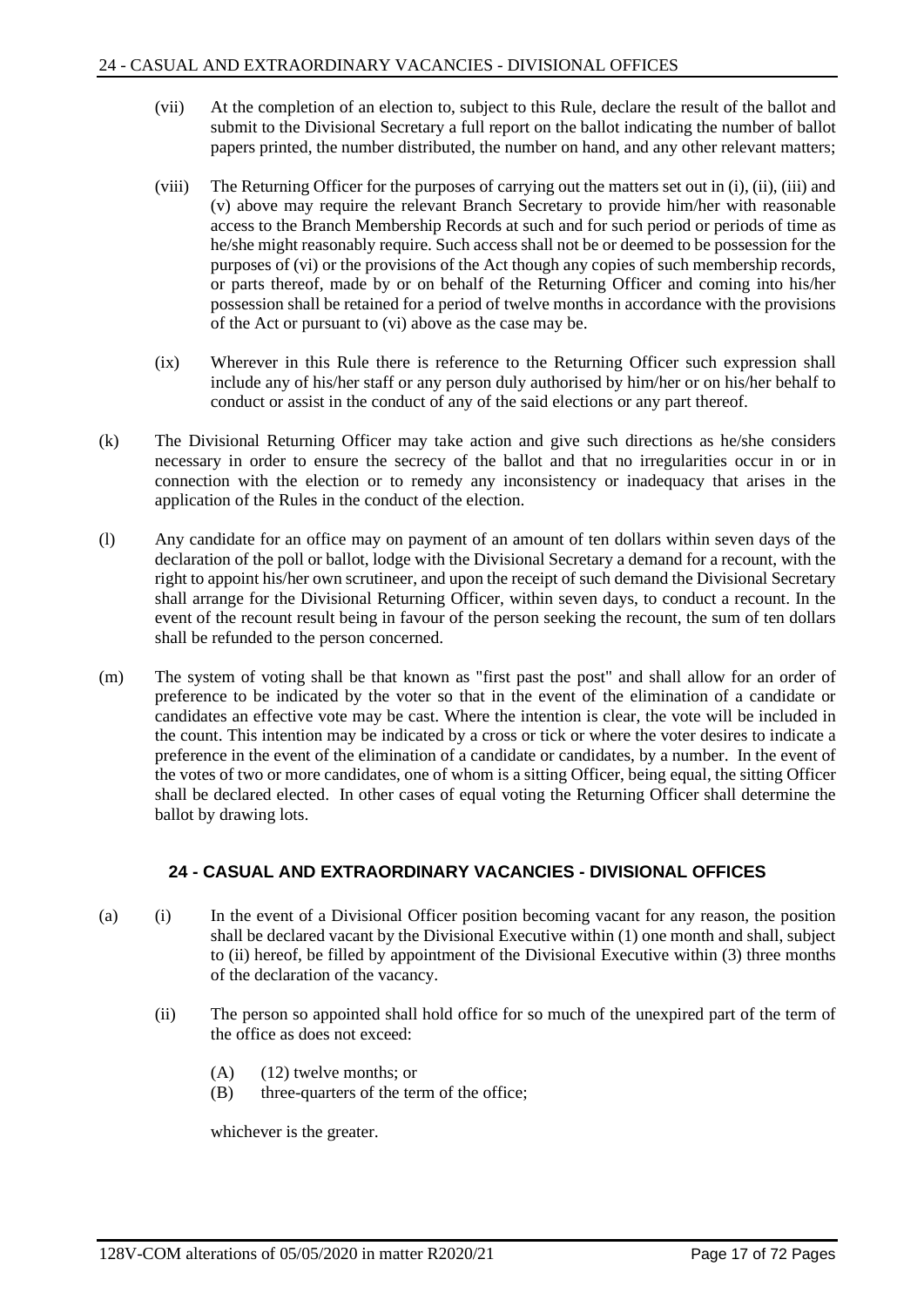- (iii) No person shall be eligible to be appointed to a vacancy unless such person has been a financial member of the Union for a continuous period of not less than twelve (12) months immediately prior to the declaration of the vacancy.
- (iv) A person appointed under this Rule if nominating for the same office or position at the next election shall be deemed to be the holder of that office, or position, in accordance with these Rules.
- (b) (i) In the event of a Divisional Officer position becoming vacant for any reason, and the unexpired part of the term of the office exceeds that specified by paragraph (ii) of sub-rule (a) of this Rule, the vacancy shall be filled by ballot of the financial members of the Division and the Officer so elected shall hold office until the next election of Officers.
	- (ii) Except as provided by subsequent paragraphs of this sub-rule the election shall be conducted in the same manner and subject to the provisions of Rules 19, 21 and 22 above.
	- (iii) Nominations shall be called for by notice published in the Divisional Executive or Branch Journal.
	- (iv) Nominations shall close at twelve noon on a date to be determined by the Divisional Returning Officer, provided that the date so determined shall be not less than fourteen days after the publication referred to in paragraph (iii) of this sub-rule and not more than thirty days after the office is declared vacant.
	- (v) The ballot shall close at a time and date to be fixed by the Divisional Returning Officer but not more than thirty days after the close of nominations.
	- (vi) At the completion of an election, and subject to this Rule, the Divisional Returning Officer shall declare the result of the ballot and submit to the Divisional Secretary a full report on the ballot indicating the number of ballot papers printed, the number distributed, the number on hand and any other relevant matters. The candidate declared elected shall be entitled to assume their office as and from the date of the declaration.
	- (vii) The person elected under this sub-rule to an office and if nominating for the same office at the next ballot shall be deemed to be the holder of that office in accordance with Rule 4(i).
- (c) In the event of the office of National Councillor, Divisional Conference Delegate or Divisional Executive Member becoming vacant for any reason, it shall be filled by the Branch concerned in accordance with the provisions of Rule 68 except where the unexpired part of the term of office exceeds that specified by paragraph (ii) of sub-rule (a) of this Rule in which case it shall be filled by the Branch concerned in accordance with the provisions of Rule 69.
- (d) Where a Divisional Officer, Divisional Conference Delegate or Divisional Executive Member has been certified by two medical specialists to be of unsound mind or subject to chronic illness to such an extent that they believe the officer incapable of carrying out the office, Divisional Executive shall request the Officer to resign. Failing acceptance of the Officer's resignation within fourteen days, the matter shall be referred back to the Divisional Executive who may then declare the position vacant. The Officer concerned shall have twenty-eight days in which to lodge an appeal to conference which may uphold or overrule the decision made by the Divisional Executive.

The Divisional Executive or Divisional Conference, when considering the matter, shall have regard to any medical evidence that the Officer desires to submit.

Where the decision of the Divisional Executive is overruled by Conference, the Officer shall be reinstated without loss.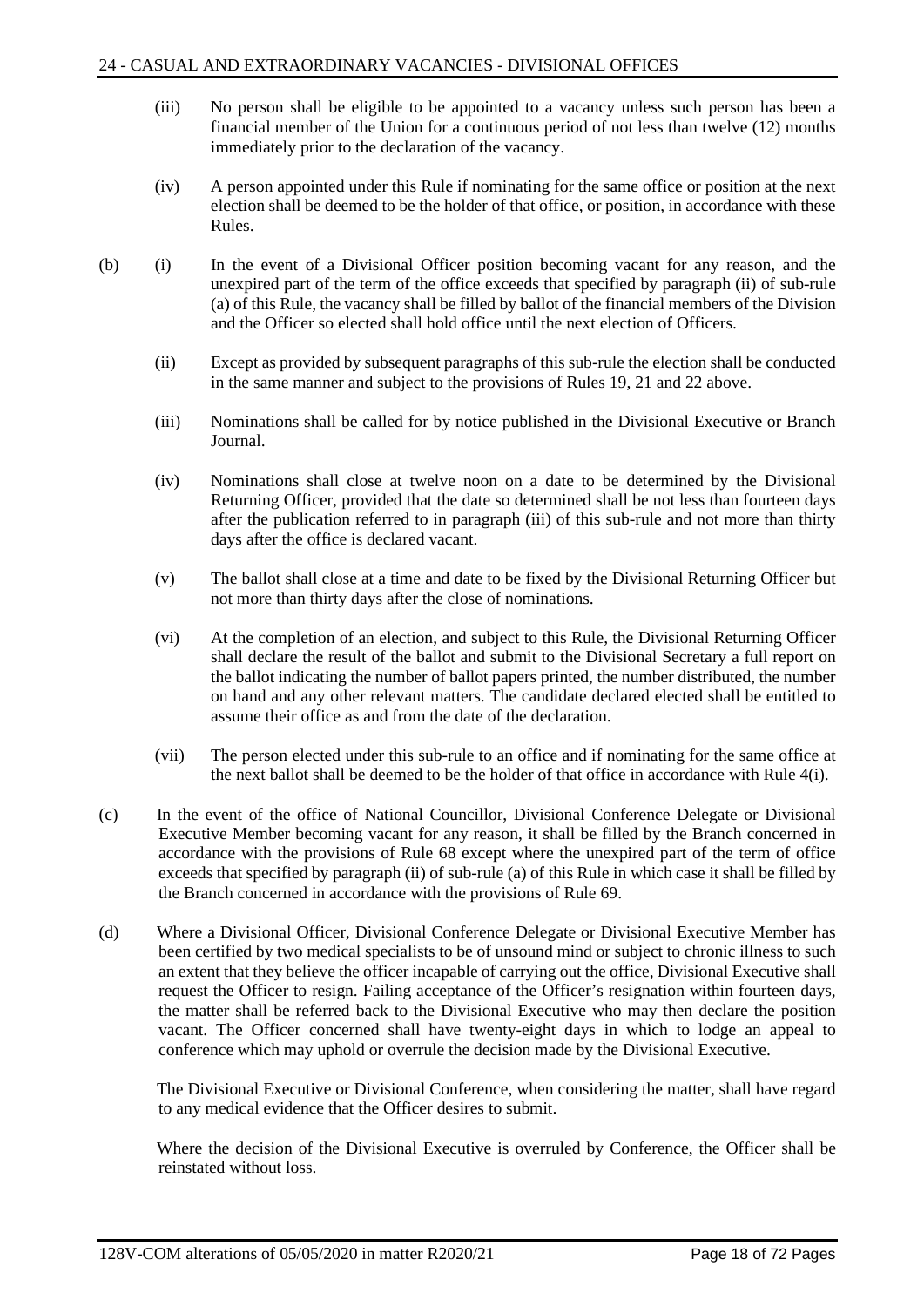Pending any appeal under this rule to Conference, the Officer appealing shall be entitled to the payment of ordinary remuneration. Pending the finalisation of any such appeal, no election may be held to fill the office declared vacant.

In any proceedings under this Rule, the Rules of Natural Justice shall apply, and the Officer shall be given the right to be heard and to be represented by agent, solicitor or counsel in any proceeding before the Divisional Executive or Conference.

#### <span id="page-22-0"></span>**24A - CASUAL VACANCIES-DIVISIONAL OFFICERS-ABOLITION OF A POSITION OF DIVISIONAL ASSISTANT SECRETARY OR CONVERSION TO AN HONORARY OFFICE**

- (a) Notwithstanding anything contained in Rule 24, where a full-time office of Divisional Assistant Secretary becomes vacant more than 56 days prior to the opening of nominations for the next election of the office concerned as provided for by Rule 19, the Divisional Executive may resolve to:.
	- (i) abolish the office of Divisional Assistant Secretary; or
	- (ii) convert the office of Divisional Assistant Secretary to an honorary position.
- (b) Where the Divisional Executive resolves to abolish an office of Divisional Assistant Secretary or to convert the office to an honorary office, the Divisional Executive shall direct the Divisional Secretary in accordance with Rule 10(b) to submit to Divisional Conference within fourteen (14) days:
	- (i) the resolution to abolish the office or to convert the office to an honorary office, as the case may be; and
	- (ii) the necessary rule changes required under the rules to abolish the office of a Divisional Assistant Secretary or to convert the office to an honorary office, as the case may be.
- (c) Divisional Conference shall deal with the Divisional Executive resolution and the required rule changes in accordance with the provisions of Rule 10 (b), (c), (d) and (e).
- <span id="page-22-1"></span>(d) Pending the requirements of sub-rules (a), (b) and (c) and the certification of the required rule changes by an Industrial Registrar, the provisions of Rule 24(a) and (c) shall not apply.

#### **25 - SCRUTINEERS**

- (a) Any candidate in a ballot conducted pursuant to Rules 21, 23 and 2, may appoint a scrutineer who is a financial member of the Division being a person other than a candidate, to represent the candidate at the ballot. The candidate appointing a scrutineer shall, before the commencement of the ballot, notify the Returning Officer in writing of the name of such scrutineer. The candidate may, at any time by a notice in writing, appoint another such person to carry out the functions of scrutineer where the first mentioned person does not carry out those functions.
- (b) Scrutineers shall be entitled to be present at all stages of the ballot. It is the duty of the scrutineer to report to the Returning Officer any irregularity in or in connection with the conduct of the ballot which has come to his/her notice. Scrutineers shall not interfere with any member at the time such member is casting a vote nor be entitled to remove, mark, alter or deface any ballot paper or other document used in connection with the election. Scrutineers shall comply with any lawful direction given by Returning Officer.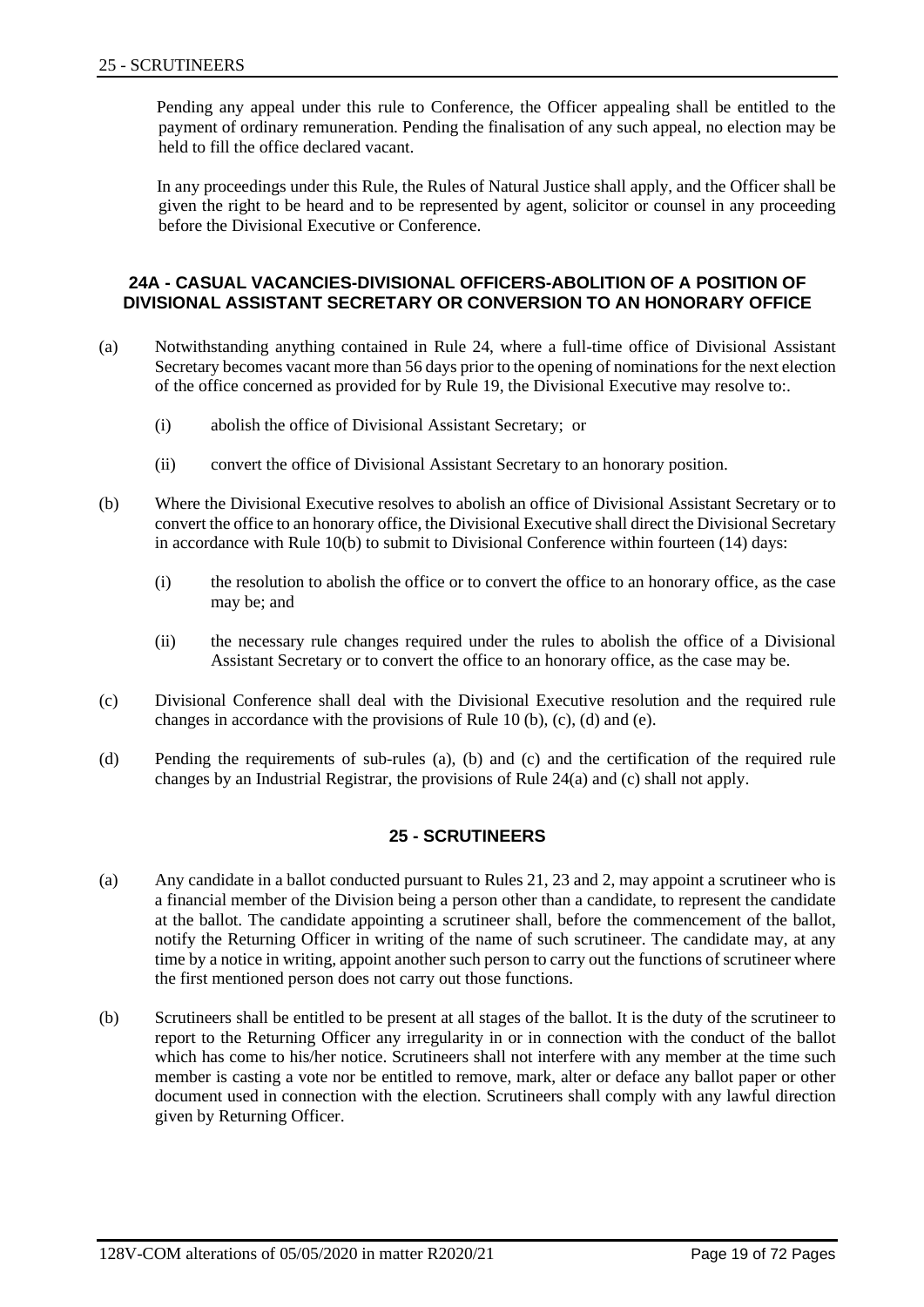<span id="page-23-0"></span>(c) The Returning Officer shall give every facility to the scrutineers to attend and represent the interests of their candidates at every stage of the ballot.

#### **26 - INDUSTRIAL AGREEMENTS**

Subject to these Rules Divisional Conference, and when the Conference is not sitting, the Divisional Executive, shall have power to enter into industrial agreements, and to vary or rescind such industrial agreements, and shall have power to submit claims to Fair Work on behalf of the Division (or to any other Court or Tribunal) and to appoint some person or persons to represent the

Division, and the person or persons so appointed may execute any process or document necessary for submitting the claim, and may file, as is prescribed by any Act, any process or documents to be filed on behalf of the Division.

#### **27 - SITUATION OF HEAD OFFICE**

- <span id="page-23-1"></span>(a) The Head Office of the Division shall be situated at Melbourne, in the State of Victoria.
- <span id="page-23-2"></span>(b) The Head Office may be relocated by decision of Divisional Conference.

#### **28 - CONTROL OF DIVISIONAL CONFERENCE FUNDS**

- (a) All Divisional Conference funds shall be under the control of the Divisional Conference, and shall be banked in the name of the Union in the Commonwealth Bank, relevant Government owned State Bank or other financial institution approved by Conference, and shall be known as the Divisional Fund.
- (b) The Divisional funds shall consist of:
	- (i) Any real or personal property of which the Divisional Conference by these Rules or by any established practice not inconsistent with these Rules, has, or, in the absence of any limited term lease, bailment or arrangement, would have the right of custody, control or management;
	- (ii) Any monies paid to the Divisional Executive by Branches by way of maintenance levies or by members in respect of fines imposed by the Conference or Executive;
	- (iii) Any interest, rents, dividends or other income derived from the investment or use of such funds and property;
	- (iv) any superannuation or long service leave or other fund operated or controlled by the Union as a whole in accordance with these Rules for the benefit of its Officers or employees;
	- (v) Any Sick Pay Fund, Accident Pay Fund, Funeral Fund or like fund operated by the Union as a whole in accordance with these Rules for the benefit of its members;
	- (vi) Any property acquired wholly or mainly by expenditure of the monies of such funds and property or derived from other assets of such funds and property;
	- (vii) Proceeds of any disposal of parts of such funds and property and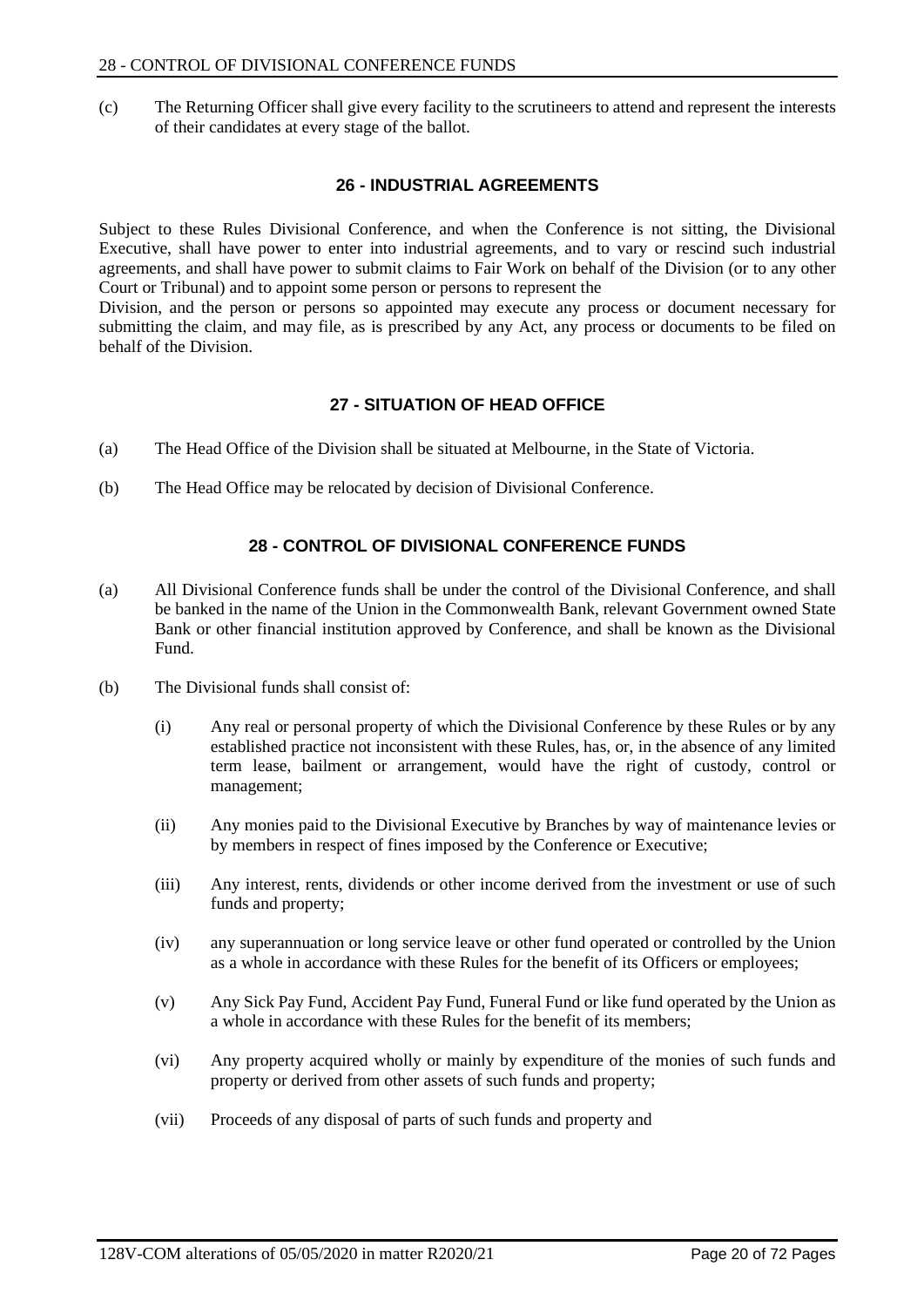- (viii) Contributions in accordance with Rule 47 and/or payments received in accordance with Rule 47A paid to the Divisional Conference.
- (c) Funds for ordinary or extraordinary purposes shall only be withdrawn from the Divisional Conference account by cheque, or by electronic funds transfer authorised by and notated for audit purposes by the Divisional Secretary, and such cheque or electronic funds transfer withdrawal shall be countersigned by the Divisional President or one of the Divisional Assistant Secretaries.
- (d) All Divisional Conference funds shall be applied and/or invested as follows: In such lawful manner as the Divisional Conference or Executive may decide, including, without limiting the generality of this provision, on a current account in the name of the Union and the Commonwealth Bank, relevant Government-owned State Bank or other financial institution approved by the Divisional Conference, purchase or mortgage of real or personal estates situated in the Commonwealth of Australia, subscription or purchase of shares in any company registered and carrying on business in any State of the Commonwealth of Australia, or in accordance with the provisions of the Act. No funds applied and/or invested as aforesaid shall be realised except by the authority of the Divisional Executive.
- (e) The Divisional Conference or Executive may raise or borrow money for the purpose of carrying out any of the objects of the division and for purchasing or leasing any real or personal property and for erecting buildings and repairing or renovating any buildings owned or occupied by it and may charge or mortgage or pledge any of its real or personal property as security for any loans. Any mortgage or instrument for securing any such loans shall have the seal of the Union affixed thereto and shall be signed by the Divisional Secretary and the Divisional President (or any person authorised to act in their place).
- (f) A loan, grant or donation of an amount exceeding \$1,000 shall not be made from the Divisional funds unless the Conference or Executive of the Division -
	- (a) has satisfied itself
		- (i) that the making of the loan, grant or donation would be in accordance with the other Rules of the Union; and
		- (ii) in relation to a loan that, in the circumstances, the security proposed to be given for the repayment of the loan is adequate and the proposed arrangements for the repayment of the loan are satisfactory; and
	- (b) has approved the making of a loan, grant or donation.

# **29 - FINANCIAL YEAR AND AUDIT**

<span id="page-24-0"></span>The Financial Year of the Divisional Conference shall terminate on the thirty first day of March each year, and an audited balance sheet shall be presented to Conference by the Divisional Secretary.

On the adoption of the balance sheet by the Divisional Conference, such decision with a copy of the balance sheet shall be published in the Division's Journals.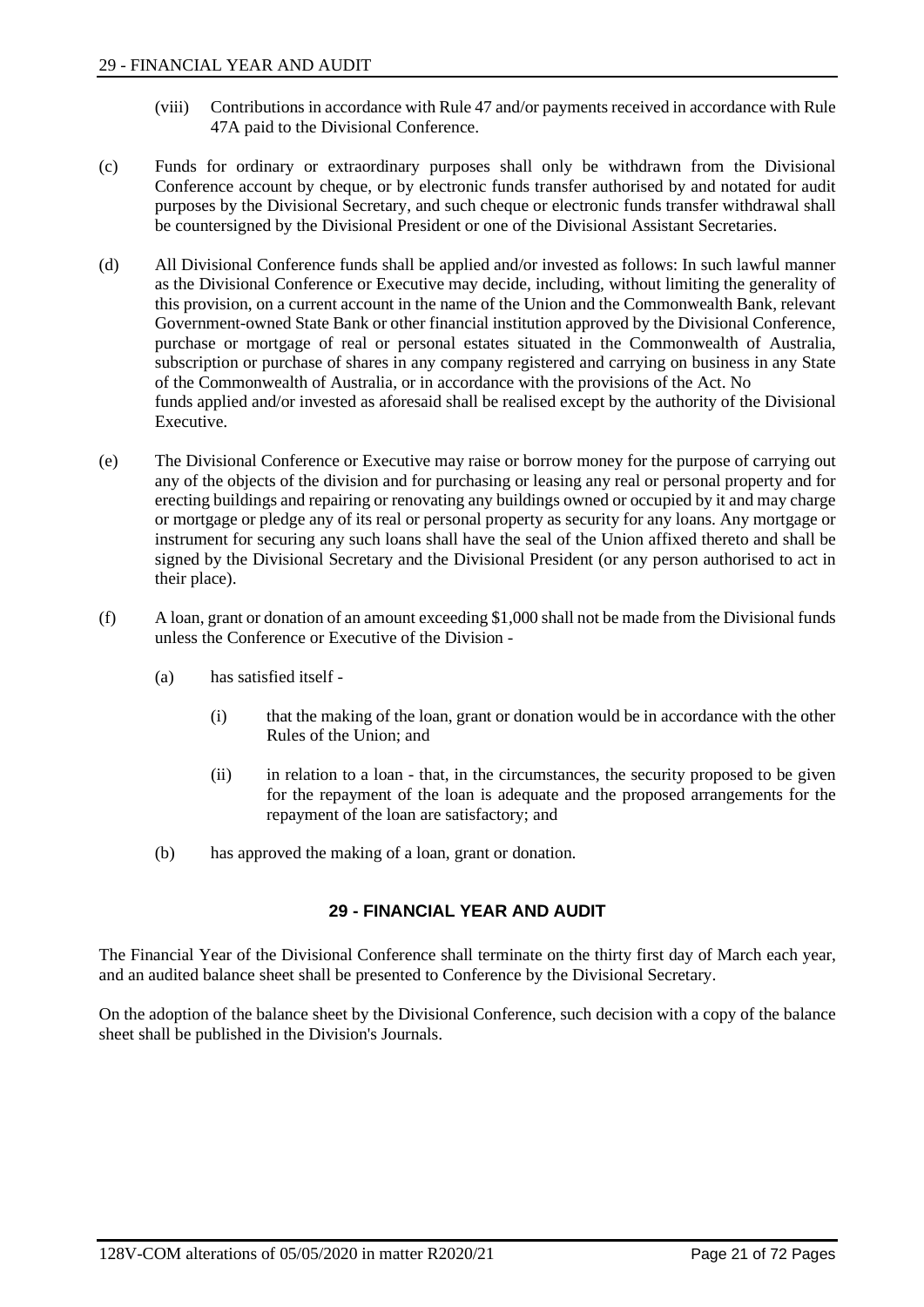#### **30 - DIVISIONAL EXECUTIVE AUDITORS**

<span id="page-25-0"></span>Subject to the provisions of the Act, the Divisional Executive shall appoint annually, a person competent within the meaning of that Act, as an auditor, who shall not be members of the Executive, who once a year, and at such other times as directed by the Executive, shall take the Divisional Conference books and balance sheet, with all receipts, and compare them with the bank passbook and vouchers and other financial records, and report on their examination to the Executive and to the Divisional Conference. The report shall also include the auditor's report, the general purpose financial report and the operating report as prescribed by the Act.

#### **30A – FINANCIAL REPORTING REQUIREMENTS**

- (a) The Divisional Secretary shall within five (5) months of the end of the financial year provide free of charge to all members of the Division a copy of the full report for the financial year. The full report may be circulated to members by publication in the Division Journals, by correspondence or email, on the Division's website or by some other method where all Division members have access to and are able to view the full report.
- (b) Notwithstanding sub-rule (a) and in addition to Rule 12 the Divisional Executive shall have the power to resolve that a concise report is to be provided to all members of the Division in lieu of a full report.
- (c) The Divisional Secretary shall on the requisition in writing and signed by 5% or more of the Division's members, call a general meeting of members by way of a series of general meetings of members at different locations in each of the States [and the Northern Territory and the Australian Capital Territory] for the purpose of considering the auditor's report, the general purpose financial report and the operating report.
- (d) The requisition must be made within six (6) months of the end of the financial year and state that the purpose of the general meeting is to consider the auditor's report, the general purpose financial report and the operating report of the Division for the financial year.
- (e) Upon receiving a valid requisition, the Divisional Secretary must give all members of the Division not less than fourteen (14) days notice of the date, time, place and reason for calling of the series of general meetings of the members.
- (f) The notice referred to in sub-rule (e) may be given by correspondence, email or by publishing a notice in the Division Journals or by notification on the Division's website.
- (g) For the convenience of facilitating member attendance, video conferencing may be used for the series of general meetings.
- (h) At the series of general meetings, the Divisional President or a Divisional Vice President shall preside. All members of the Division shall be entitled to attend and vote.

Not less than 5% of the membership of the Division shall form a quorum which shall be calculated by reference to the total number of members attending the series of general meetings. The question of adoption or otherwise of each of the auditor's report, the general purpose financial report and the operating report shall be decided by the majority of those members present at the series of general meetings. In the event of an even vote, the Divisional President shall have the casting vote. The general meeting is taken to have occurred at the time of the last of the meetings in the series.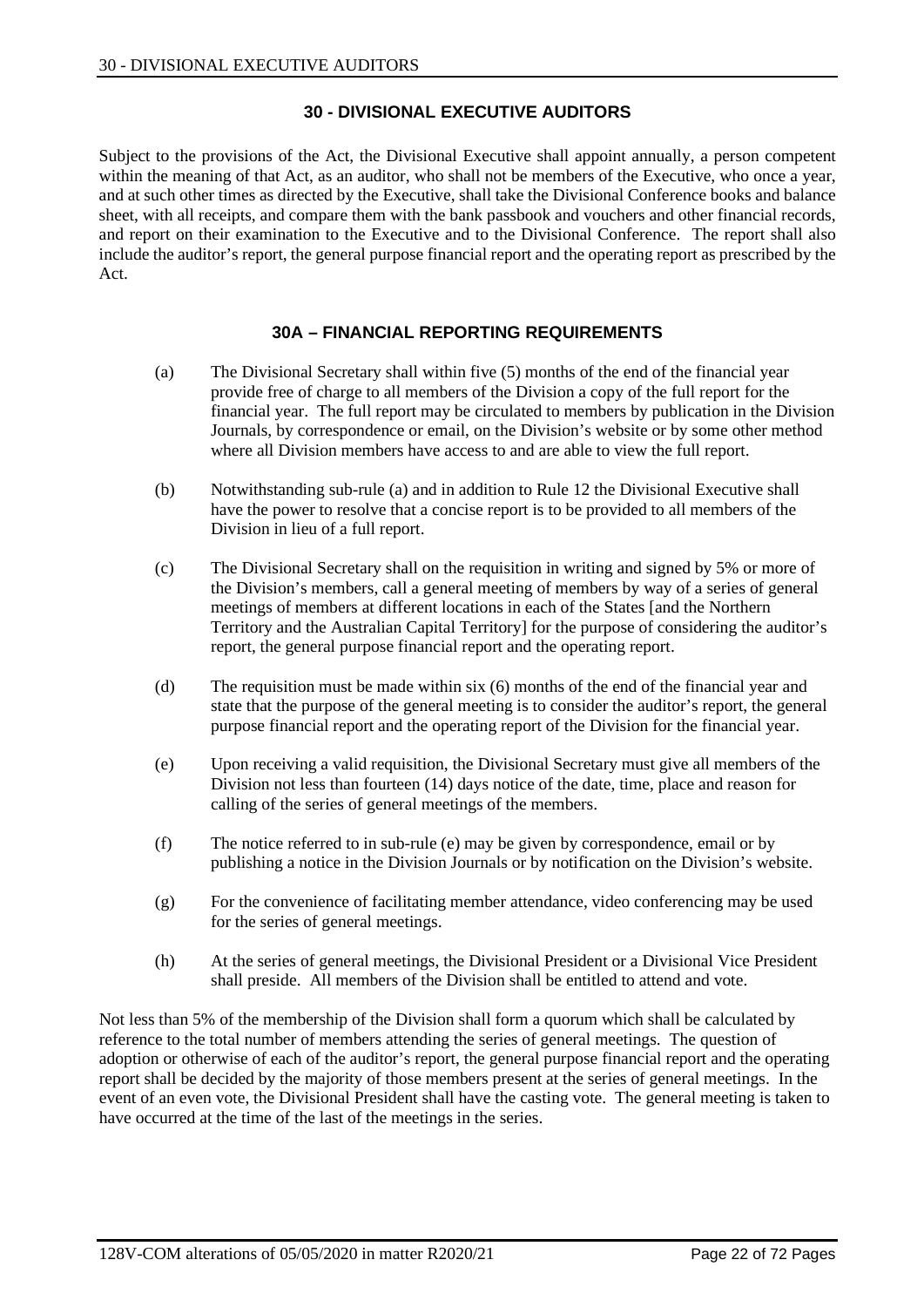#### **31 - PROPERTY AND FUNDS OF THE DIVISION**

<span id="page-26-1"></span><span id="page-26-0"></span>All funds and other assets held by the Divisional Conference and/or Branches shall be the property of the Division.

## **32 - CONDITIONS OF MEMBERSHIP**

- (a) Any person qualified for membership shall pay to the Branch Secretary or other authorised person the prescribed entrance fee and contribution, shall be informed in writing at the time of his/her application of the financial obligations arising from membership and the circumstances and the manner in which a member may resign from the Union and shall receive a ticket entitling such person during its currency, so long as he/she remains loyal to the Rules and Resolutions of the Union, to all rights and privileges of membership and rendering such person amenable to the Rules and Resolutions of the Union. Where a qualified person has applied for membership, the person shall be a member notwithstanding his/her failure to pay the prescribed entrance fee and/or contribution but he/she shall remain liable to pay the same.
- (b) Any qualified person applying for membership, except in the case of applicants who produce a clearance from a bona fide industrial organisation, shall be required to pay an entrance fee of twenty dollars (\$20.00); provided that the Branch Committee of Management shall have power to waive or vary the conditions relating to the entrance fee where deemed necessary.
- (c) Any qualified person who has resigned from the Union may be readmitted to membership by a resolution of the Committee of Management on payment of an entrance fee not exceeding the sum of twenty dollars (\$20.00); provided that the Committee of Management shall have power in such cases to waive or vary the conditions relating to entrance fee where deemed necessary.
- (d) A member of the Union may resign from membership by written notice addressed and delivered to the Secretary of the Branch to which the member is attached.

A notice of resignation from membership shall take effect:

- (1) Where the member ceases to be eligible for membership of the Union:
	- (i) on the day on which the notice is received by the Union; or
	- (ii) on the day specified in the notice, which is a day not earlier than the day when the member ceases to be eligible for membership; whichever is later; or
- (2) In any other case:
	- (i) at the end of 2 weeks after the notice is received by the Union; or
	- (ii) on the day specified in the notice; whichever is later.

Any dues payable but not paid by a former member of the Union in relation to a period before the member's resignation from the Union took effect, may be sued for and recovered in the name of the Union in a Court of competent jurisdiction, as a debt due to the Union.

A notice delivered to the Branch Secretary shall be taken to have been received by the Union when it was delivered.

A notice of resignation that has been received by the Union is not invalid because it was not addressed and delivered in accordance with the provisions of this sub-rule.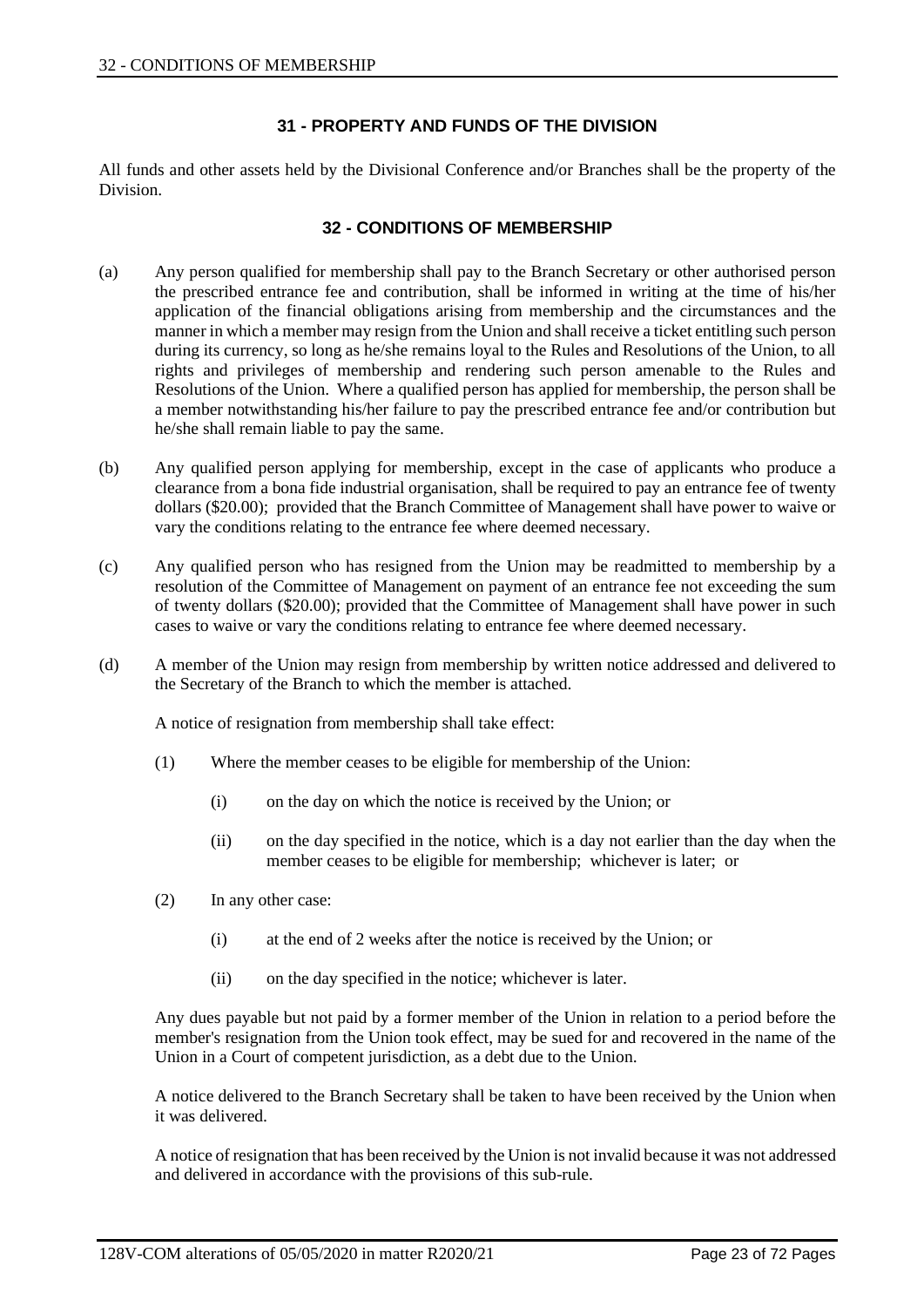A resignation from membership of the Union is valid even if it is not effected in accordance with this sub-rule if the member is informed in writing by or on behalf of the Union that the resignation has been accepted.

(e) Any person who has been expelled from membership of the Union shall not be readmitted to membership except by resolution of the Branch Committee of Management carried by a vote of majority of the members present there at and upon payment of all contributions and levies accruing during the period of his/her expulsion, provided that the Branch Committee of Management shall have power to waive or vary the payment of contributions and levies accruing during the period of his/her expulsion. Any person expelled from membership by resolution of Conference shall not be readmitted to membership without the authority of Conference.

# **32A - ASSOCIATE MEMBERSHIP**

<span id="page-27-0"></span>A person who has retired from the employer and who was a financial member at the time of their retirement shall be entitled to associate membership.

Associate members shall not exercise a vote or hold any position in the Division but they are entitled to attend and speak at any General Meeting.

No person can become or remain an associate member if they commence employment or intend to commence employment with any employer or industry covered by eligibility rules 2.5 to 2.22 inclusive.

Associate members shall be entitled to Branch newsletters and services as determined by the Branch Committee of Management.

All applications for Associate membership are subject to approval of the Branch Committee of Management.

<span id="page-27-1"></span>Retired members admitted as an Associate Member shall have no other rights unless specifically covered by this Rule.

# **33 - HONORARY LIFE MEMBERS**

- (a) A member who has ceased employment, or a full time officer of the union who was a member at the time of ceasing with the union and who has rendered special or valuable service to the union, may, by resolution of the Divisional Executive, a Branch General Meeting or Branch Committee of Management, be admitted as an Honorary Life Member of the union. Such admission to Honorary Life Membership shall be subject to endorsement, or otherwise, by Divisional Conference or Divisional Executive. Any resolution originating from and bestowing life membership by resolution of the Divisional Executive shall be subject to endorsement or otherwise by Divisional Conference.
- (b) Branches shall advise the Divisional Secretary of any such admission to Honorary Life Membership as soon as practicable following that resolution by the Branch.
- (c) Honorary Life Members shall be entitled to attend and to speak at any General Meeting, but they shall not be entitled to exercise a vote or to hold any office in the Union other than Returning Officer or Divisional Returning Officer. However, they shall be permitted to act as delegates to affiliate bodies when ordinary members are not available.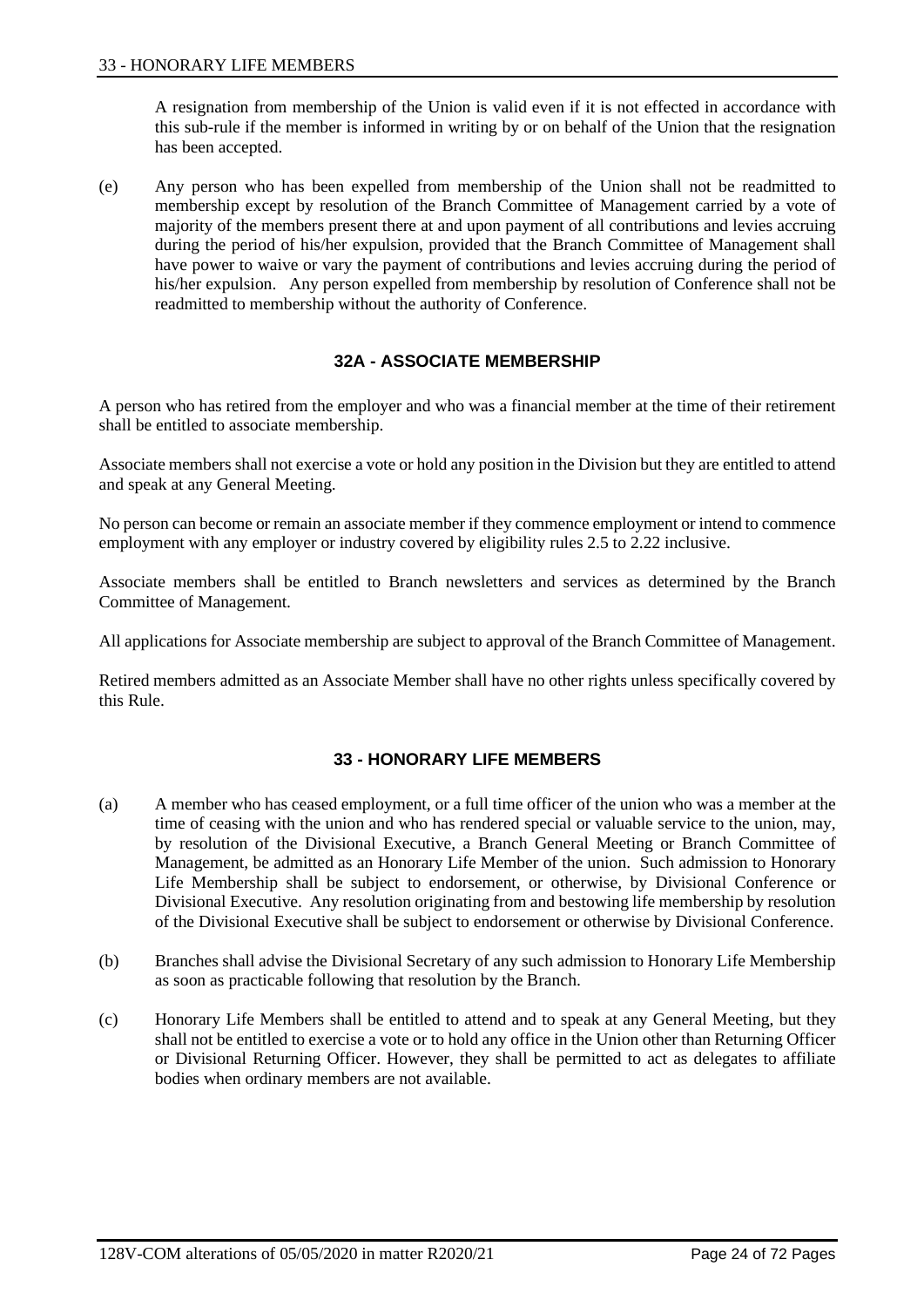- (d) On being admitted to Honorary Life Membership, such members shall be entitled to receive an Honorary Life Membership Certificate signed by the Divisional President and the Divisional Secretary.
- (e) Life Members of organisations that amalgamate with the Union shall be recognised as Honorary Life Members of the Union, upon amalgamation, provided that at the time of amalgamation, they have retired or resigned their employment including a position of full-time office within the Union.

Provided that those Life Members of the amalgamating organisation who have not yet retired or resigned from their employment or from full-time office with the Union, shall upon such retirement or resignation be recognised as Honorary Life Members pending endorsement by the next succeeding Divisional Conference of the Union and/or Divisional Executive.

- (f) Life Members admitted under sub-rule (e) shall have the same entitlements and privileges as provided in sub-rule (c) and (d) of this Rule.
- (g) Nothing in this Rule prevents Divisional Conference or Executive from endorsing special recognition posthumously to a person who has rendered special or valuable service to the union. Such special recognition shall be known as the CEPU Service Citation and shall be seen as equivalent to the Life Membership recognition.

## **33A - LIFE MEMBERSHIP - ATEA/ATPOA**

<span id="page-28-0"></span>Notwithstanding Rule 33, all persons elected to Life Membership by ATEA/ATPOA prior to the date of amalgamation shall be deemed to be Life Members of the Union. Where an existing ATEA/ATPOA Life Member translates to an office in the new Union he/she shall continue to enjoy all the privileges of a full financial member of the Union upon payment of dues.

#### **34 - CONTRIBUTIONS**

- <span id="page-28-1"></span>(a) Divisional Conference shall from time to time determine the rate of membership fees.
- (b) Membership contributions shall be paid by:
	- (i) authorised deductions from salary;
	- (ii) periodic payment of dues from a bank, credit union or similar institution; or
	- (iii) monthly, quarterly, six monthly or annual subscriptions in advance. For the purposes of this sub-rule quarterly subscriptions shall be payable before 1st April, 1st July, 1st October and 1st January in each year; six monthly subscriptions shall be payable before 1st April and 1st October in each year; and annual subscriptions shall be payable before 1st April in each year.
- (c) Subject to the rules, a member is financial if:-
	- (i) At the date on which deduction of the member's dues from salary commences or the date from which a member authorises the commencement of payment of dues by periodic payment from an account with a bank, credit union or similar institution, the member has paid all monies owing on a pro rata basis to that time, and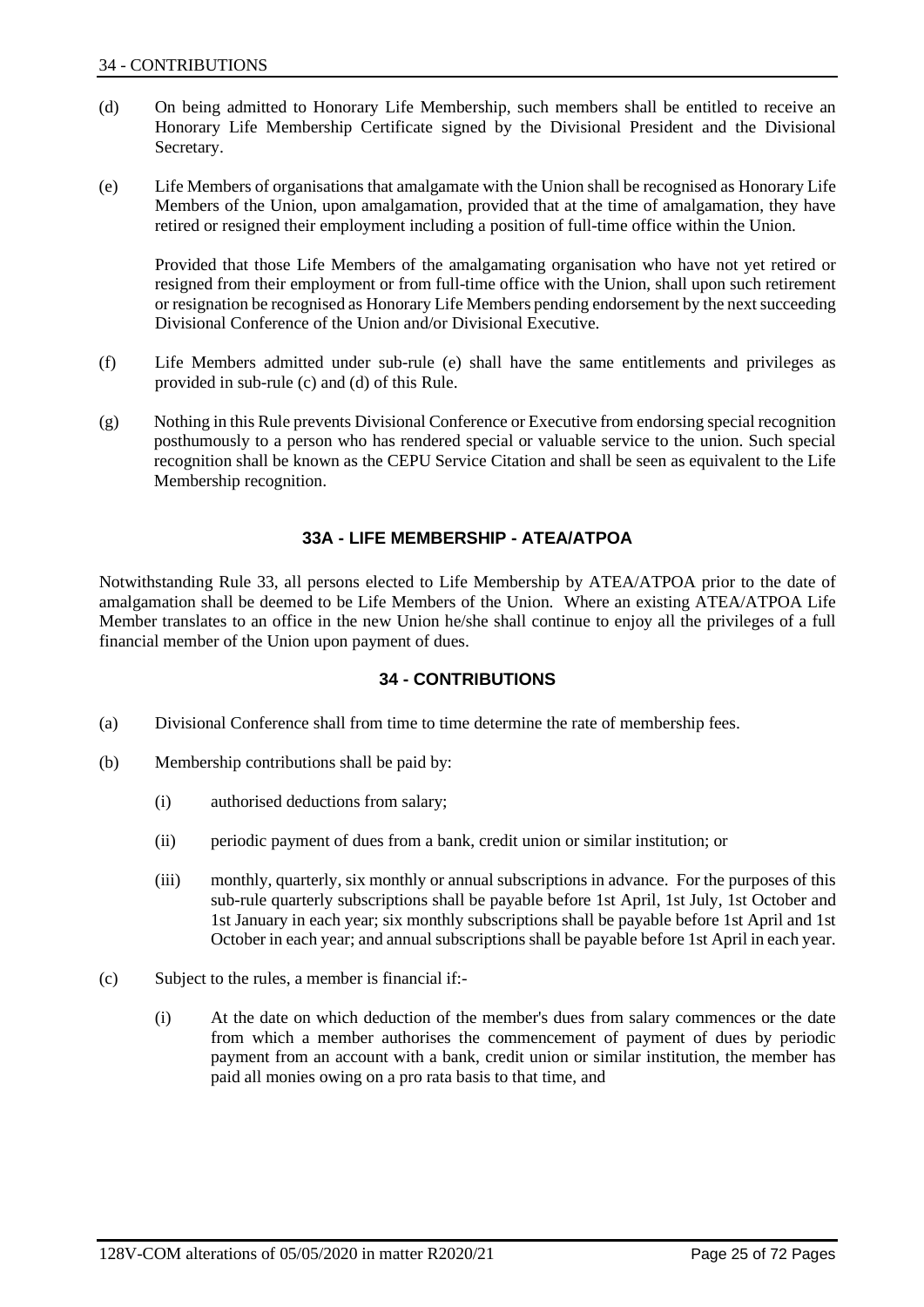- (ii) After the commencement of the deduction of dues from salary or the payment of dues by periodic payment from a bank, credit union or similar institution the member pays all outstanding monies calculated on a pro rata basis owing at the time of the commencement of such deduction or payment and continues to have dues so deducted or paid.
- (iii) The member, not being a member who has authorised deductions of membership subscriptions from the member's salary or authorised in periodic payment subscriptions from a bank, credit union or similar institution, has paid monthly, quarterly, six monthly or annual subscriptions within 30 days of the due date.
- (iv) In the event of deductions of union dues from salary being discontinued by a deducting authority, a member who at the time of deduction of dues being discontinued was on payroll deductions and was financial shall be financial for a period of thirty days following the date of cessation.

A person who joined the Union at a time other than at the date of commencement of the financial year shall pay at the time specified in this sub-rule, a subscription on a pro-rata basis for the unexpired portion of the year.

- (d) Any monies due under the rules of the Union may be sued for by the Divisional Secretary or Branch Secretary as his/her agent.
- (e) All levies and fines (whether struck by the Union under the Rules or imposed by a financial institution on default of direct debit) shall be the first charge on all monies received from members.
- (f) Any member becoming unfinancial may be deprived of all the privileges of membership.
- (g) Should any member be prevented from following his/her avocation through unemployment (and who is actively seeking employment in his/her avocation), illness or compulsory military service for a period of four (4) weeks or more who is on leave without pay for the same period, the Branch Committee of Management shall have power to grant exemption from dues in approved cases, and may order a refund of any portion of prepaid dues, provided that in all such cases application for exemption shall be made to the Branch Secretary in writing within eight (8) weeks of initially ceasing work.
- <span id="page-29-0"></span>(h) The contribution rate for Associate Members shall be set by Divisional Conference and payable in advance. This rate may be varied from time to time by Divisional Conference.

#### **35 - PLEBISCITES**

- (a) Conference or the Divisional Executive, when either body deems fit or upon a request made as provided in paragraph (c) of this sub-rule, shall take the opinion of the whole of the financial membership or any defined section of the membership, upon any question, or questions, by submitting same to a plebiscite to be taken within three months of the receipt of the requisite decision or request.
- (b) A question submitted to members by plebiscite shall be expressed as to be a question of general policy or a decision as to an action which it is within the power of the Divisional Executive or Conference to take.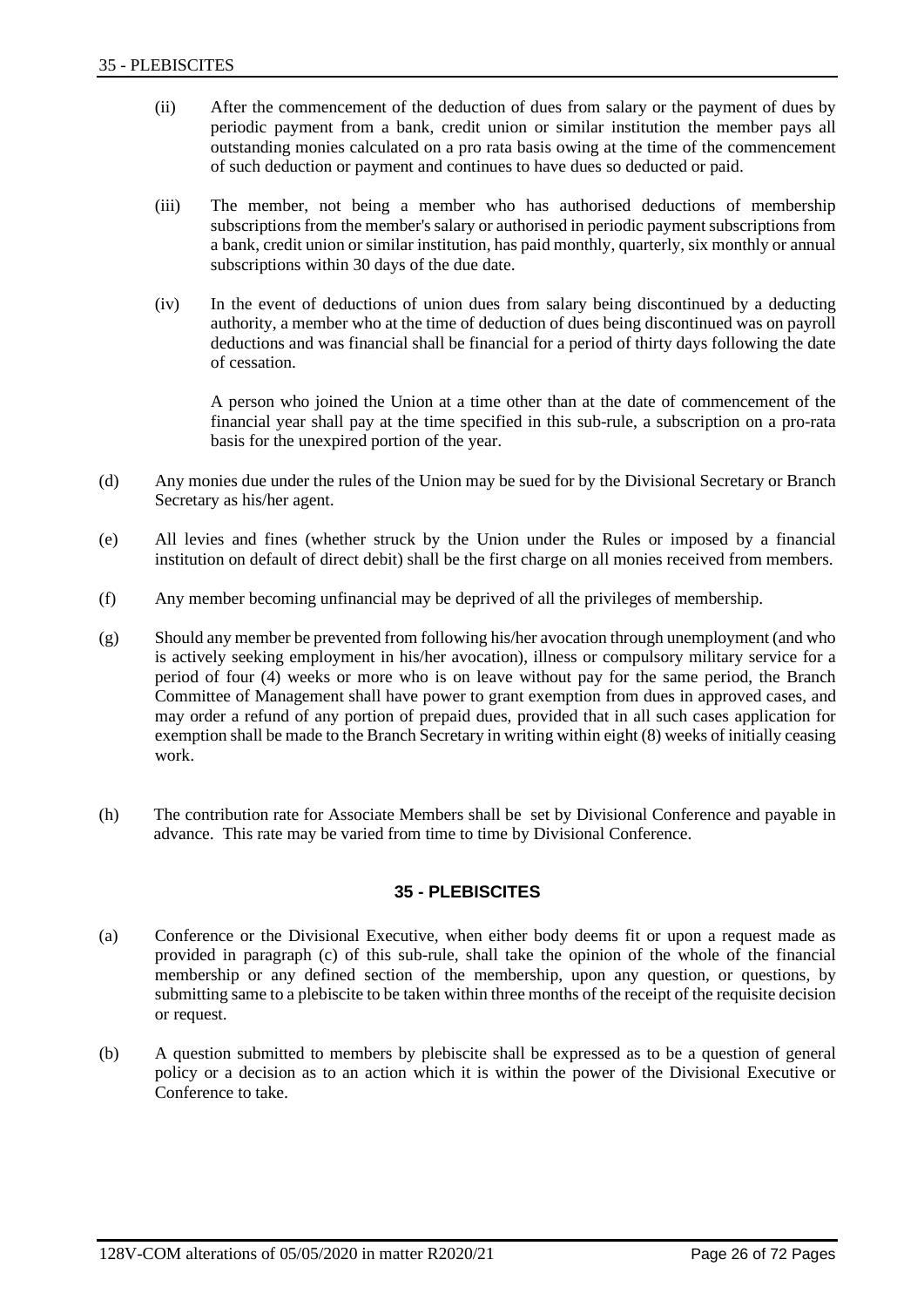- (c) A request for a plebiscite shall:
	- (i) be made in writing by not less than 50% of Branches, following decisions made in accordance with the relevant rules, or by signed petition of not less than ten percent (10%) of the financial members of the Division or of the Industry Group concerned;
	- (ii) set out the question for the plebiscite;
	- (iii) be addressed to the Divisional Secretary and be delivered to the Head Office of the Division;
	- (iv) where made by petition of financial members, bear on its face the question to be put and the name in block letters and the place of work of the member signing.
- (d) The Divisional Returning Officer shall conduct all plebiscite ballots and for that purpose may appoint such Deputy Returning Officers and, subject to these Rules, issue such directions and instructions as he/she deems fit for the conduct and control of the ballot.
- (e) The plebiscite shall be conducted by secret postal ballot.
- (f) All members of the Division or the defined section of the Division who are financial as at the date of the opening of the plebiscite ballot, shall have the right to vote in that plebiscite and the Divisional Secretary shall, upon request of the Divisional Returning Officer, supply him/her with a certified list of the names and addresses of all financial members.
- (g) The Divisional Secretary and Branch Secretaries shall allow the Returning Officer access to whatever membership records the Returning Officer may consider necessary to examine to verify the certified list and to settle the roll of voters.
- (h) The Divisional Executive shall appoint such persons and such numbers of scrutineers (and the Returning Officer shall allow such access to his/her decisions and arrangements) as will fairly allow representatives of both sides of an issue in the plebiscite opportunity to scrutinise the process of the plebiscite including the counting of a ballot.
- (i) The Divisional Executive shall determine the form of the ballot paper, adopting the text of any question submitted in a request in accordance with paragraph (b) of this Rule. The Executive shall approve for issue to each financial member with the ballot paper, a fair summary of the arguments for and against the proposals in issue in the plebiscite question and for this purpose the Secretary, after consultation with parties in contention, shall submit to the Divisional Executive a draft of such summary.
- (j) The Divisional Returning Officer shall cause to be posted to each member entitled to vote in the plebiscite a ballot paper, which shall be initialled by the Returning Officer together with replied paid addressed envelope, the summary approved by the Divisional Executive and such directions and instructions as he/she may deem necessary for the conduct of the plebiscite.
- (k) Unless the Divisional Returning Officer otherwise determines and directs, the closing date for the ballot shall be twenty eight days after the date determined by the Returning Officer as the date of dispatch of the plebiscite papers to the members.
- (l) After the close of the ballot, the Divisional Returning Officer shall ascertain the result and report the result of the plebiscite to the Divisional Secretary together with the full report of the whole proceedings. The Divisional Secretary shall communicate the final result of the ballot as a whole to each Branch with as little delay as possible.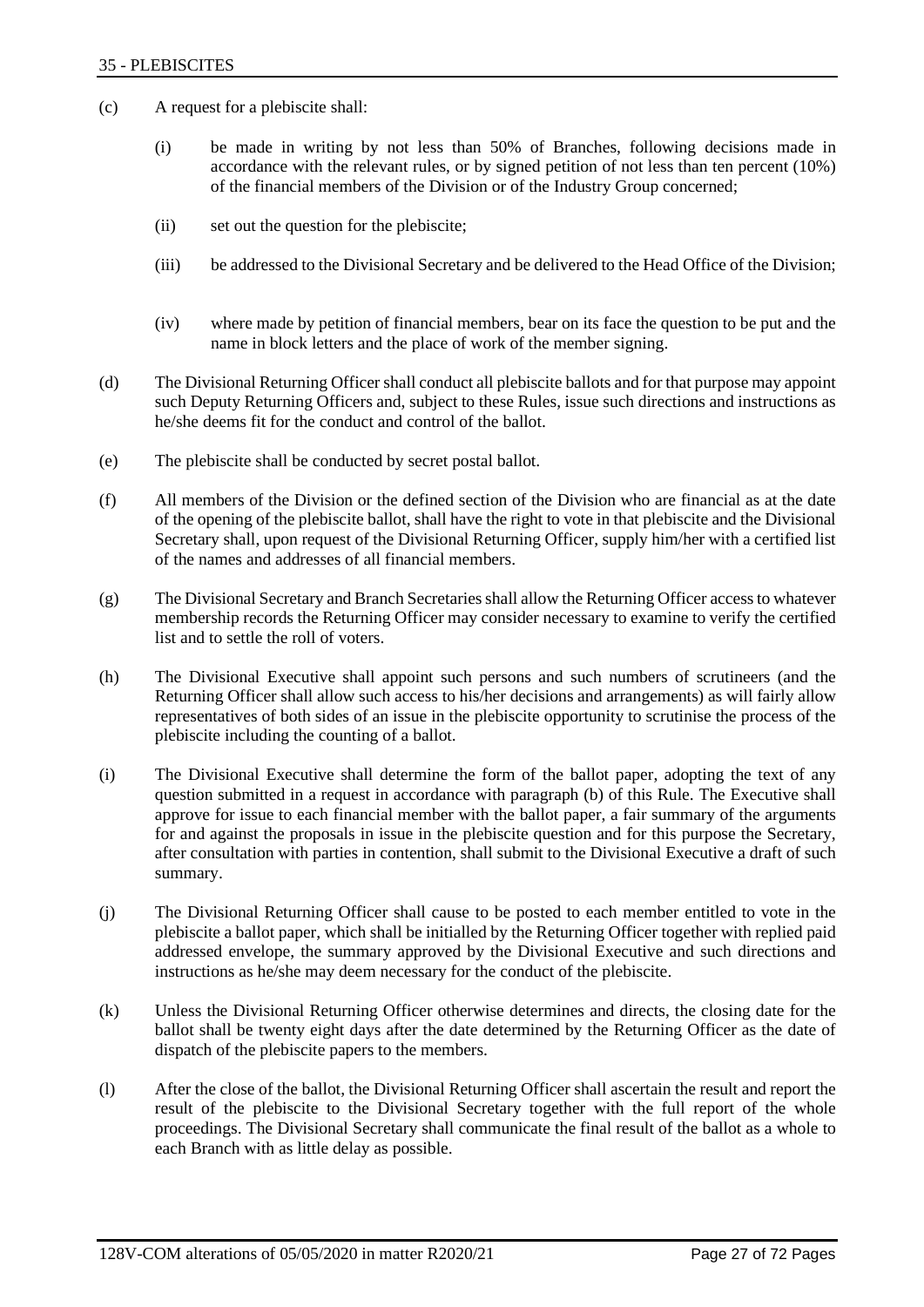<span id="page-31-0"></span>(m) If the question submitted to a plebiscite is carried in the affirmative such action shall be immediately taken by the Divisional Conference or Executive as is necessary to give effect to such decision.

## **36 - DECISION RATIFICATION**

- (a) The Rank and File Participation and ratification processes provided for under this rule are in addition to the provisions of these Rules regarding Branch General, Special and Extraordinary Meetings. The provisions of this Rule, to the extent of any inconsistency, shall prevail. However, the provisions of Rule 35, where they are invoked, override Rule 36.
- (b) Decisions of Divisional Executive and/or Conference which propose:
	- (i) New Rules or amendments to existing Rules, where due notice has not been given pursuant to sub-rule 9(d) or as a consequence of an out of session decision pursuant to Rule 10; or
	- (ii) Acceptance of major Agreements affecting members; except that the Divisional Executive and/or Conference may exempt from the ratification process in this rule, agreements made pursuant to the Act where Divisional Executive and/or Divisional Conference is of the view that the voting procedures used in complying with the Act are sufficient to indicate the intent of the majority of members concerned or
	- (iii) Other matters, as determined by Divisional Conference or Divisional Executive;

shall be subject to ratification by one of the processes provided for in this Rule, except where Divisional Conference or Executive subjects such a decision to a plebiscite of members.

- (c) Where Divisional Conference or Executive makes a decision covered by sub-rule (b), it shall also decide the most appropriate form of ratification process to be followed, limited to the following alternatives:
	- (i) The ratification process provided for in sub-rule (d);
	- (ii) The consultative survey process provided for in sub-rule (e);
	- (iii) The Special Members' Meetings process provided for in sub-rule (f); or
	- (iv) A plebiscite conducted in accordance with Rule 35.
- (d) The ratification process will comprise the following steps:
	- (i) Within two (2) days of the decision being taken by Divisional Executive or Divisional Conference and having been deemed ratifiable, the Divisional Secretary will advise Branches of the decision, and the date by which it must be ratified, and, if necessary, by whom it is to be ratified;
	- (ii) Should a Branch have members affected by the ratifiable decision, the Branch Secretary will notify the members of the Branch Committee of Management of the decision and the ratification date and the details of the Branch Committee of Management meeting called to consider ratification;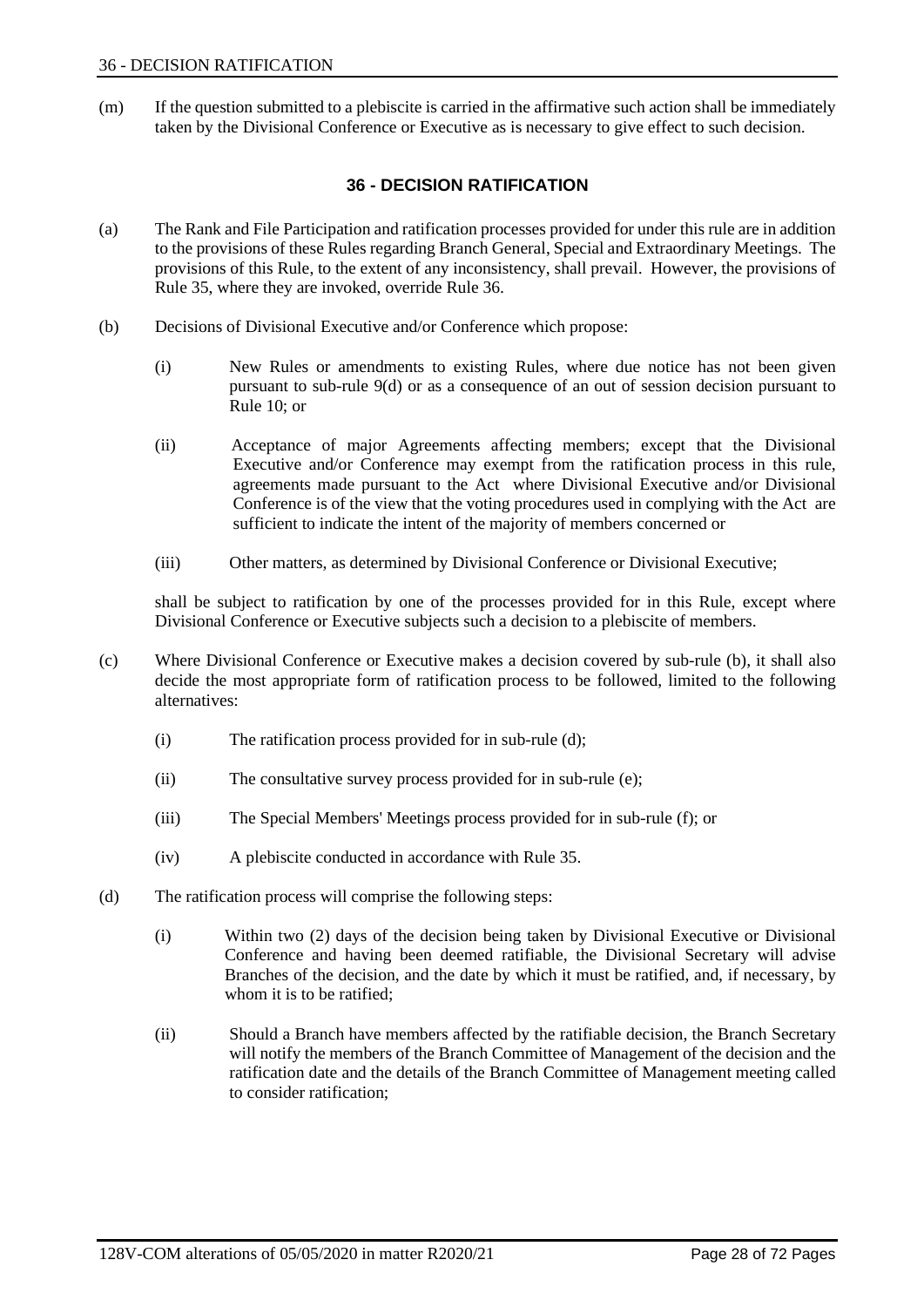- (iii) The ratification meetings(s) will be held within the period set by Divisional Conference or Divisional Executive and the result advised to the Divisional Secretary by the Branch Secretary immediately the Branch Committee of Management's position is clear;
- (iv) The Divisional Secretary will advise Branches of the outcome of the ratification process. The ratification process will be recorded in the affirmative is a majority of Branches vote in favour of the ratification.
- (e) The consultative survey ratification process is designed for circumstances where it is deemed more appropriate for members affected by a proposal to directly consider its ratification, than to refer to Branch Committees of Management or to Special Meetings of Members, and shall comprise the following steps;
	- (i) Once the Divisional Executive or Divisional Conference has deemed that a decision is ratifiable by members (or a relevant section thereof) via a Consultative Survey, it shall also decide the relevant dates for conducting the survey and the methods used in conducting the survey including the form of the ballot paper and the supporting material; and the Divisional Secretary will advise the Branch accordingly;
	- (ii) Branch Secretaries, as appropriate, will ensure that the consultative survey is conducted within the time frame and the methods determined in sub-rule  $(e)(i)$ ; and upon notified closure and counting of the survey, convey the result to the Divisional Secretary;
	- (iii) The Divisional Secretary will tally the Divisional result and will advise Branches if the decision has been ratified or otherwise, where ratification requires an overall majority of votes cast.
- (f) The Special Members' Meeting ratification process is designed for circumstances where it is deemed appropriate by Divisional Executive or Divisional Conference to submit a matter directly to the appropriate group of members for ratification or otherwise and shall comprise the following steps:
	- (i) Where the Divisional Conference or Divisional Executive decides that a matter should be subject to ratification by Special Meetings of affected members, it shall also decide which groups of members are affected and therefore eligible to vote on ratification, and the relevant dates by which the Special Meetings must be held and results returned to the Divisional Secretary; and the Divisional Secretary shall advise Branches accordingly;
	- (ii) Branch Secretaries, who have members eligible to consider the ratification proposal, shall make arrangements to hold the meetings(s) in the time frame established in sub-rule (f)(i); and upon conclusion of the meeting(s) convey the Branch vote to the Divisional Secretary;
	- (iii) The Divisional Secretary will tally the Divisional Result and will advise Branches if the decision has been ratified or otherwise, provided that where a Special Meeting called under sub-rule (f)(ii) lapses for want of a quorum, the Branch votes will be recorded in the affirmative. The ratification process will be recorded in the affirmative if an overall majority of votes are cast in favour of ratification.
- (g) Where a decision of Divisional Executive or Divisional Conference has been subject to ratification processes under this Rule or Rule 35, the Divisional Secretary and Divisional President will ensure that the decision, method and results of ratification are published within fourteen (14) days.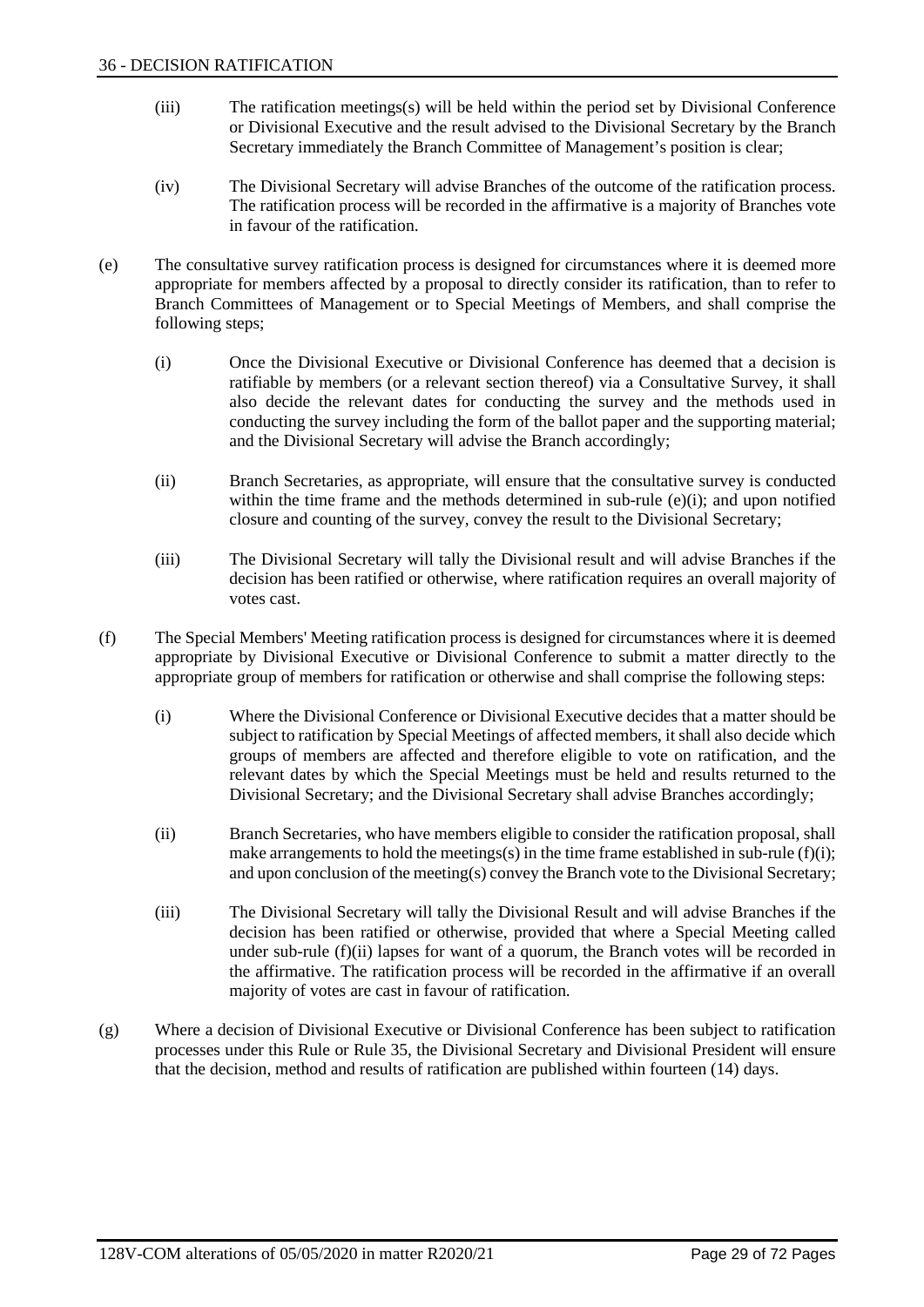#### **37 - INDUSTRIAL ACTION**

<span id="page-33-0"></span>In furtherance of the lawful objects of the Union, industrial action may be taken as follows:

- (a) upon the approval of the Divisional Conference or Divisional Executive being carried in accordance with these Rules; or
- <span id="page-33-1"></span>(b) in emergent circumstances, upon the authorization of the Divisional Secretary after consultation with the Divisional President.

#### **37A ENTERPRISE BARGAINING**

<span id="page-33-2"></span>A bargaining period not directly affecting members of another Division, may be instituted on behalf of the Union by the Divisional Secretary, or in the absence of the Divisional Secretary, by the Divisional President.

#### **38 - DUTIES OF DIVISIONAL PRESIDENT**

The Divsional President's duties shall be:

- (i) to preside at all Divisional Conference and Executive meetings and any other meetings held at the direction of the Divisional Conference or Executive;
- (ii) to ensure that the general working of the Division is in accordance with the Rules and the decisions of Divisional Conference and Executive;
- (iii) to jointly publish with the Divisional Secretary the official journal of the Division concerning matters of interest and information to members;
- (iv) to sign the minute book in the presence of the meeting upon the Minutes of Divisional Conference or Executive being confirmed;
- (v) to preserve good order at all meetings so that the business of the Division may be properly conducted. Further, in all other matters to act as directed by the Divisional Conference or Executive; and
- (vi) to submit at his/her discretion a report to Divisional Conference.

#### **39 - DUTIES OF DIVISIONAL VICE PRESIDENTS**

<span id="page-33-3"></span>The Divisional Vice Presidents shall assist the Divisional President at meetings of the Divisional Conference and the Executive as required and at any other meetings directed to be held by the Divisional Executive or Conference.

In the absence of the Divisional President or when the Divisional President desires to leave the Chair, the meeting shall select one of the Divisional Vice Presidents to occupy the Chair and assist in having the business of the Division carried out in accordance with the Rules.

The Divisional Vice Presidents may be allocated special duties or functions by the Divisional Conference or Executive.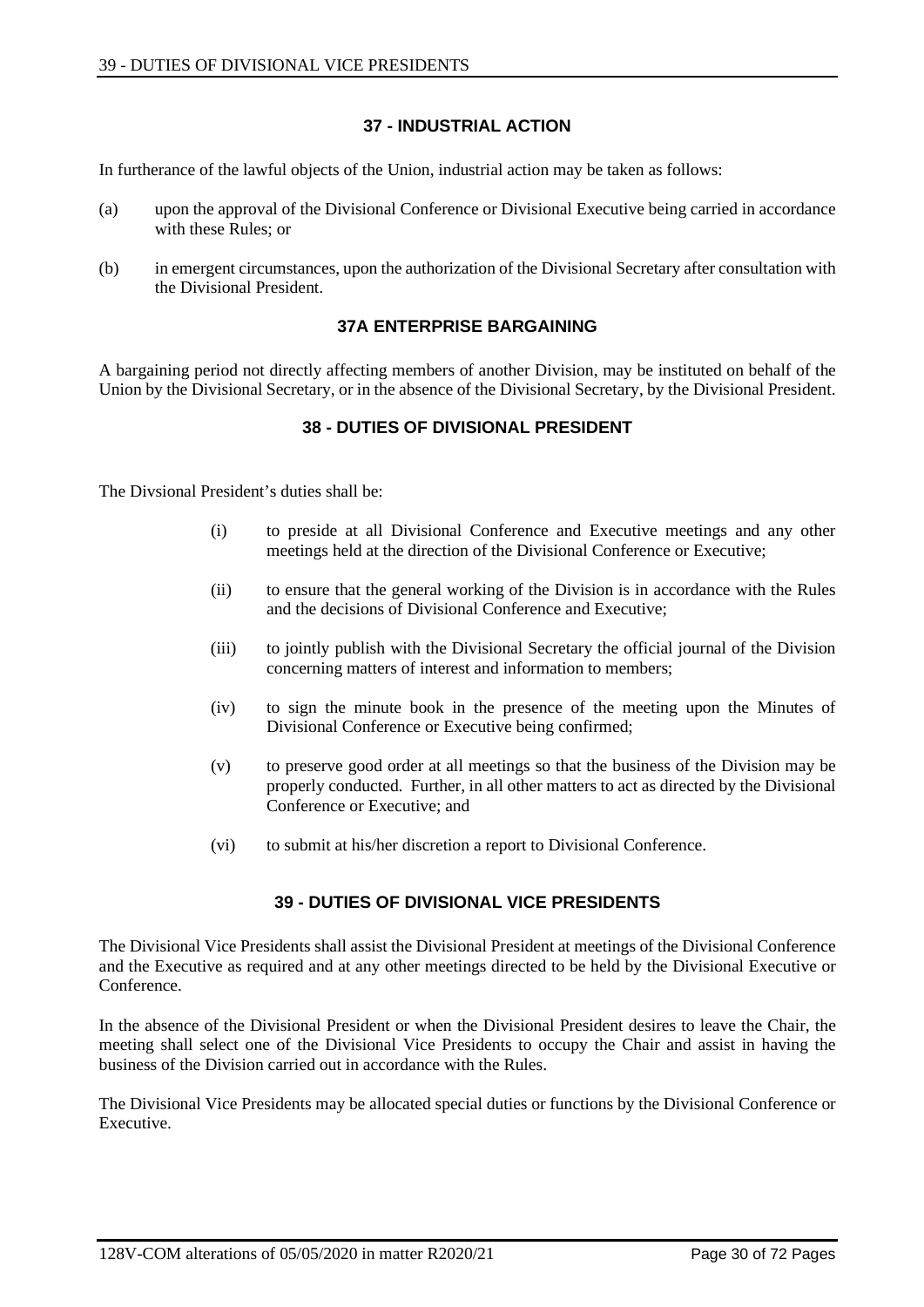#### **40 - DUTIES OF DIVISIONAL SECRETARY**

<span id="page-34-0"></span>The duties of the Divisional Secretary shall be:

- (i) to be responsible for the implementation of Divisional Conference and Executive decisions and the day to day Divisional issues;
- (ii) to be responsible for the overall administration of the Divisional Office and of the funds and property of the Divisional Executive, including Divisional office staff selection and administration;
- (iii) to keep a correct account of all monies received and expended, and to keep a record of all receipts and vouchers. To pay into the Division's bank account all cash received within forty eight hours after its receipt. To sign all cheques and authorise Electronic Funds Transfer, together with the Divisional President or Assistant Divisional Secretaries and at all reasonable times produce the bank books when required by the Divisional Executive for their inspection together with a copy of the general balance sheet;
- (iv) to promptly attend to all correspondence and answer such questions as may be asked in accordance with the Rules of the Division and generally to act according to the directions of the Divisional Conference and Executive;
- (v) to attend all meetings of Divisional Conference and Executive and to ensure that minutes of such meetings are taken;
- (vi) to keep a correct credit and debit account between every Branch of the Division;
- (vii) to produce to the auditor at each audit the banking books and financial records of the Division with balance sheet, for inspection together with the receipts and vouchers and all other documents in his/her possession and to sit with the auditors when auditing the Divisional Executive accounts, inserting his/her name and address on all letters and returns and generally maintain a report on the accounts of the Divisional Executive in accordance with the requirements of the Act;
- (viii) to convene meetings of the Divisional Executive;
- (ix) to supply all Branches with a copy of the minutes of meetings of Conference and the Divisional Executive;
- (x) to prepare a summary of Branch balance sheets and forward them to the Branch Secretaries;
- (xi) to prepare and forward the annual returns to the Industrial Registrar;
- (xii) to jointly edit with the Divisional President the official journal of the Division concerning matters of interest and information to members;
- (xiii) to keep the register of Branches of the Division in accordance with the provisions of Rule 49;
- (xiv) to do all other things required by these Rules of the Divisional Secretary together with such special duties and responsibilities as required and directed by Divisional Conference or Executive.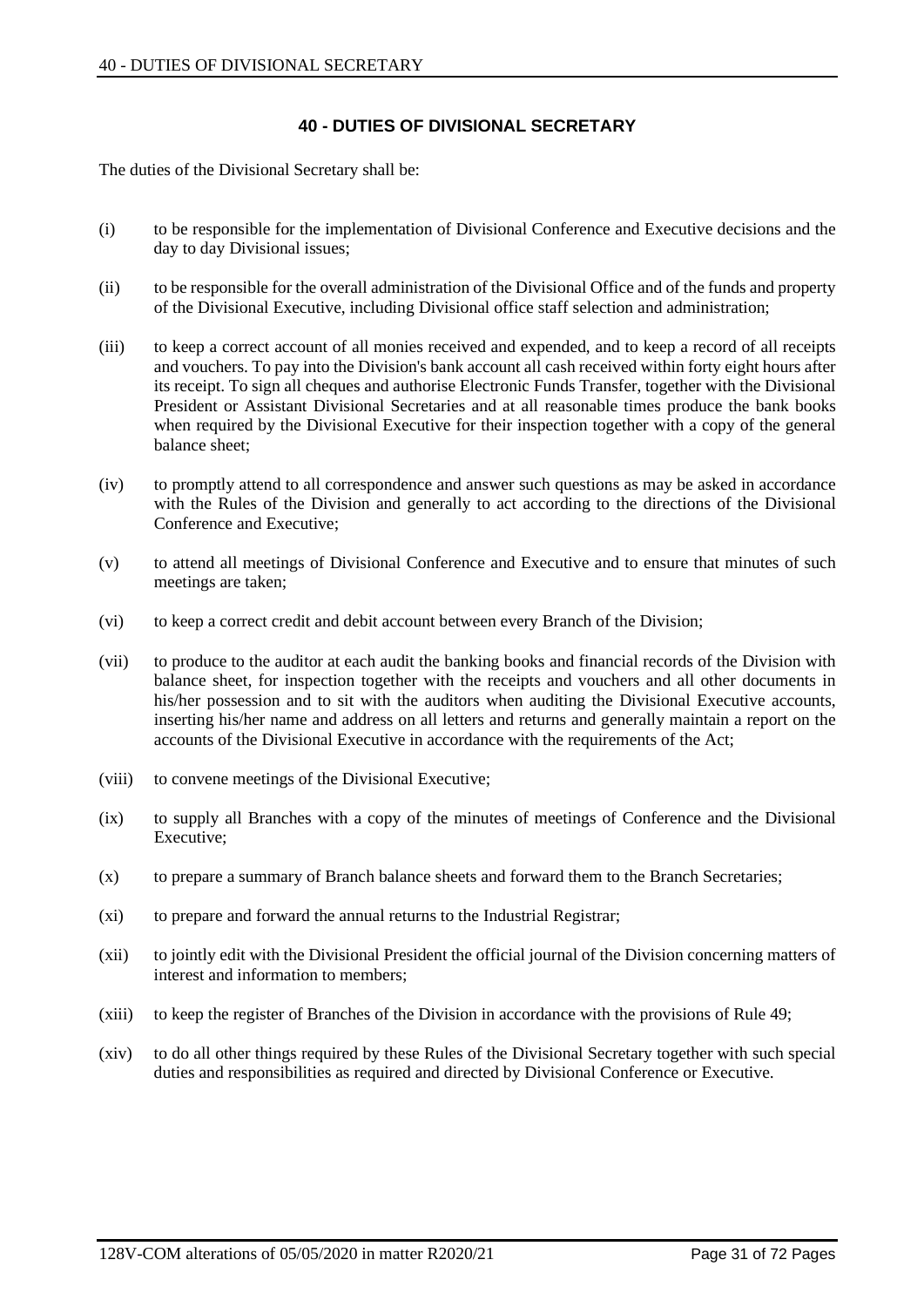## **41 - DUTIES OF DIVISIONAL ASSISTANT SECRETARIES**

<span id="page-35-0"></span>The duties of the Divisional Assistant Secretaries shall be as follows:

- (i) to assist the Divisional Secretary in accordance with the directions and subject to the authority of the Divisional Secretary;
- (ii) to attend all meetings of Divisional Conference and Executive;
- (iii) to jointly prepare and submit the Divisional Executive Report when required;
- (iv) in the case of the Divisional Assistant Secretary (Postal) band subject to (i) above, to have responsibility for the implementation of Divisional Conference and Executive decisions and day to day matters which primarily affect Postal Services Industry Group members; and
- (v) in the case of the Divisional Assistant Secretary (Telecommunications) band subject to (i) above, to have responsibility for the implementation of Divisional Conference and Executive decisions and day to day matters which primarily affect Telecommunications and Information Technology Industry Group members.

#### **42 - OFFENCES AND PENALTIES**

- <span id="page-35-1"></span>(a) Any member of the Division may charge any other member with:
	- (i) Failing to observe any of the Rules of the Division or of any Branch;
	- (ii) Knowingly failing to comply with any resolution of the Divisional Conference, the Divisional Executive or a Branch Committee of Management;
	- (iii) Committing any fraudulent act or unlawful act in relation to the funds or property of the Union, or in relation to any election held under its Rules;
	- (iv) Knowingly giving false or misleading information to the Divisional Conference, the Divisional Executive or a Branch Committee of Management or to any meetings held under the Rules of the Division or to any Officer of the Division on any matter affecting the interests of the Division or its members;
	- (v) Wrongfully holding himself/herself out as occupying any office or position in the Division or any Branch thereof, or as being entitled to represent the Division or a Branch in any capacity;
	- (vi) Obstructing or unreasonably failing to assist any Officer in the course of his/her duties;
	- (vii) After having been reasonably requested to assist, failing to assist the Divisional Conference, the Divisional Executive, any Branch Committee of Management or other lawful committee or body of the Division in any way in the performance of its functions;
	- (viii) Failing to report to the Divisional Executive or a Branch Committee of Management a member who he/she believes has been guilty of a breach of the Rules;
	- (ix) Behaving in a drunken, disorderly or offensive manner at any meeting held under the Rules of the Division or in the office of the Division or of any Branch;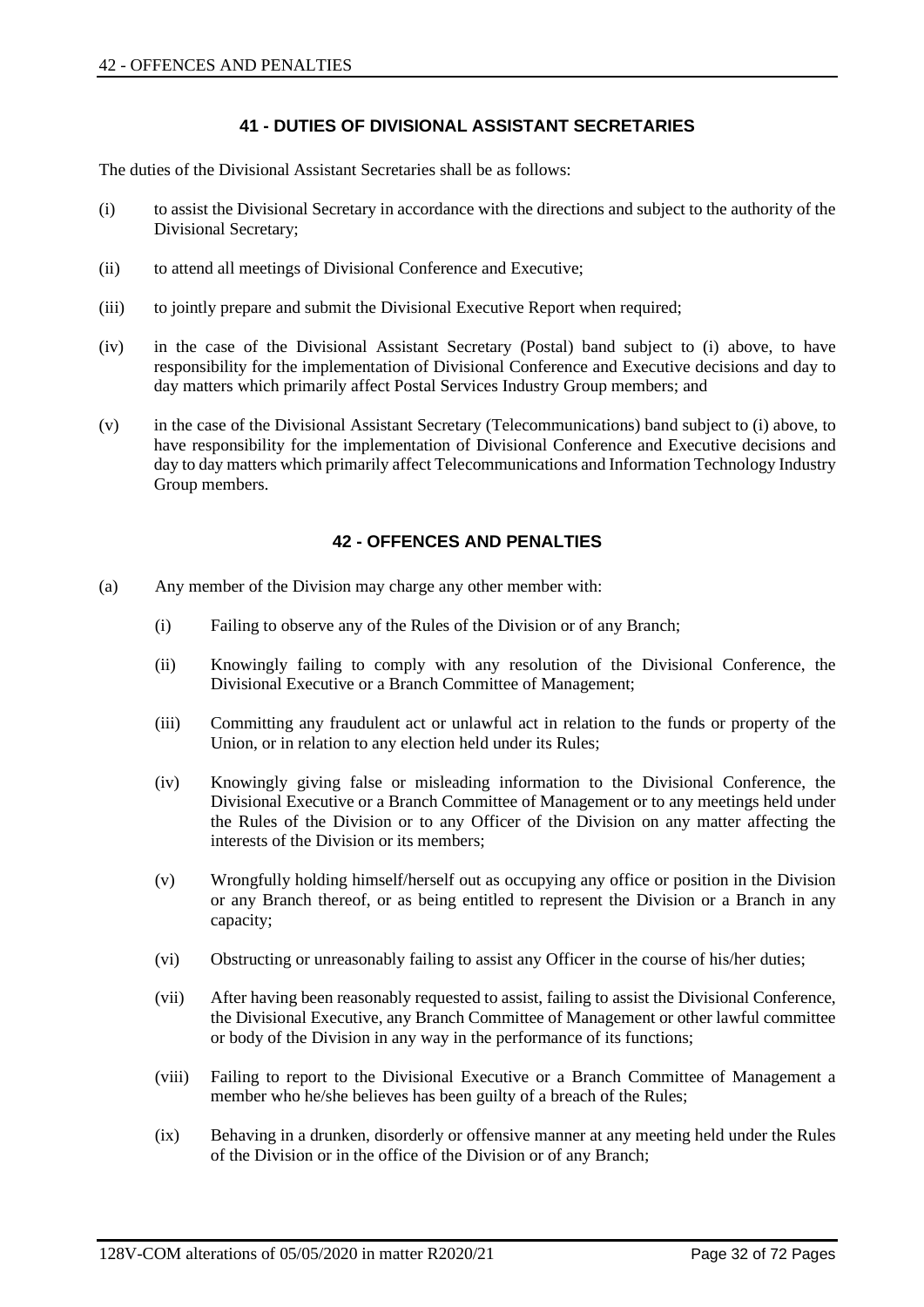- (x) Aiding or encouraging any member in any offence under the Rules.
- (xi) Laying a charge or charges under this Rule which is or are frivolous, vexatious or without reasonable cause.
- (b) Without limiting the generality of sub-rule (a) of this Rule, any member of the Union may charge any person elected to office within the Division with:
	- (i) Misappropriation of the funds of the Division;
	- (ii) A substantial breach of the Rules of the Division;
	- (iii) Gross misbehaviour; or
	- (iv) Gross neglect of duty.

Provided that where a full-time Divisional Officer is so charged, the charge shall be made to the Divisional Secretary.

- (c) Any charge laid pursuant to sub-rule (a) of this Rule shall be made in writing and shall be made to the Divisional Secretary or Branch Secretary. Such Officer may, if he/she thinks fit, and shall, if directed by the Divisional Executive or, in the case of the Branch Secretary, by the Branch Committee of Management, summon the member charged before one of those bodies. Notwithstanding anything else in these Rules including in particular Rule 16, in giving any direction under this sub-rule, each member of the Divisional Executive or Branch Committee of Management shall be entitled to exercise one (1) vote only.
- (d) Any charge laid against an Officer pursuant to sub-rule (a), any charge laid against a member pursuant to paragraph (xi) of sub-rule (a) in respect of any charge against an Officer and/or any charge laid pursuant to sub-rule (b) of this Rule shall be made in writing and shall be made to the Divisional Secretary or Branch Secretary. Such Officer may, if he/she thinks fit, and shall, if directed by the Divisional Executive or in the case of the Branch Secretary, by the Branch Committee of Management, summon the member charged before the External Disciplinary Board. Notwithstanding anything else in these Rules including in particular Rule 16, in giving any direction under this sub-rule, each member of the Divisional Executive or Branch Committee of Management shall be entitled to exercise one (1) vote only.
- (e) A summons shall be in writing and shall state the time and place of the hearing, the name of the person laying the charge, and the substance of the charge. The person charged shall be given reasonable notice of the hearing and his/her fares to and from the place of hearing shall be paid. He/she shall, on written request, be supplied with such further particulars as may be necessary to indicate the precise matters with which he/she is charged.
- (f) (i) The Divisional Executive and the Branch Committee of Management shall have power to hear and determine charges laid against a member pursuant to sub-rule (a) of this Rule other than a charge laid against a member pursuant to paragraph (xi) of sub-rule (a) in respect of any charge against an Officer. Notwithstanding anything else contained in these Rules including in particular Rule 16, in determining charges laid pursuant to sub-rule (a) of this Rule, each member of the Divisional Executive or Branch Committee of Management shall be entitled to exercise one (1) vote only.
	- (ii) The External Disciplinary Board shall have the power to hear, report on and make recommendations with respect to charges laid against an Officer pursuant to sub-rule (a), charges laid against a member pursuant to paragraph (xi) of sub-rule (a) in respect of any charge against an Officer, or charges laid pursuant to sub-rule (b) of this Rule.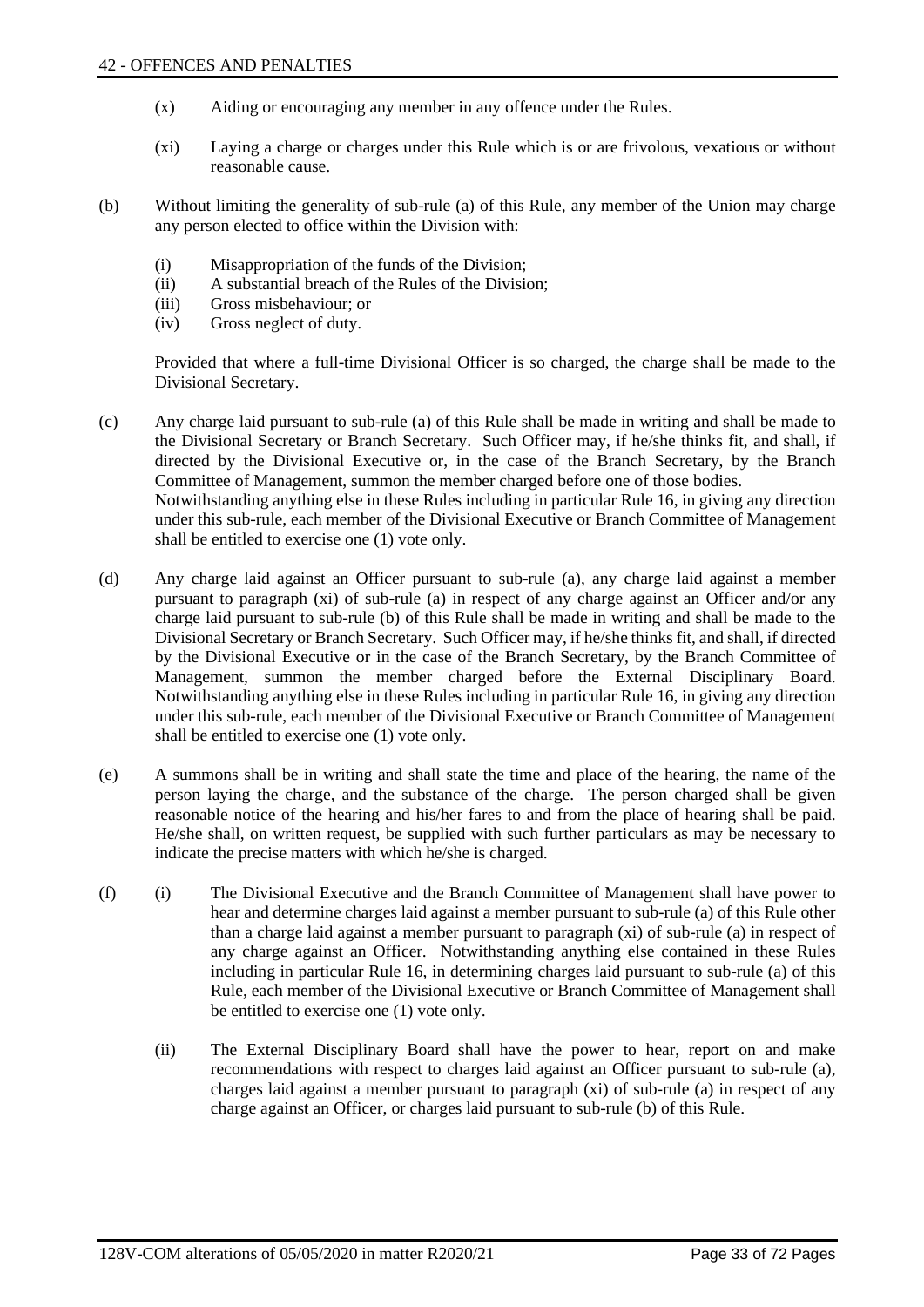#### 42 - OFFENCES AND PENALTIES

- (g) In the case of any charge against a member or an Officer, at the appointed time and place (or at such time and place to which the meeting is adjourned or postponed and of which the member charged is notified), the charge may be investigated, and the hearing may proceed in the absence of the member charged, unless a satisfactory explanation of his/her absence has been received. At the hearing the procedures in sub-rules (q) and (r), as the case may be, shall be followed and the member charged must be given a reasonable opportunity to defend himself/herself, call any witnesses upon his evidence he/she may rely, and, if he/she wishes, tender a written submission.
- (h) If the Divisional Executive or Branch Committee of Management finds a member guilty of a charge laid pursuant to sub-rule (a) of this Rule, it may:
	- (i) Fine him/her a sum not exceeding five-hundred dollars (\$500.00);
	- (ii) Expel him/her from membership of the Union;
	- (iii) Suspend him/her from membership for a specified period or until the happening of a specified event or until the performance by him/her of a specified act. Suspension from membership shall deprive him/her from the rights and benefits of membership, but shall not relieve him/her of the obligations of membership and shall not exceed six (6) months for any offence;
	- (iv) Impose no penalty.
- (i) At the conclusion of a hearing of the External Disciplinary Board, the Board shall provide a report to the Divisional Secretary or Branch Secretary (as the case may be) advising as to any findings of fact reached by the External Disciplinary Board concerning allegations made in relation to the charge together with recommendations to the Divisional Executive or Branch Committee of Management concerning the issue of whether, in the view of the External Disciplinary Board, the findings of fact are sufficient to justify a conclusion that the person charged is guilty of an offence under the Rules and if so, what offence or offences are so established in the view of the External Disciplinary Board. In addition, the report of the External Disciplinary Board shall make a recommendation as to what penalty, if any, permissible under the Rules, would be fair and appropriate for the Divisional Executive or Branch Committee of Management to impose on such Officer in the event that the recommendations of the External Disciplinary Board are followed by the Divisional Executive or Branch Committee of Management. For the purposes of this sub-rule, a report of the External Disciplinary Board may include the provision of more than one (1) report in the event that the External Disciplinary Board fails to reach an unanimous conclusion and provides a majority and a minority report.
- (j) The External Disciplinary Board, prior to making any recommendation in relation to a penalty/penalties shall afford the person laying the charge and the person so charged a reasonable opportunity to make submissions specifically in relation to penalty and shall give due consideration to such submissions prior to the making of any recommendation as to penalty.
- (k) The Divisional Secretary, or Branch Secretary, shall present the report and recommendations of the External Disciplinary Board to the Divisional Executive or Branch Committee of Management and such deliberative body shall give consideration to the report and recommendations. Where the report of the External Disciplinary Board finds that there are insufficient facts to justify a conclusion that the person charged is guilty of an offence under the Rules, the Divisional Executive or Branch Committee of Management shall find the Officer not guilty of the charge laid. Where in the view of the External Disciplinary Board the findings of fact are sufficient to justify a conclusion that the Officer charged is guilty of an offence under the Rules, the Divisional Secretary, or Branch Secretary, shall present the report and recommendations of the External Disciplinary Board to the Divisional Executive or Branch Committee of Management and such deliberative body shall give consideration to the report and recommendations. The Divisional Executive or Branch Committee of Management may, after due consideration, resolve to accept, accept in part, vary or reject the report and recommendations of the External Disciplinary Board.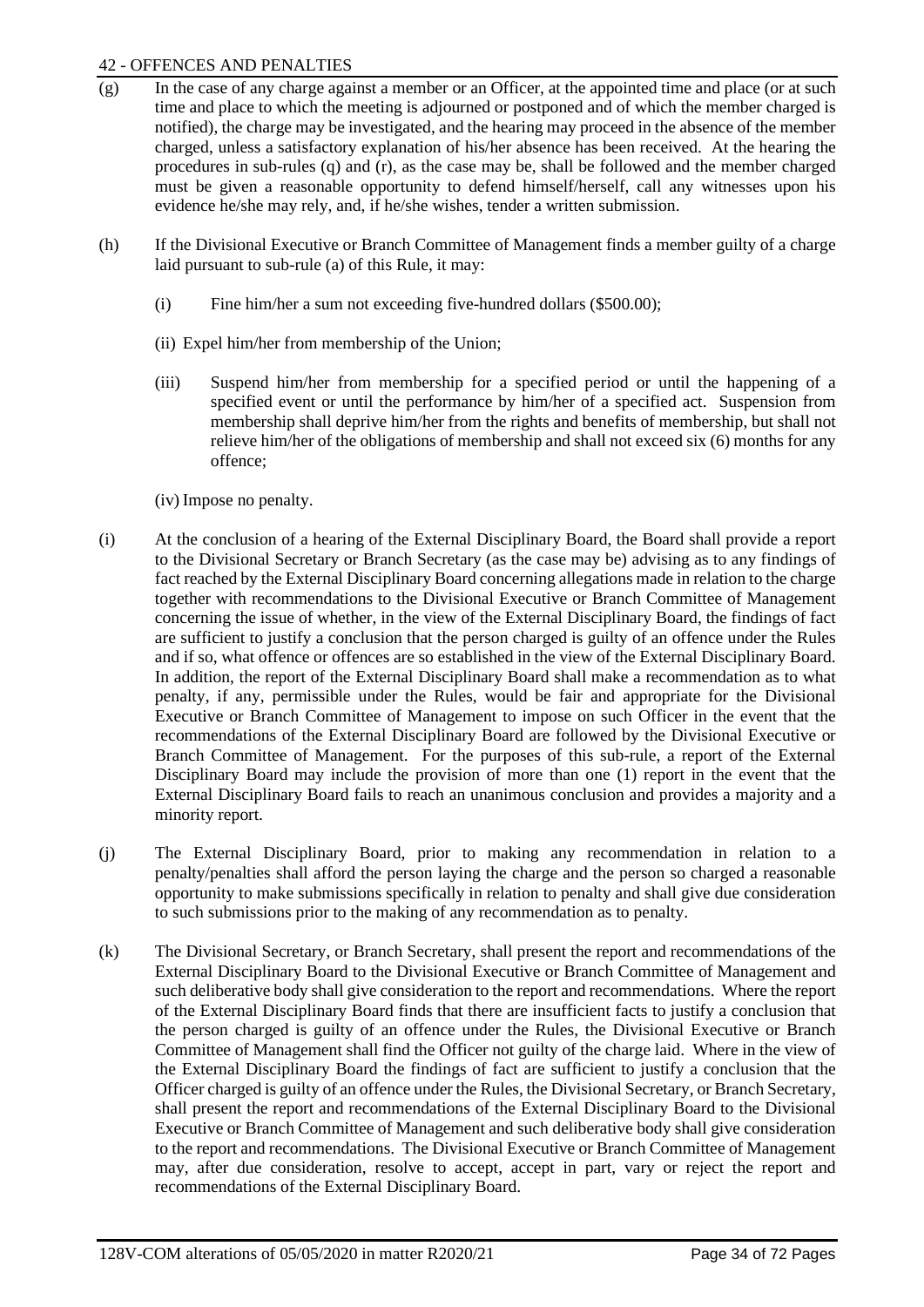- (l) Where the Divisional Executive or Branch Committee of Management gives consideration pursuant to sub-rule (k) of this Rule, notwithstanding anything else in these Rules including in particular Rule 16, each member of the Divisional Executive or Branch Committee of Management shall be entitled to exercise one (1) vote only.
- (m) Notwithstanding anything else contained in this Rule, the Divisional Executive or Branch Committee of Management shall not dismiss or suspend from office, or expel or suspend from membership of the Union any person elected to office within the Union unless such person has been found guilty of a charge laid pursuant to sub-rule (b) of this Rule, in which event the Divisional Executive or the Branch Committee of Management (as the case may be) may take in respect of such person any of the actions specified in sub-rule (h) of this Rule, or may dismiss such person from office or may suspend him/her from office for such period as it thinks fit or until the happening of a specified act provided that such suspension from office shall not exceed six (6) months for any offence.
- (n) Where a full-time Officer has been dismissed or suspended from office or expelled or suspended from membership of the Union in accordance with this Rule and he/she elects to appeal pursuant to sub-rule (o) of this Rule, he/she shall be deemed to have been suspended from office on full pay from the date of the imposition of such penalty until the hearing and determination of his/her appeal.
- (o) A member or an Officer who has been found guilty of a charge laid pursuant to sub-rule (a) or (b) of this Rule and on whom a penalty has been imposed by the Divisional Executive or Branch Committee of Management, may appeal to the External Appeals Board which may confirm, vary or annul the decision and/or penalty. Notice of appeal shall be given in writing to the Divisional Secretary within twenty-one (21) days from the date of the member or Officer being notified of the Divisional Executive or Branch Committee of Management and shall set forth in full all matters which the Appellant desires to be considered. The External Appeals Board shall hear the appeal as quickly as practicable. The decision of the External Appeals Board shall be final and conclusive. The Divisional Conference, Divisional Executive and/or the relevant Branch Committee of Management shall give immediate effect to a decision of the External Appeals Board.
- (p) Subject to sub-rule (n) of this Rule, application of any penalty imposed under this Rule shall be withheld whilst the member is exercising a right of appeal provided by this Rule.
- (q) For all investigations or inquiries or appeals provided for by these Rules and in particular by this Rule and including an appeal, the following procedure shall be followed:
	- (i) Inform the member charged that a charge has been laid against him/her under the Rules (quote rule) by a member (naming the Member) and that a Rule Book is available for him/her if he/she requires it. Read the charge;
	- (ii) Ask whether the member charged pleads guilty or not guilty;
	- (iii) Ask the member laying the charge to state a case;
	- (iv) Give the member charged and then members of the Tribunal or Board an opportunity to question the person laying the charge;
	- (v) Ask the member making the charge to call witnesses, if any, or other evidence;
	- (vi) Hear evidence of witnesses;
	- (vii) Give the member charged and then members of the Tribunal or Board an opportunity to question each witness;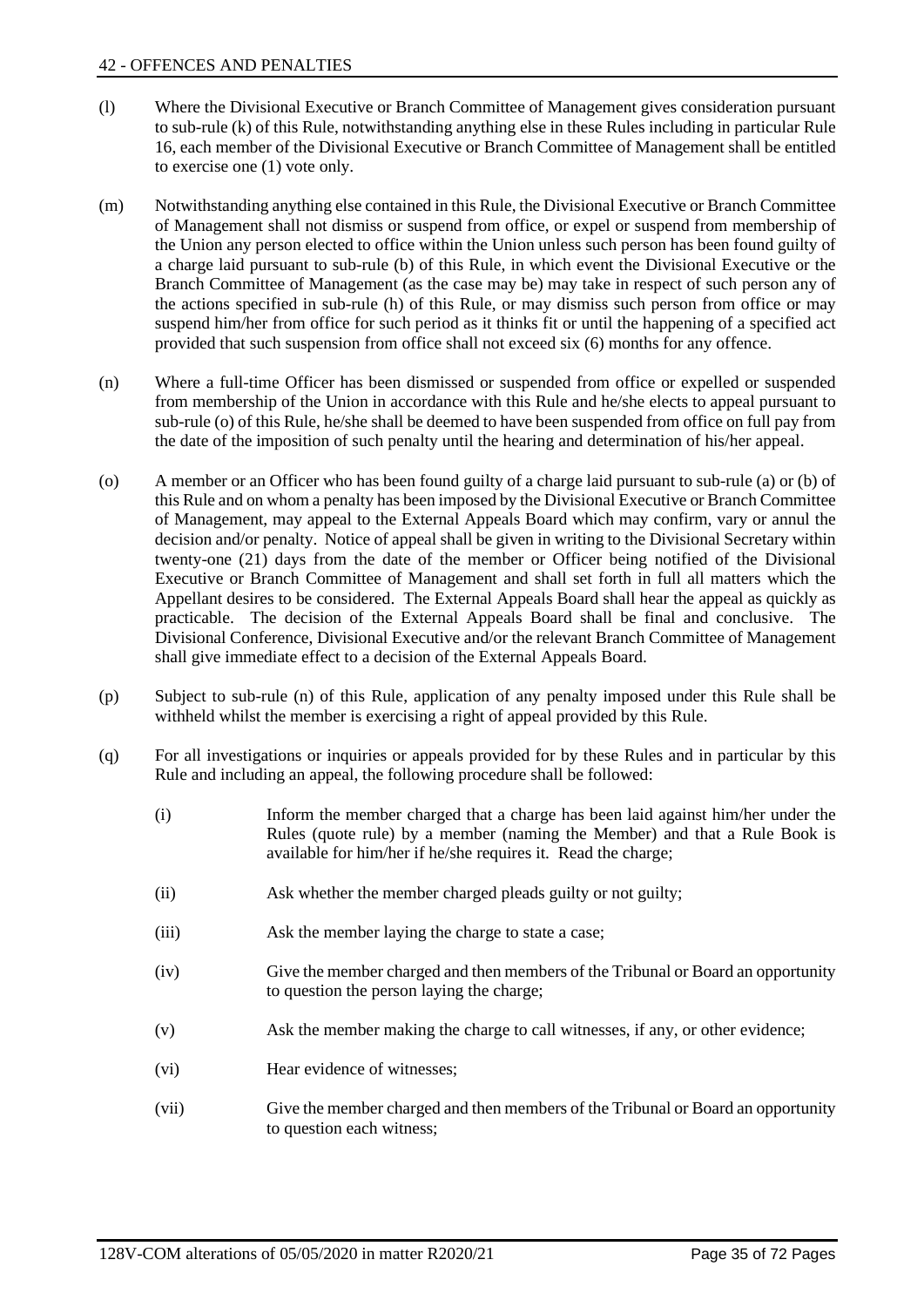- (viii) Ask the member charged to answer the case;
- (ix) Give the member laying the charge and then members of the Tribunal or Board an opportunity to question the member charged;
- (x) Ask the member charged for witnesses, if any, or other evidence;
- (xi) Hear evidence of each witness;
- (xii) Give opportunity to the member laying the charge and then members of the Tribunal or Board to question witnesses;
- (xiii) Give the member laying the charge and then the member so charged an opportunity to address members of the Tribunal or Board on the whole case;
- (xiv) Ask the member charged and the person laying the charge to withdraw while the matter is discussed by members of the Tribunal or Board. Inform them, if possible, how long it is expected before a decision or report will be given, eg telling them either to wait or that the decision or report will be notified in writing;
- (xv) Discuss evidence and decide whether guilty or not. If guilty, decide or recommend on penalty, if any.
- (r) Provided that nothing in sub-rule (q) of this Rule shall prevent the External Disciplinary Board or the External Appeals Board from generally giving all such directions, and doing all such things, as are necessary or expedient for the speedy and just hearing of the matter.

# **42A – EXTERNAL DISCIPLINARY BOARD AND EXTERNAL APPEALS BOARD**

- (a) For the purposes of Rule 42, the Divisional Conference shall, from time to time, appoint persons, qualified in accordance with this Rule, to constitute a body to be known as the External Disciplinary Board.
- (b) The External Disciplinary Board shall be chaired by a chairperson appointed by the Divisional Conference from a list of qualified persons provided to the Divisional Conference by the Divisional Secretary after consultation with the Branch Secretaries.
- (c) In addition to the appointment of a chairperson, the Divisional Conference shall appoint a number of persons, but not less than two (2), as alternate chairpersons, any one (1) of whom would be qualified to act as chairperson in the event that the chairperson is unable to perform that function in respect of any particular hearing.
- (d) For the purposes of this Rule, a person shall be qualified to be appointed as a chairperson or alternate chairperson if they have previously had experience as a judicial officer or Deputy President or Commissioner of an industrial tribunal or an industrial registrar or an industrial law practitioner and has retired from such office or profession.
- (e) A second and third member of the External Disciplinary Board shall be appointed by the Divisional Conference from a list of qualified persons provided by the Secretary of the Australian Council of Trade Unions (ACTU) following a request to the ACTU by the Divisional Secretary. For the purposes of this sub-rule, a person shall be qualified to be appointed if they are a retired union of employees official with experience in union administration with a union other than the Union or its predecessors.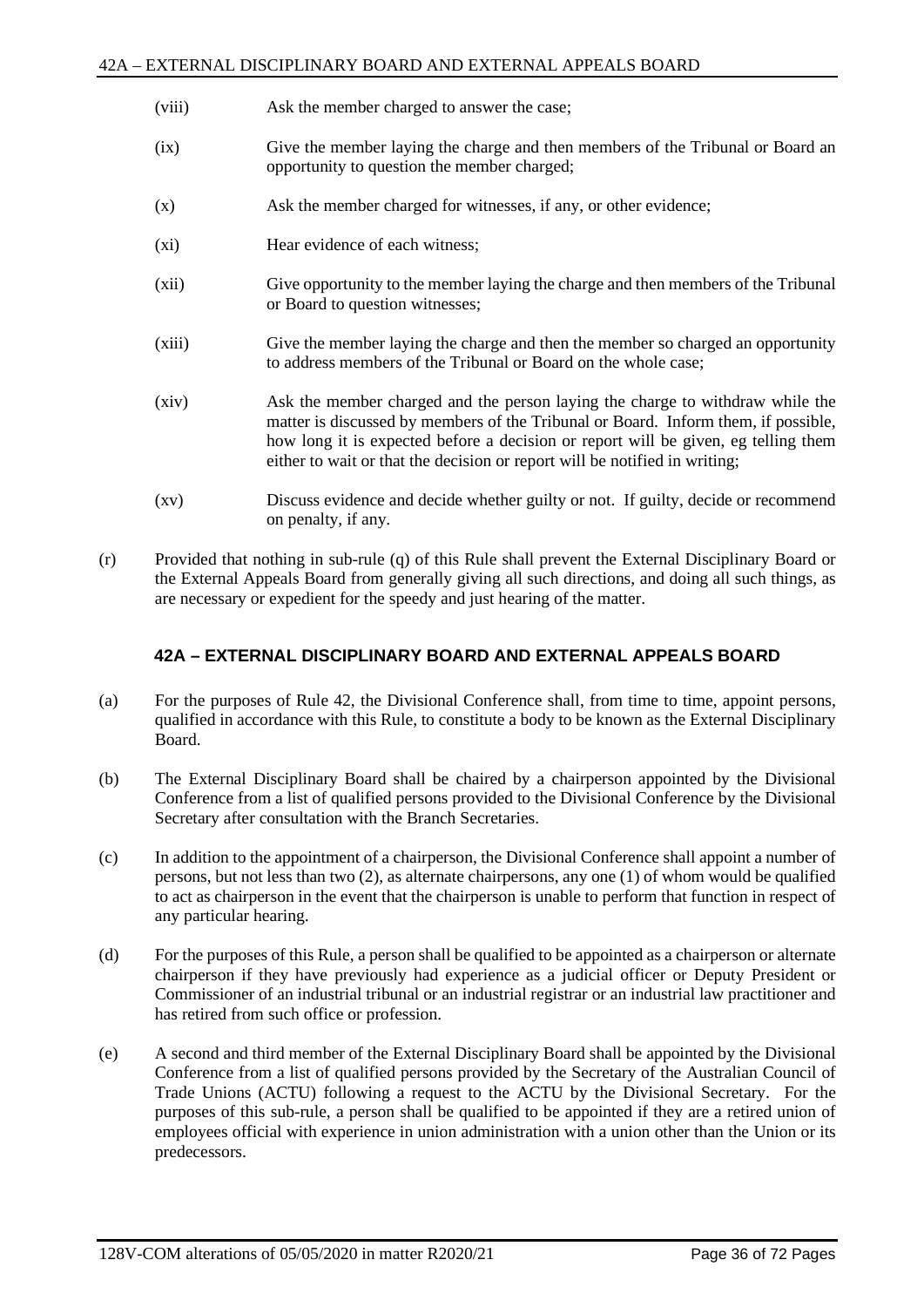- (f) In addition to the appointment of ACTU nominated board members, the Divisional Conference shall appoint from the same list of persons at least four (4) alternate board members to the External Disciplinary Board in the event that either of the ACTU panel members are unavailable in respect of any particular hearing or for the purposes of the External Appeals Board.
- (g) The Divisional Conference shall determine the term of any appointment to the External Disciplinary Board provided that no appointment shall be made for a period of less than one (1) year or greater than three (3) years. Further provided that the Divisional Conference shall have the power to revoke any appointment to the External Disciplinary Board.
- (h) In the event that a member of the External Disciplinary Board declines to continue their participation in the functioning of the Board or has their appointment revoked, the Divisional Conference shall have power to appoint a replacement for such board member providing always that the replacement so appointed is qualified, in accordance with this Rule, in like manner to the Board member being replaced.
- (i) In the event of any appeal against any decision of the Divisional Executive or a Branch Committee of Management, the appeal shall be heard by the External Disciplinary Board sitting as the External Appeals Board.
- (j) In the event of any appeal against any decision of the Divisional Executive or a Branch Committee of Management arising from a report and recommendations of the External Disciplinary Board, the Board shall be reconstituted as the External Appeals Board. The External Appeals Board shall be reconstituted as follows:
	- (i) the Chairperson of the External Disciplinary Board appealed from; and
	- (ii) two (2) members qualified in accordance with sub-rule (e) hereof who did not sit on the External Disciplinary Board appealed from.
- (k) The Divisional Conference shall establish a schedule of sitting fees for the members of the External Disciplinary Board and the External Appeals Board.
- (l) To ensure that the External Disciplinary Board and the External Appeals Board are able to make arrangements for the independent administrative support of their work and to pay for sitting fees, and such travel, accommodation and other expenses they incur, Divisional Conference shall establish a procedure to ensure that the costs referred to in sub-rule (k) and in this sub-rule in respect of charges referred to the External Disciplinary Board by the Divisional Secretary and for appeals referred to the External Appeals Board by the Divisional Secretary shall be met out of the funds of the Divisional Conference account and that such costs incurred in respect of charges referred to the External Disciplinary Board by a Branch Secretary (and any appeal arising therefrom) shall be met out of the funds of the Branch in question.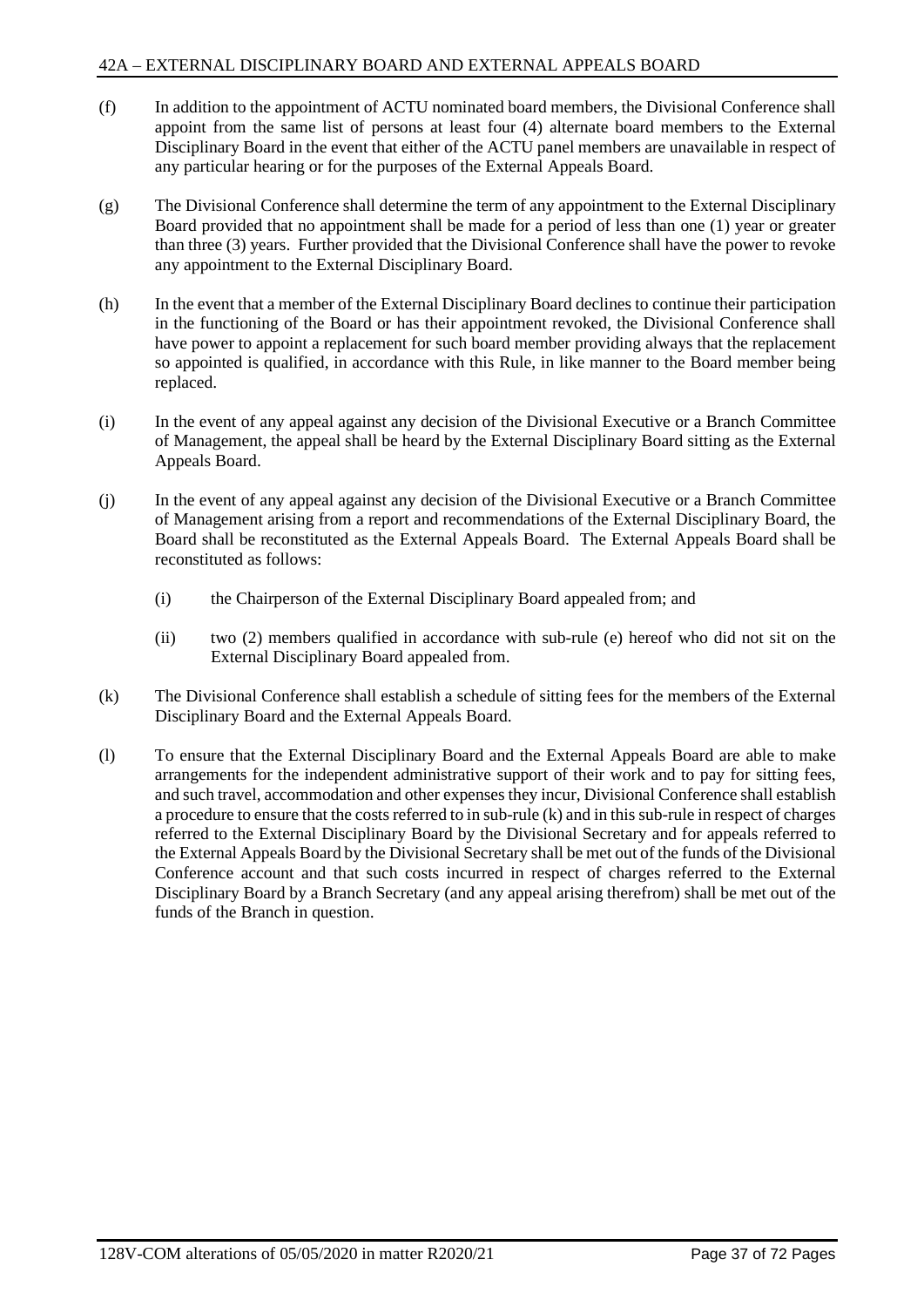#### **43 - DIVISIONAL COUNCILS**

- (a) There shall be two (2) Divisional Councils constituted covering the Postal Services Industry Group known as the Postal Services Industry Council and the Telecommunications and Information Technology Industry Group known as the Telecommunications and Information Technology Industry Council respectively. The Postal Services and Telecommunications and Information Technology Industry Councils shall consist of the Divisional Officers and the Divisional Executive members from each relevant Industry Section.
- (b) The Divisional Councils shall consider and make recommendations only to the Divisional Conference and/or Divisional Executive on policy and industrial matters relating to the Industry Group they cover.
- (c) The frequency, dates and venues and agenda of Divisional Council meetings shall be determined by the Divisional Executive on the recommendation of the Divisional Secretary and Divisional President. The membership of certain Divisional Officers of both Divisional Councils will not prevent simultaneous meetings of both bodies.
- (d) Meetings of the Divisional Councils shall be convened jointly by the Divisional President and Divisional Secretary.
- (e) Divisional Councils will be properly constituted when at least (50) fifty per cent of members are present.
- (f) Each member of a Divisional Council shall have one vote. Resolutions shall be carried by a simple majority.

## **43A - NATIONAL WOMEN'S COMMITTEE**

- (a) The Divisional Secretary shall convene a National Women's Committee to be chaired by the Divisional Vice President (Affirmative Action) which shall meet at least annually. The Committee will be comprised of a maximum of two female representatives from each Branch, the Divisional Vice President (Affirmative Action) and the Divisional Secretary or their nominee. The committee can meet face to face, by telephone conference or by video conference. The Divisional Vice President (Affirmative Action) shall be responsible for referring decisions of the National Women's Committee to the Divisional Postal or Telecommunications councils and/or the Divisional Executive as appropriate.
- (b) The National Women's Committee will be properly constituted when at least (50) fifty per cent of members are present.
- (c) Each member of the National Women's Committee shall have one vote. Resolutions shall be carried by a simple majority.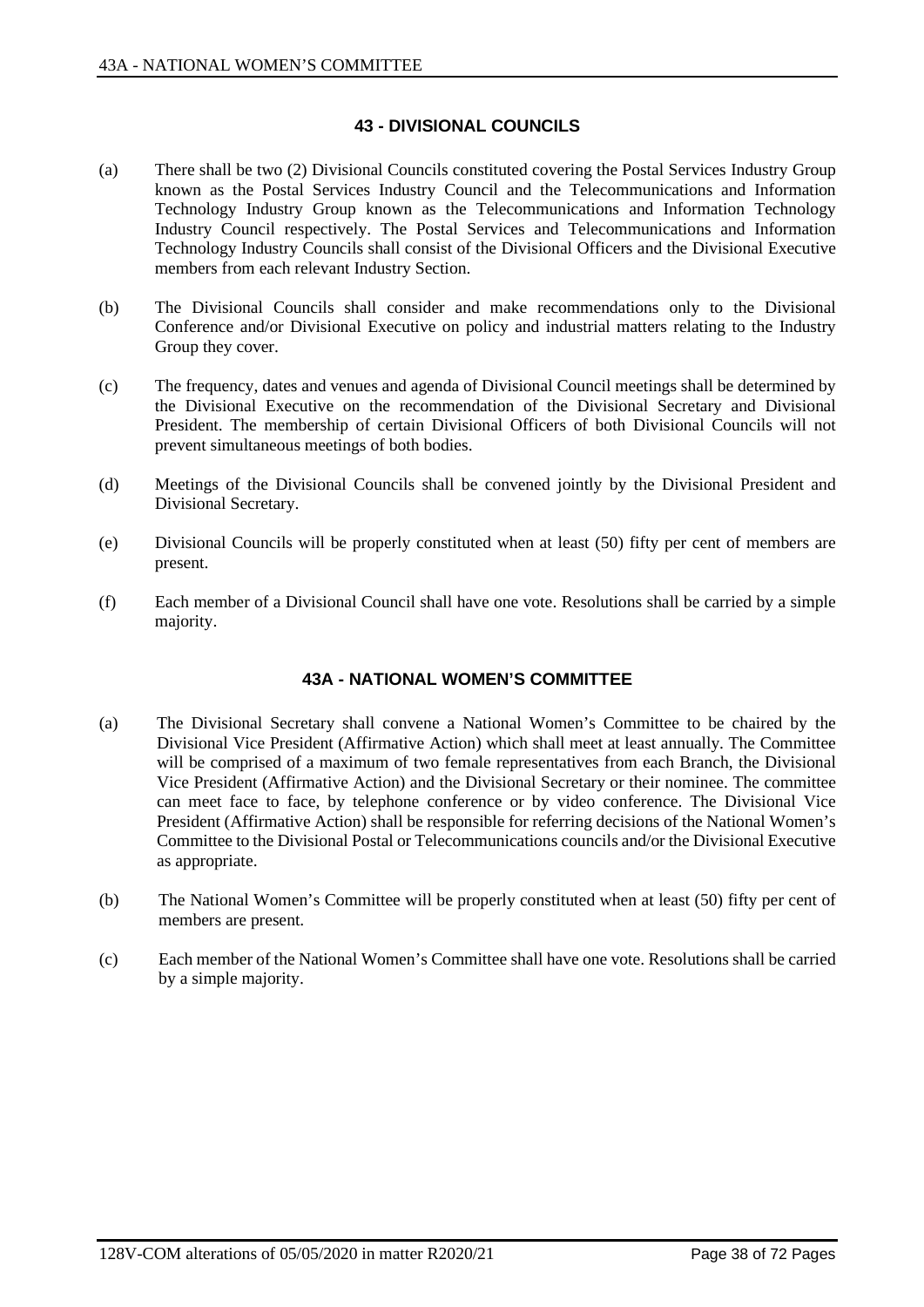#### **SECTION 2 - CONSTITUTION AND MANAGEMENT GENERALLY**

#### **44 - FORMATION OF BRANCHES**

(a) The Division shall consist of the following Branches:

- (i) the New South Wales (including residents in the ACT) Postal and Telecommunications Branch;
- (ii) the New South Wales (including residents in the ACT) Telecommunications and Services Branch;
- (iii) the Victorian Postal and Telecommunications Branch;
- (iv) the Victorian Telecommunications and Services Branch;
- (v) the Queensland Communications Division Branch;
- (vi) the South Australian and Northern Territory Communications Division Branch;
- (vii) the Western Australian Communications Division Branch;

and such further or other Branches as may from time to time be determined by Divisional Conference.

(b) Subject to these Rules, a Branch shall be autonomous in relation to matters affecting only members of the Branch and shall, in accordance with the Rules elect Branch Officers and manage the affairs of the Branch. All Branches shall comply with resolutions of Divisional Conference and Executive.

#### **45 - DIVISIONAL CONFERENCE AND DIVISIONAL EXECUTIVE AUTHORITY OVER BRANCHES**

- (a) If a Branch Committee of Management or an Officer of a Branch refuse or fail to comply with these Rules or with a lawful resolution of the Divisional Conference or lawful direction of the Divisional Executive, the Divisional Executive may, after inquiry, determine that the Branch Committee of Management or Officers of the Branch have acted in a manner prejudicial to the good order and government of the Division.
- (b) A determination under this Rule shall not be made unless:
	- (i) the refusal or failure to comply, relates to a Rule, resolution or direction in respect of which notice to comply, so as far as practicable, has been brought to the attention of members of the Branch Committee of Management or the Officers of the Branch, and is not desisted from as soon as reasonably practicable after such notice;
	- (ii) the refusal or failure to comply amounts to a misappropriation of the funds of the Branch or the Division, a substantial breach of the Rules, gross misbehaviour or gross neglect of the duties of the Branch Committee of Management, or of the Officers of the Branch;
- (c) Where the Divisional Executive has made a determination under this Rule it may, after inquiry, and after hearing from (or providing reasonable opportunity to be heard to) representatives appointed by the Branch Committee of Management or Officers in defence of themselves or the Branch:
	- (i) suspend the members of the Branch Committee of Management or Officers from office for such periods not exceeding 12 months as it determines;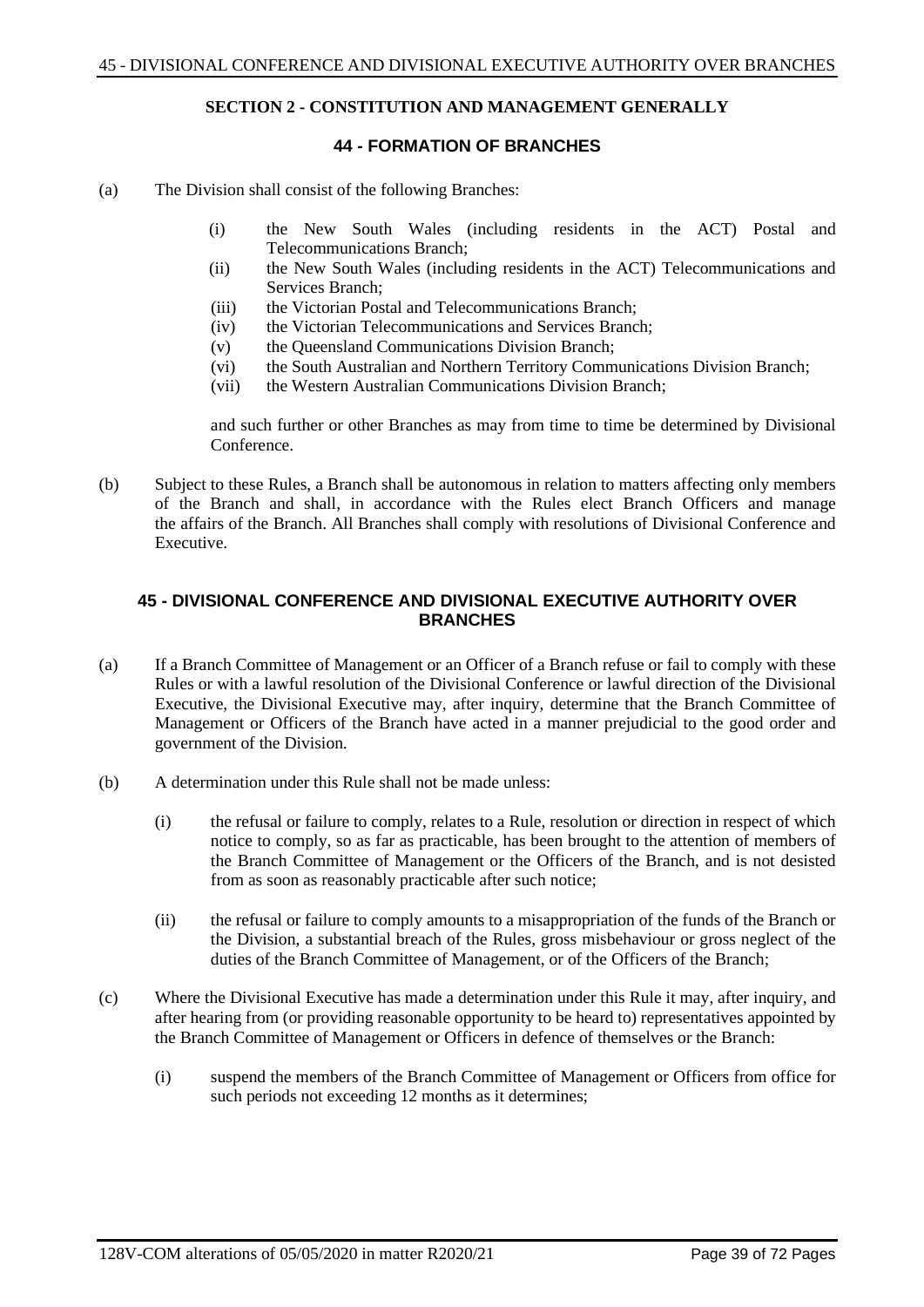- (ii) appoint at the expense of the Union a member of the Divisional Executive to conduct and manage the affairs of the Branch during the period of suspension, subject to the direction of the Divisional Executive; and
- (iii) require such Branch Committee of Management to deliver up to the person so appointed all the funds of the Branch.
- (d) During the period of any suspension imposed pursuant to this Rule, a paid Officer of the Branch shall, subject to his/her not being removed from office pursuant to these Rules, continue to be remunerated out of the funds of the Branch and shall perform such duties as are allocated to him/her by the person appointed by the Divisional Executive to conduct and manage the affairs of the Branch.
- (e) Any Branch which fails to pay to Divisional Conference its membership contributions due under Rule 48 within one month after the close of the relevant monthly period shall be liable to be dealt with under this Rule.
- (f) All property, money and books of the Branch in respect of which there is a determination under paragraph (a) of this Rule shall, on demand made by the Divisional Executive to a person or member having the custody or control of same be forthwith delivered up to the person charged to receive them as specified in the demand.

#### **46 - INDUSTRY SECTIONS – QUEENSLAND, SOUTH AUSTRALIAN AND NORTHERN TERRITORY AND WESTERN AUSTRALIAN COMMUNICATIONS DIVISION BRANCHES**

- (a) The Queensland, South Australian and Northern Territory and Western Australian Communications Divisional Branches shall have two (2) Industry Sections and each member shall be allocated to an industry Section. The Industry Sections shall be constituted in the following manner:
	- (i) Postal Services Industry Section:
		- (A) All members employed or otherwise engaged by the Australian Postal Corporation (or any successor thereto or a body corporate related to the Australian Postal Corporation (or any successor thereto) being a related body corporate within the meaning of the Corporations Act 2001); and
		- (B) All members employed or otherwise engaged by employers which the Divisional Executive determines operates substantially in or in connection with the installation, maintenance or provision of postal services; and
		- (C) Without limiting the foregoing, all members eligible for membership pursuant to National Rules 2.5.1, 2.5.1(a), 2.6, 2.7, 2.8, 2.9, 2.11.2 or 2.21.1 (if employed or otherwise engaged by the Australian Postal Corporation)
	- (ii) Telecommunications and Information Technology Industry Section:
	- (A) All members employed or otherwise engaged by Telstra Corporation Limited (or any successor thereto or a body corporate related to Telstra Corporation Limited (or any successor thereto) being a related body corporate within the meaning of the Corporations Act 2001); and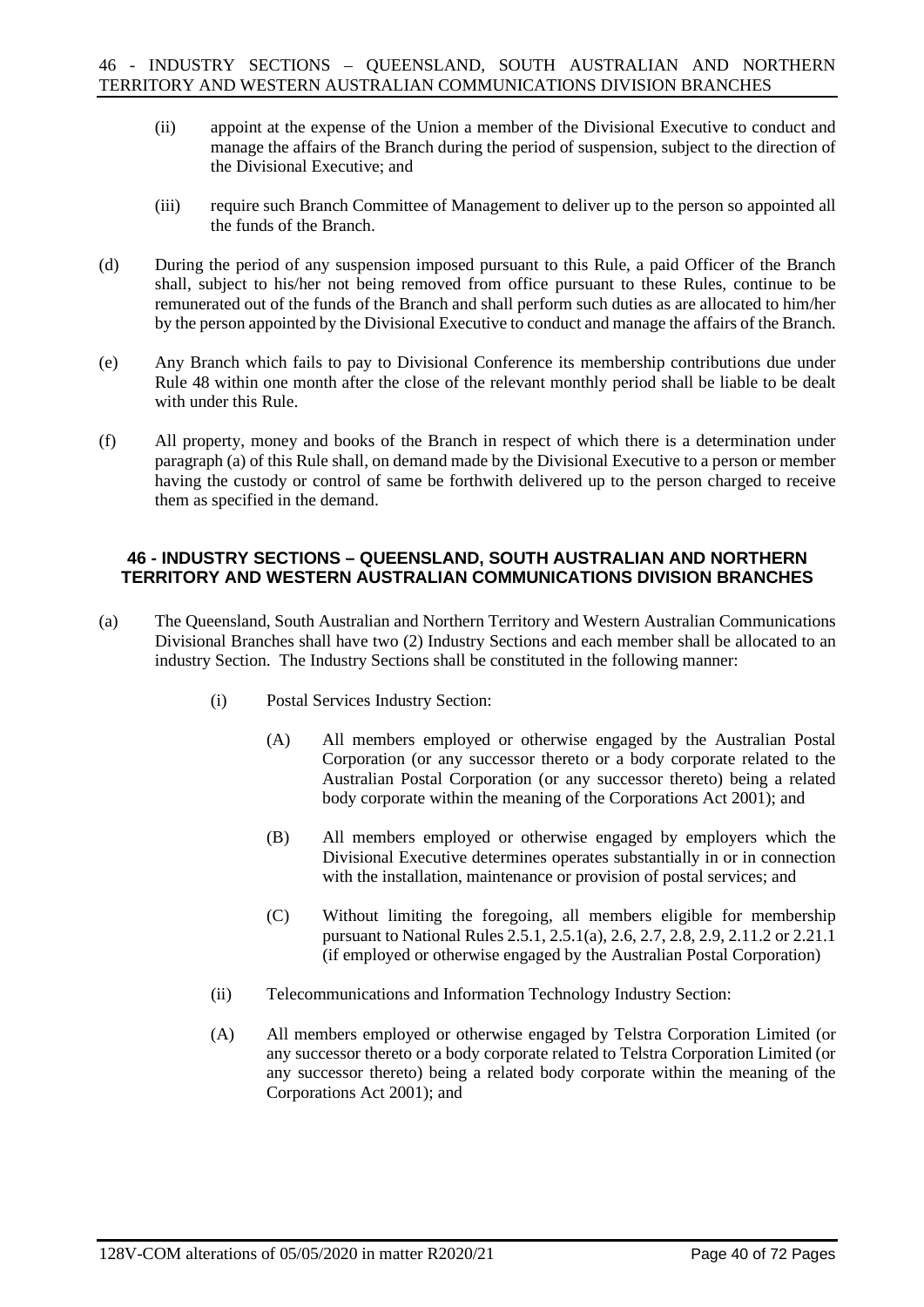- (B) All members employed or otherwise engaged by Network Design and Construction Limited (or any successor thereto or a body corporate related to Network Design and Construction Limited (or any successor thereto) being a related body corporate within the meaning of the Corporations Act 2001); and
- (C) All members employed or otherwise engaged by Optus Administration Pty Limited (or any successor thereto or a body corporate related to Optus Administration Pty Limited (or any successor thereto) being a related body corporate within the meaning of the Corporations Act 2001); and
- (D) All members employed or otherwise engaged by employers which the Divisional Executive determines operates substantially in or in connection with the installation, maintenance or provision of telecommunications; and
- (E) Without limiting the foregoing, all members eligible for membership pursuant to National Rules 2.5.2, 2.10, 2.11.1, 2.17 (if not employed or otherwise engaged by the Australian Postal Corporation), 2.18, 2.19, 2.20 and 2.21.1 (if not employed or otherwise engaged by the Australian Postal Corporation)
- (b) Industrial officers and employees of the Division shall be allocated to an Industry Section by the Divisional Executive consistent with sub-rule (a)

## **46A – INDUSTRY SECTIONS – NEW SOUTH WALES AND VICTORIAN POSTAL AND TELECOMMUNICATIONS BRANCHES**

- (a) The New South Wales and Victorian Postal and Telecommunications Branches shall have two (2) Industry Sections and each member shall be allocated to an Industry Section. The Industry Sections shall be constituted in the following manner:
	- (i) Postal Industry Section: All members employed by the Australian Postal Corporation, or by employers which the Divisional Executive determines operates substantially in or in connection with postal services;
	- (ii) Lines and General Industry Section: All members eligible for membership of the Union pursuant to National Rules 2.5 or 2.9 and all members who the Divisional Executive determines undertake functions substantially in or in connection with telecommunications services of a type traditionally provided by members but not members performing the functions which are specified in the Telecommunications Technical Officers structure, Electrical Officers structure, Production Officers structure and Tradesperson structure as set out in sub-clauses 8B1-4 inclusive of the Australian Telecommunications Commission Telecommunications Technical and Trades Staff (Salaries and Specific Conditions of Employment) Award 1975 as at 1 November, 1991 and the Operator Assisted Services structure in Clause 24 of the Australian Telecommunications Commission Telephone and Phonogram Staff (Salaries and Specific Conditions of Employment) Award 1978 as at 1 November, 1991, except those functions in common with functions specified in clause 51 of the Telecom/APTU Award 1989 as at 1 November 1991.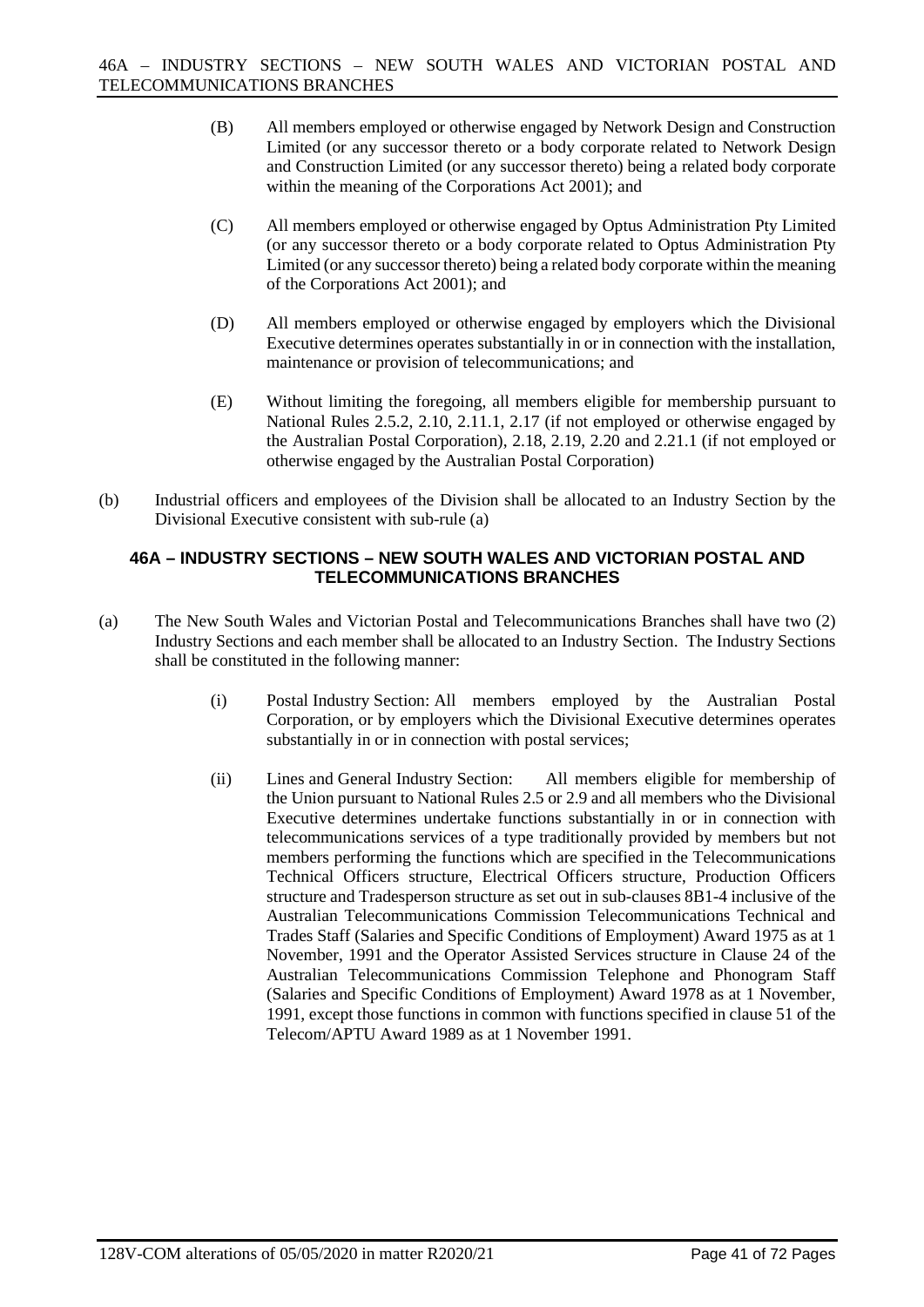- (b) Industrial officers and employees of the Division shall:
	- (i) in the case of persons who are members of the Division before becoming an Industrial Officer or employee remain in the Industry Section they were allocated to before becoming an Industrial Officer or employee;
	- (ii) in the case of Industrial Officers or employees who were not members of the Union before becoming an Industrial Officer or employee employed by the Divisional Office of the Division – subject to the approval of Divisional Conference, be allocated to the Industrial Section of his or her choice and shall not be subsequently allocated to any other Industry Section;
	- (iii) in the case of Industrial Officers or employees who were not members of the Union before becoming an Industrial Officer or employee employed by a Branch of the Division – subject to the approval of Branch Committee of Management be allocated to the Industry Section of his or her choice, and shall not subsequently be allocated to another Industry Section.

## **46B – INDUSTRY SECTIONS – NEW SOUTH WALES AND VICTORIAN TELECOMMUNICATIONS AND SERVICES BRANCHES**

- (a) The New South Wales and Victorian Telecommunications and Services Branches shall have two Industry Sections and each member shall be allocated to an Industry Section. The Industry Sections shall be constituted in the following manner:
	- (i) Technical Industry Section:
		- (A) all members eligible for membership of the Union pursuant to National Rule 2.11;
		- (B) all members who the Divisional Executive determines undertake functions substantially in or in connection with telecommunications services of a type traditionally provided by members of the Technical Industry Section of the ATEA/ATPOA but not members performing the functions which are specified in the Communications Officer Structure as set out in Clause 51 of the Telecom/APTU Award 1989 as at 1 November 1991, except those functions which are in common with functions specified in Clause 8B1-4 inclusive of the Australian Telecommunications Commission inclusive of the Australian Telecommunications Commission Telecommunications Technical and Trades Staff (Salaries and Specific Conditions of Employment) Award 1975 as at 1 November 1991; and
		- (C) all members of the Union employed by Optus Communications Pty Ltd or any of its subsidiaries or related companies.
	- (ii) Operator Industry Section: All members eligible for membership pursuant to National Rule 2.17, and all members who the Divisional Executive determines undertake functions substantially in or in connection with telecommunications services of a type traditionally provided by members of the Operator Industry Section of the ATEA/ATPOA as at 1 November 1991.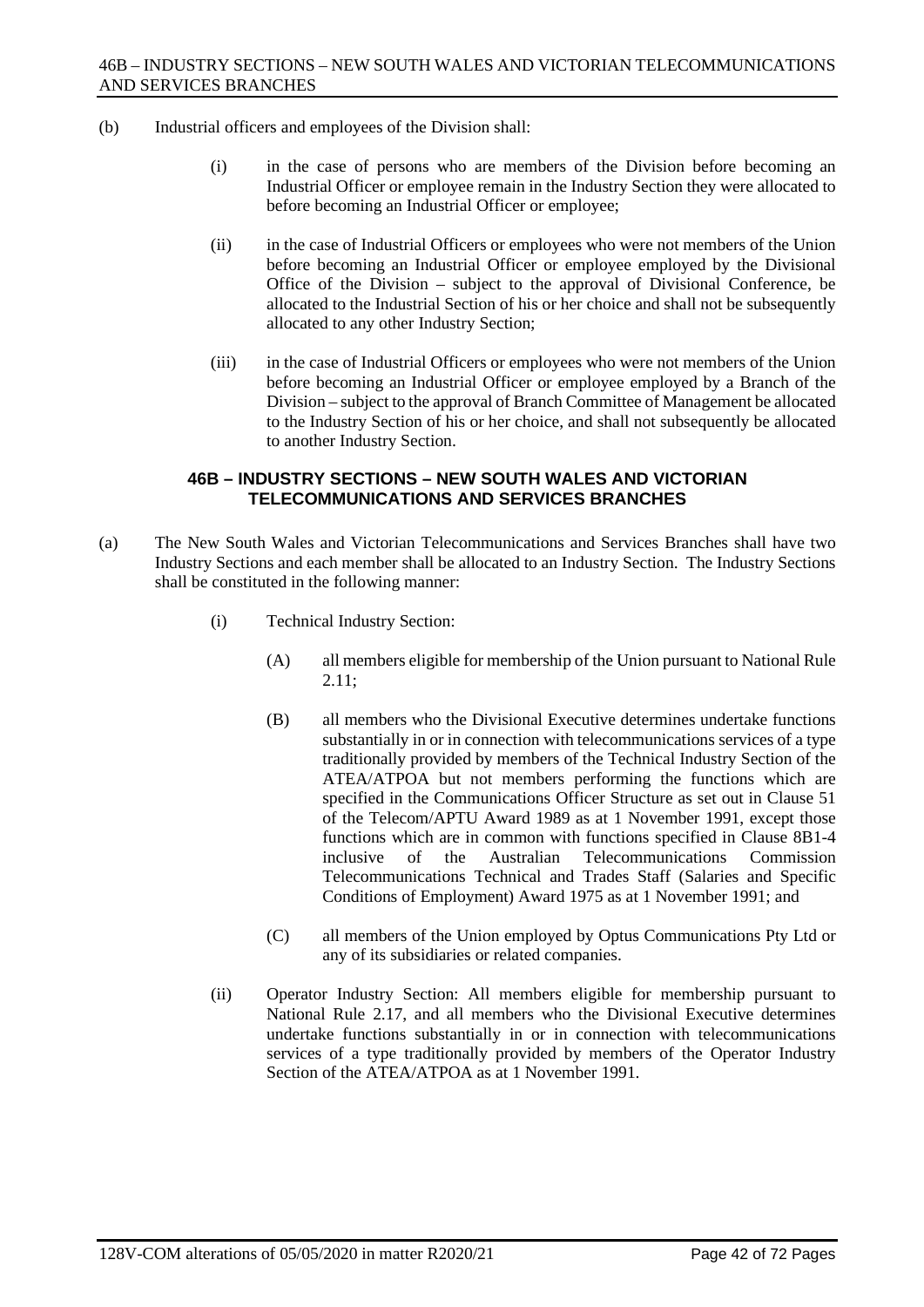- (iii) Where the designation of a class of employees or a group of employees within a class is changed to another designation, and provided that the majority of functions undertaken by the members remains substantially unaltered, then the members will retain membership within their existing Industry Section.
- (iv) Where a new classification is created or where functions are substantially altered to the extent that the majority of functions are not clearly identified by reference to work carried out by the Branches the members shall be allocated to an Industry Section by agreement between the Industry Councils and failing agreement to an Industry Section determined by the Divisional Executive having regard to the following factors in descending order of importance:
	- (A) the Industry Section in which most of the functions of the new classification would ordinarily have been undertaken as at 1 November 1991.
	- (B) the Industry Section to which the members currently belong.
	- (C) ATEA/ATPOA and APTU Eligibility Rules as at 1 November 1991.
- (b) Industrial officers and employees of the Division shall:
	- (i) in the case of persons who are members of the Division before becoming an Industrial Officer or employee remain in the Industry Section they were allocated to before becoming an Industrial Officer or employee;
	- (ii) in the case of Industrial Officers or employees who were not members of the Union before becoming an Industrial Officer or employee employed by the Divisional Office of the Division – subject to the approval of Divisional Conference, be allocated to the Industrial Section of his or her choice and shall not be subsequently allocated to any other Industry Section;
	- (iii) in the case of Industrial Officers or employees who were not members of the Union before becoming an Industrial Officer or employee employed by a Branch of the Division – subject to the approval of Branch Committee of Management be allocated to the Industry Section of his or her choice, and shall not subsequently be allocated to another Industry Section.
- (c) In the case of Technical and Operator Industry Sections, on and from the date on which a Rule replacing National Rules 2.11 and 2.17 comes into effect persons becoming members of the Union will be allocated to an Industry Section by the Branch Secretary in consultation with a Branch Assistant Secretary from each Industry Section.
- (d) Nothing in sub-rule (c) shall affect the allocation of members to Industry Sections made while National Rules 2.11 and 2.17 are in effect.

# **47 - CONTRIBUTION TO DIVISIONAL CONFERENCE**

(a) Divisional Conference shall, from time to time, determine the percentage of members' contributions to be paid to Conference by Branches but at no time shall the contribution be set at less than 20.0% of members' contributions.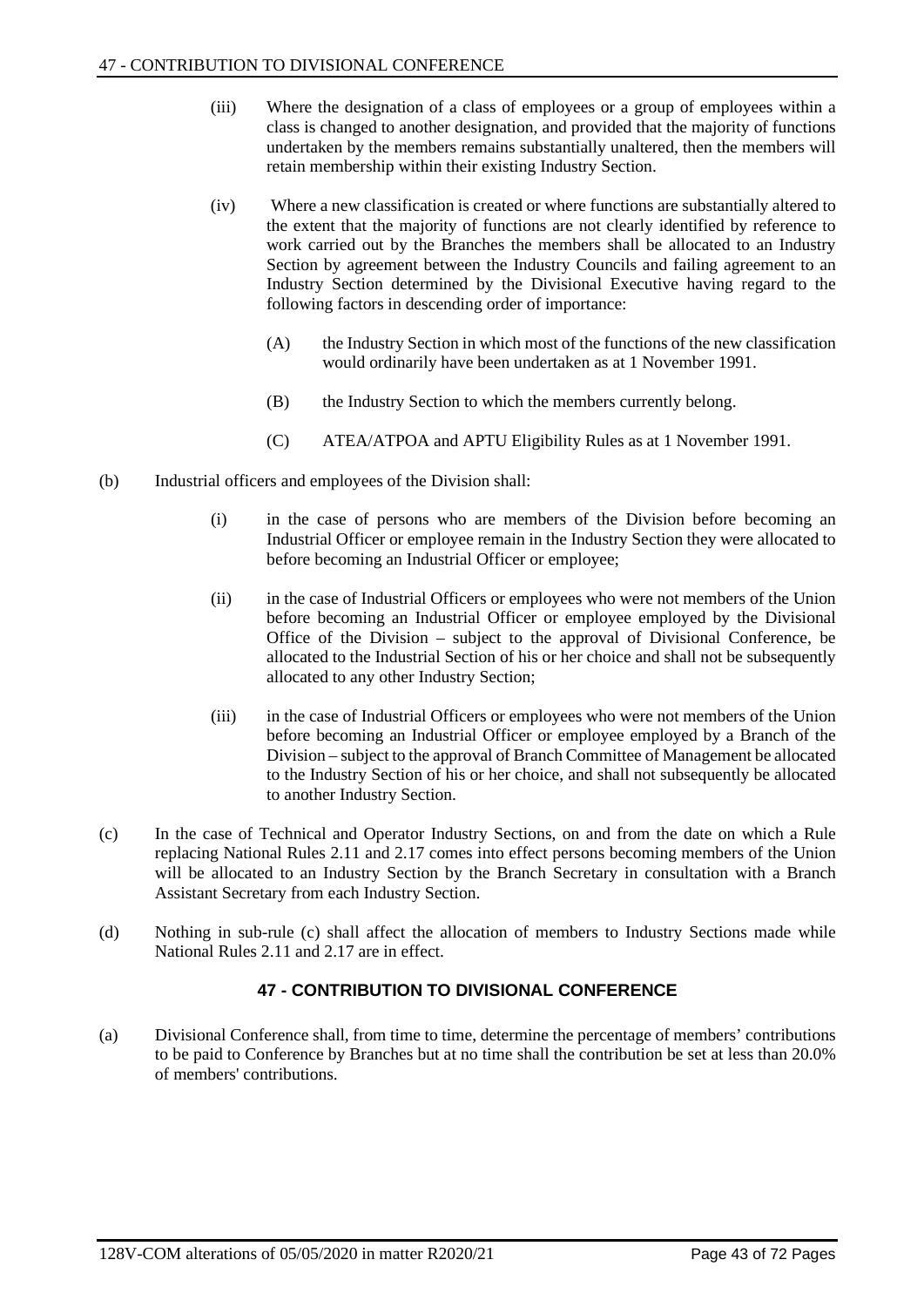#### 47A – DEFERRED PAYMENTS

- (b) Each Branch Secretary shall, at the beginning of each calendar month and not later than the last working day of the month, pay to Divisional Conference an amount equal to the percentage of members contributions as determined by Divisional Conference received from members during the month immediately following the preceding financial quarter. This provisional calculation shall be used for each of the following three (3) calendar months.
- (c) Nothing in this Rule will prevent a Branch from making provisional payments, based on an estimate of membership receipts, by direct credit payment from a bank account or collection agency to the Divisional Conference.

In this case reconciliation of direct credit payments with contributions received from members will take place by the last working day of the month.

- (d) There shall be a further annual reconciliation conducted as soon as possible after the end of each financial year based on the audited statement of members' contributions received by each Branch.
	- (e) Notwithstanding the provisions of sub-rules (a), (b), (c) and (d) of this Rule the Divisional Conference or Divisional Executive shall have power to enter into deferred payment arrangements with a Branch in accordance with Rule 47A to vary the timing and rate of payment of contributions by the Branch to the Divisional Conference in circumstances where such Branch is temporarily unable to meet the requirements of sub-rules (a), (b), (c) and (d) provided that this sub-rule does not permit the Divisional Conference or Divisional Executive to cancel or forgive the outstanding contributions of any Branch other than by a resolution by the Divisional Conference or Divisional Executive carried by 75% of the votes.

# **47A – DEFERRED PAYMENTS**

- (a) This Rule applies:-
	- (i) When a Branch Secretary advises Divisional Conference, Divisional Executive or the Divisional Secretary that their Branch is temporarily unable to meet the requirements of subrules (a), (b), (c) and (d) of Rule 47; and/or
	- (ii) When the Divisional Secretary, acting upon a direction of Divisional Conference or Divisional Executive, notifies a Branch Secretary that their Branch has failed to meet the requirements of sub-rules (a), (b), (c) and (d) of Rule 47 and that the Branch in question is unfinancial for the purposes of Rule 5(i).
- (b) A notification pursuant to sub-rule (a)(ii) of this Rule shall not be issued unless the Divisional Conference or Divisional Executive has first been presented with a report prepared by the auditors to the Division advising that a reconciliation of the Branch accounts, including a comparison of cash receipts and accruals, establishes that the Branch has failed to contribute to the Divisional Conference the contributions required in accordance with Rule 47.
- (c) Notwithstanding the provisions of sub-rule (b) of this Rule where a Branch fails to provide access to records including computer records or fails to provide relevant documentation to permit a reconciliation to be undertaken or completed by the auditors appointed by the Division, the Divisional Conference or Divisional Executive has power to authorise the Divisional Secretary to issue the notification pursuant to sub-rule (a)(ii) of this Rule.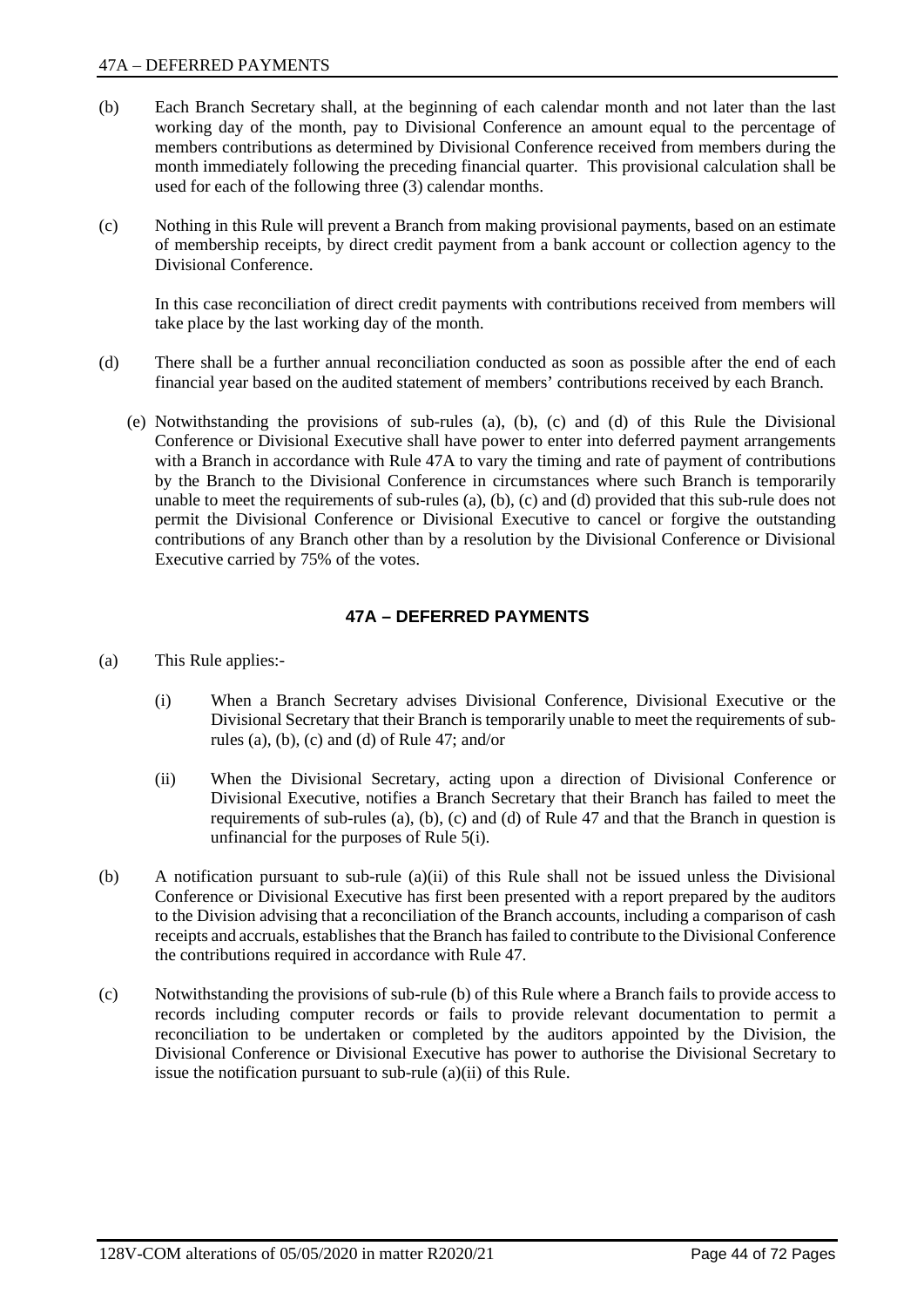- (d) Where a Branch Secretary has advised of a temporary incapacity to meet contribution requirements pursuant to sub-rule (a)(i) of this Rule or where the Divisional Secretary has issued a notification to a Branch Secretary in accordance with sub-rule (a)(ii) of this Rule, a Branch Secretary shall, within a period of one (1) month, have prepared and lodged with the Divisional Secretary a deferred payment plan which will include a statement of the contributions owed to the Divisional Conference, a statement of the period over which it is proposed that such contributions be paid by the Branch to the Divisional Conference and the monthly or quarterly or other repayment amounts proposed under the deferred payment plan. Any such proposal provided by the Branch Secretary shall be accompanied by a report prepared by the Branch auditors advising as to the capacity of the Branch to meet its financial obligations under the Rules including the proposed deferred payments under the plan lodged by the Branch Secretary.
- (e) Upon receipt of a deferred payment proposal from a Branch the Divisional Secretary may, and if directed by the Divisional Conference or Divisional Executive shall, refer the proposal and supporting documentation, including the report of the Branch auditors, to the Divisional auditors for assessment and advice.
- (f) Within a period of two (2) months from the date of lodgement of the Branch proposal and supporting documentation including the report of the branch auditor, the Divisional Conference or Divisional Executive, as the case may be, shall adopt the deferred payment plan for the purposes of this Rule and for the purposes of Rule 47(e) subject only to the Divisional Conference or Divisional Executive having the power to reject the Branch proposal in circumstances where the Divisional auditors have provided a report to Divisional Conference or Divisional Executive advising that the proposal lodged by the Branch is not in the best financial interests of the Divisional Conference or fails to make adequate provision for the Branch to meet its financial obligations pursuant to Rule 47 and pursuant to this Rule notwithstanding the advice provided in support of the proposal by the Branch auditors.
- (g) Nothing in this Rule shall be taken to prevent communications between the Divisional Secretary and the Branch Secretary or between the Divisional auditors and the Branch auditors for the purpose of negotiating modifications to the Branch deferred payments proposal or to prevent an amended proposal being endorsed by the Divisional Conference or the Divisional Executive as the case may be.
- (h) Notwithstanding any other provision of this Rule no branch shall be deemed to be unfinancial for the purposes of Rules 5(i),  $6(g)$ ,  $10(f)$ ,  $13(e)$  and  $15(g)$  for a period of three (3) months from the date that the Branch Secretary advises pursuant to sub-rule (a)(i) of this Rule or three (3) months from the date upon which the Divisional Secretary notifies the Branch Secretary pursuant to sub-rule (a)(ii) of this Rule.

# **48 - ALLOCATION OF FUNDS**

All monies received by Branches by way of contribution, entrance fee, fines or interest on deposits or investments shall be the property of the Division. Each Branch shall during each quarter pay to the Divisional Conference such sum as may be provided elsewhere under these Rules for the maintenance of the Head Office of the Division, together with any money collected as a result of any levy imposed by Divisional Conference for the purposes of meeting the financial obligations of the Division. The proportion of members contributions payable for the maintenance of Head Office shall, pending payment to the Conference, be paid into a special account with the Commonwealth Bank, a relevant Government owned State Bank or other financial institution approved by the Divisional Conference or Executive. The remainder of the monies received by Branches shall be retained by the receiving Branch for the purpose of defraying the costs of administering the affairs of the Branch within the territorial area of that Branch.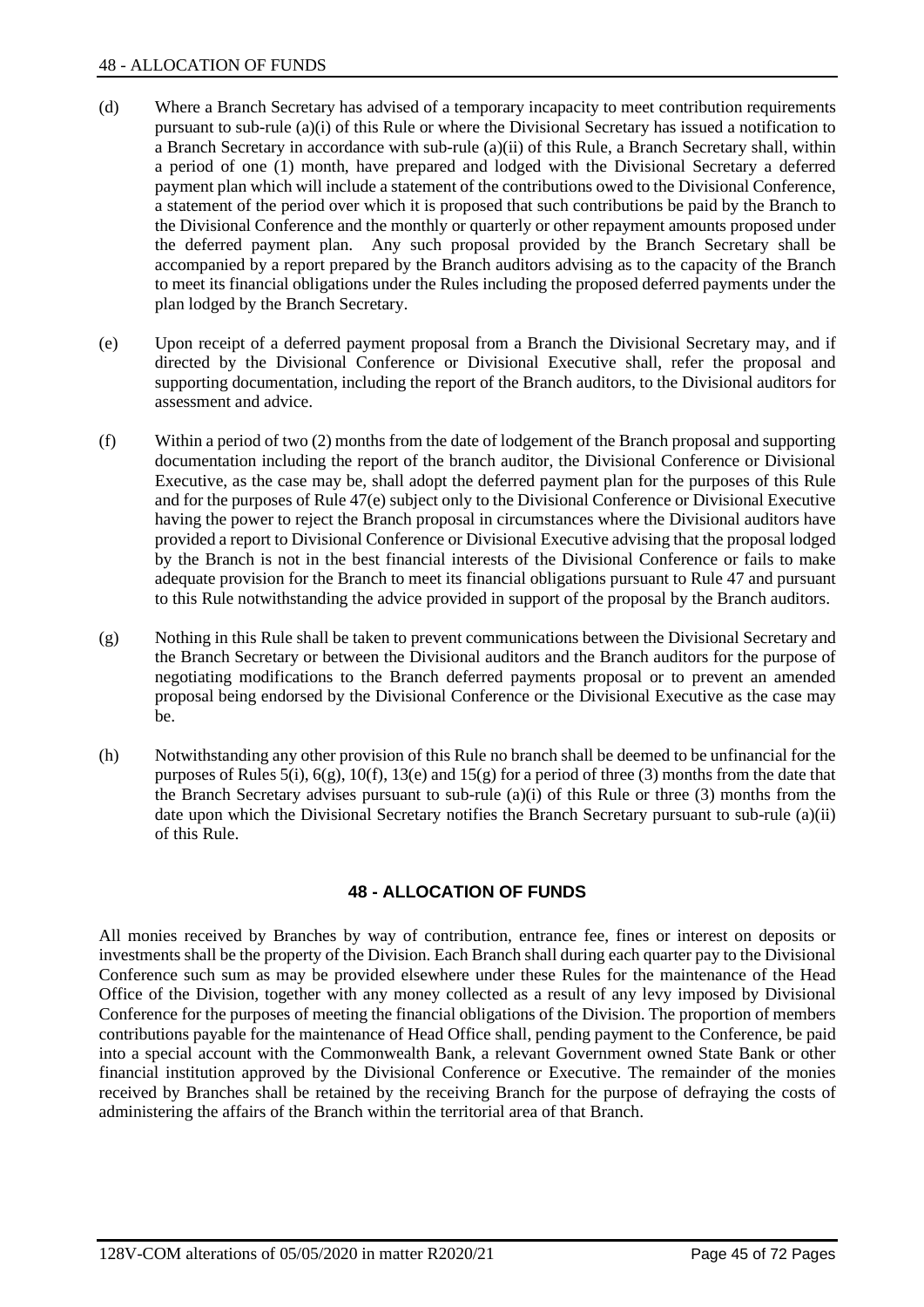# **49 - REGISTER OF BRANCH OFFICES**

There shall be at all times kept at the Head Office of the Division a record of the situation of the office in each of the Branches of the Division in each capital city.

# **50 - REGISTER OF MEMBERS**

- (a) Each Branch Secretary shall keep a register of the names and addresses of all members of the Branch, including membership of the particular Industry Section to which they belong, which shall be open for inspection by an Industrial Registrar, or a person authorized by an Industrial Registrar, between the hours of 9.00am and 5.00pm Monday to Friday at the Branch Office of the Division and shall supply a copy of the same to the Divisional Secretary and/or Divisional President when required.
- (b) In conformity with the Act each Branch Secretary shall:
	- (i) enter in the register the name and postal address of each person who becomes a member, within 28 days after the person becomes a member.
	- (ii) remove from the register the name and postal address of each person who ceases to be a member within 28 days after the person ceases to be a member; and
	- (iii) enter in the register any change in the particulars shown on the register, within 28 days after the matter necessitating the change become known to the Division.
- (c) Within 28 days of the end of the financial year pursuant to Rule 29 each Branch Secretary shall forward to the Divisional Secretary a statement to the effect that during the preceding year the Register of Members was maintained in accordance with this Rule.

# **50A - PURGING OF THE REGISTER**

- (a) Each Branch Secretary shall from time to time as directed by the Branch Committee of Management remove from the Register of Members the names and postal addresses of all members who satisfy the following criteria:
	- (i) All members owing entrance fees, contributions, levies or fines imposed in accordance with the Rules of the Union or the Division for a continuous period of thirty (30) days since the amount or amounts became payable, provided that the Branch Secretary may remove the names and postal addresses of such members from the Register of Members no later than twelve (12) months after the end of the thirty (30) day period in the absence of a direction from the Branch Committee of Management.
	- (ii) All members who have ceased to be eligible for membership of the Union under the Rules of the Union, by reason of ceasing to work in the industry or industries specified in Rule 2 of Section "A" of the Rules of the Union or otherwise, for a period in excess of twelve (12) months. Provided that no member shall be deemed to have ceased to be eligible for membership of the Union who is elected or appointed as an officer of a Labor/Labour industrial organisation or a Labor/Labour political body or is elected to the Federal, a State or Territory Parliament.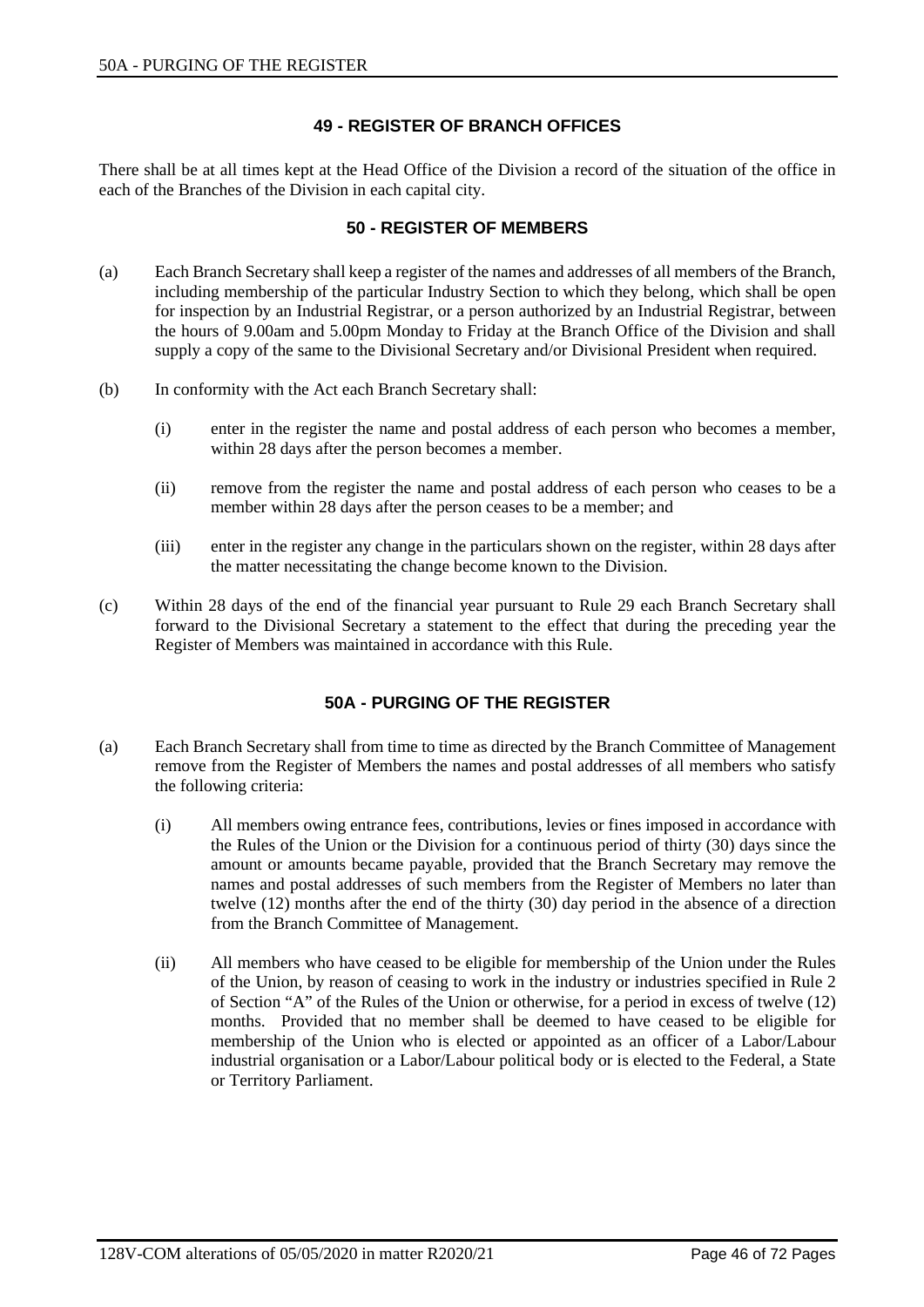- (b) The Branch Secretary shall give a member fourteen (14) days notice in writing to the member's last postal address shown on the Register of Members of the intention to remove the name and postal address from the Register.
- (c) Any person whose name and postal address is removed from the Register of Members under this Rule ceases to be a member of the Union on the day his or her name and postal address is removed and ceases to have any of the rightful privileges of membership from that day.
- (d) Any such person so removed shall be liable to pay all such entrance fees, contributions, levies or fines imposed in accordance with the Rules of the Union or Division and any other monies due to the Union up to the date of removal of the person's name and postal address from the Register, and, in default of payment, may be sued for any outstanding amounts.
- (e) Any person whose name and postal address is removed from the Register of Members under this Rule, may appeal to the Divisional Executive against any action or decision of a Branch Committee of Management or Branch Secretary taken pursuant to this Rule within fourteen (14) days of that action or decision. Notwithstanding sub-rule 1, the lodging of an appeal will act as an automatic stay of the removal of the person's name and postal address from the Register pending the determination of the appeal by the Divisional Executive. In the event that the Divisional Executive decides to reinstate the person's membership, and provided they have paid all entrance fees, contributions, levies or fines owed to the Union in accordance with these Rules, they shall be deemed not to have broken their continuity of their membership of the Union.

# **51 - RULES**

Each member shall be entitled, upon application to the Branch Secretary, to a copy of the Rules of the organisation or Branch or a copy of any amendments of the Rules made since a specified time, the first copy of which shall be supplied free of charge. Subsequent applications for a copy of the Rules or amendments thereto by a member if the member has been provided with a copy of the same Rules or amendments free of charge within the preceding 3 years shall be accompanied by a fee as prescribed by the Act.

## **52 - MINUTES OF MEETINGS**

Each member shall be entitled to peruse the minutes of any meeting conducted under the Rules of the Union on application to the Branch Secretary.

# **53 - BRANCH OFFICERS**

- (a) There shall be Branch Officers as provided in these Rules.
- (b) The duties of the Branch Officers, when provided for in sections 3, 4 and 5 of these Rules shall be:
	- (i) Branch President: the President shall be the recognised head of the Branch, and he/she shall preside at all Branch Executive, General, Special General and Branch Committee of Management meetings and shall ensure that the general working of the Branch is carried out in conformity with the Rules, the resolutions of Divisional Council, Conference and the instructions of the Divisional Executive. He/she shall sign in accordance with the Rules cheques and all documents requiring his/her signature as required by the Branch Executive or the Branch Secretary. Where the Branch President's position is a full time position he/she shall carry out his/her industrial duties in accordance with the directions of the Branch Secretary subject to the decisions of the Branch Committee of Management;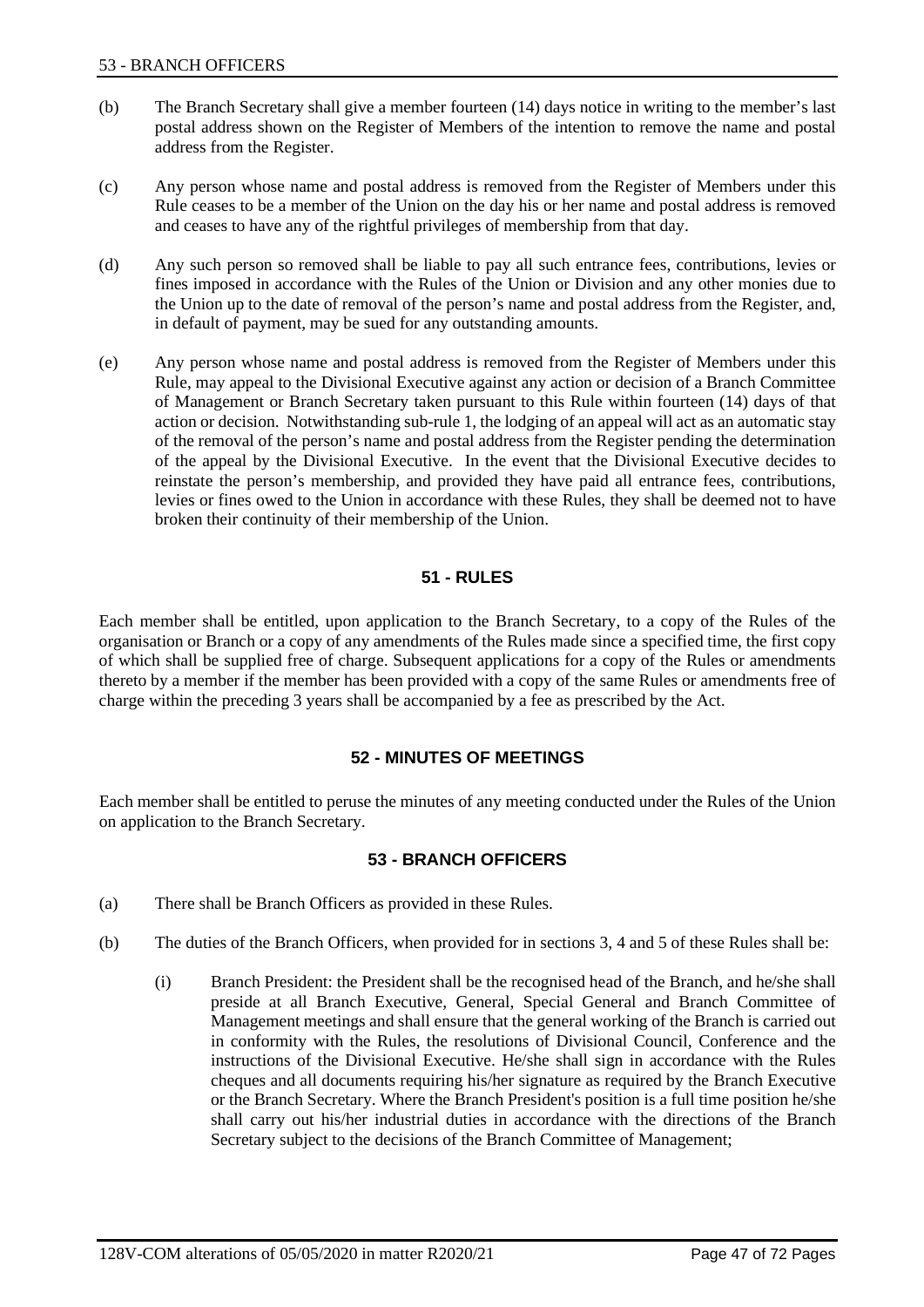- (ii) Branch Vice President: the duties of the Branch Vice President shall be to assist the President. In the absence of the President, one of the Vice Presidents shall occupy the Chair, conduct the business, and perform all duties of the President. He or she shall sign in accordance with the Rules, cheques and all documents requiring his or her signature as requested by the Branch Secretary.
- (iii) Branch Secretary: the duties of the Branch Secretary shall be to:
	- (A) convene and attend each meeting of the Branch Committee of Management, Branch Executive and each General Meeting of the Branch where practicable and to compile and maintain the minutes of such meetings;
	- (B) attend to Branch correspondence;
	- (C) have charge of the books and documents of the Branch;
	- (D) manage and be responsible generally for the administration of the Branch Office and Branch Officers subject to the Rules;
	- (E) maintain a register of membership in accordance with rule 51;
	- (F) forward annually, to the Divisional Secretary a statement of the total membership and financial membership of the Division and of the Branch on the 31st March;
	- (G) prepare and issue to the Annual General Meeting of the Branch the Annual Report of the Branch and an account of the income and expenditure of the Branch;
	- (H) forward to the Divisional Secretary forthwith after its issue, a copy of the Branch Annual Report and account of the income and expenditure of the Branch;
	- (I) maintain an accounting record of the financial transactions of the Branch showing the source and nature of all income received and the nature and purpose of all expenditure made;
	- (J) make all payments on behalf of the Branch, receive all money payable to the Branch and promptly deposit such money in the bank account of the Branch;
	- (K) perform such other duties as may from time to time be directed by the Branch Committee of Management, or Branch General Meeting;
	- (L) provide the Divisional Conference or Branch Committee of Management with a statement of the financial affairs of the Branch when so directed;
	- (M) provide for the collection of fines, levies and subscriptions (other than subscriptions derived from salary) payable by members of the Branch to the Division or the Branch.
	- (N) manage and be responsible for the day to day Branch issues.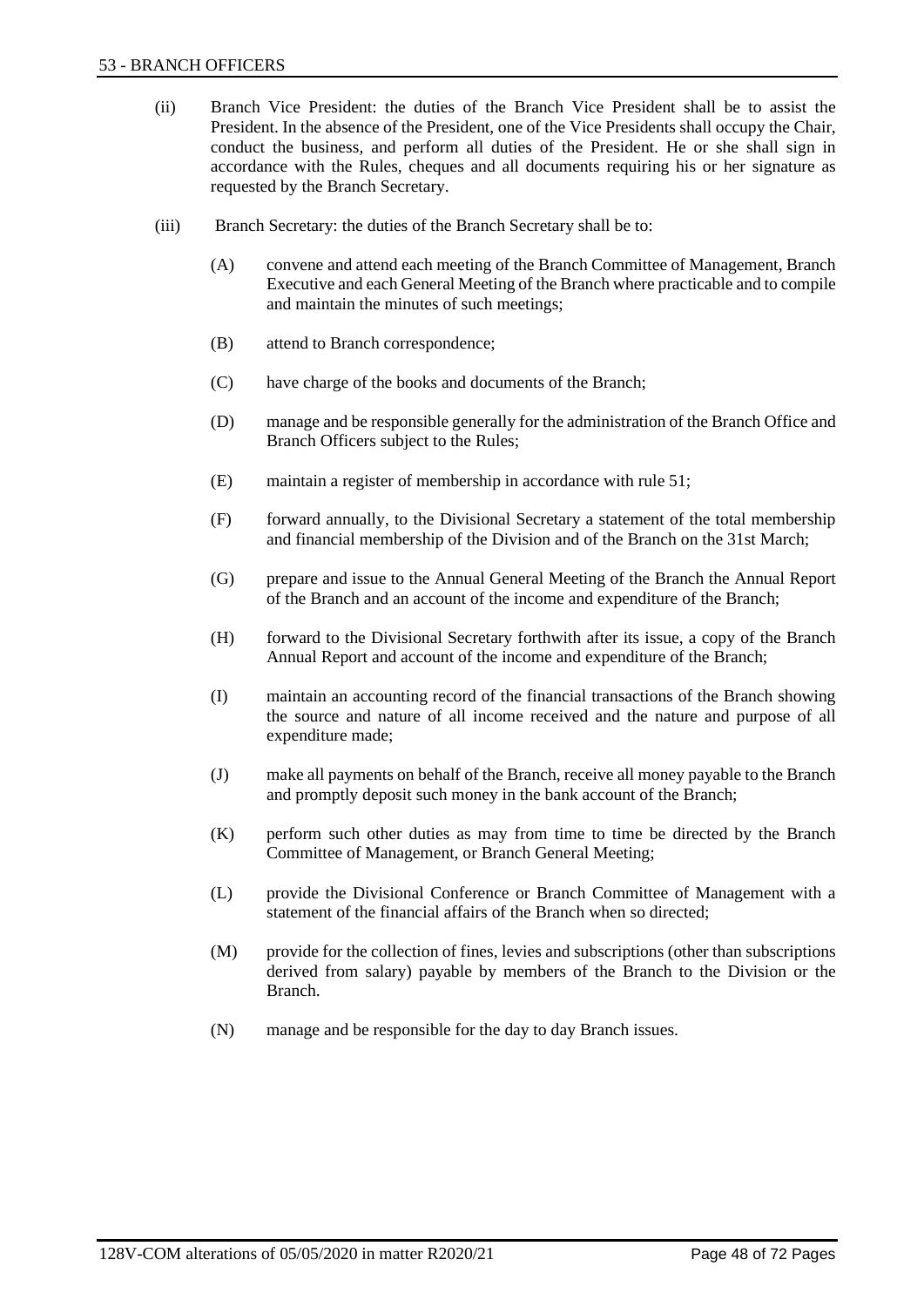- (iv) Branch Assistant Secretary: the duties of the Branch Assistant Secretary shall be to relieve the Branch Secretary and to attend all meetings of the Branch and to take rough minutes of the proceedings, except where otherwise directed by the Branch Secretary. At all other times he/she shall render such assistance as may be required by the Branch Secretary. In the absence of the Assistant Secretary for periods exceeding one week, Branch Committee of Management may appoint another member of the Branch Committee of Management as Acting Branch Assistant Secretary.
- (v) Honorary Branch Assistant Secretary: the Honorary Branch Assistant Secretary shall perform such duties of the Branch Assistant Secretary as are consistent with the honorary status of the office.
- (vi) Branch Organiser: the duties of the Branch Organiser shall be, under the general direction of the Branch Secretary, to visit workplaces, undertake representations on behalf of members, attend all meetings of the Branch, except when performing duties away from the Branch centre, and all other duties as may be required by the Branch Secretary.

# **54 - BRANCH EMPLOYEES**

(a) Branch Committees of Management shall, have power to employ Industrial Officers, Employed Organisers, Recruiters, Campaigners, Temporary Organisers and clerical staff. Any person shall be eligible for employment as Industrial Officer, Employed Organiser, Recruiter, Campaigner, Temporary Organiser or as a member of clerical staff. The method of selection and pay and conditions shall be determined by the Branch Committee of Management. The duties of the Industrial Officer, Employed Organiser, Recruiter, Campaigner, Temporary Organiser or members of clerical staff shall be determined by the Branch Secretary.

# **55 - POWER TO ENTER AND INSPECT PREMISES**

An honorary Branch Officer who holds a permit to enter and inspect premises in accordance with the provisions of the Act shall exercise his/her rights under such a permit with the authority of the Branch Secretary or Branch Committee of Management.

## **56 - BY-LAWS**

Branches shall have power to make by-laws for the conduct of the management of the Branch and of any of the Committees thereof; provided that any by-law so made does not conflict with these Rules and has been submitted to the Divisional Executive which may disallow any by-law dealing with a matter other than a matter affecting members of the Branch only; provided further that any disallowance of any by-law submitted in accordance with this Rule shall be decided by the Divisional Executive within 28 days.

# **57 - AFFILIATION WITH ANY ORGANISATION**

A Branch may affiliate with any organisation in the State subject to endorsement by the Divisional Conference.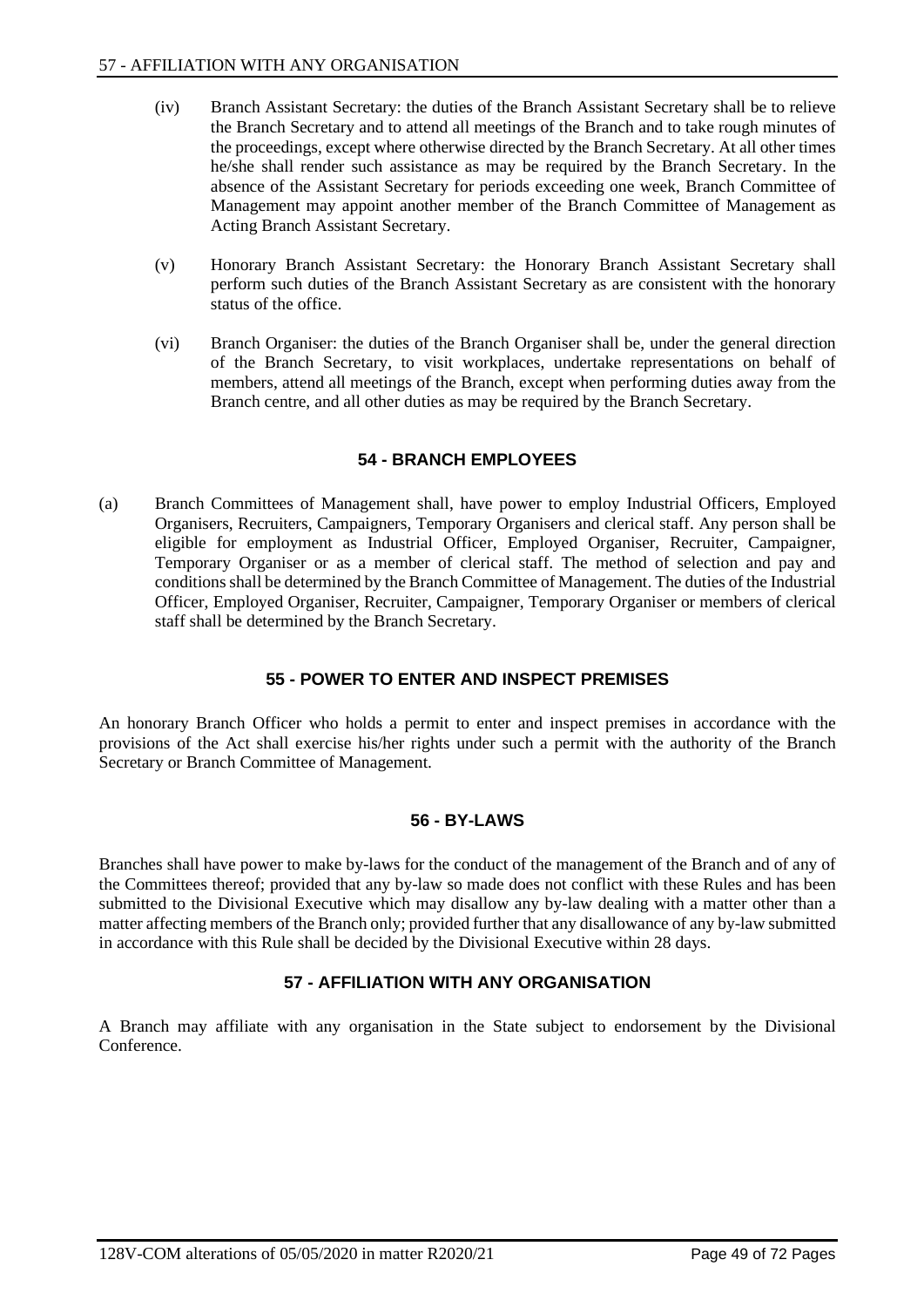# **58 - BRANCH FUNDS AND PROPERTY**

- (a) The funds of the Branch ("the Branch funds") shall consist of:
	- (i) any real or personal property of which a Branch by the Rules or by any established practice not inconsistent with the Rules has or, in the absence of any limited term lease, bailment, or arrangement would have the right of custody, control or management;
	- (ii) the amount of subscriptions received by a Branch less so much as is payable to the Divisional Conference, the amount of any levy imposed and received by the Branch and the amount of any fines received by the Branch;
	- (iii) any interest, rents or dividends derived from investment of the Branch fund;
	- (iv) any superannuation or long service leave fund operated or controlled by a Branch for the benefit of its Officers or employees;
	- (v) any property acquired wholly or mainly by expenditure of the monies of the Branch fund or derived from other assets of the fund; and
	- (vi) the proceeds of any disposal of parts of the fund.
- (b) All monies received by the Branch shall be banked in the name of the Union in one or more of the following ways:
	- (i) by way of account, whether at call or otherwise with a duly registered credit union that offers services to members; or
	- (ii) by way of current account and/or fixed deposit with any Government owned State Bank or other financial institution approved by the Branch Committee of Management.
- (c) There shall be a separate account for the deposit of monies representing the proportion of member's contributions payable for the maintenance of Divisional Office.
- (d) The Branch Committee of Management may on behalf of the Branch expend Branch funds in the purchase of land and buildings including the redevelopment of land and buildings and may invest Branch funds in securities issued by a Government or local Government body or statutory authority or any company to promote the welfare of members.
- (e) Where monies are held in more than one account the Branch Secretary shall maintain a register of such accounts or other investments as part of the Branch books for audit purposes.
- (f) No monies shall be withdrawn from the account or accounts except by cheques signed by the Branch Secretary together with the Branch President, or in his or her absence an Officer or Branch Committee of Management member nominated by him or her as the authorised signatory for the duration of his or her absence.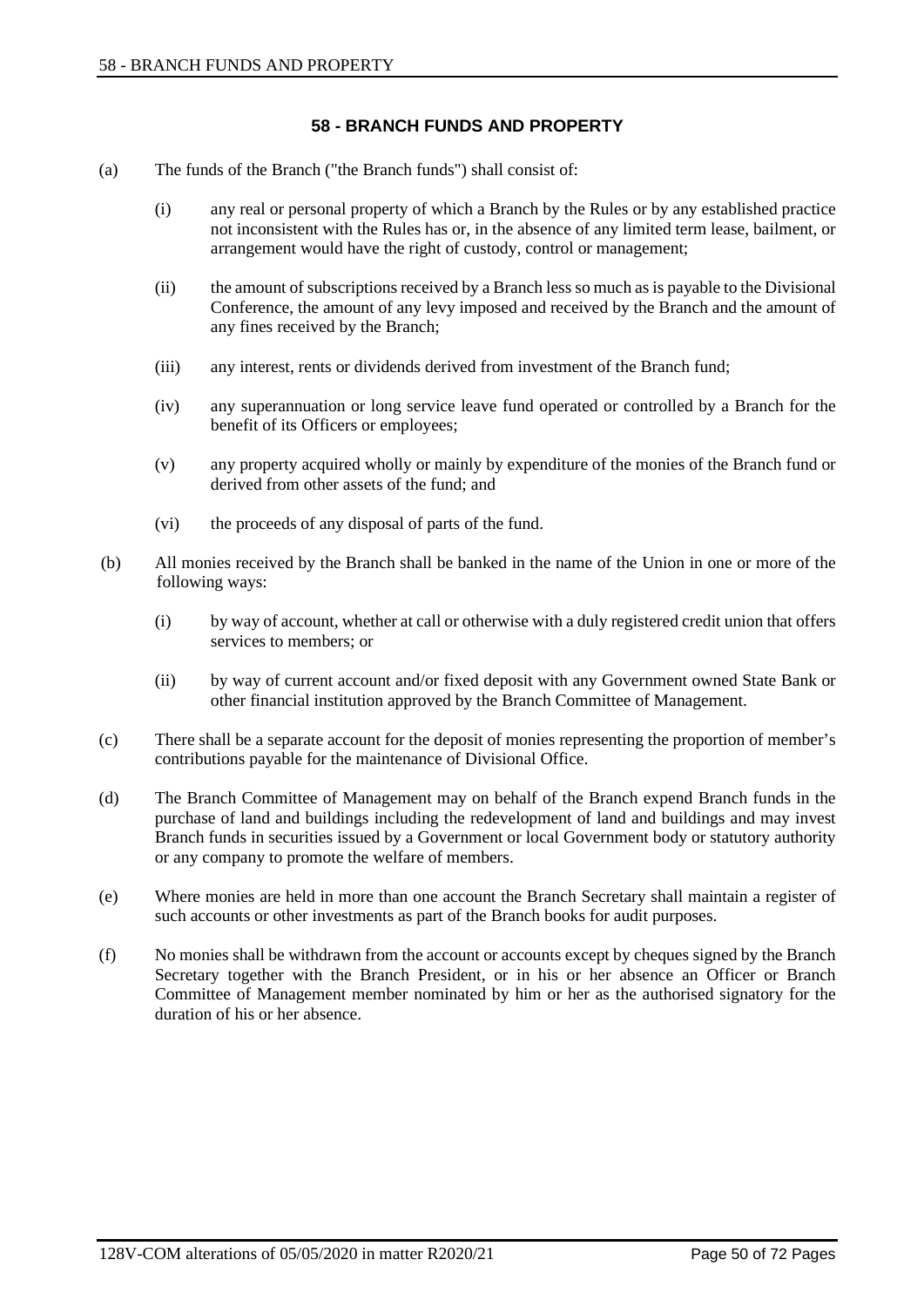- (g) The Branch Committee of Management may, on receipt of the report and recommendation of the Branch Secretary, discharge from the records of the Branch a debt which, in the opinion of the Branch Secretary and Branch Auditor is irrecoverable. Provided that:
	- (i) this provision shall not apply to debtors who are members of the Union or persons who ceased to be members less than twelve months prior to the date of the Branch Committee of Management Decision;
	- (ii) the report of the Branch Secretary to the Branch Committee of Management shall detail the recovery action undertaken.

## **59 - ACCOUNTS, BALANCE SHEET AND AUDIT**

The financial year of Branches shall terminate on 31st March in each year. A certified balance sheet in respect of each year, with the auditor's report thereon, shall be published, distributed and presented to members in accordance with the provisions of the Act . Each Branch shall, subject to any directions that may be given from time to time by the Divisional Conference, follow a system of bookkeeping acceptable to its public auditor.

## **60 - AUDITORS**

An auditor who is a person competent within the meaning of the Act , shall be appointed, who at least once a year, and at other times when instructed, shall take the books of the Branch, and balance sheets with all receipts and other documents, compare them, and draw up a correct report on same. The report shall also include the auditor's report, the general purpose financial report and the operating report as prescribed by the Act.Auditors finding any deficiencies shall state the particulars in the report and lay the same before the next meeting of the Branch Committee of Management.

## **60A - FINANCIAL REPORTING REQUIREMENTS**

- **(**a) The Branch Secretary shall within five (5) months of the end of the financial year provide free of charge to all members of the Branch a copy of the full report for the financial year. The full report may be circulated to members by publication in the Branch journals, by correspondence or email, on the Branch's website or by some other method where all Branch members have access to and are able to view the full report.
- (b) Notwithstanding sub-rule (a) the Branch Committee of Management shall have the power to resolve that a concise report is to be provided to members in lieu of a full report.
- (c) The Branch Secretary shall on the requisition in writing and signed by 5% or more of the Branch's members, call a Special Branch General Meeting for the purpose of considering the auditor's report, the general purpose financial report and the operating report.
- (d) The requisition must be made within six (6) months of the end of the financial year and state that the purpose of the Branch General Meeting is to consider the auditor's report, the general purpose financial report and the operating report of the Branch for the financial year.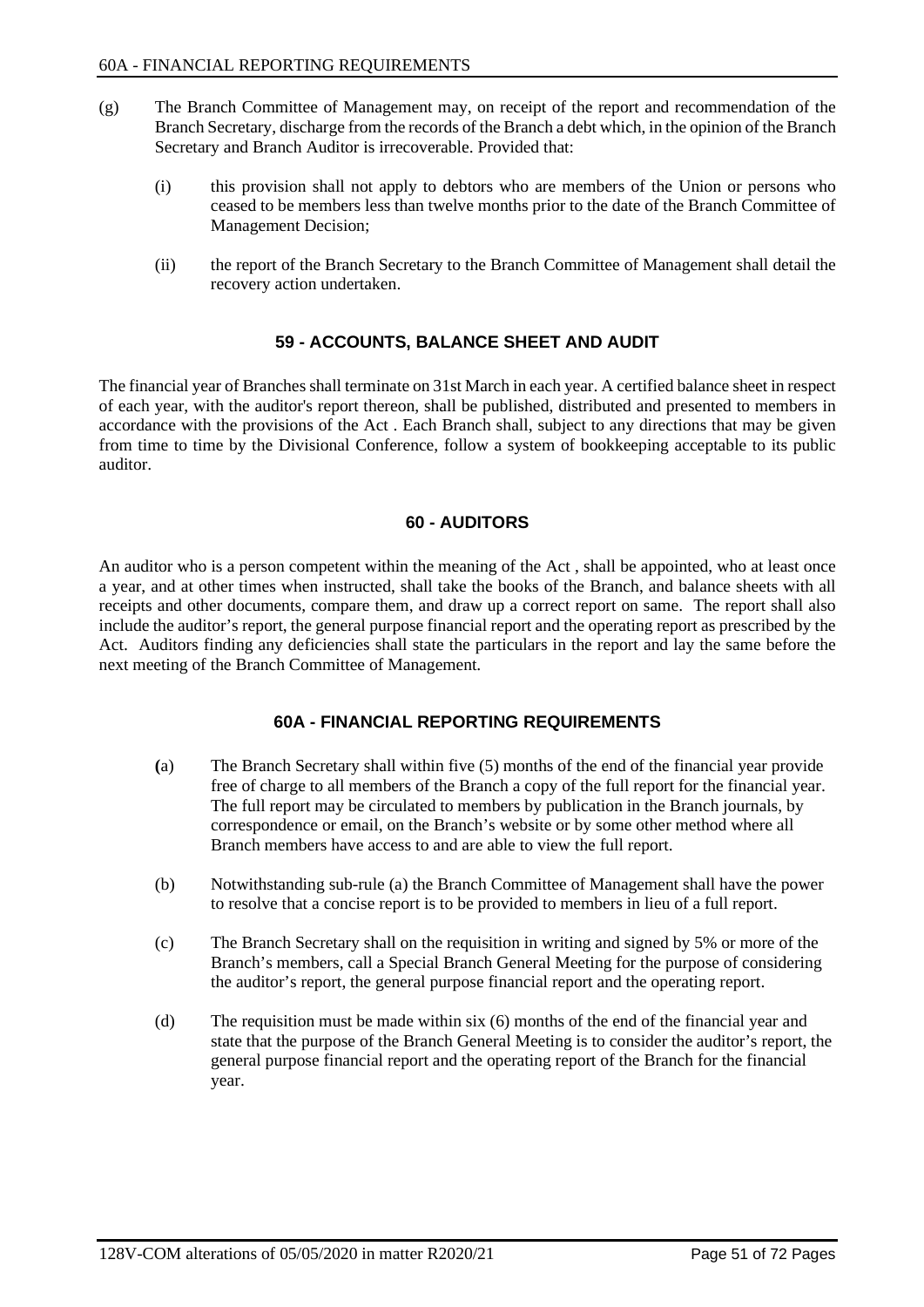The Special Branch General Meeting shall be called and held in accordance with Rules 83, 85 and 86.

# **61 - STATEMENT OF BRANCH MEMBERSHIP**

The Secretary of each Branch shall, within 28 days of the 31st March, in each year notify the Divisional Secretary in writing of the number of members in each Industry Section within the Branch books as at that date.

# **62 - RANKING OF POSITIONS IN ELECTIONS**

- (a) No person shall hold more than one of the positions of Divisional Secretary, Divisional Assistant Secretary, Branch Secretary, Branch Assistant Secretary, Organiser, Branch President, Branch Vice-President or member of Branch Committee of Management.
- (b) No person shall hold more than one (1) of the positions of Divisional President, Divisional Secretary or Assistant Divisional Secretary.
- (f) In determining the vote for Divisional Officer the votes shall be counted in the following order.
	- (i) Divisional President;
	- (ii) Divisional Secretary;
	- (iii) Divisional Assistant Secretary;
	- (iv) Divisional Vice-President Affirmative Action;
	- (v) Divisional Vice-Presidents;
	- (vi) National Councillor
	- (viii) Divisional Conference Member;
	- (x) Divisional Executive Member;
- (g) In determining the vote for Branch Officer the votes shall be counted in the following order:
	- (i) Branch Secretary;
	- (ii) Branch Assistant Secretary;
	- (iii) Branch Organiser;
	- (iv) Branch President;
	- (v) Branch Vice President;
	- (vi) Committee of Management Member;

## **63 - HONORARIA AND ALLOWANCES**

(a) Subject to these Rules, each Branch at its Annual General Meeting shall fix for the ensuing twelve months the honoraria, fees and allowances to be paid to its Honorary Branch Officers, Members of Committee of Management, members of Branch Executive, other Committees of Branches and the Returning Officer provided that where a member of the Branch shall lose salary including shift penalties or higher duties whilst transacting business for the Division, which is authorised by the Branch Secretary or Branch Committee of Management, he or she shall be reimbursed in full for all such losses sustained from the funds of the Branch.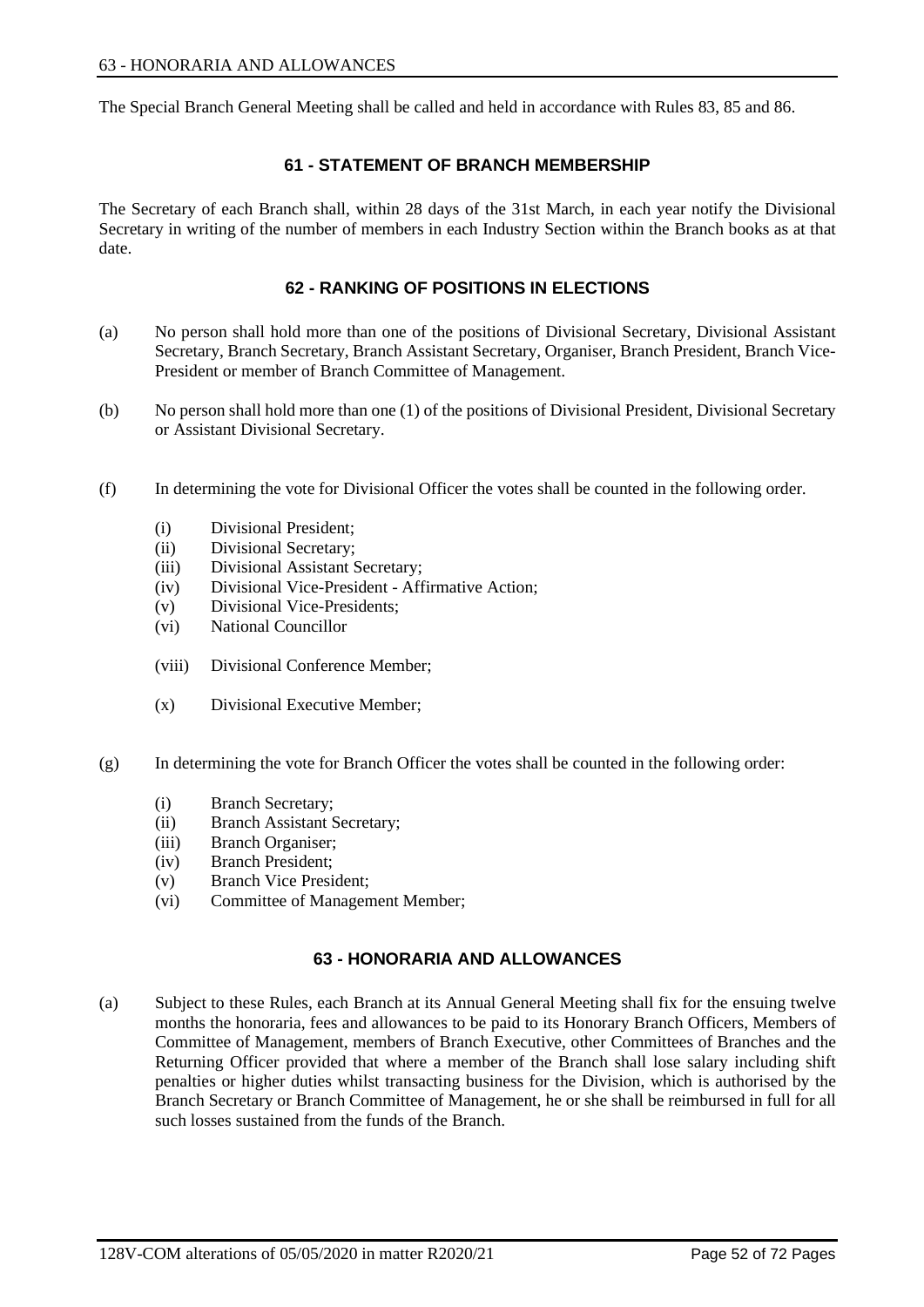(b) Any member of the Union, when deputed to transact business on behalf of the Division, or any Branch or Industry Section thereof, shall receive such sum per day including the time legitimately taken up in journeying from and returning to his or her place of residence, as may be determined by the General Meeting of the Branch, together with economy class fare to and from the place where his or her services are required.

#### **64 - ORDER OF BUSINESS**

- (a) At every Special General Meeting or Extraordinary General Meeting of a Branch, the circumstances under which it has been convened shall be explained by the Presiding Officer, and the business for consideration shall be proceeded with. No business except that expressly stated in calling the meeting shall be discussed at such meeting.
- (b) At every ordinary meeting of a Branch the first business shall be the reading and confirmation of the minutes of the preceding meeting, and no discussion shall be permitted thereupon except as to their accuracy as to the record of proceedings. After the reading of the minutes the order of business shall be as follows, or nearly thereto as may be practicable, but the order of business may (wherever it is considered advisable) be altered by direction of the meeting:
	- (i) business arising out of minutes;
	- (ii) roll call;
	- (iii) new members;
	- (iv) presentation of reports;
	- (v) finance;
	- (vi) correspondence, considering and ordering thereon;
	- (vii) questions;
	- (viii) business of which notice has been given;
	- (ix) notice of motion;
	- (x) fixation of allowances and honoraria;
	- (xi) nomination of officers;
	- (xii) general business.
- (c) At Special Branch General Meetings or adjourned meetings of the Branch the special or adjourned business only shall be dealt with.
- (d) At every Annual General Meeting of a Branch the order of business shall be as follows:
	- (i) Reading and confirmation of Minutes.
	- (ii) Correspondence read and dealt with.
	- (iii) Appointment of Returning Officer and Auditor.
	- (iv) Presentation of the Secretary's Annual Report.
	- (v) Motions of which Notice has been given.
	- (vi) General Business.

# **65 - TERMS OF OFFICE**

(a) Full time and Honorary Branch Officers shall be elected for a term of 4 years and shall take up office from 1 August in the year of election following the declaration of the office in question.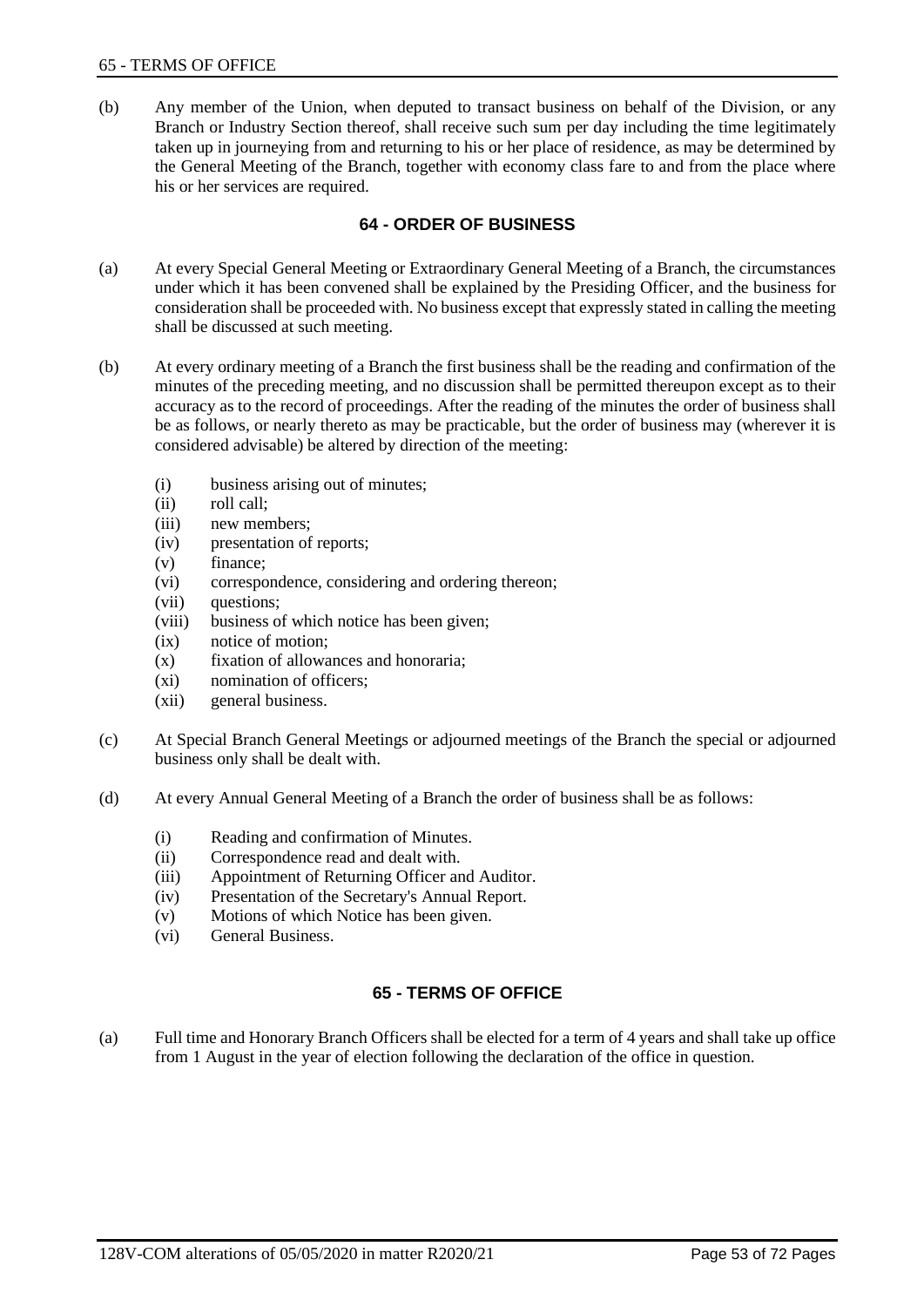(c) In the event the Returning Officer is unable to declare a person elected to an office on or before 1 August in the year of election the person holding office shall remain in that office until the office is declared elected.

## **66 - BRANCH NOMINATIONS**

- (a) Candidates for office on the Branch Committee of Management except where otherwise provided, must be financial members of the Branch and be nominated in writing by at least two other financial members of the Branch. All nomination papers must be signed by and contain the addresses of those making the nomination and be countersigned by the person nominated. The provisions of this subrule shall also apply to candidates for office as Returning Officer, Assistant Returning Officer, Divisional Conference Delegate and Divisional Executive Member of the Division and any other office within the jurisdiction of the Branch. No person shall be eligible to be nominated for or elected to any office or position unless such person shall have been a continuously financial member of the industry group within the Branch for a period of not less than 12 months immediately prior to the closing date of nominations.
- (b) Candidates for Office of: Branch Vice President, Technical Industry Section, Branch Vice President, Operator Industry Section, and Industry Section Committee of Management Members must be financial members of the relevant Industry Section and be nominated in writing by at least two (2) other financial members of the same Industry Section.
- (c) Candidates for the office of: Branch Assistant Secretary (Technical Industry Section), Branch Assistant Secretary (Operator Industry Section), Branch Organiser (Technical Industry Section) and Branch Organiser (Operator Industry Section) must be financial members of the Branch and be nominated in writing by at least two other financial members of the relevant Industry Section.
- (f) Nominations for any office which has been declared a full-time office, or which has been declared a full-time position of Organiser, shall, except in the case of a vacancy provided for in Rule 68 or 69, be called for by notice published in a Divisional Executive journal or Branch Circular.
- (g) All nominations for office, including full-time offices, or full-time position of Organiser, shall be called for by the Branch Returning Officer, on the first day of April in the year of election or should that day be a Saturday, Sunday or holiday, on the first day thereafter which is not a Saturday, Sunday or holiday, and shall close at 12 noon fourteen (14) days thereafter or, should that day be a Saturday, Sunday or a holiday on the first day thereafter which is not a Saturday, Sunday or a holiday. Nominations shall be addressed to the Branch Returning Officer.
- (h) If the Branch Returning Officer finds a nomination to be defective he/she shall, before rejecting the nomination notify the person concerned of the defect, and where it is practicable to do so, give him/her the opportunity of remedying the defect within seven days after his/her being notified.
- (i) If there be no more valid nominations than there are vacancies for a position, the Branch Returning Officer shall declare the nominated person or persons elected to the position.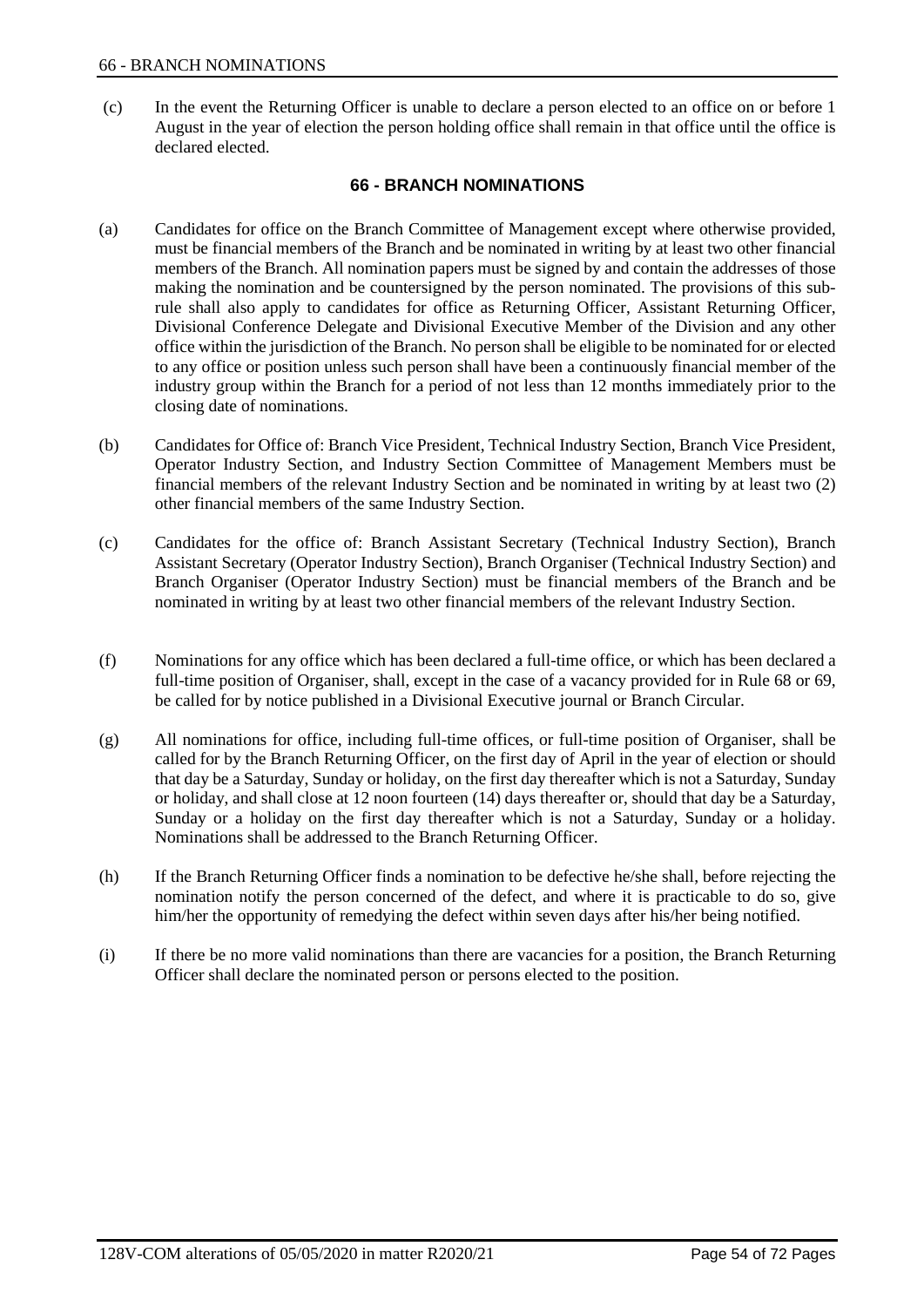(j) If more valid nominations are received than there are vacancies for a position, the Branch Returning Officer shall have ballot papers printed and delivered to him/her containing the names of the candidates for each position arranged in the order they are drawn, indicating the number to be elected for each position, the manner in which votes shall be recorded and the date and the time of the closing of the ballot, such date and time being not later than 12 Noon on the thirtieth day of June in the year of the election or on the first working weekday following should the thirtieth day of June fall on a holiday or weekend and indicating the ballot shall commence on the first day of June or the first working weekday following that date in the year of the election.

#### **67 - BRANCH ELECTIONS**

(a) The election of Officers of the Branch Committee of Management and of other Officers required to be elected under this Rule shall be conducted by the Branch Returning Officer by secret postal ballot of financial members of the Branch. The positions referred to in 75(e), 76(d) and 76A(f) not otherwise specified as being elected by the financial members of the Branch shall be elected by secret postal ballot of financial members of the relevant Industry Section.

The ballot shall close at 12 noon on the thirtieth day of June in the year of the election or on the first working weekday following should the thirtieth day of June fall on a holiday or weekend and shall commence on the first day of June or the first working weekday following that date in the year of the election.

- (b) The Branch Returning Officer shall:
	- (i) prepare a Roll of Voters who are entitled to vote in the election. The Roll of Voters shall close seven (7) days before the day on which nominations for the election are to open. Nothing in this sub-rule shall prevent the correction of errors in the Roll of Voters after the Roll is closed.
	- (ii) make the Roll of Voters available for inspection and copying by members or by any other person authorised by him/her, to be used for election purposes only, during ordinary business hours at the place where he/she carries out their duties in relation to the election in the period commencing the day after the Roll of Voters is closed and ending thirty (30) days after the declaration of the result of the election.
	- (iii) keep the Roll of Voters and they may be supplied electronically.
- (c) The official designation of any candidate and/or the section in which he/she is employed shall not be permitted to appear on any ballot paper issued by the Branch Returning Officer.
- (d) The Branch Returning Officer shall:
	- (i) be responsible for the safe custody of the ballot papers;
	- (ii) obtain from the printer a certificate of the number of ballot papers printed;
	- (iii) initial every ballot paper prior to its distribution;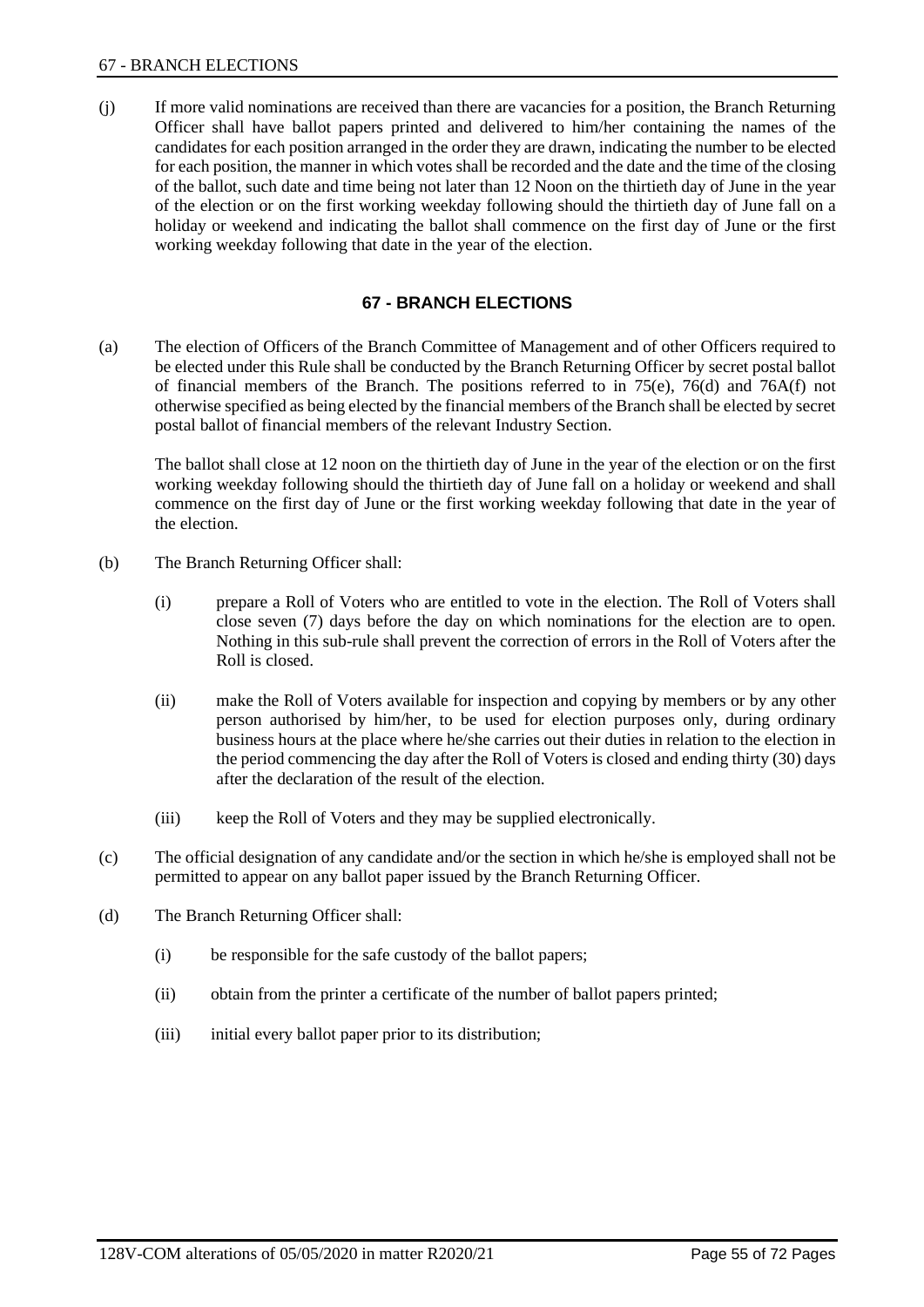- (iv) (A) forward by pre-paid post in an envelope having as few distinctive characteristics as possible to each member entitled to vote:
	- (1) such ballot paper or ballot papers as is or are appropriate for the purpose of the election;
	- (2) a pre-paid or business reply paid envelope having as few distinctive characteristics as possible addressed to the Returning Officer at a Post Office Box number designated by him/her;
	- (3) an envelope capable of insertion in the outer envelope referred to in (ii) above, such envelope to have provision on the outside of the envelope for the member to fill in the member's name and address and to sign his or her signature;
	- (4) an envelope marked 'ballot paper only' capable of insertion in the envelope referred to in (3) above;
	- (5) voting instructions, printed either on the ballot paper referred to in (1) above or on a separate sheet of paper, containing such voting instructions as the Returning Office considers necessary or desirable including an instruction that the completed ballot paper should be inserted in the envelope referred to in (4) above, the envelope sealed and inserted into the envelope referred to in (3) above, the name, address and signature to be completed on the envelope referred to in (3) above, the envelope sealed and enclosed in the outer envelope referred to in (2) above and returned by post to the Returning Officer. Such instructions shall make clear that the process of counting by the Returning Officer shall eliminate any possibility of ascertainment of a member's identity.
	- (B) at the time of forwarding of ballot papers and other documents referred to in (A) above and, subject to the employer corporations approval, prepare a Notice and arrange for the placing of such Notice on the Notice Boards at places where more than ten members work or report for work, informing members of the forthcoming election, the distribution of ballot papers and a statement that any member entitled to vote who does not receive a ballot paper by a date specified by the Returning Officer in his/her discretion, being a date some date after projected posting and before counting begins, to report such non receipt to the Returning Officer;
- (v) control a ballot box provided for the receipt of ballot papers and in the presence of the scrutineers if they desire to be present to see that the box is empty immediately prior to the opening of the ballot and thereupon seal the said box and to ensure that it remains sealed, until the time fixed for the closing of the ballot;
- (vi) (A) after the closing date of the ballot in the presence of scrutineers appointed pursuant to Rule 71(c) to open each envelope referred to in  $(d)(iv)(A)(2)$  above which has been returned to him/her, examine the section of the envelope referred to in  $(d)(iv)(A)(3)$  above, strike the name of the member appearing thereon off the roll as having voted in the election, and subject to (B) below, admit the inner envelope marked 'ballot paper only' containing the ballot paper to the count after removing it from the outer envelope;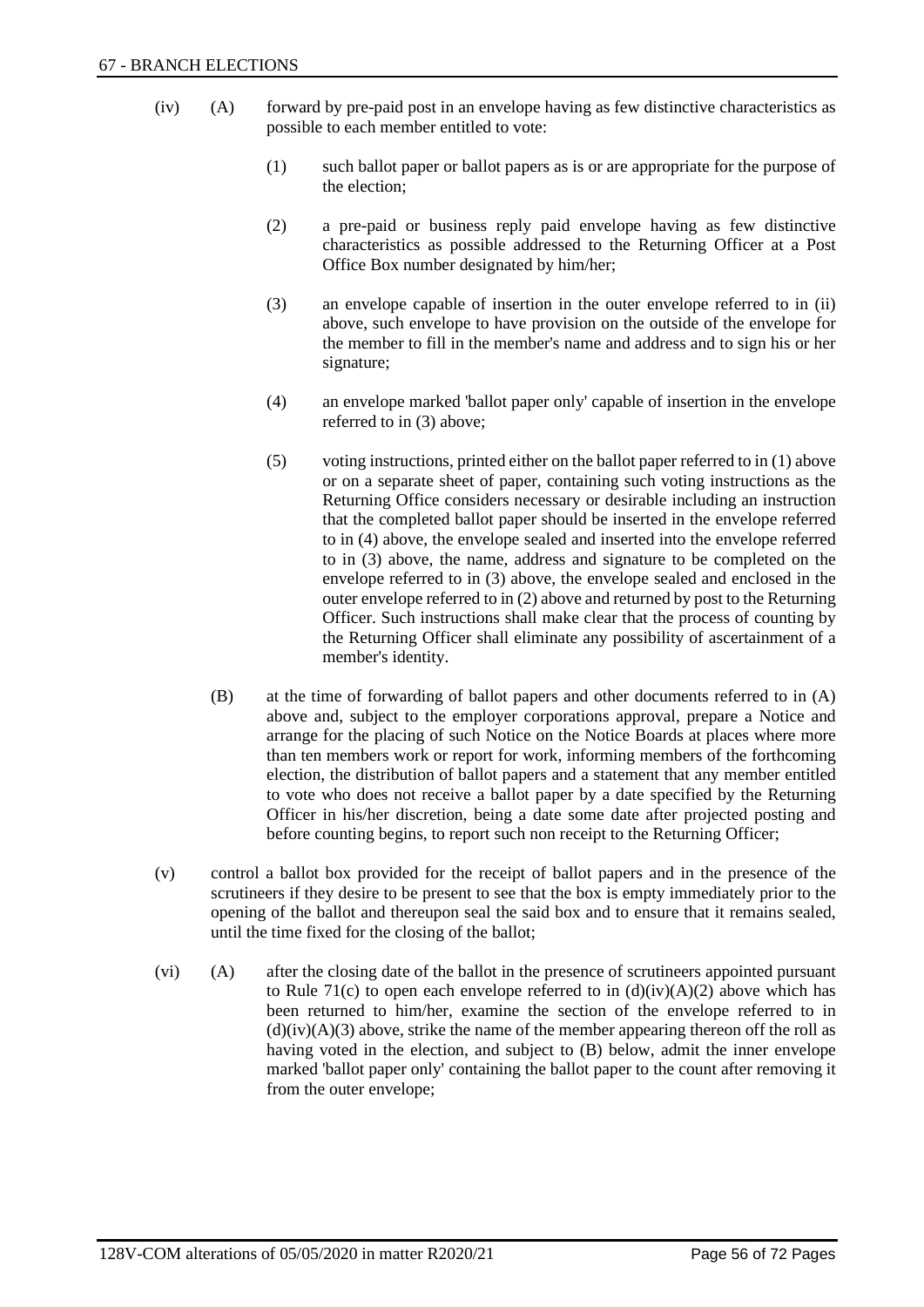- (B) conduct prior to the removal of the inner envelope marked 'ballot paper only', in the presence of scrutineers, a random check of the signatures appearing on the outer envelope by comparing approximately one signature in every one hundred votes of the signature appearing in the organisation's records, provided the Returning Officer shall have a complete discretion to check any additional signatures as he/she thinks fit;
- (C) engage, if he/she thinks fit, the services of a Bank Officer, or such other person skilled in the comparison of signatures, to assist him/her in decisions relating to signatures, providing that the Returning Officer shall be the final judge of whether the envelope has been signed by the member named therein:
- (D) after processing each of the envelopes referred in (A) above, to remove the ballot papers admitted to the count from the envelopes marked 'ballot paper only' and proceed to count the ballot;
- (E) no envelope referred to in  $(d)(iv)(A)(3)$  above shall be admitted to the count if the envelope has not been filled up or has not been filled up to an extent sufficient in the opinion of the Returning Officer to enable him/her to be satisfied as to the identity of the member casting such vote;
- (F) to retain for a period of twelve months after completion of an election the roll of voters, and each envelope and the ballot paper referred to above;
- (G) the Returning Officer for the purposes of carrying out the matters set out in  $(A)$ ,  $(B)$ , (C) and (E) above may require the relevant Branch Secretary to provide him/her with reasonable access to the Branch Membership Records at such and for such period or periods of time as he/she might reasonably require. Such access shall not be or deemed to be possession for the purposes of (F) or the provisions of the Act though any copies of such membership records, or parts thereof, made by or on behalf of the Returning Officer and coming into his/her possession shall be retained for a period of twelve months in accordance with the provisions of the Act or pursuant to (F) above as the case may be.
- (H) wherever in this Rule there is reference to the Returning Officer such expression shall include any of his/her staff or any person duly authorised by him/her or on his/her behalf to conduct or assist in the conduct of any of the said elections or any part thereof.
- (vii) following the close of nominations in the year of election the Returning Officer shall declare the results of the ballot as a whole or as far as it has progressed and submit a report to the Branch Secretary. On completion of the ballot for the remaining positions, the Returning Officer shall declare the result of the ballot and submit a full report to the Divisional Secretary indicating the number of ballot papers printed, the number distributed, the number on hand, and any other relevant matters.
- (e) The system of voting adopted by a Branch shall be known as first past the post and shall allow for an order of preference to be indicated by the voter so that in the event of the elimination of a candidate or candidates an effective vote may still be cast. In the event of the votes of two or more candidates, one of whom is sitting Officer, being equal, the sitting Officer shall be declared to be elected. In other cases of equal voting the Returning Officer shall determine the ballot by drawing lots. Where a member votes and his/her intention is clear, his/her vote will be included in the count. This intention may be indicated by a cross or a tick or a number.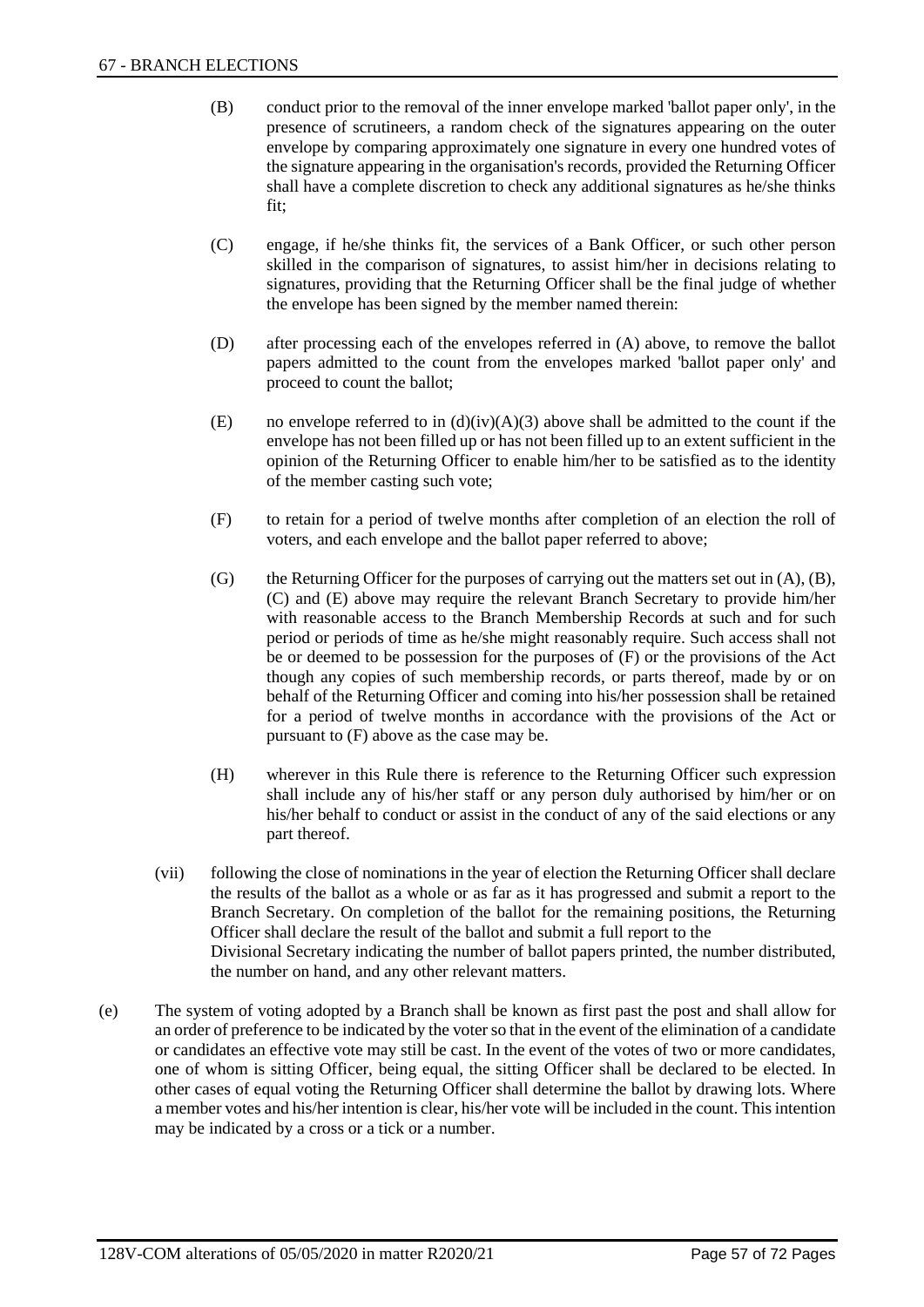- (f) The election of Branch Committee of Management Members shall be conducted by the Branch Returning Officer in a similar manner to the election of other Officers of the Branch; provided that in the election of these Members the voting shall be confined to members attached to the respective Industry Sections, a list of whose names shall be supplied by the Branch Secretary.
- (g) One member from each Industry Section, elected by a General Meeting, shall be present as scrutineers during the counting of the ballot.
- (h) Branches shall provide, by resolution of the Branch Committee of Management for the election of Delegates and/or Alternate Delegates to any body, having a state-wide character and with which a Branch is affiliated. Alternate Delegates so elected shall be entitled to act in the unavoidable absence of Delegates. Delegates and/or Alternate Delegates to these bodies shall be elected at such time and place as may be determined by the Branch from time to time. Nominations of Alternate Delegates shall be called for and made as an office and be elected in a separate ballot from that of Delegates and the ballots for these positions shall be conducted by the Branch Returning Officer by a secret ballot of the Branch Committee of Management.

Representatives and Deputy Representatives on Promotions Appeal Boards constituted by the Postal and Telecommunications Commissions shall be elected by the Branch Committee of Management in the same manner as provided for in this sub-rule. Nominations for all such positions shall be called for as provided in these Rules.

- (i) Any candidate for election to a position on the Branch Committee of Management or any other position which is included in the ballot at the Biennial Election of Officers may, on payment of a sum of \$10 and within seven days of the declaration of the poll or ballot, lodge with the Secretary of the Branch to which he/she is attached a demand for a recount, with the right to appoint his/her own scrutineer, and upon receipt of such demand the Secretary shall arrange within seven days for a recount to take place. In the event of the recount result being in favour of the person seeking the recount, the sum of \$10 shall be refunded to the person concerned.
- (j) The Branch Returning Officer may take action and give such directions as he/she considers necessary in order to ensure the secrecy of the ballot and that no irregularities occur in or in connection with the election or to remedy any inconsistency or inadequacy that arises in the application of the Rules in the conduct of the election.
- (k) Circulars on behalf of candidates shall not bear the word "Official" and shall be authorised by at least one member of the Division.

## **68 - FILLING BRANCH VACANCIES - SHORT TERM**

- (a) In the event that any Branch Officer or Branch Committee of Management position becomes vacant for any reason and the unexpired part of the term is less than twelve (12) months or three quarters of the term of office before the date of the closing of the ballot for the next elections whichever is the greater the vacancy shall be declared vacant by the Branch Committee of Management at its next scheduled meeting and shall be filled by appointment of the Branch Committee of Management within three (3) months of the declaration of the vacancy.
- (b) A person elected under this Rule to a Branch Office or Branch Committee of Management position shall hold office until the completion of the Branch ballot next following the filling of the said vacancy and if nominating for the same office or position at the next Branch ballot shall be deemed to be the holder of that office or position in accordance with Rule 4(j).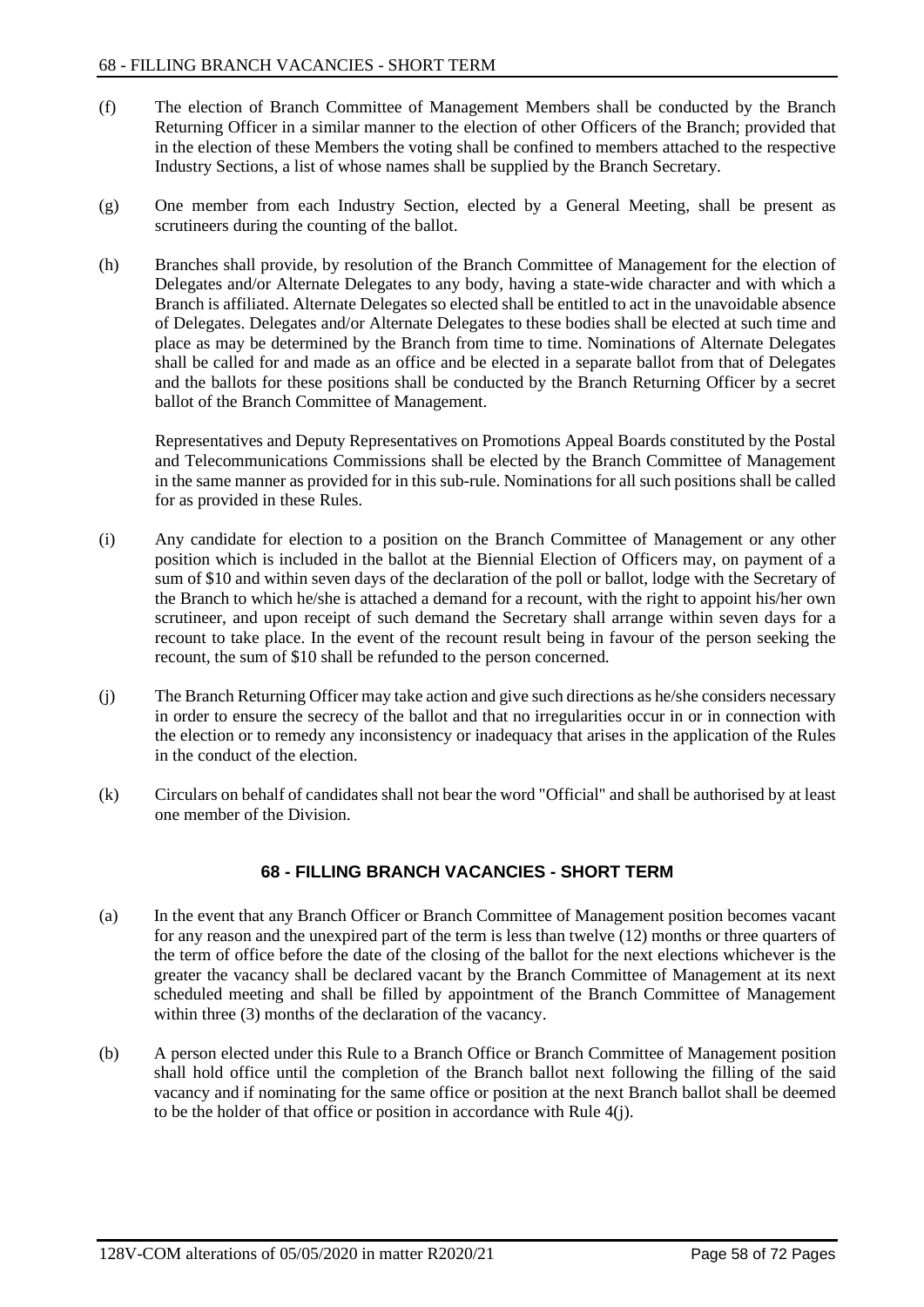# **69 - FILLING BRANCH VACANCIES - LONG TERM**

- (a) In the event that any Branch Officer or Branch Committee of Management position becomes vacant for any reason and the unexpired part of the term is more than twelve (12) months or three quarters of the term of office before the date of the closing of the ballot for the next election whichever is the greater, the vacancy shall be declared vacant by the Branch Committee of Management at its next scheduled meeting following the occurrence of the vacancy. The election shall be conducted in the same manner and subject to the provisions of Rules 66 and 67.
- (b) A person elected under this Rule to a Branch Office or Branch Committee of Management position shall hold office until the completion of the Branch ballot next following the filling of the said vacancy and if nominating for the same office or position at the next Branch ballot shall be deemed to be the holder of that office or position in accordance with Rule 4(j).

## **70 - CASUAL VACANCIES-BRANCH OFFICERS-FULL TIME POSITIONS**

- (a) Notwithstanding anything contained in Rules 68 and 69, where an office of a full-time officer (other than the position of a full-time Branch President or a full-time Branch Secretary) becomes vacant more than 56 days prior to the opening of nominations for the next election of the office concerned as provided by Rule 66, the Branch Committee of Management may resolve to abolish the office.
- (b) Where the abolition of an office referred to in sub-rule (a) would result in no Divisional representation for a particular Division in the Branch office the Branch Committee of Management may resolve to abolish the office, or to convert the office to an honorary office.
- (c) Where the Branch Committee of Management, resolves to abolish an office or to convert an office to an honorary office as referred to in sub-rule (a) or (b) hereof, the Branch Secretary shall refer the resolution to the Divisional Secretary who shall in accordance with Rule 10(b) submit to Divisional Conference within 14 days:
	- (i) the resolution to abolish the office, or to convert the office to an honorary office, as the case may be, for endorsement; and
	- (ii) the necessary rule changes required under the rules to abolish the office concerned or to convert the office concerned into an honorary office.
- (d) Pending requirements of sub-rules (a), (b) and (c) and the certification of the rule changes by an Industrial Registrar, the provisions of Rules 68 and 69 shall not apply.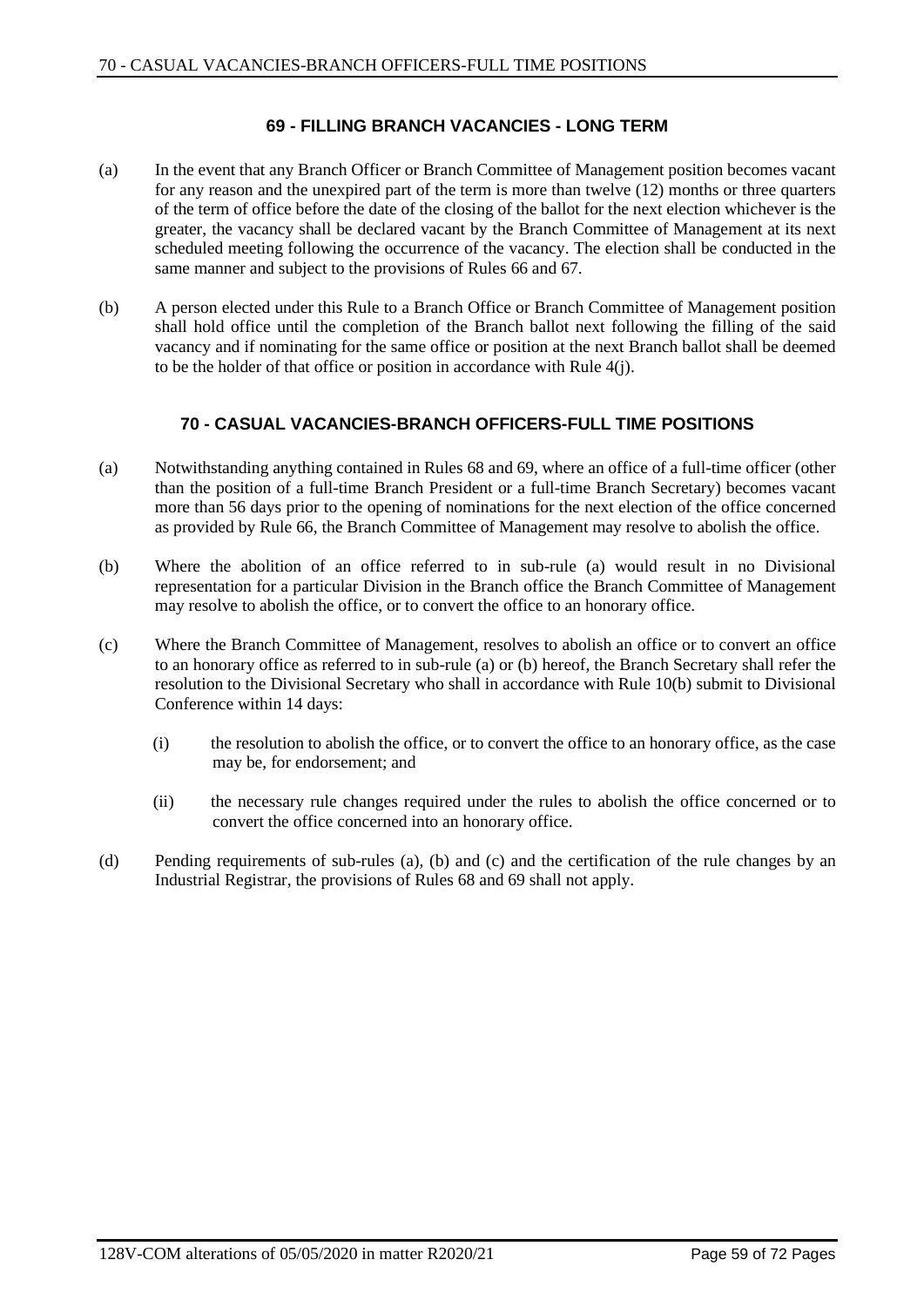# **71 - BRANCH RETURNING OFFICER**

- (a) A Branch Returning Officer and an Assistant Returning Officer shall be selected by a Branch General Meeting or the Branch Committee of Management at the Annual General Meeting in the year preceding the year of election conducted pursuant to Rule 68 and 69 from a list of candidates who are financial members or Honorary Life Members of the Branch within the State in which the head office of the Branch is situated, and who do not hold any other office in, nor are employees of, the Union or of a Branch or Section or Division of the Union. The Branch Returning Officer shall be responsible for the conduct of all elections to an office within the Branch. Candidates for selection as Branch Returning Officer must make application in writing to the Branch Secretary. Applications must contain the address of the candidate and will close with the Branch Secretary at a time fixed by the Branch Committee of Management.
- (b) The Assistant Returning Officer shall assist the Returning Officer in the conduct of the ballot for the election of Officers and shall be empowered in the absence of the Returning Officer to perform the whole of the functions of the Returning Officer.
- (c) Each candidate may appoint in writing a scrutineer to represent him/her. The candidate may at any time by notice in writing given to the Returning Officer change the scrutineer representing him/her. A scrutineer shall be eligible to act for two or more candidates who are standing for the same position in any ballot. The scrutineer shall be entitled to represent the candidate at all stages of the ballot. The duties of the scrutineer shall be to represent the interest of the candidate who nominated him/her, to attend at any stage of the ballot as requested by the candidate, and to report to the Returning Officer any irregularity in or in connection with the conduct of the ballot which has come to his/her notice. Scrutineers shall not interfere with any member at the time such member is casting a vote nor be entitled to remove, mark, alter or deface any ballot paper or other document used in connection with the election. Scrutineers shall comply with any lawful direction given by the Returning Officer. The Returning Officer shall give every facility to the scrutineers to attend and represent at every stage of the ballot the interests of the candidates who nominated him/her.
- (d) Any person appointed to the position of Returning Officer or Assistant Returning Officer who subsequently desires to nominate for any other position on the Branch Committee of Management shall be required to tender his/her resignation from the positions first mentioned prior to the calling of nominations.

## **72 - EXTRAORDINARY BRANCH VACANCIES**

- (a) Where a Branch Officer or Branch Committee of Management Member has been certified by two medical specialists to be of unsound mind or subject to chronic illness to such an extent that they believe the Officer incapable of carrying out the office, the Branch Committee of Management may request the Officer to resign. Failing receipt of the Officer's resignation within 14 days, the matter shall be referred back to the Branch Committee of Management which may then declare the position vacant. The Officer concerned shall have 28 days in which to lodge an appeal to the Divisional Executive who may uphold or overrule the decision by the Branch Committee of Management.
- (b) The Divisional Executive shall consider the matter at its next ordinary meeting or may, if it considers it appropriate, consider the matter at an Extraordinary Meeting of the Divisional Executive called to hear the appeal.
- (c) Both the Branch Committee of Management and the Divisional Executive, when considering the matter, shall have regard to any medical evidence that the Officer desires to place before such Executive.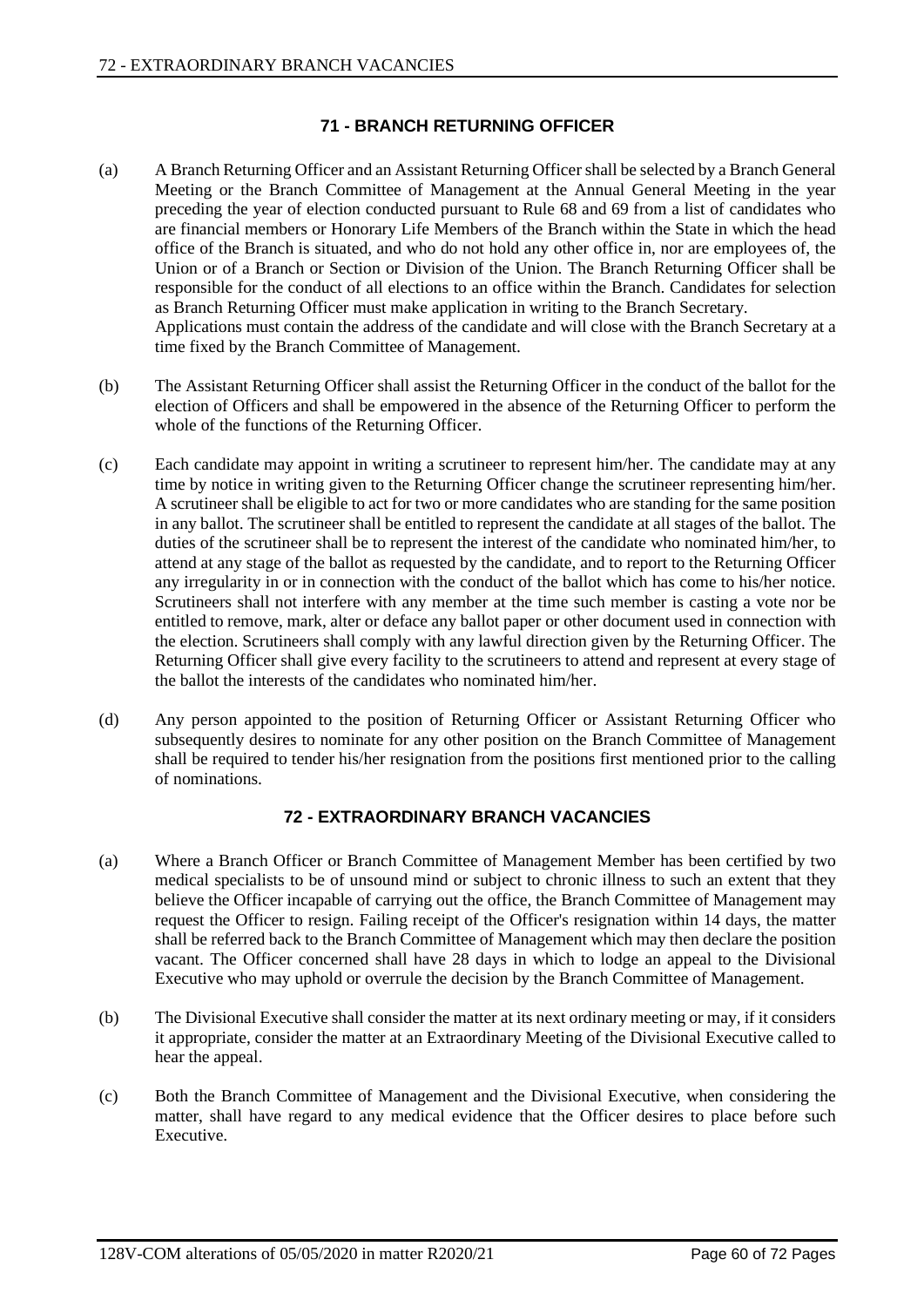- (d) Where the decision of the Branch Committee of Management is overruled by the Divisional Executive, the Officer shall be reinstated without loss.
- (e) Pending any appeal under this Rule to the Divisional Executive, the Officer appealing shall be entitled to the payment of ordinary remuneration. Pending the finalisation of any such appeal, no election may be held to fill the office declared vacant.
- (f) In any proceedings under this Rule, the Rules of natural justice shall apply, and the Officer shall be given the right to be heard and to be represented by agent, solicitor or counsel at any proceedings before the Branch Committee of Management or Divisional Executive.

# **73 - INDUSTRY SECTION MEETINGS**

- (a) The Branch Committee of Management shall have power to call Meetings of members of the Industry Sections.
- (b) The business for discussion at an Industry Section Meeting shall be stated on the Notice calling such meeting, and no business, other than that appearing on the Notice calling the meeting shall be discussed.
- (c) Fifteen (15) members shall constitute a quorum at Industry Section Meetings.

# **74 - NOTICE OF MOTION**

- (a) Members shall give fourteen(14) days notice in writing to the Branch Secretary when submitting a notice of motion or motions for consideration by the General Meeting of the Branch, and this notice of motion shall be notified for the information of members at least seven (7) days prior to the date fixed for the meeting at which such notice of motion is to be discussed.
- (b) Any motion which is marked out of order by the Branch President on the grounds that it conflicts with the Rules, the resolution of Conference, the instructions of the Divisional Executive or that contained a statement which may be construed as defamatory is to be excluded from the notification to members and the reason for the ruling reported to the meeting.

## **75 - BRANCH MANAGEMENT – QUEENSLAND, SOUTH AUSTRALIA/NORTHERN TERRITORY AND WESTERN AUSTRALIA**

- (a) The headquarters of each Branch shall be located at the capital city of the State in which the Branch is located. Each Branch shall, subject to these Rules and resolutions of Divisional Conference and/or Divisional Executive, manage the local affairs of the Branch within its territorial area.
- (b) Each Branch shall have for its management a Branch Committee of Management consisting of a Branch President, two (2) Branch Vice Presidents, Branch Secretary, Branch Assistant Secretary (except for the Queensland and Western Australian Communications Division Branch), full-time Branch Organisers as specified in this sub-rule and not fewer than four (4) nor more than eighteen (18) Sectional Representatives who shall be elected for a period of four (4) years. Provided that any person elected to an office which has been declared a full-time office shall be elected for a term of office of four (4) years.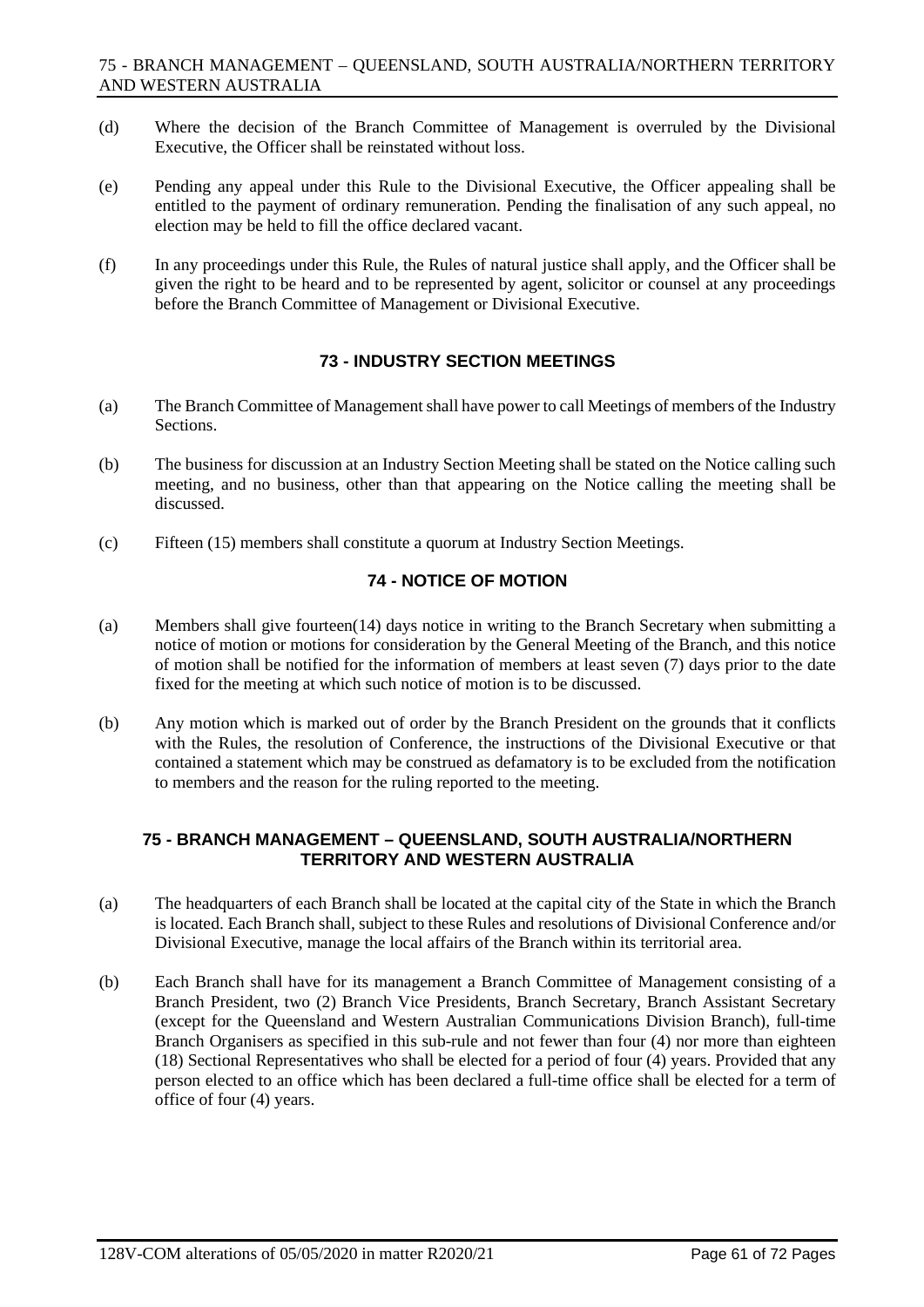For the purposes of Branch administration the following Branch offices shall be declared full-time positions:

Queensland: Branch President, Branch Secretary; South Australian/Northern Territory: Branch President, Branch Secretary; and Western Australia: Branch President, Branch Secretary.

Provided that on and from the quadrennial elections in 2019, in the Western Australian and Queensland Branches:

- (i) there shall be an office of Branch Assistant Secretary which shall be a full time office; and
- (ii) the office of Branch President shall be an honorary office.
- (c) The Branch President, Branch Secretary and Branch Assistant Secretary shall be elected by ballot of the financial members of the Branch.
- (d) Notwithstanding sub-rule (b), in the Branch Committees of Management of the Queensland, South Australia/Northern Territory and Western Australian Communications Division Branches, there shall be an additional Branch Vice President Affirmative Action who shall be nominated by and from the female members of each Branch and elected by the financial members of each Branch.
- (e) Branch Vice Presidents and Sectional Representatives shall be elected by and from the members comprising the respective Industry Sections as provided in Rule 46.
- (f) At least three (3) months prior to the opening of nominations for the Branch elections held under Rule 67, the Branch Committee of Management shall determine the number of Branch Committee of Management Members to be elected by and from each Industry Section in accordance with this sub-rule.
- (g) The number of positions of Sectional Representatives elected by and from members of the Branch allocated to each Industry Section shall be no less than two (2) and no more than nine (9).
- (h) At Branch Committee of Management meetings a quorum shall not be present unless a majority of the Committee of Management members are present. If the required number of members be not present thirty (30) minutes after the advertised time of commencement, the meeting shall lapse. Each Branch Committee of Management member shall have a deliberative vote.
- (i) During the intervening period between meetings of the Branch Committee of Management any matters of an emergent nature shall be decided by a telephonic, telegraphic, facsimile machine or postal ballot of Branch Committee of Management Members. The result of such ballot shall be notified to Branch Committee of Management Members within fourteen (14) days of the date set for the closing of the ballot.
- (j) Provided that further there shall be a Branch Executive comprising the Branch President, Branch Secretary, Branch Assistant Secretary (except in the Queensland Communications Division Branch) and Branch Vice Presidents. A majority of the Branch Executive shall constitute a quorum. The minutes of any Branch Executive meetings shall be notified to the Branch Committee of Management within fourteen (14) days of the Branch Executive meeting. The Branch Executive shall have the power to deal with matters of an urgent industrial or financial nature when the Branch Committee of Management is not sitting. Meetings of the Branch Executive shall be called by the Branch Secretary.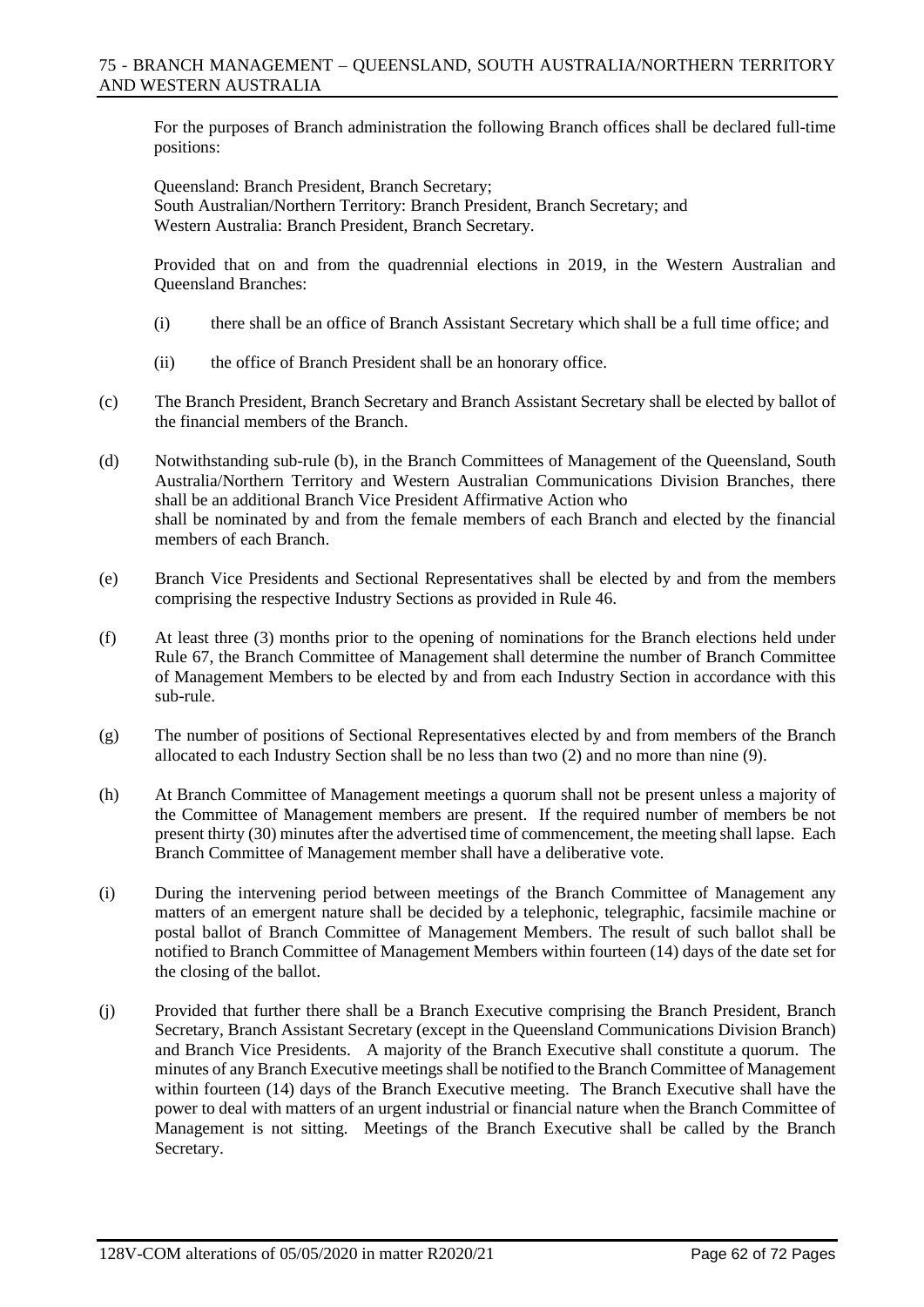# **76 - BRANCH MANAGEMENT – NEW SOUTH WALES AND VICTORIAN POSTAL AND TELECOMMUNICATIONS BRANCHES**

- (a) The headquarters of each Branch shall be located at the capital city of the State in which the Branch is located. The Branches shall, subject to these Rules and resolutions of Divisional Conference and/or Divisional Executive, manage the local affairs of the Branch within its territorial area.
- (b) Each Branch shall have for its management a Branch Committee of Management consisting of a Branch President, two (2) Branch Vice Presidents, Branch Secretary, Branch Assistant Secretary (except for P&T Victoria Branch), full-time Branch Organisers as specified in this sub-rule and not fewer than four (4) nor more than eighteen (18) Sectional Representatives who shall be elected for a period of four (4) years. Any person elected to an office which has been declared a full-time office shall be elected for a term of office of four (4) years. For the purposes of Branch administration the following Branch offices shall be declared full-time positions:

New South Wales: Branch Secretary, one (1) Branch Assistant Secretary, four (4) Branch Organisers;

Victoria: Branch Secretary, three (3) Branch Organisers;

- (c) The Branch President, Branch Vice Presidents, Branch Secretary, Branch Assistant Secretary and full-time Branch Organisers shall be elected by ballot of the financial members of the Branch.
- (d) Sectional Representatives shall be elected from the members comprising the respective Industry Sections as provided in Rule 46A.
- (e) At least three (3) months prior to the opening of nominations for the Branch elections held under Rule 67, the Branch Committee of Management shall determine the number of Branch Committee of Management Members to be elected by and from each Industry Section in accordance with this Rule.
- (f) The number of positions of Sectional Representatives elected by and from members of the Branch allocated to each Industry Section shall be no less than two (2) and no more than nine (9).
- (g) At Branch Committee of Management meetings a quorum shall not be present unless a majority of the Committee of Management members are present. If the required number of members be not present thirty (30) minutes after the advertised time of commencement, the meeting shall lapse. Each Branch Committee of Management member shall have a deliberate vote.
- (h) During the intervening period between meetings of the Branch Committee of Management any matters of an emergent nature shall be decided by a telephonic, telegraphic, facsimile machine or postal ballot of Branch Committee of Management Members. The result of such ballot shall be notified to Branch Committee of Management Members within fourteen (14) days of the date set for the closing of the ballot.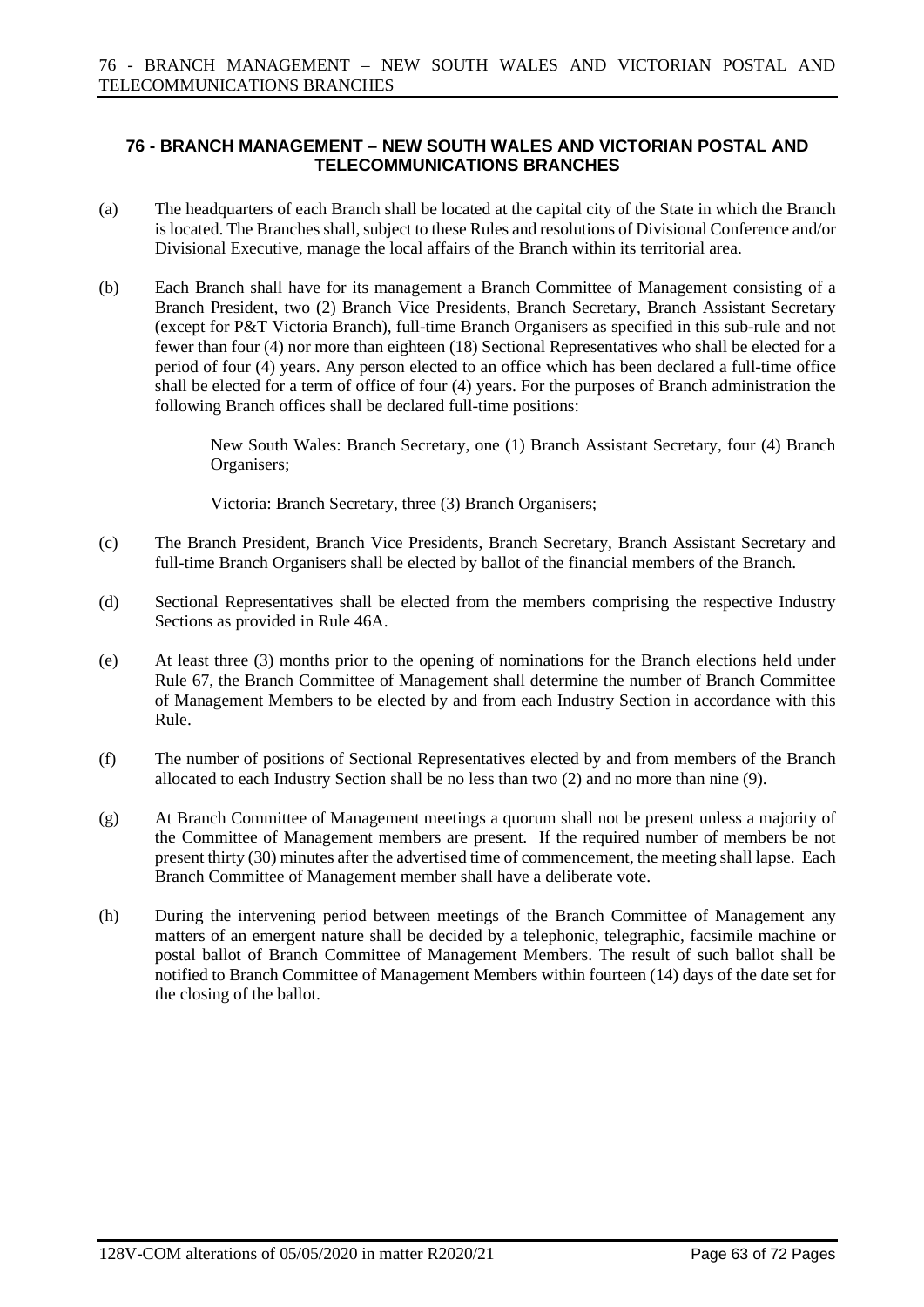# **76A - BRANCH MANAGEMENT – NEW SOUTH WALES AND VICTORIAN TELECOMMUNICATIONS AND SERVICES BRANCHES**

The provisions of this Rule shall apply to the New South Wales and Victorian Telecommunications and Services Branches constituted under Rule 44 to the extent that these provisions are not inconsistent with the provisions of Rules 44 to 74.

- (a) The Branches shall, subject to these Rules and resolutions of Conference, manage the local affairs of the Branch within its territorial area.
- (b) The Branches shall have for its management a Branch Committee of Management constituted as provided in this Rule. Any person elected to an office which has been declared a full-time office shall be elected for a term of office of four (4) years. All policy decisions of the Branch Committee of Management shall be notified to members.
- (c) The Branch Committee of Management shall consist of a Branch President, a Branch Secretary, Branch Vice Presidents as provided in sub-rule (f), a Branch Assistant Secretary or Branch Assistant Secretaries as provided in sub-rule (f), who shall be called the Branch Elected Officers, together with such numbers of Branch Organisers as provided in sub-rule (g) and such number of financial members as have been elected as Branch Committee of Management Members. The Branch Committee of Management may conduct the notified business of a Branch General Meeting which has lapsed for want of a quorum.
- (d) The Branch Executive which shall consist of the elected Branch Officers as defined in sub-rule (c) of this Rule shall manage the day to day affairs of the Branch subject to direction from Branch Committee of Management and Branch meetings. A majority of Branch Executive shall constitute a quorum. The Branch Executive may handle urgent industrial or financial matters and take over the urgent business of a Branch Committee of Management meeting which has failed for want of a quorum.
- (e) The Branch Executive and Branch Committee of Management shall be elected by secret ballot which shall be conducted at the same time as the ballot to elect Divisional Executive Members, Alternate Divisional Executive Members, Divisional Conference Members, Alternate Divisional Conference Members and Alternate National Councillors.
- (f) The numbers of Branch Vice Presidents and Branch Assistant Secretaries shall be:

New South Wales:

Two (2) Branch Vice Presidents elected by and from the Branch financial membership of the Technical Industry Section, one (1) Branch Vice President elected by and from the Branch financial membership of the Operator Industry Section, one (1) Branch Assistant Secretary elected by the Branch financial membership.

Victoria:

One (1) Branch Vice President elected by the Branch financial membership and one (1) Branch Assistant Secretary elected by the Branch financial membership.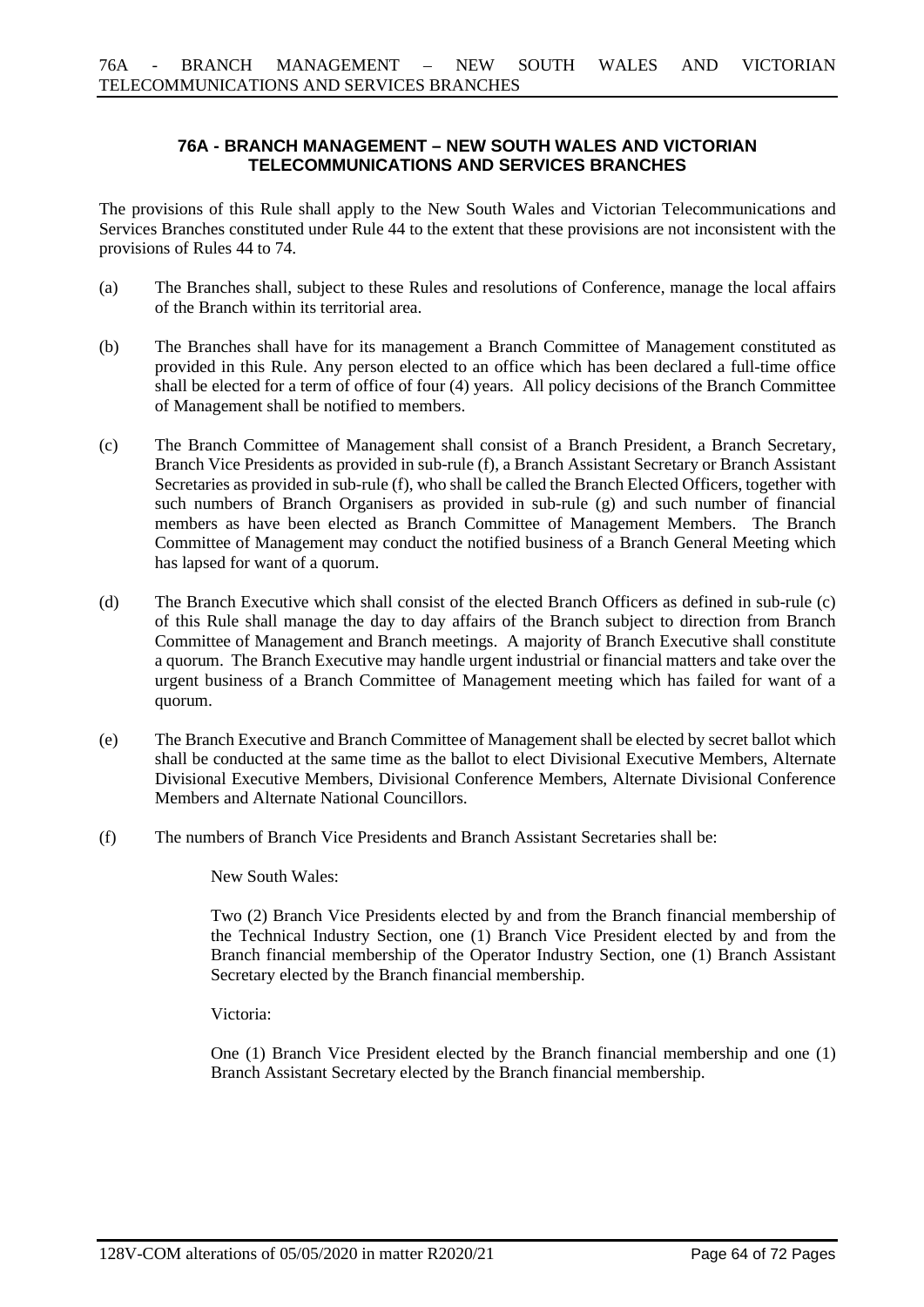(g) For the purposes of Branch administration the following offices shall be declared full-time:

NSW: Branch Secretary, one (1); Victoria: Branch Secretary, one (1);

(h) For the purposes of Branch administration the number of elected Branch Committee of Management Members for each Industry Section shall be determined by the Branch Committee of Management in accordance with Branch needs in accordance with the following:

At least three (3) months prior to the opening of nominations, to determine the number of Branch Committee of Management Members provided that:

- (i) the number of Committee Members elected by and from members of the Branch allocated to the Technical Industry Section shall be no less than five (5) and no more than twenty four (24) except in the case of Branches with less than one thousand (1,000) members in the Technical Industry Section where the number shall be no less than two (2); and
- (ii) the number of Committee Members elected by and from members of the Branch allocated to the Operator Industry Section shall be no less than three (3) and no more than ten (10) except in the case of Branches with less than two hundred and fifty (250) members in the Operator Industry Section where the number shall be no less than one (1).

# **77 - DUTIES AND POWERS OF BRANCH COMMITTEE OF MANAGEMENT**

- (a) The duties of the Branch Committee of Management shall be to take such steps as may be necessary to carry out the Rules and objects of the Union, the resolutions of the National Council, National Executive, Divisional Conference and the instructions of the Divisional Executive and Branch General Meetings, at which no less than five per cent of the members of the Branch are in attendance. The Branch Committee of Management shall be the governing body of the Branch at all other times, and shall act on its behalf in all matters, and shall manage and control the funds of the Branch, provided that a loan, grant or donation of an amount exceeding \$1,000 shall not be made by the Branch, unless the Branch Committee of Management has:
	- (i) satisfied itself that the making of the loan, grant or donation would be in accordance with the rules of the Union;
	- (ii) in relation to a loan has satisfied itself, that in the circumstances, the security proposed to be given for the repayment of the loan is adequate and the proposed arrangements for the repayment of the loan are satisfactory; and
	- (iii) approved the making of the loan, grant or donation.
- (b) The Branch Committee of Management shall have full authority to conduct and determine the notified business of a Branch General Meeting which has lapsed for want of a quorum.

# **78 - SUB-BRANCHES**

(a) Branch Committee of Management shall have power to form Sub-Branches at any centre within a Branch for the purposes of assisting in the work of the Branch.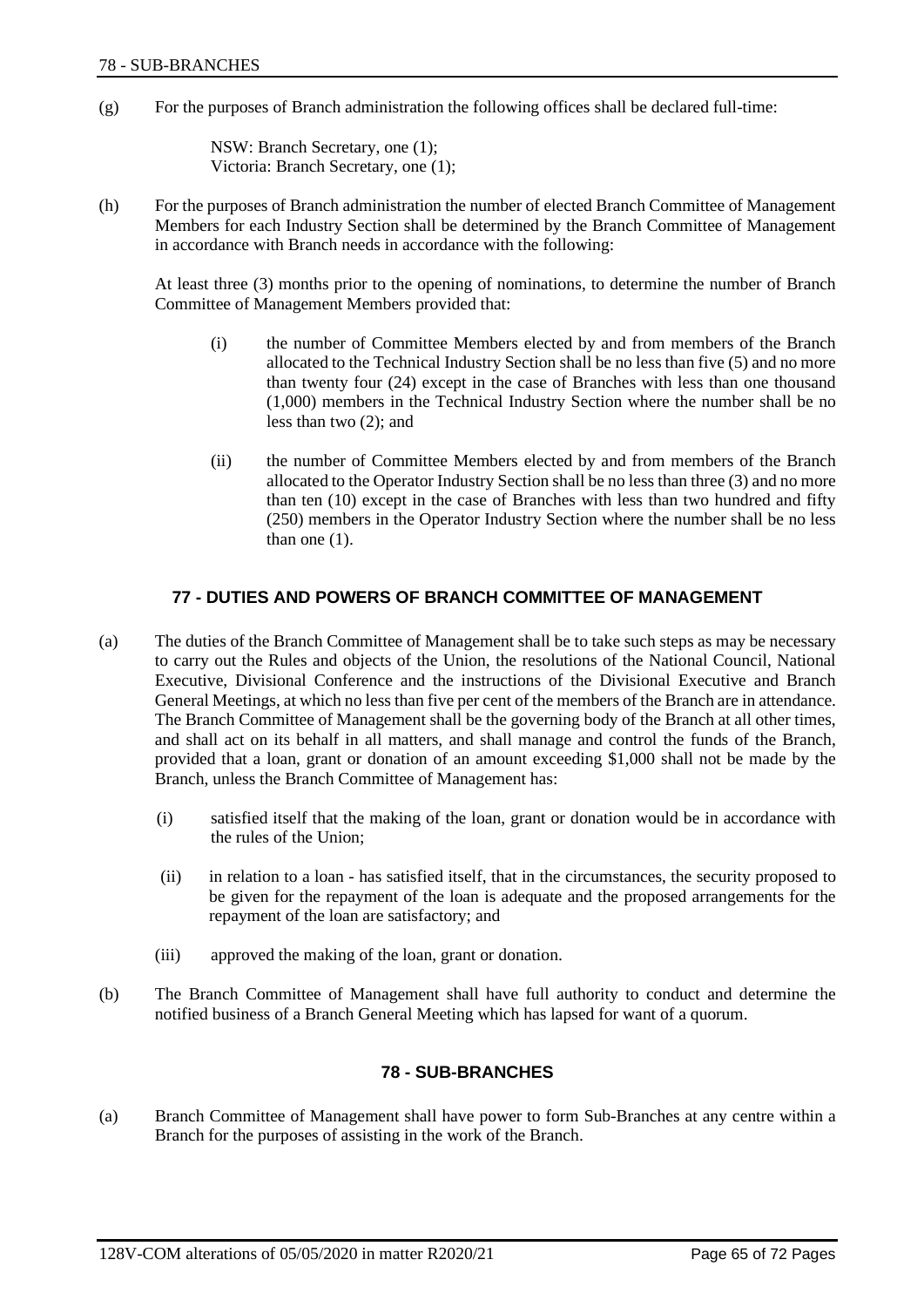- (b) The Committee of a Sub-Branch, where formed, shall consist of a President, Secretary and six other members, and shall be under the complete control and direction of the Branch Committee of Management which may disband a Sub-Branch at any time.
- (c) The members appointed to comprise a Sub-Branch Committee shall be elected annually or biennially, as determined by a Branch at the aggregate meeting of members called by the Branch Committee of Management at the centre fixed for the functioning of the Sub-Branch.
- (d) No Sub-Branch shall have any power to hold an aggregate meeting of members except with the knowledge and approval of the Branch Committee of Management.
- (e) A Sub-Branch shall comply with the following requirements to be recognised as a Sub-Branch within the meaning of these Rules:
	- (i) The Sub-Branch shall have a constitution adopted by the Branch Committee of Management and comply with that constitution in the election of the committee and the conduct of business;
	- (ii) The Sub-Branch shall conduct General Meetings of members within the boundaries of the Sub-Branch at least twice in a calendar year and forward minutes of all such meetings to the Branch Committee of Management.

# **79 - APPOINTMENT OF LOCAL REPRESENTATIVES**

The Branch Committee of Management shall have power at any time to appoint representatives in any locality or section on an honorary basis for the purpose of assisting the work of the Branch. The duties of these representatives where appointed shall be such as may be assigned to them by the Branch Committee of Management, and they may continue to carry out such duties until otherwise decided by the Branch Committee of Management.

## **80 - UNION COMMITTEES AND COUNCILS**

- (a) Branch Committee of Management shall have power to establish honorary Committees within the Branch to assist in the work of the Industry Sections.
- (b) The number of members of any Committee established under this Rule shall be determined by the Branch Committee of Management.
- (c) Committees established under this Rule shall be under the complete control and direction of the Branch Committee of Management, who may disband or reorganise such Committees at any time.
- (d) Appointment of members to Committees established under the provisions of this Rule, shall be made in such manner as may be determined by the Branch Committee of Management from time to time.
- (e) The Branch Committee of Management shall have power to draw up a constitution for the guidance and control of the said Committees.
- (f) No Committee shall have power to hold an aggregate meeting of members but may recommend to the Branch Committee of Management that such a meeting be held.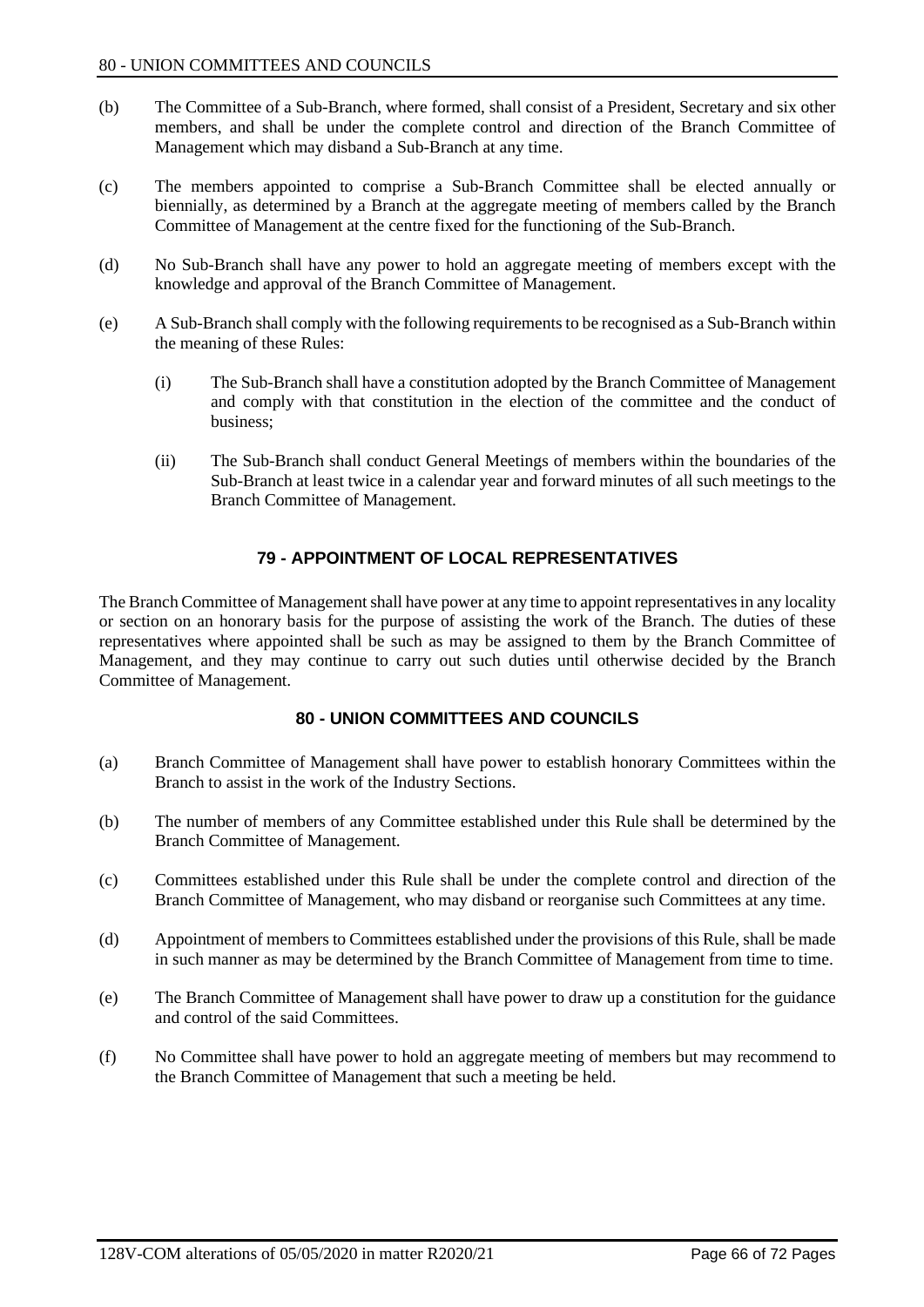## **81 - BRANCH PLEBISCITE**

- (a) Branches may take the opinion of members upon any question or questions within the jurisdiction of the Branch by submitting the same to a plebiscite, to be conducted as far as practicable in the manner as prescribed in Rule 35. The Branch Committee of Management shall give effect to the decision of the members recorded by plebiscite within a period of not more than one month from the date on which the result shall have been declared by the Branch Returning Officer.
- (b) The taking of a Branch plebiscite may be ordered by requisition signed by not less than 10 per cent of the financial members within the Branch or, where it is lawful to do so, by the Divisional Executive or Conference, provided that any proposal submitted to a General Meeting for the taking of a plebiscite shall be notified at least 14 days prior to the date fixed for the holding of the meeting at which the proposal is to be discussed.
- (c) Where in the manner provided by this Rule the taking of a plebiscite has been ordered or requisitioned for, the Branch Returning Officer shall forthwith proceed to take the plebiscite.

## **82 - BRANCH AUTHORITY**

- (a) Except where otherwise provided in these rules, matters within the authority of the Branch which have been submitted to members by Branch plebiscite, the highest authority of the Branch shall be by the decision of members resulting from such plebiscite. In all other cases the Branch Committee of Management shall be the highest authority of the Branch, excepting where General Meetings, at which at least three per cent of the membership are present. In such cases the General Meeting shall have authority to overrule or direct the Branch Committee of Management.
- (b) No action shall be taken by any Branch on any matter affecting members outside the territorial area of the Branch without the authority of the Divisional Executive.

## **83 - BRANCH GENERAL MEETINGS - ORDINARY, ANNUAL AND SPECIAL**

- (a) Ordinary Branch General Meetings shall be held once each quarter or more frequently if decided by the Branch Committee of Management.
- (b) The Ordinary Branch General Meeting held in the third quarter of each calendar year shall be deemed for the purposes of these Rules to be the Annual Branch General Meeting.
- (c) The Divisional Conference, Divisional Executive or Branch Committee of Management shall have the power to call a Special Branch General Meeting at any time.
- (d) The business for discussion at a Special Branch General Meeting must be expressly stated in the notice relating to the meeting, and no discussion shall be allowed on any business which is not expressly stated in the notice.
- (e) All Branch General Meetings shall close three hours after the advertised time of commencement or at 10:00pm, whichever is the earlier, and no business shall be discussed by the meeting after that hour.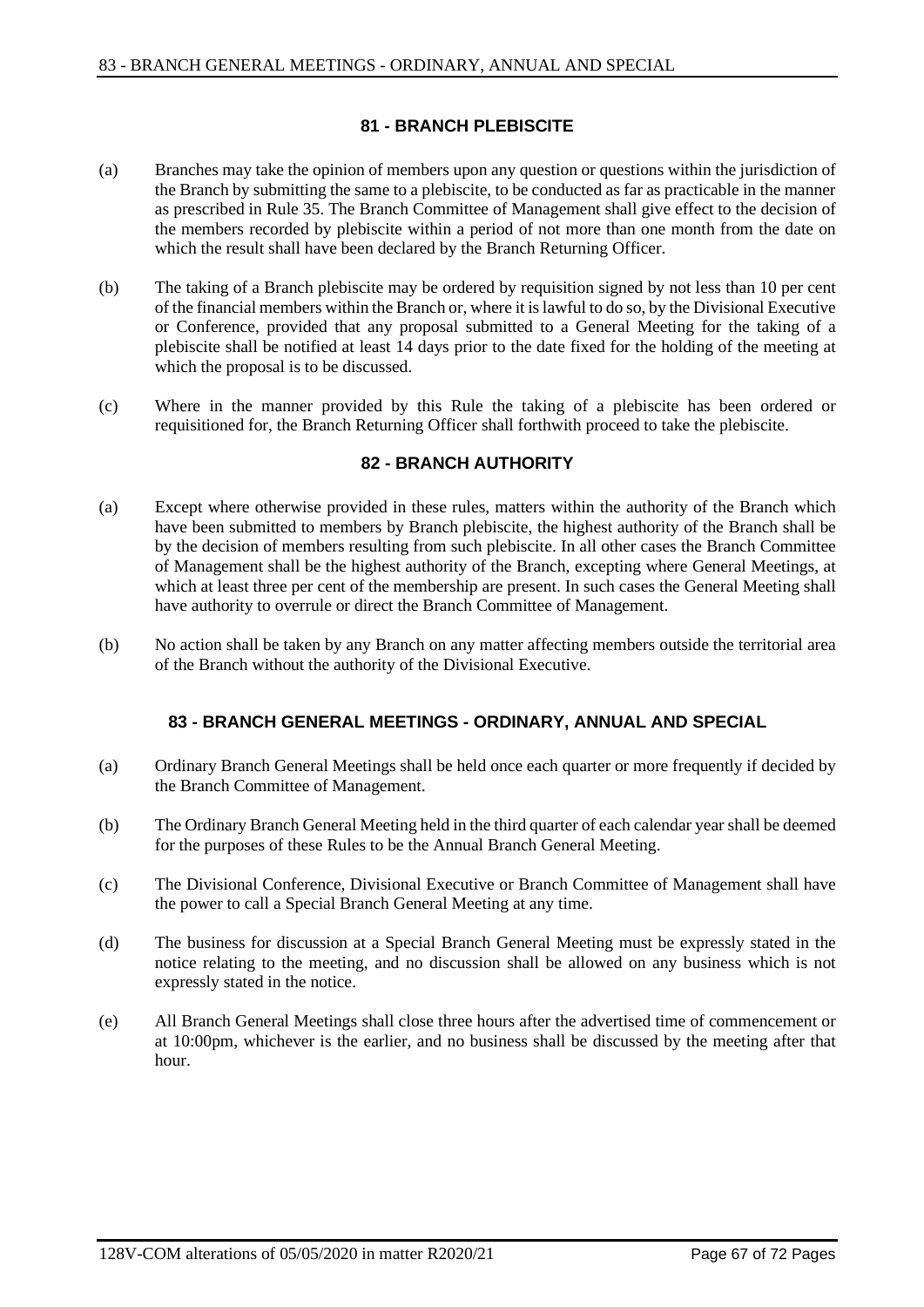- (f) An attendance book shall be provided at all Branch General Meetings, which shall be signed by members in attendance and countersigned by the Chair at the end of the signatures appearing therein. Any member failing to sign the attendance book shall not be credited with attendance at the meeting, and where objection is raised at the time shall not be permitted to participate in the business before the meeting.
- (g) Admittance to Branch General Meetings shall be by show of current financial membership ticket or other proof of financial membership at the entrance door at the meeting room.

# **84 - EXTRAORDINARY BRANCH GENERAL MEETINGS**

- (a) Upon the receipt of a requisition signed by not less than one hundred (100) or five per cent (5%) of financial members of a Branch whichever is the lower, the Branch Secretary or Branch President shall make provision to call an Extraordinary Branch General Meeting to take place at the Branch headquarters or a suitable location in close proximity to the Branch headquarters.
- (b) The business for discussion at an Extraordinary Branch General Meeting must be expressly stated in the requisition, and no business which is not expressly stated therein shall be discussed by the meeting.
- (c) Any member signing a requisition for an Extraordinary Branch General Meeting and failing to attend thereat may be required to forward within 24 hours of the close of the meeting satisfactory reasons for non-attendance to the Branch Secretary who shall report to the next meeting of the Branch Committee of Management all such non-attendances and the reasons submitted.
- (d) At all Extraordinary Branch General Meetings one hundred (100) financial members shall constitute a quorum. If the required members be not present thirty minutes after the advertised time of commencement, the meeting shall lapse.

## **85 - MEETINGS: HOW CALLED**

- (a) Branch Committee of Management Meetings and Branch General Meetings shall be held at such time and place as shall be determined by resolution of the Branch Committee of Management, subject to the provisions of Rules 83 and 84. Such meetings shall be notified at least seven days before being held, provided that the Branch Committee of Management may, in the event of pressing necessity arising, cause notice of any intended meeting to be affixed in some conspicuous place at least twentyfour hours before the time of such meetings.
- (b) Meetings of Branch Committee of Management and Branch Executive may be held by telephone conference call provided that voting at the meetings shall be confirmed by letter, electronic mail or facsimile machine. The minutes of any meeting where a vote has been taken by letter, electronic mail, facsimile machine or telephone shall be forwarded to each Branch Committee of Management Member.
- (c) During the intervening period between meetings of the Branch Committee of Management any matters of an urgent nature may be decided by a telephonic, facsimile machine, electronic mail or postal ballot of Branch Committee of Management Members. The result of such ballot shall be notified to Branch Committee of Management Members within 14 days of the date set for the closing of the ballot.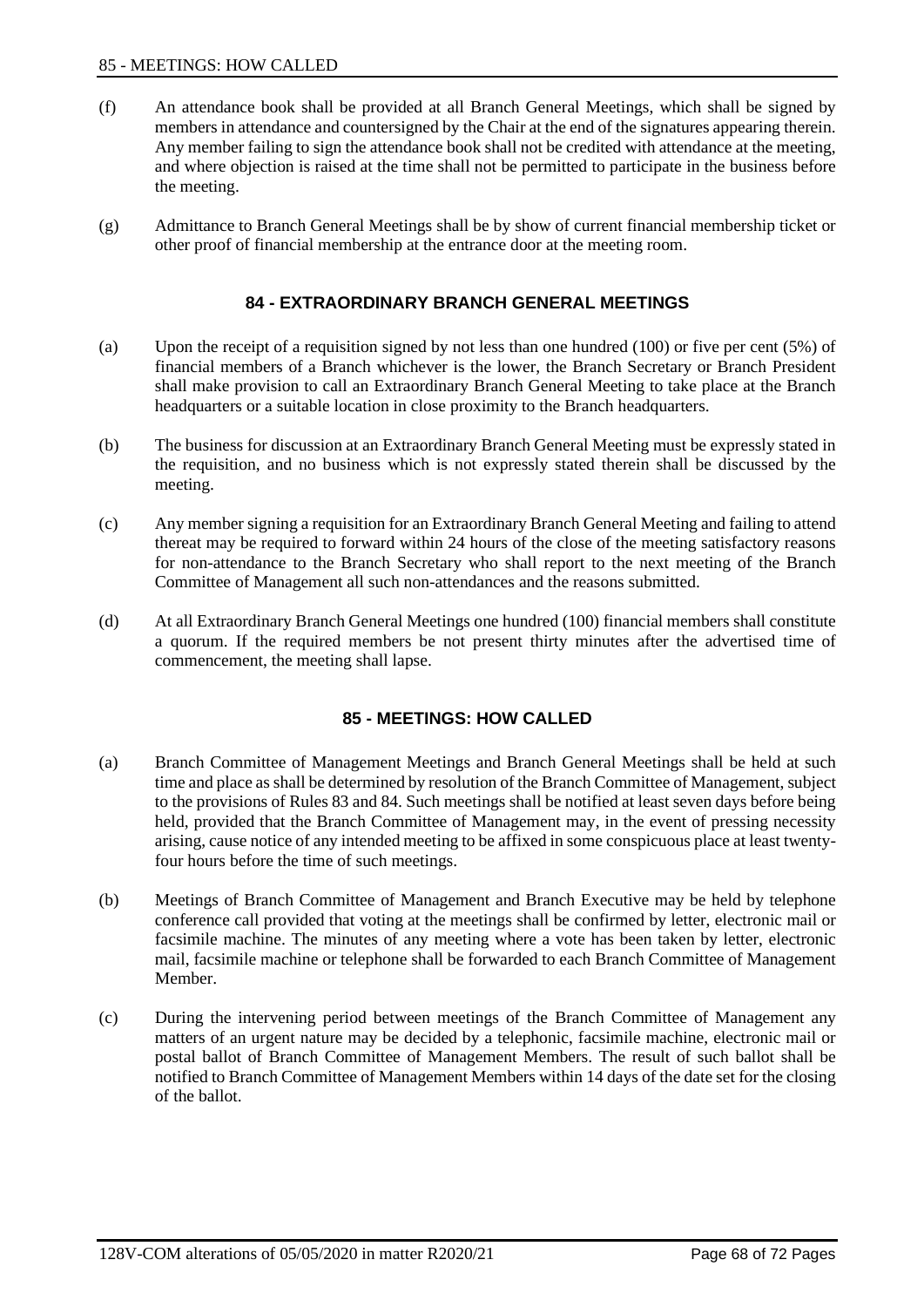- (d) Where facilities for a telephone conference call for a Branch Committee of Management meeting have been provided and where Branch General Meetings immediately follow these meetings, the facilities may be used by Branch Committee of management members to participate at such meetings, provided the voting is confirmed by letter, electronic mail or facsimile machine.
- (e) Where the Branch President and Branch Secretary consider it necessary, they may alter the date of an Ordinary Branch General Meeting or of a meeting of the Branch Committee of Management.
- (f) Where a date of a meeting is altered under sub-rule (e), notice of the altered date of the meeting shall be given in accordance with Rule 85(a).

## **86 - QUORUM**

- (a) At all Branch General Meetings other than Extraordinary Branch General Meetings, wherever held, where membership of a Branch is under 1000, five members shall constitute a quorum; under 2000, ten members; over 2000, fifteen members;
- (b) At all General Meetings of members of the Branch in an Industry Section, wherever held, where membership of a Branch in an Industry Section is under one thousand (1000), five (5) members shall constitute a quorum; under two thousand (2000), ten (10) members; over two thousand (2000); fifteen (15) members;
- (c) At Branch Committee of Management Meetings a quorum shall not be present unless a majority of the Committee Members are present.
- (d) If no quorum is present half an hour after the advertised time of any meeting, the meeting lapses.
- (e) Where Branch Committee of Management members participate in Branch Committee of Management or Branch General Meetings in accordance with this rule they be considered to be part of the quorum for such meetings.

# **87 - UNFINANCIAL MEMBERS - BRANCH MEETINGS**

No unfinancial member shall be entitled to exercise a vote or speak on the business before any meeting of the Branch. Objection may be raised to any unfinancial member voting or speaking on the business before any meeting, but such objection must be raised at the time the particular item of business is under discussion or immediately after the vote is taken thereon, and the objection shall have no force or effect as regards items of business which may have been disposed of earlier in the meeting.

A member shall be deemed to be unfinancial for the purposes of this Rule if the member is unable to produce at a meeting a membership ticket, a receipt or receipts, or a statement of account which confirms the member's financial status.

Provided that nothing in this Rule shall apply to Special Branch General Meetings called in accordance with Rule 60A.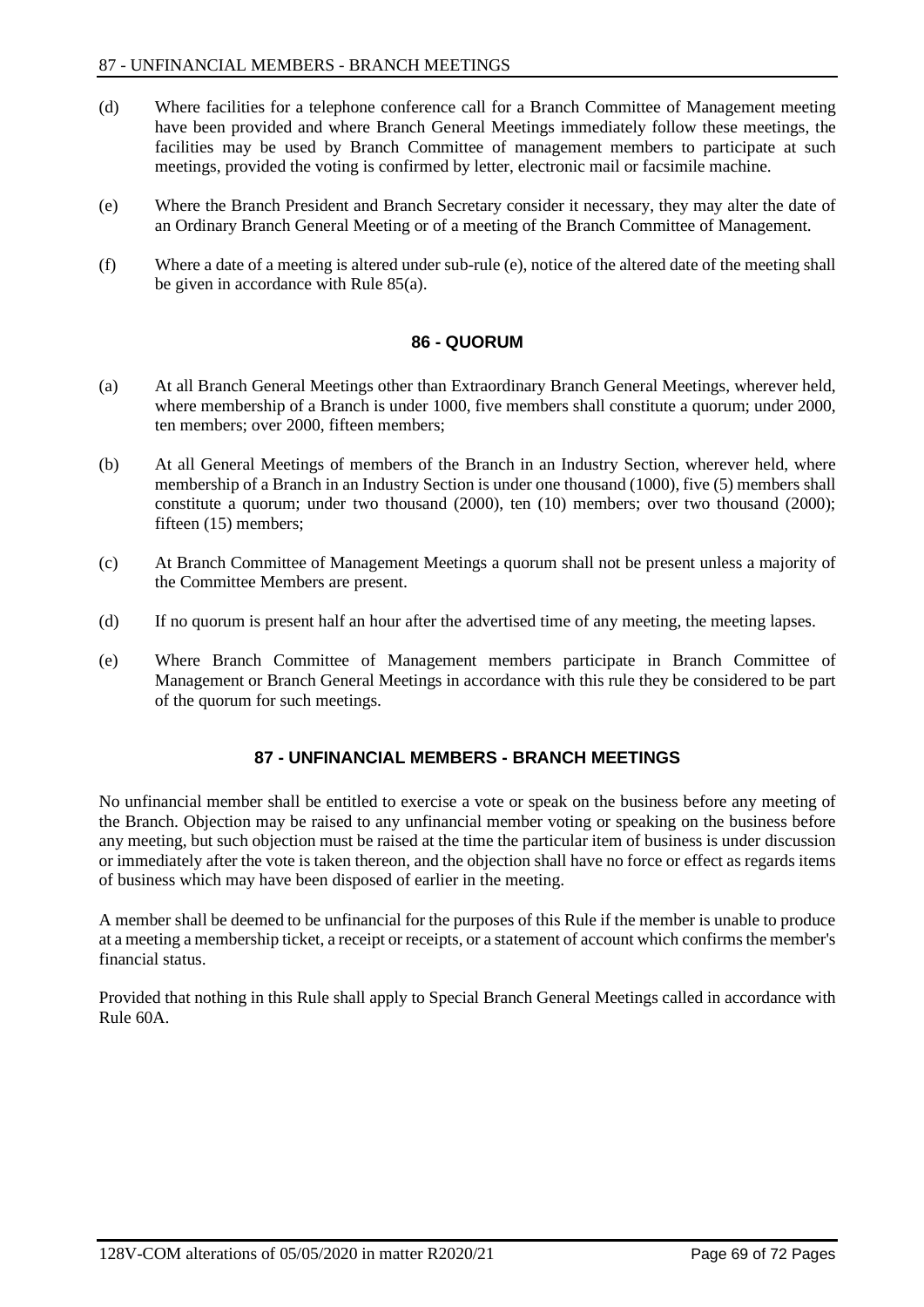# **88 - AUTHORITY TO IMPOSE LEVY**

This Rule shall not apply to any plebiscite decision of members recorded in accordance with Rule 82, which may impose a levy, and which shall be given effect to by the Branch Committee of Management within a period of one (1) month from the date on which the result is declared by the Branch Returning Officer. The Branch Committee of Management shall have power to impose a levy not exceeding two dollars (\$2) a week upon the members of that Branch, provided that any proposal to impose a levy shall be notified at least fourteen (14) days prior to the date fixed for the holding of the meeting at which the proposal is to be discussed.

### **SECTION 3 - STANDING ORDERS OF DEBATE**

## **89 - STANDING ORDERS OF DEBATE**

The following rules of debate shall be observed at all meetings held in connection with the Division, whether Conference, Divisional Executive, Branch Committee of Management General Meetings, Special General Meetings and Extraordinary General Meetings of members.

- (a) Any member desiring to propose a motion or amendment, or to discuss any matter under consideration, must rise and address the Chair. The right of speaking on any subject shall belong to him/her who first rises to address the Chair. No member shall speak more than once upon any motion or amendment without the consent of the meeting. Any member proposing or seconding a motion shall be held to have spoken. When two or more members rise together the Chair shall call upon the member who in his/her opinion rose first in his/her place. The mover of the original motion shall have the right of reply. No further discussion shall be allowed after the mover has replied.
- (b) No member, when speaking, shall be interrupted unless called to order, when he/she shall sit down and the member calling to order shall be heard in support of his/her point, and the Chair may either hear further discussion or decide at that stage; but such point shall be decided before the debate is resumed.
- (c) Any motion or amendment not seconded shall not be further debated, but shall lapse.
- (d) The question having been proposed, may be amended by leaving out, substituting or adding words. Any number of amendments may be moved and discussed before the mover of the motion replies. The amendments shall then be put to the meeting in the order in which they were moved.
- (e) No amendment shall be received by the Chair which shall be a direct negative to a motion, or which does not preserve the substance of such motion.
- (f) So soon as a debate on a question shall be concluded the Chair shall put the question to the meeting in a distinct and audible manner. The question being put shall be resolved in the affirmative or negative by a show of hands, unless a division be demanded by at least five members. A ballot shall be taken if one-third of those present demand it.
- (g) No member shall speak on any motion after the same has been put by the Chair.
- (h) When the Chair arises during a debate the member then speaking or proposing to speak shall sit down, so that the Chair shall be heard without interruption.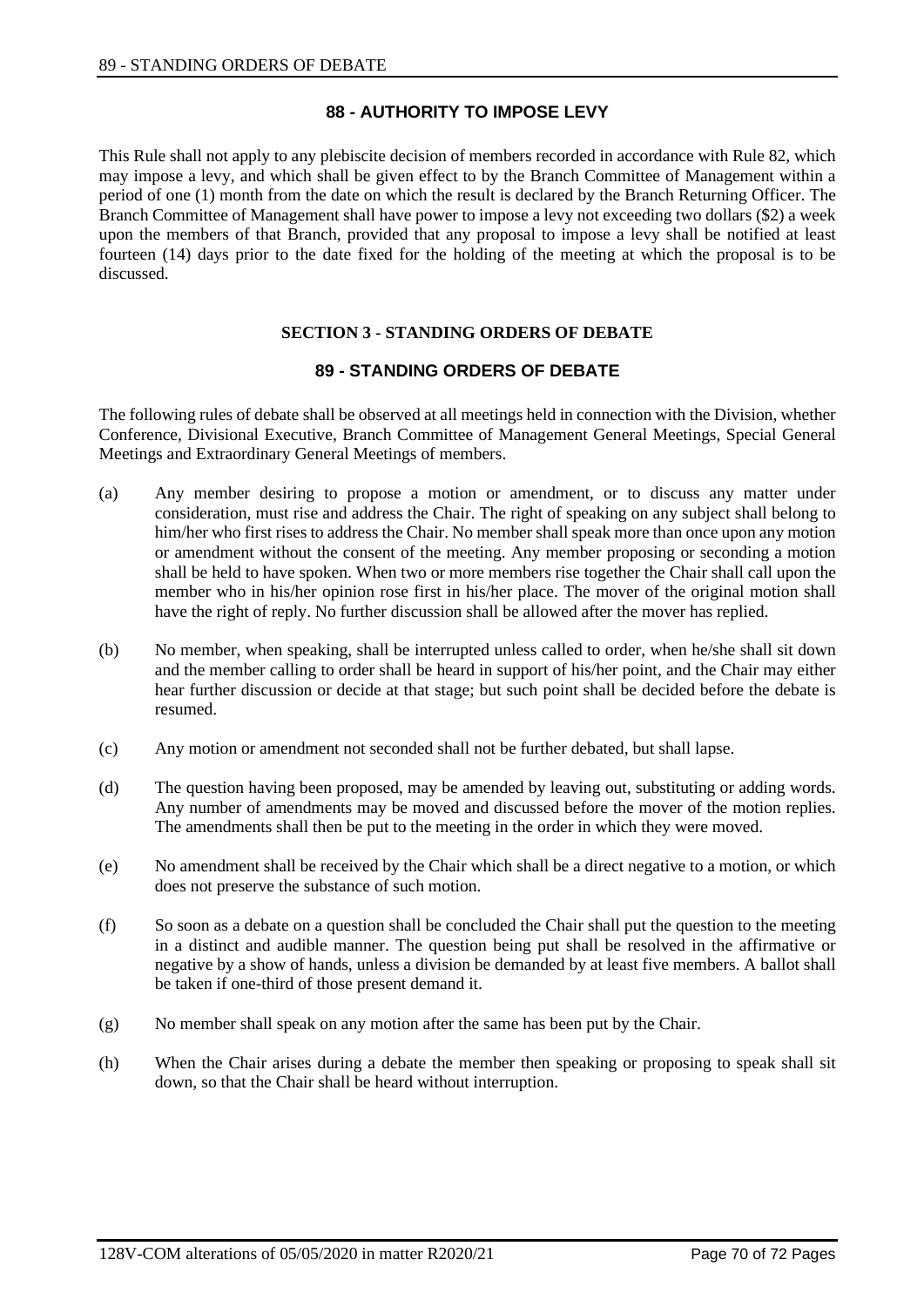#### 89 - STANDING ORDERS OF DEBATE

- (i) It shall be competent by a two-third majority of the members present for the meeting to suspend any standing order for the purpose of reopening any question previously dealt with at that meeting, or for the consideration of urgent business, provided that the suspension shall be for not more than thirty (30) minutes and any motion before the Chair shall be put to the meeting immediately the thirty minutes have elapsed; provided, further, that an extension of time may be granted upon one-third of those voting being in favour.
- (j) No member shall leave a meeting without permission from the Chair. No member shall attend a meeting in an intoxicated state, or interrupt the business.
- (k) In debates, the mover shall be allowed ten (10) minutes for speaking in support of his/her motion; subsequent speakers seven (7) minutes each, and the mover seven minutes in reply. The meeting shall have the power by majority vote to extend the time for any speaker. This Rule shall also apply to the Chair of Conference.
- (l) Any member dissatisfied with the ruling given by the Chair may move a motion of dissent in the following terms: "That the Chair's ruling be dissented from". In such case only the mover shall be permitted to speak to the motion, except the Chair, who may state his/her reasons for the ruling given. The motion shall thereupon be put to the meeting by the Vice-Chair without further discussion.
- (m) Where a motion or amendment is ruled out of order by the Chair on the grounds that it conflicts with the Rules, the resolution of Conference, or the instructions of the Divisional Executive, or that it contains a statement which may be construed as defamatory and a motion of dissent is moved, the Chair shall accept the same and if the motion be carried, the full facts of the case shall be reported to the Divisional Executive for determination.
- (n) No more than two members shall speak in succession on one side, either for or against any question before the meeting, and if, at the conclusion of the second speaker's remarks, no member rises to speak on the other side, the motion or amendment shall be at once put to the meeting.
- (o) Should any question have occupied the attention of the meeting for a period of one hour, the discussion shall be deemed to be closed, and the Chair shall forthwith call on the mover of the original motion to reply, provided that any member may move for the extension of time, which on being carried by a majority of the members voting shall necessitate the discussion being continued for the time stated in the motion.
- (p) In the event of the voting on any motion being equal, the Chair shall declare the motion lost.
- (q) Provided he/she receives the call from the Chair it shall be competent for any member to move after four speakers have spoken to the question under discussion, "That the question be now put," and in the event of such motion being carried, the question shall be put without further debate, provided that this shall not affect the right of the mover of the original motion to reply, and provided further that any member who has spoken on the question under discussion shall not be permitted to move or second a motion, "That the question be now put."
- (r) Provided he/she receives the call from the Chair it shall be competent for any member to move during discussion of any question, "That the meeting proceed to the next business", and in the event of this motion being carried, the meeting shall forthwith proceed to the next business.
- (s) No discussion shall be allowed on formal motions, such as "That the discussion be adjourned," or "That the meeting be adjourned," or "That the question be now put," or "That the meeting proceed to the next business."